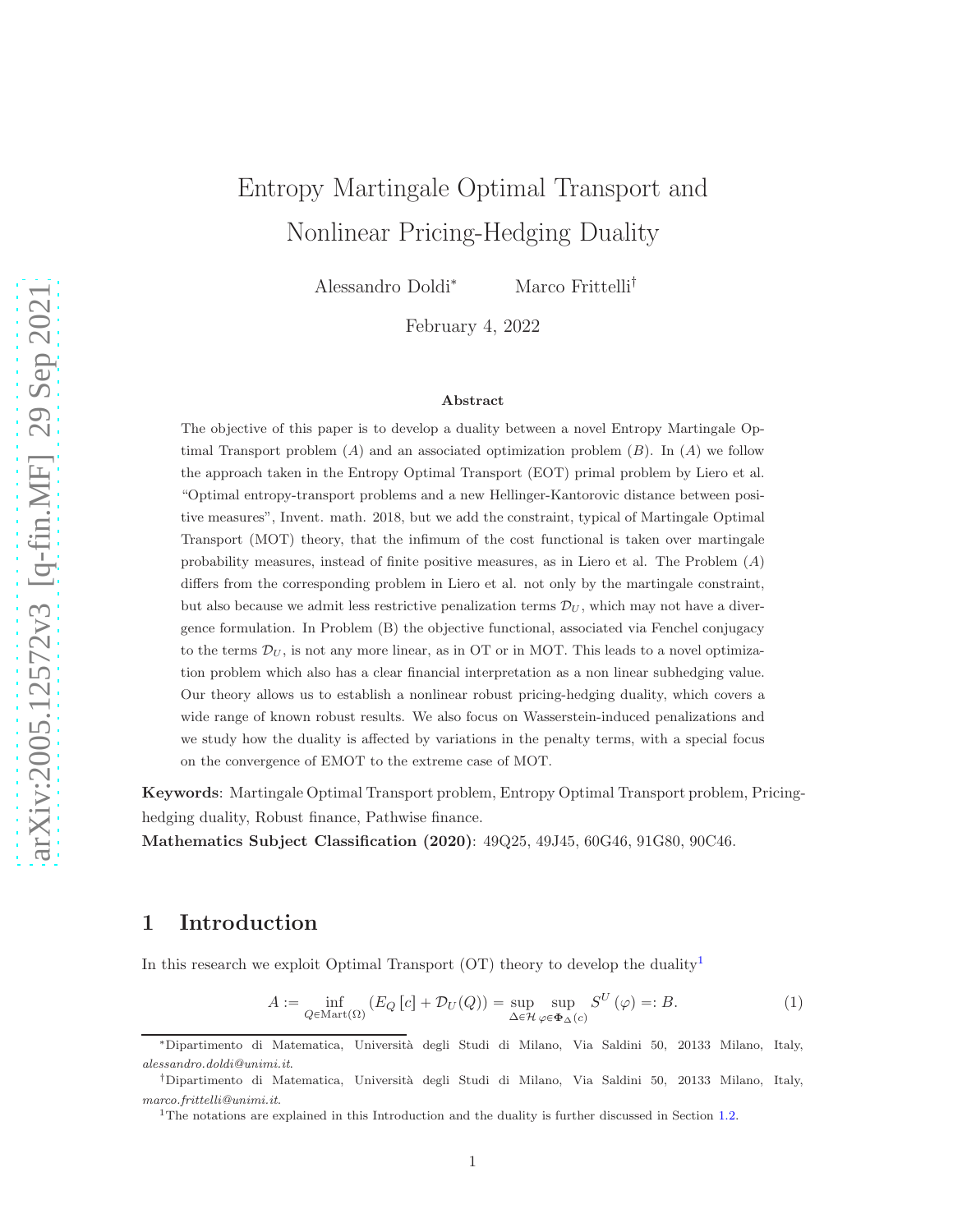In  $(A)$  we recognize the approach taken in the Entropy Optimal Transport primal problem (Liero et al. [\[52\]](#page-56-0)) with the additional constraints, typical of Martingale Optimal Transport (MOT), that the infimum of the cost functional  $c$  is taken over *martingale probability* measures, instead of finite positive measures, as in [\[52\]](#page-56-0). This is a consequence of the additional supremum over the integrands  $\Delta \in \mathcal{H}$  in problem  $(B)$ , and of the cash additivity of the functional  $S^U$ . The functional  $S^U$  is associated to a, typically non linear, utility functional U and represents the pricing rule over suitable continuous functions  $\varphi$  defined on  $\Omega$ . We observe that the marginal constraints, typical of OT problems, in (A) are relaxed by introducing the functional  $\mathcal{D}_U$ , also associated to the map U, which may have a divergence formulation. The counterpart of this in Problem  $(B)$  is that the functional  $S^U$ , associated via Fenchel conjugacy to the penalization functional  $\mathcal{D}_U$  is not necessarily linear, as in OT or in MOT. Both  $S^U$  and  $\mathcal{D}_U$  may also depend on the marginals of some martingale measure  $\hat{Q}$ . The duality [\(1\)](#page-0-1) generalizes the well known robust pricing hedging duality in financial mathematics.

We provide a clear financial interpretation of both problems and observe that the novel concept of a non linear subhedging value expressed by  $(B)$  was not previously considered in the literature.

## 1.1 Pricing-hedging duality in financial mathematics

The notion of subhedging price is one of the most analyzed concepts in financial mathematics. In this Introduction we will take the point of view of the subhedging price, but obviously an analogous theory for the superhedging price can be developed as well. We are considering a discrete time market model with zero interest rate. It may be convenient for the reader to have at hand the summary described in Table [1](#page-12-0) on page [13.](#page-12-0)

The classical setup In the classical setup of stochastic securities market models, one considers an adapted stochastic process  $X = (X_t)_t, t = 0, ..., T$ , defined on a filtered probability space  $(\Omega, \mathcal{F}, \mathcal{F}_t)_t, P$ , representing the price of some underlying asset. Let  $\mathcal{P}(P)$  be the set of all probability measures on  $\Omega$  that are absolutely continuous with respect to P, Mart $(\Omega)$  be the set of all probability measures on  $\Omega$  under which X is a martingale and  $\mathcal{M}(P) = \mathcal{P}(P) \cap \text{Mart}(\Omega)$ . We also let H be the class of admissible integrands and  $I^{\Delta} := I^{\Delta}(X)$  be the stochastic integral of X with respect to  $\Delta \in \mathcal{H}$ . Under reasonable assumptions on  $\mathcal{H}$ , the equality

<span id="page-1-0"></span>
$$
E_Q\left[I^\Delta(X)\right] = 0\tag{2}
$$

holds for all  $Q \in \mathcal{M}(P)$  and, as well known, all linear pricing functionals compatible with no arbitrage are expectations  $E_Q[\cdot]$  under some probability  $Q \in \mathcal{M}(P)$  such that  $Q \sim P$ .

We denote with p the **subhedging price** of a contingent claim  $c : \mathbb{R} \to \mathbb{R}$  written on the payoff  $X_T$  of the underlying asset. Let  $\mathcal{L}(P) \subseteq L^0((\Omega, \mathcal{F}_T, P))$  be the space of random payoffs satisfying appropriate integrability or boundedness assumptions and let  $Z := c(X_T) \in \mathcal{L}(P)$ . Then p:  $\mathcal{L}(P) \to \mathbb{R}$  is defined by

<span id="page-1-1"></span>
$$
p(Z) := \sup \left\{ m \in \mathbb{R} \mid \exists \Delta \in \mathcal{H} \text{ s.t. } m + I^{\Delta}(X) \leq Z, P - \text{a.s.} \right\}.
$$
 (3)

The subhedging price is independent from the preferences of the agents, but it depends on the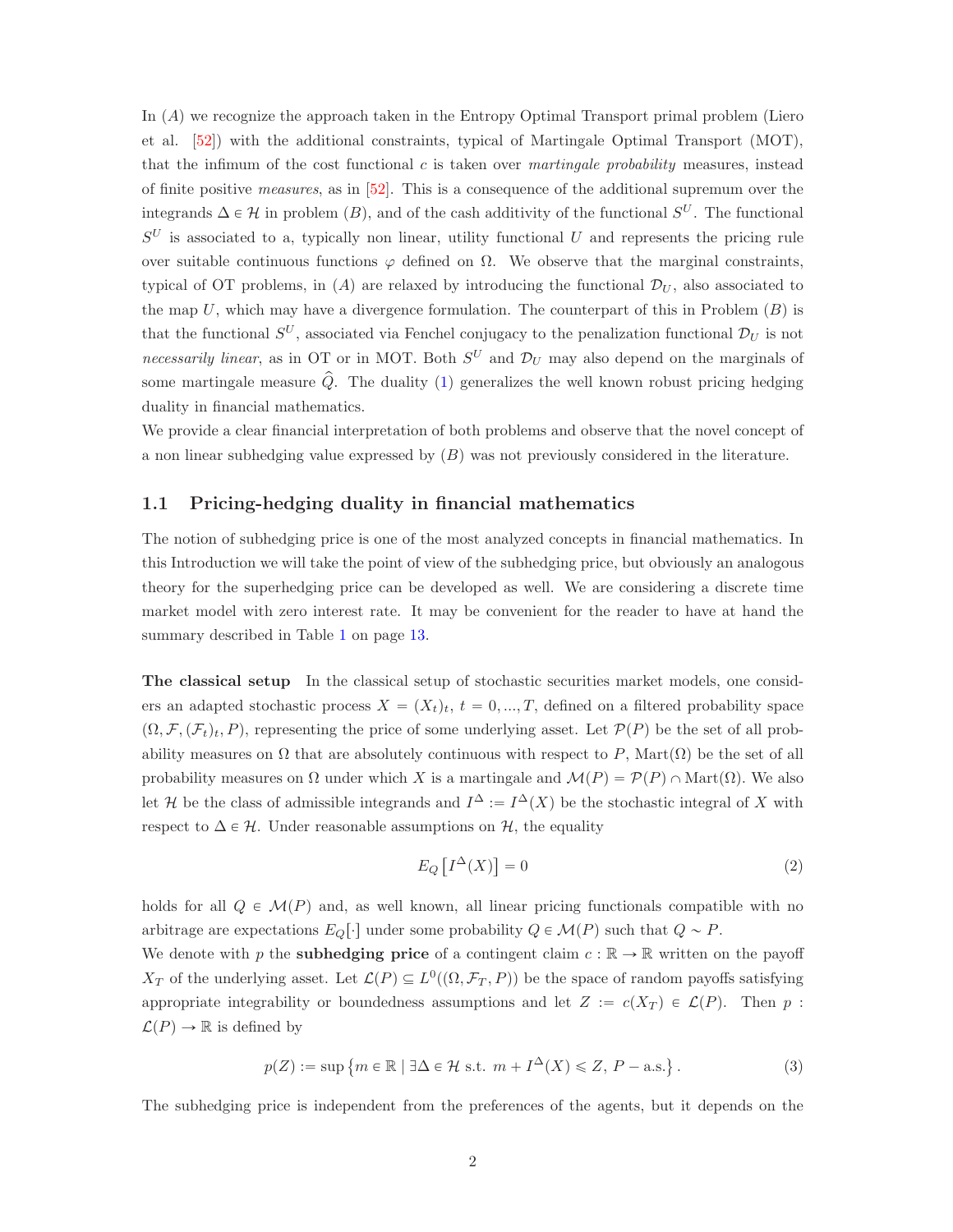reference probability measure via the class of  $P$ -null events. It satisfies the following two key properties:

- (CA) Cash Additivity on  $\mathcal{L}(P)$ :  $p(Z + k) = p(Z) + k$ , for all  $k \in \mathbb{R}$ ,  $Z \in \mathcal{L}(P)$ .
- (IA) Integral Additivity on  $\mathcal{L}(P)$ :  $p(Z + I^{\Delta}) = p(Z)$ , for all  $\Delta \in \mathcal{H}, Z \in \mathcal{L}(P)$ .

When a functional p satisfies (CA), then  $Z, k$  and  $p(Z)$  must be expressed in the same monetary unit and this allows for the *monetary* interpretation of  $p$ , as the price of the contingent claim. This will be one of the key features that we will require also in the novel definition of the nonlinear subhedging value. The (IA) property and  $p(0) = 0$  imply that the p price of any stochastic integral  $I^{\Delta}(X)$  is equal to zero, as in [\(2\)](#page-1-0).

Since the seminal works of El Karoui and Quenez [\[33\]](#page-55-0), Karatzas [\[51\]](#page-56-1), Delbaen and Schachermayer [\[30\]](#page-54-0), it was discovered that, under the no arbitrage assumption, the dual representation of the subhedging price  $p$  is

<span id="page-2-0"></span>
$$
p(Z) = \inf_{Q \in \mathcal{M}(P)} E_Q[Z]. \tag{4}
$$

More or less in the same period, the concept of coherent risk measure was introduced in the pioneering work by Artzner et al. [\[3\]](#page-53-0). A Coherent Risk Measure  $\rho : \mathcal{L}(P) \to \mathbb{R}$  determines the minimal capital required to make acceptable a financial position and its dual formulation is assigned by

<span id="page-2-1"></span>
$$
-\rho(Y) = \inf_{Q \in \mathcal{Q} \subseteq \mathcal{P}(P)} E_Q \left[ Y \right],\tag{5}
$$

where Y is a random variable representing future profit-and-loss and  $\mathcal{Q} \subseteq \mathcal{P}(P)$ . Coherent Risk Measures  $\rho$  are convex, cash additive, monotone and positively homogeneous. We take the liberty to label both the representations in [\(4\)](#page-2-0) and in [\(5\)](#page-2-1) as the "sublinear case".

In the study of incomplete markets the concept of the (buyer) **indifference price**  $p<sup>b</sup>$ , originally introduced by Hodges and Neuberger [\[48\]](#page-56-2), received, in the early 2000, increasing consideration (see Frittelli [\[36\]](#page-55-1), Rouge and El Karoui [\[58\]](#page-56-3), Delbaen et al. [\[29\]](#page-54-1), Bellini and Frittelli [\[7\]](#page-53-1)) as a tool to assess, consistently with the no arbitrage principle, the value of non replicable contingent claims, and not just to determine an upper bound (the superhedging price) or a lower bound (the subhedging price) for the price of the claim. Differently from the notion of subhedging,  $p<sup>b</sup>$  is based on some concave increasing utility function  $u : \mathbb{R} \to [-\infty, +\infty)$  of the agent. By defining the indirect utility function

$$
U(w_0) := \sup_{\Delta \in \mathcal{H}} E_P[u(w_0 + I^{\Delta}(X))],
$$

where  $w_0 \in \mathbb{R}$  is the initial wealth, the indifference price  $p^b$  is defined as

$$
p^{b}(Z) := \sup \left\{ m \in \mathbb{R} \mid U(Z - m) \geq U(0) \right\}.
$$

Under suitable assumptions, the dual formulation of  $p<sup>b</sup>$  is

<span id="page-2-2"></span>
$$
p^{b}(Z) = \inf_{Q \in \mathcal{M}(P)} \left\{ E_Q \left[ Z \right] + \alpha_u(Q) \right\},\tag{6}
$$

and the penalty term  $\alpha_u : \mathcal{M}(P) \to [0, +\infty]$  is associated to the particular utility function u appearing in the definition of  $p^b$  via the Fenchel conjugate of u. We observe that in case of the exponential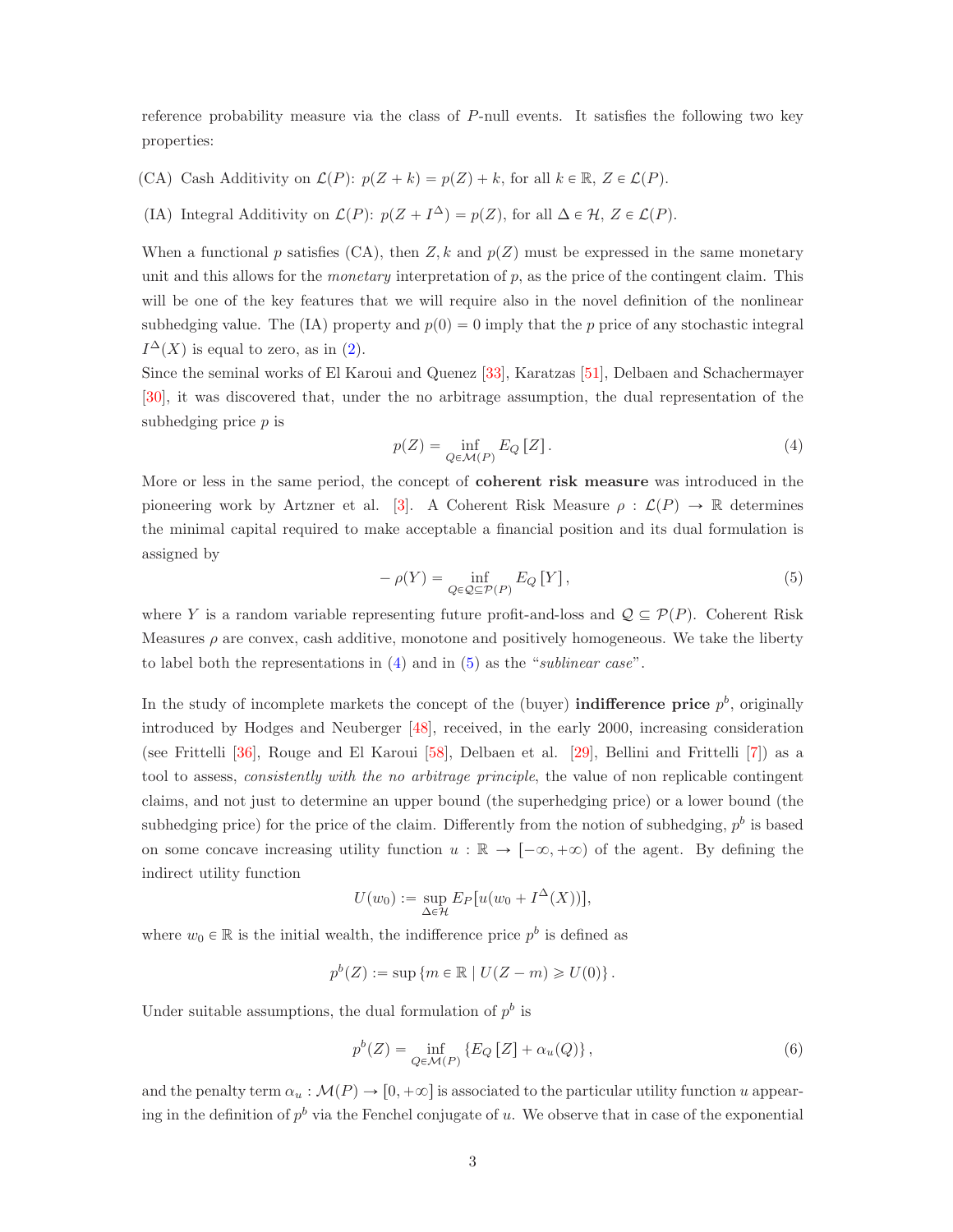utility function  $u(x) = 1 - \exp(-x)$ , the penalty is  $\alpha_{\exp}(Q) := H(Q, P) - \min_{Q \in \mathcal{M}(P)} H(Q, P)$ , where

$$
H(Q, P) := \int_{\Omega} F\left(\frac{\mathrm{d}Q}{\mathrm{d}P}\right) \mathrm{d}P, \quad \text{if } Q \ll P \text{ and } F(y) = y \ln(y),
$$

is the relative entropy. In this case, the penalty  $\alpha_{\exp}$  is a divergence functional, as those that will be considered below in Section [3.4.](#page-31-0) Observe that the functional  $p<sup>b</sup>$  is concave, monotone increasing and satisfies both properties (CA) and (IA), but it is not necessarily linear on the space of all contingent claims. As recalled in the conclusion of Frittelli [\[36\]](#page-55-1), "there is no reason why a price functional defined on the whole space of bundles and consistent with no arbitrage should be linear also outside the space of marketed bundles".

It was exactly the particular form [\(6\)](#page-2-2) of the indifference price that suggested to Frittelli and Rosazza Gianin [\[37\]](#page-55-2) the introduction of the concept of Convex Risk Measure (also independently introduced by Follmer and Schied [\[34\]](#page-55-3)), as a map  $\rho : \mathcal{L}(P) \to \mathbb{R}$  that is convex, cash additive and monotone decreasing. Under good continuity properties, the Fenchel-Moreau Theorem shows that any convex risk measure admits the following representation

<span id="page-3-0"></span>
$$
-\rho(Y) = \inf_{Q \in \mathcal{P}(P)} \{ E_Q \left[ Y \right] + \alpha(Q) \}
$$
\n<sup>(7)</sup>

for some penalty  $\alpha : \mathcal{P}(P) \to [0, +\infty]$ . We will then label functional in the form [\(6\)](#page-2-2) or [\(7\)](#page-3-0) as the "convex case". As a consequence of the cash additivity property, in the dual representations [\(6\)](#page-2-2) or [\(7\)](#page-3-0) the infimum is taken with respect to probability measures, namely with respect to normalized non negative elements in the dual space, which in this case can be taken as  $L^1(P)$ . Differently from the indifference price  $p^b$ , convex risk measures do not necessarily take into account the presence of the stochastic security market, as reflected by the absence of any reference to martingale measures in the dual formulation  $(7)$  and  $(5)$ , in contrast to  $(6)$  and  $(4)$ .

Pathwise finance As a consequence of the financial crisis in 2008, the uncertainty in the selection of a reference probability  $P$  gained increasing attention and led to the investigation of the notions of arbitrage and of the pricing hedging duality in different settings. On the one hand, the single reference probability  $P$  was replaced with a family of  $\overline{\phantom{a}}$  a priori non dominated  $\overline{\phantom{a}}$  - probability measures, leading to the theory of Quasi-Sure Stochastic Analysis. On the other hand, taking an even more radical approach, a probability free, pathwise, theory of financial markets was developed, as in Acciaio et al. [\[1\]](#page-53-2), Burzoni et al. [\[18\]](#page-54-2), Burzoni et al. [\[19\]](#page-54-3), Burzoni et al. [\[17\]](#page-54-4), Riedel [\[57\]](#page-56-4). In such a framework, Optimal Transport theory became a very powerful tool to prove pathwise pricing hedging duality results with very relevant contributions by many authors (Beiglböck et al. [\[6\]](#page-53-3), Davis et al. [\[27\]](#page-54-5), Dolinksi and Soner [\[31\]](#page-55-4), Dolinsky and Soner [\[32\]](#page-55-5); Galichon et al. [\[39\]](#page-55-6), Henry-Labordère  $[42]$ , Henry-Labordère et al.  $[44]$ ; Hou and Oblój [\[49\]](#page-56-5), Tan and Touzi [\[61\]](#page-56-6)). Recent works on the topic include also Bartl et al.  $[5]$ , Cheridito et al.  $[20]$ , Guo and Oblój  $[41]$ , Wiesel [\[63\]](#page-56-7). Stability issues have been studied in Backhoff-Veraguas and Pammer [\[4\]](#page-53-5) and Neufeld and Sester [\[53\]](#page-56-8). These contributions mainly deal with what we labeled above as the sublinear case, while our main interest in this paper is to develop the convex case theory, as explained below. Pennanen and Perkkiö [\[55\]](#page-56-9) also developed a generalized Optimal Transport duality, which can be applied to study the pricing-hedging duality in a context similar to our additive setup of Section [3.](#page-28-0)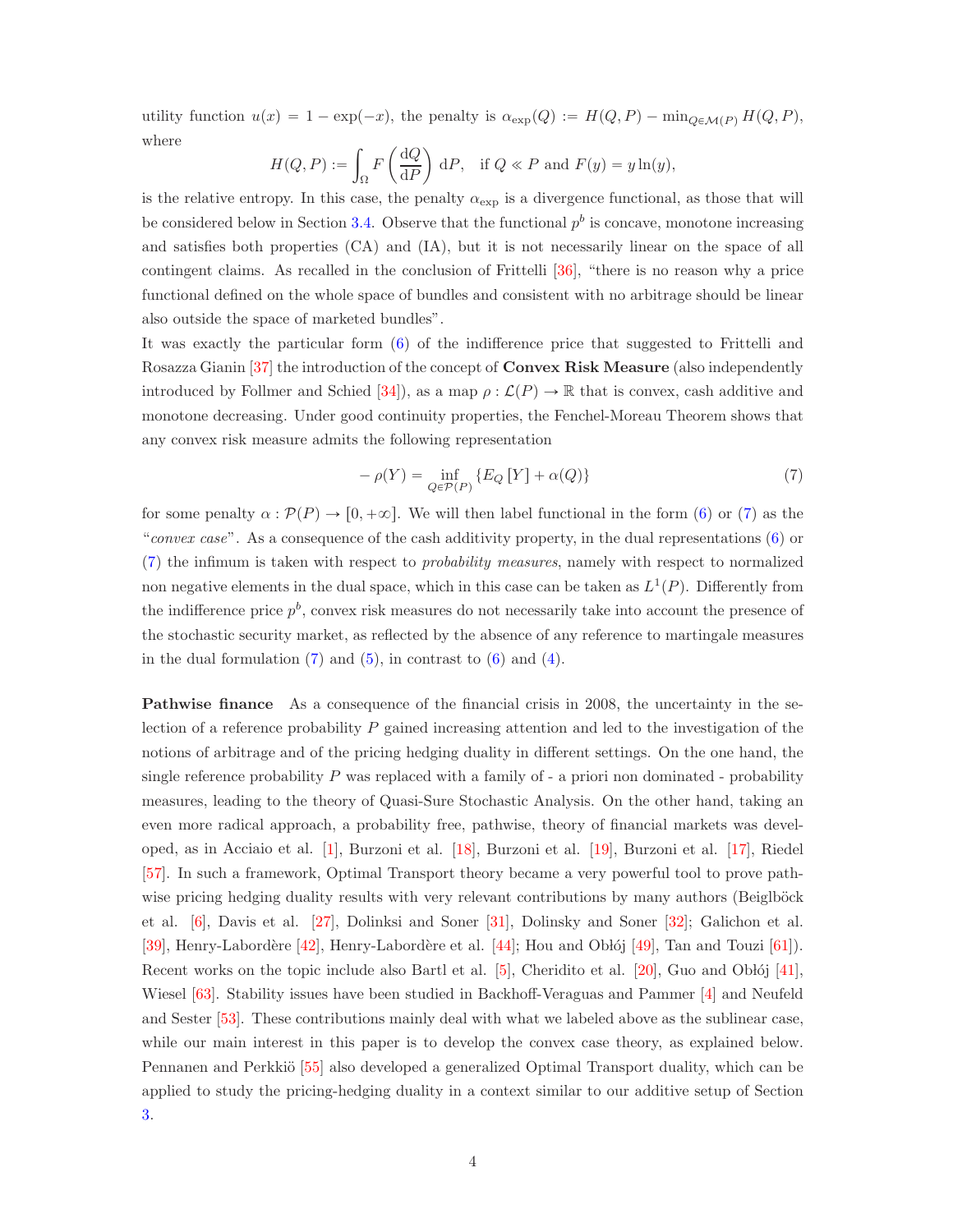The addition of an entropic term to optimal transport problems was popularized by Cuturi [\[26\]](#page-54-7), with several applications especially from the computational point of view (see for examples the survey/monograph Peyré and Cuturi  $[56]$ . Sinkhorn's algorithm can be applied with the entropic regularization procedure described in these works (see Benamou et al. [\[10\]](#page-53-6) for some advantages). Convergence for this algorithm is studied e.g. in Ireland and Kullback  $[50]$  and Rüschendorf  $[59]$ . After the present paper was posted on ArXiv, several relevant advances were made regarding such topic. We mention here Nutz and Wiesel (2021) [\[54\]](#page-56-13), Berntonet al. (2021) [\[11\]](#page-53-7), Ghosal et al. (2021) [\[40\]](#page-55-10). We stress that these papers address a different problem: the addition of the entropic term in Cuturi and subsequent works is made without smoothing the strict marginal constraints, which are kept, unlike in our problems where we add uncertainty regarding the marginals themselves. The works [\[11\]](#page-53-7) and [\[40\]](#page-55-10) also study geometric properties of minimizers of the entropic OT, by means of the concept of cyclical invariance. This is a counterpart to the characterization, using  $c$ -cyclical monotonicity, of the geometry of optimal transport plans in the classical framework of OT. Even though a similar study of geometric properties for optimizers of EMOT would be of great interest, such a topic is beyond the scope of this paper and is left for future research. We also mention that a Sinkhorn algorithm approach was adopted in De March and Henry-Labord`ere [\[28\]](#page-54-8) for building an arbitrage-free implied volatility surface from bid-ask quotes, while Henry-Labordère [\[43\]](#page-55-11) studies a problem related to the entropic relaxation of an optimal transportation problem and Blanchet et al. [\[13\]](#page-53-8) studies the number of operations needed for approximation of the transport cost with given accuracy, in the case of entropic regularization.

In the framework of [\[52\]](#page-56-0) (i.e., with penalizations of the marginals induced by divergence functions) and after the first version of the present work was posted on ArXiv, duality results were obtained in the context of Weak Martingale Optimal Entropy Transport Problems by Chung and Trinh (2021) [\[22\]](#page-54-9).

To introduce the pathwise robust approach to the pricing-hedging duality, from now on we will work without a reference probability measure. We consider  $T \in \mathbb{N}, T \geq 1$ , and

$$
\Omega := K_0 \times \cdots \times K_T
$$

for closed (possibly non compact) subsets  $K_0, \ldots, K_T$  of  $\mathbb R$  and denote with  $X_0, \ldots, X_T$  the canonical projections  $X_t : \Omega \to K_t$ , for  $t = 0, 1, ..., T$ . We will work later in a multidimensional setup for the price process, but we stick to the one dimensional case here for notational simplicity. We write

#### Mart $(\Omega) := \{$ Martingale probability measures for the canonical process of  $\Omega\}$ ,

and, when  $\mu$  is a measure defined on the Borel  $\sigma$ -algebra of  $(K_0 \times \cdots \times K_T)$ , its marginals will be denoted with  $\mu_0, \ldots, \mu_T$ . We consider a contingent claim  $c : \Omega \to (-\infty, +\infty]$  which is now allowed to depend on the whole path and we admit semistatic trading strategies for hedging. This means that in addition to dynamic trading in X via the admissible integrands  $\Delta \in \mathcal{H}$ , we may invest in "vanilla" options  $\varphi_t : K_t \to \mathbb{R}$ . For modeling purposes we take vector subspaces  $\mathcal{E}_t \subseteq \mathcal{C}(K_t)$ for  $t = 0, \ldots, T$ , where  $\mathcal{C}(K_t)$  is the space of real-valued continuous functions on  $K_t$ . Some requirements on the spaces  $\mathcal{E}_t$  will be added later on when describing the technical setup. For each t,  $\mathcal{E}_t$  is the set of static options that can be used for hedging, say affine combinations of vanilla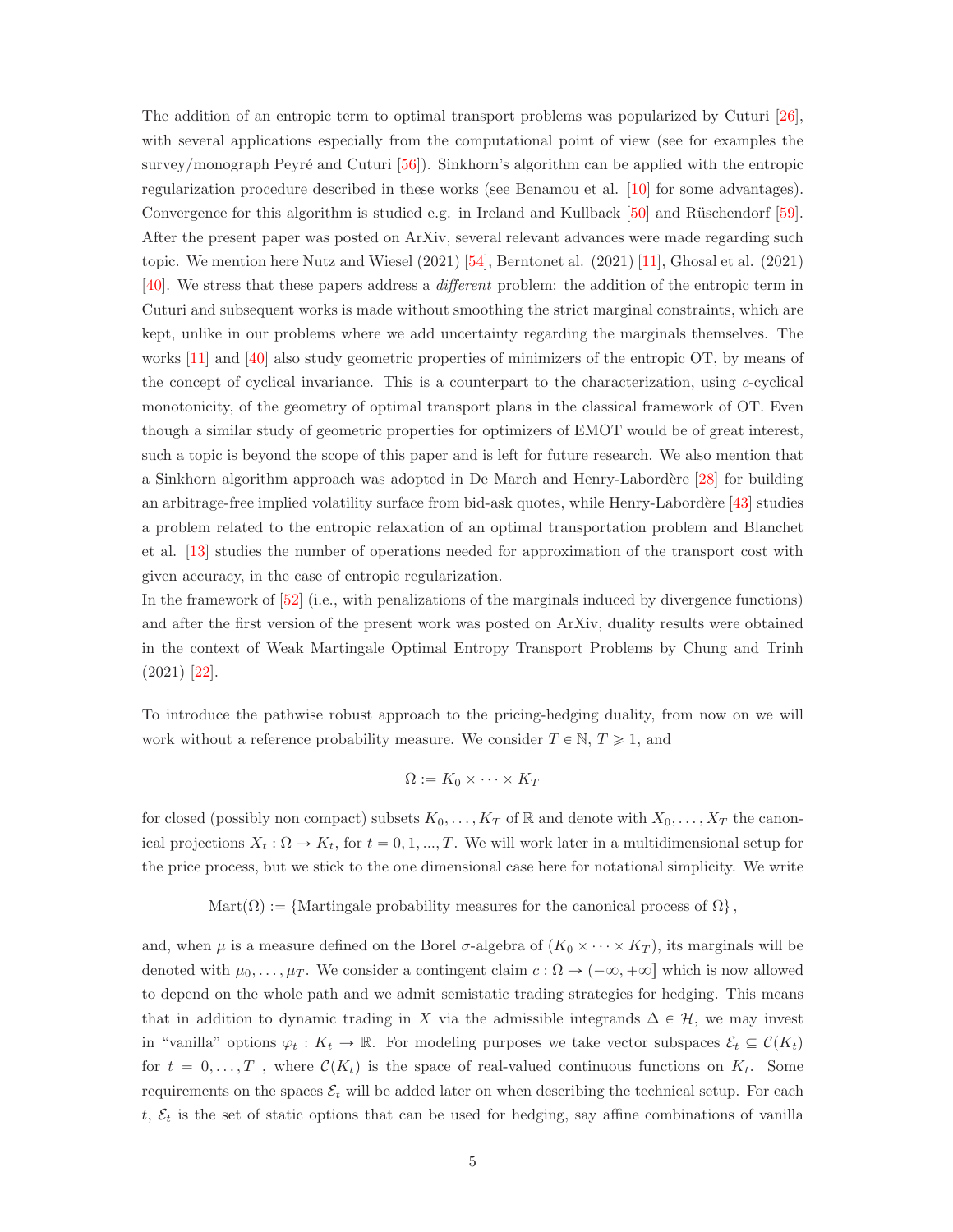options with different strikes and same maturity t. The key assumption in the robust, Optimal Transport based formulation is that the marginals  $(\hat{Q}_0, \hat{Q}_1, ..., \hat{Q}_T)$  of the underlying price process X are known, see the seminal papers by Breeden and Litzenberger  $[15]$  and Hobson  $[47]$ , as well as the many contributions by Hobson  $[45]$ , Cox and Oblój [\[23\]](#page-54-11), [\[24\]](#page-54-12), Cox and Wang [\[25\]](#page-54-13), Labordère et al. [\[44\]](#page-55-8), Brown et al. [\[16\]](#page-54-14), Hobson and Klimmerk [\[46\]](#page-55-13). Such marginals can be identified knowing a (very) large number of prices of plain vanilla options maturing at each intermediate date, for example knowing the prices of all the call options with such intermediate maturities and ranging strikes. In this case, the class of arbitrage-free pricing measures that are compatible with the observed prices of the options is given by

$$
\mathcal{M}(\widehat{Q}_0, \widehat{Q}_1, \ldots \widehat{Q}_T) := \left\{ Q \in \text{Mart}(\Omega) \mid X_t \sim_Q \widehat{Q}_t \text{ for each } t = 0, \ldots, T \right\}.
$$

Let  $\mathcal{C}_b(K_0\times \cdots \times K_t)$  consist of real valued continuous and bounded functions defined on  $K_0\times \cdots \times K_t$ and set

$$
\mathcal{H} := \{ \Delta = [\Delta_0, \dots, \Delta_{T-1}] \mid \Delta_t \in \mathcal{C}_b(K_0 \times \dots \times K_t) \},
$$
\n(8)

<span id="page-5-4"></span><span id="page-5-3"></span>
$$
\mathcal{I} := \left\{ I^{\Delta}(x) = \sum_{t=0}^{T-1} \Delta_t(x_0, \dots, x_t)(x_{t+1} - x_t) \mid \Delta \in \mathcal{H} \right\}.
$$
\n(9)

In this framework, the sub-hedging duality, obtained in [\[6\]](#page-53-3) Theorem 1.1, takes the form

<span id="page-5-0"></span>
$$
\inf_{Q \in \mathcal{M}(\hat{Q}_0, \hat{Q}_1, \dots, \hat{Q}_T)} E_Q \left[ c \right] = \sup \left\{ \sum_{t=0}^T E_{\hat{Q}_t} [\varphi_t] \mid \exists \Delta \in \mathcal{H} \text{ s.t. } \sum_{t=0}^T \varphi_t(x_t) + I^{\Delta}(x) \leq c(x) \; \forall x \in \Omega \right\},\tag{10}
$$

where the RHS of  $(10)$  is known as the **robust subhedging price** of c. Comparing  $(10)$  with the duality between [\(3\)](#page-1-1) and [\(4\)](#page-2-0), we observe that: (i) the  $P$ -a.s. inequality in (3) has been replaced by an inequality that holds for all  $x \in \Omega$ ; (ii) in [\(10\)](#page-5-0) the infimum of the price of the contingent claim  $c$  is taken under all martingale measure compatible with the option prices, with no reference to the probability  $P$ ; (iii) static hedging with options is allowed.

As can be seen from the LHS of  $(10)$ , this case falls into the category labeled above as the *sublinear* case, and the purpose of this paper is to investigate the convex case, in the robust setting, using the tools from Entropy Optimal Transport (EOT) recently developed in Liero et al. [\[52\]](#page-56-0).

Let us first describe the financial interpretation of the problems that we are going to study.

**The dual problem** The LHS of [\(10\)](#page-5-0), namely  $\inf_{Q \in \mathcal{M}(\hat{Q}_0, \hat{Q}_1,...\hat{Q}_T)} E_Q [c]$ , represents the dual problem in the financial application, but is typically the primal problem in Martingale Optimal **Transport** (MOT). We label this case as the *sublinear case* of MOT. In [\[52\]](#page-56-0), the primal **Entropy** Optimal Transport (EOT) problem takes the form

<span id="page-5-2"></span>
$$
\inf_{\mu \in \text{Meas}(\Omega)} \left( \int_{\Omega} c d\mu + \sum_{t=0}^{T} \mathcal{D}_{F_t, \hat{Q}_t}(\mu_t) \right), \tag{11}
$$

where Meas( $\Omega$ ) is the set of all positive finite measures  $\mu$  on  $\Omega$ , and  $\mathcal{D}_{F_t,\hat{Q}_t}(\mu_t)$  is a divergence in the form:

<span id="page-5-1"></span>
$$
\mathcal{D}_{F_t, \hat{Q}_t}(\mu_t) := \int_{K_t} F_t \left( \frac{\mathrm{d}\mu_t}{\mathrm{d}\hat{Q}_t} \right) \mathrm{d}\hat{Q}_t, \text{ if } \mu_t \ll \hat{Q}_t, \quad t = 0, ..., T,
$$
\n(12)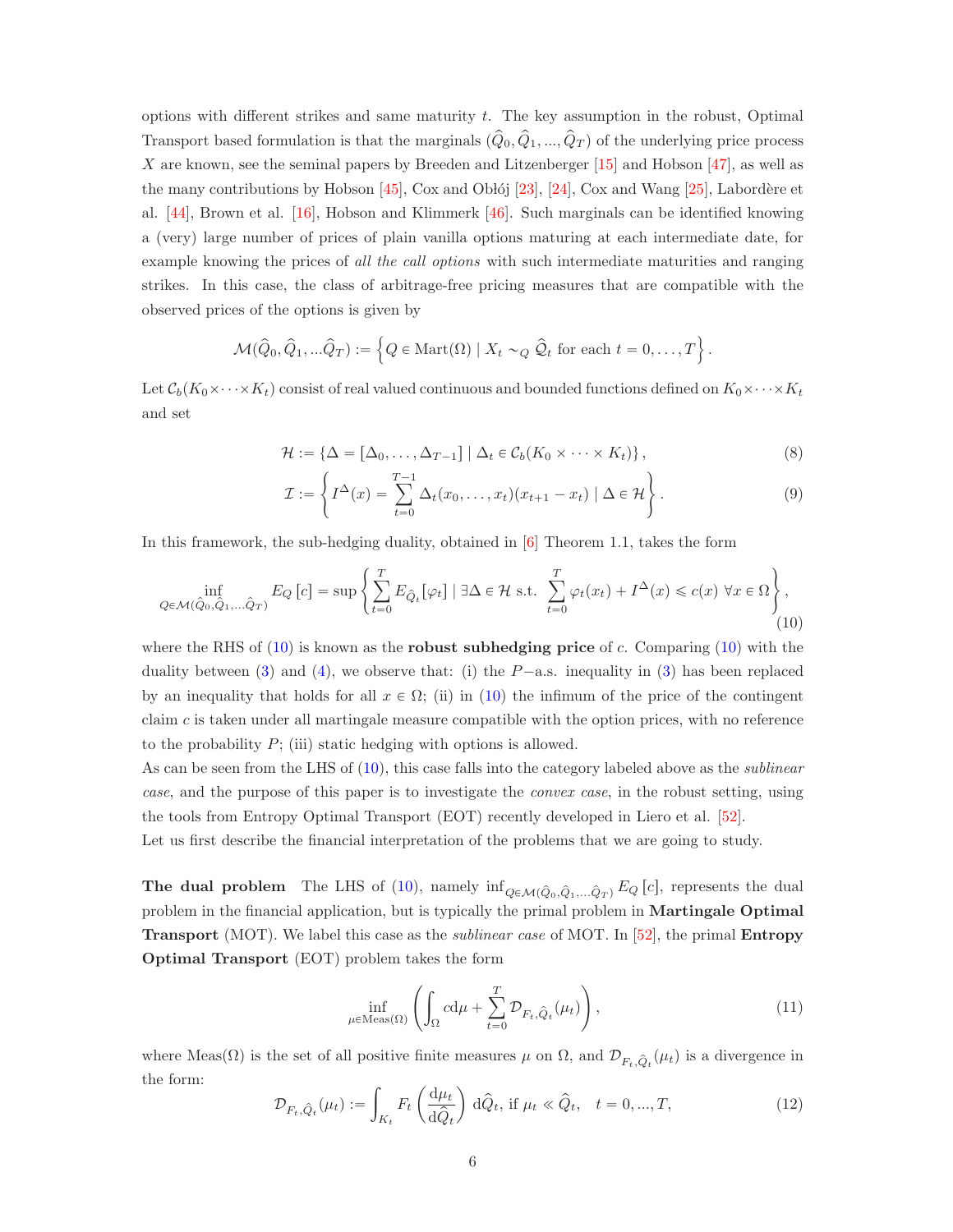otherwise  $\mathcal{D}_{F_t,\hat{Q}_t}(\mu_t) := +\infty$ . We label with  $F := (F_t)_{t=0,\dots,T}$  the family of divergence functions  $F_t : \mathbb{R} \to \mathbb{R} \cup \{+\infty\}$  appearing in [\(12\)](#page-5-1). Problem [\(11\)](#page-5-2) represents the *convex case* of OT theory. Notice that in the EOT primal problem  $(11)$  the typical constraint that  $\mu$  has prescribed marginals  $(\hat{Q}_0, \hat{Q}_1, \dots \hat{Q}_T)$  is relaxed (as the infimum is taken with respect to all positive finite measures) by introducing the divergence functional  $\mathcal{D}_{F_t,\hat{Q}_t}(\mu_t)$ , which penalizes those measures  $\mu$  that are "far" from some reference marginals  $(Q_0, Q_1, ...Q_T)$ . We are then naturally led to the study of the convex case of MOT, i.e. to the Entropy Martingale Optimal Transport (EMOT) problem

<span id="page-6-0"></span>
$$
\mathfrak{D}_{F,\hat{Q}}(c) := \inf_{Q \in \text{Mart}(\Omega)} \left( E_Q \left[ c \right] + \sum_{t=0}^T \mathcal{D}_{F_t, \hat{Q}_t}(Q_t) \right)
$$
(13)

having also a clear financial interpretation. The marginals are not any more fixed a priori, as in [\(10\)](#page-5-0), because we may not have sufficient information to detect them with enough accuracy, for example, in case there are not sufficiently many traded call and put options on the underlying assets in the market and it is not possible to extract precisely the marginals via the Breeden and Litzenberger [\[15\]](#page-54-10) approach. Alternatively, the exact prices of the options might be unknown, say by market impact effects.

Again, the infimum is taken over all martingale probability measures, but those that are far from some estimate  $(\hat{Q}_0, \hat{Q}_1, ... \hat{Q}_T)$  are appropriately penalized through  $\mathcal{D}_{F_t,\hat{Q}_t}$ . This is a key difference with classical MOT problem and also with the approach taken in the above mentioned works [\[11\]](#page-53-7), [\[40\]](#page-55-10), [\[26\]](#page-54-7), [\[54\]](#page-56-13) and [\[56\]](#page-56-10). When  $\mathcal{D}_{F_t,\hat{Q}_t}(\cdot) = \delta_{\hat{Q}_t}(\cdot)$ , the EMOT reduces to the classical MOT problem, where only martingale probability measures with fixed marginals are allowed. Here  $\delta_A$  is the characteristic function of a set  $A$ , as customarily defined in convex analysis. Our framework also allows for the use of the penalization  $Q \mapsto \sum_{t=0}^{T} \delta_{\hat{Q}_t}(Q_t) + \widetilde{D}(Q)$ , for some entropic term  $\widetilde{D}$ , so that the EMOT reduces to the MOT problem with an additional entropic regularization term, as analyzed in the above mentioned literature.

Observe that in addition to the martingale property, the elements  $Q \in \text{Mart}(\Omega)$  in [\(13\)](#page-6-0) are required to be probability measures, while in the EOT theory in [\(11\)](#page-5-2) all positive finite measures are allowed. As it was recalled after equation [\(7\)](#page-3-0), this normalization feature of the dual elements ( $\mu(\Omega) = 1$ ) is not surprising when one deals with dual problems of primal problems with a cash additive objective functional as, for example, in the theory of coherent and convex risk measures.

Potentially, we could push our smoothing argument above even further: in place of the functionals  $\mathcal{D}_{F_t, \hat{Q}_t}(\mu_t)$ ,  $t = 0, ..., T$ , we might as well consider more general marginal penalizations, not necessarily in the divergence form [\(12\)](#page-5-1), yielding the problem

<span id="page-6-1"></span>
$$
\mathfrak{D}(c) := \inf_{Q \in \text{Mart}(\Omega)} \left( E_Q \left[ c \right] + \sum_{t=0}^T \mathcal{D}_t(Q_t) \right). \tag{14}
$$

These penalizations  $\mathcal{D}_0, \ldots, \mathcal{D}_T$  will be better specified later. Here we only observe that such penalization terms could be induced by market prices or by a Wassaerstein distance.

The primal problem: the Nonlinear Subhedging Value We provide the financial interpretation of the primal problem which will yield the EMOT problem  $\mathfrak{D}_{F,\hat{Q}}$  as its dual. It is convenient to reformulate the robust subhedging price in the RHS of [\(10\)](#page-5-0) in a more general setting.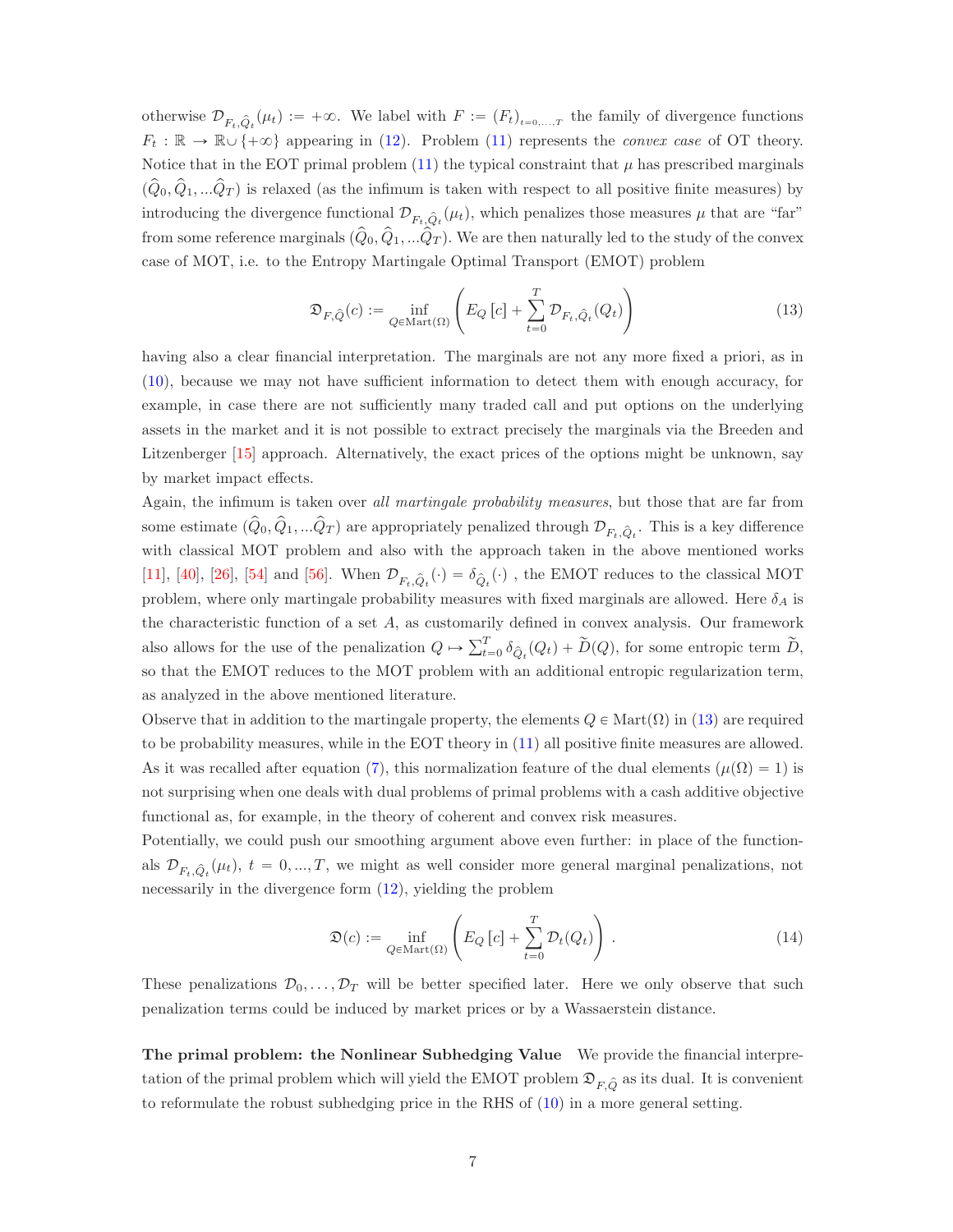<span id="page-7-0"></span>**Definition 1.1.** Consider a measurable function  $c : \Omega \to \mathbb{R}$  representing a (possibly path dependent) option, the set V of hedging instruments and a suitable pricing functional  $\pi : V \to \mathbb{R}$ . Then the robust Subhedging Value of c is defined by

$$
\Pi_{\pi,\mathcal{V}}(c) = \sup \{ \pi(v) \mid v \in \mathcal{V} \text{ s.t. } v \leq c \}.
$$

In the classical setting, functionals of this form (and even with a more general formulation) are known as general capital requirement, see for example Frittelli and Scandolo [\[38\]](#page-55-14). We stress however that in Definition [1.1](#page-7-0) the inequality  $v \leq c$  holds for all elements in  $\Omega$  with no reference to a probability measure whatsoever. The novelty in this definition is that a priori  $\pi$  may not be linear and it is crucial to understand which evaluating functional  $\pi$  we may use. For our discussion, we assume that the vector subspaces  $\mathcal{E}_t \subseteq \mathcal{C}(K_t)$  satisfies  $\mathcal{E}_t + \mathbb{R} = \mathcal{E}_t$ , for  $t = 0, \ldots, T$ . We let  $\mathcal{E} := \mathcal{E}_0 \times \cdots \times \mathcal{E}_T$ , and  $\mathcal{V} := \mathcal{E}_0 + \cdots + \mathcal{E}_T + \mathcal{I}$ . Suppose we took a linear pricing rule  $\pi : \mathcal{V} \to \mathbb{R}$  defined via a  $\hat{Q} \in \text{Mart}(\Omega)$  by

<span id="page-7-4"></span>
$$
\pi(v) := E_{\hat{Q}} \left[ \sum_{t=0}^{T} \varphi_t + I^{\Delta} \right] \stackrel{(i)}{=} E_{\hat{Q}} \left[ \sum_{t=0}^{T} \varphi_t \right] \stackrel{(ii)}{=} \sum_{t=0}^{T} E_{\hat{Q}_t} [\varphi_t], \tag{15}
$$

where we used [\(2\)](#page-1-0) and the fact that  $\hat{Q}_t$  is the marginal of  $\hat{Q}$ . In this case, we would trivially obtain for the robust subhedging value of  $c$ 

$$
\Pi_{\pi,\mathcal{V}}(c) = \sup \{ \pi(v) \mid v \in \mathcal{V} \text{ s.t. } v \leq c \}
$$
\n
$$
= \sup \left\{ \sum_{t=0}^{T} E_{\hat{Q}_t}[\varphi_t] \mid \varphi \in \mathcal{E} \text{ is s.t. } \exists \Delta \in \mathcal{H} \text{ s.t. } \sum_{t=0}^{T} \varphi_t(x_t) + I^{\Delta}(x) \leq c(x) \,\forall x \in \Omega \right\}
$$
\n
$$
= \sup \left\{ m \in \mathbb{R} \mid \exists \Delta \in \mathcal{H}, \,\varphi \in \mathcal{E}, \text{ s.t. } m - \sum_{t=0}^{T} E_{\hat{Q}_t}[\varphi_t] + \sum_{t=0}^{T} \varphi_t + I^{\Delta} \leq c \right\}
$$
\n
$$
= \sup \left\{ m \in \mathbb{R} \mid \exists \Delta \in \mathcal{H}, \,\varphi \in \mathcal{E}, \text{ with } E_{\hat{Q}_t}[\varphi_t] = 0 \text{ s.t. } m + \sum_{t=0}^{T} \varphi_t + I^{\Delta} \leq c \right\}, \tag{17}
$$

where in the last equality we replaced  $\varphi_t$  with  $(E_{\hat{Q}_t}[\varphi_t] - \varphi_t) \in \mathcal{E}_t$ , which satisfies:

<span id="page-7-3"></span><span id="page-7-2"></span><span id="page-7-1"></span>
$$
E_{\hat{Q}_t} \left[ E_{\hat{Q}_t} [\varphi_t] - \varphi_t \right] = 0. \tag{18}
$$

Interpretation:  $\Pi_{\pi,\mathcal{V}}(c)$  is the supremum amount  $m \in \mathbb{R}$  for which we may buy options  $\varphi_t$  and dynamic strategies  $\Delta \in \mathcal{H}$  such that  $m + \sum_{t=0}^{T} \varphi_t + I^{\Delta} \leq c$ , where the value of both the options and the stochastic integrals are computed as the expectation under the same martingale measure  $(\hat{Q}$  for the integral  $I^{\Delta}$ ; its marginals  $\hat{Q}_t$  for each option  $\varphi_t$ ).

However, as mentioned above when presenting the indifference price  $p^b$ , there is a priori no reason why one has to allow only linear functional in the evaluation of  $v \in V$ .

We thus generalize the expression for  $\Pi_{\pi,\mathcal{V}}(c)$  by considering valuation functionals  $S : \mathcal{V} \to \mathbb{R}$  and  $S_t : \mathcal{E}_t \to \mathbb{R}$  more general than  $E_{\hat{Q}}[\cdot]$  and  $E_{\hat{Q}_t}[\cdot]$ .

Nonetheless, in order to be able to repeat the same key steps we used in [\(16\)](#page-7-1)-[\(17\)](#page-7-2) and therefore to keep the same interpretation, we shall impose that such functionals  $S$  and  $S_t$  satisfy the property in  $(18)$  and the two properties (i) and (ii) in equation  $(15)$ , that is: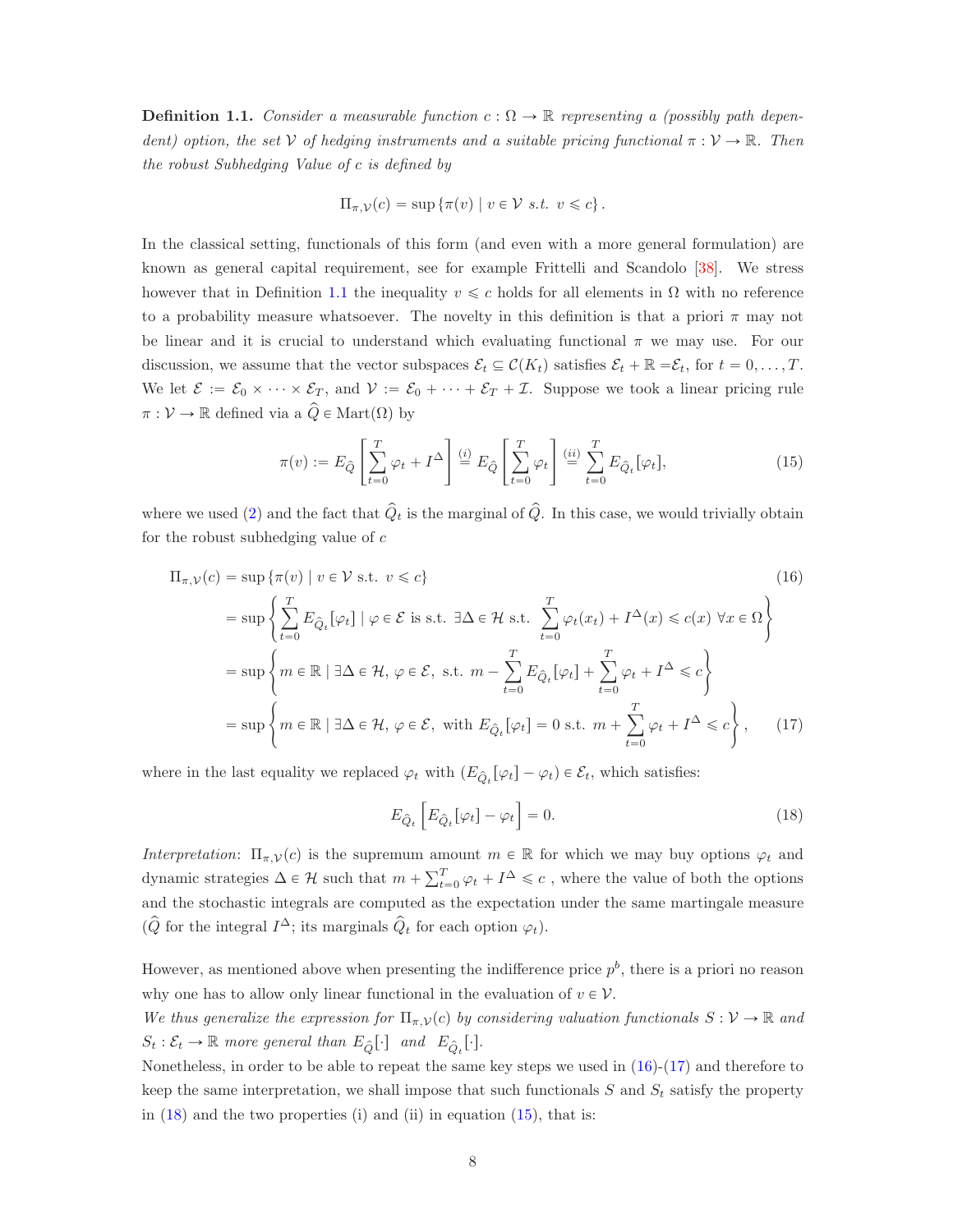(a) 
$$
S_t[\varphi_t + k] = S_t[\varphi_t] + k
$$
 and  $S_t[0] = 0$ , for all  $\varphi_t \in \mathcal{E}_t$ ,  $k \in \mathbb{R}$ ,  $t = 0, ..., T$ .  
\n(b)  $S\left[\left(\sum_{t=0}^T \varphi_t\right) + I^{\Delta}(x)\right] = S\left[\sum_{t=0}^T \varphi_t\right]$  for all  $\Delta \in \mathcal{H}$  and  $\varphi \in \mathcal{E}$ .  
\n(c)  $S\left[\sum_{t=0}^T \varphi_t\right] = \sum_{t=0}^T S_t[\varphi_t]$  for all  $\varphi \in \mathcal{E}$ .

We immediately recognize that (a) is the Cash Additivity (CA) property on  $\mathcal{E}_t$  of the functional  $S_t$ and (b) implies the Integral Additivity  $(IA)$  property on  $\mathcal V$ . As a consequence, repeating the same steps in [\(16\)](#page-7-1)-[\(17\)](#page-7-2), we will obtain as primal problem the **nonlinear subhedging value** of c:

$$
\mathfrak{P}(c) = \sup \left\{ S(v) \mid v \in \mathcal{V} : v \leq c \right\}
$$
\n
$$
= \sup \left\{ \sum_{t=0}^{T} S_t(\varphi_t) \mid \varphi \in \mathcal{E} \text{ is s.t. } \exists \Delta \in \mathcal{H} \text{ s.t. } \sum_{t=0}^{T} \varphi_t(x_t) + I^{\Delta}(x) \leq c(x) \,\forall x \in \Omega \right\} \tag{19}
$$
\n
$$
= \sup \left\{ m \in \mathbb{R} \mid \exists \Delta \in \mathcal{H}, \,\varphi \in \mathcal{E}, \text{ with } S_t(\varphi_t) = 0 \text{ s.t. } m + \sum_{t=0}^{T} \varphi_t + I^{\Delta} \leq c \right\},
$$

to be compared with [\(17\)](#page-7-2).

Interpretation:  $\mathfrak{P}(c)$  is the supremum amount  $m \in \mathbb{R}$  for which we may buy zero value options  $\varphi_t$  and dynamic strategies  $\Delta \in \mathcal{H}$  such that  $m + \sum_{t=0}^T \varphi_t + I^{\Delta} \leq c$ , where the value of both the options and the stochastic integrals are computed with the same functional S. It is easy to check that  $(19)$  can be rewritten as:

<span id="page-8-1"></span><span id="page-8-0"></span>
$$
\mathfrak{P}(c) = \sup_{\Delta \in \mathcal{H}} \sup_{\varphi \in \Phi_{\Delta}(c)} \sum_{t=0}^{T} S_t(\varphi_t)
$$
\n(20)

where

$$
\Phi_{\Delta}(c) := \left\{ \varphi \in \mathcal{E}, \ \sum_{t=0}^{T} \varphi_t(x_t) + I^{\Delta}(x) \leqslant c(x) \ \forall x \in \Omega \right\}.
$$

It is quite a natural question to ask whether one can induce valuations satisfying  $(a),(b),(c)$  above, especially starting from given functionals  $S_t$ ,  $t = 0, \ldots, T$ . This can be obtained with the concept of Stock Additivity which we now discuss, before further elaborating on the formulation in [\(20\)](#page-8-1). Stock Additivity is the natural counterpart of properties (IA) and (CA) when we are evaluating hedging instruments depending solely on the value of the underlying stock  $X$  at some fixed date  $t \in \{0, \ldots, T\}$ . Let  $X_t$  be the identity function  $x_t \mapsto x_t$  on  $K_t$ , which can also be thought as the projection on the t-th component  $X : \Omega \to \mathbb{R}$ . As before, the set of hedging instruments is denoted by  $\mathcal{E}_t \subseteq \mathcal{C}(K_t)$  and we will suppose that  $X_t \in \mathcal{E}_t$  (that is, we can use units of stock at time t for hedging) and that  $\mathcal{E}_t + \mathbb{R} = \mathcal{E}_t$  (that is, deterministic amounts of cash can be used for hedging as well). Finally, we assume for the following Definition that the value of  $X_0$  is known, namely  $K_0 = \{x_0\}$  for some  $x_0 \in \mathbb{R}$ .

**Definition 1.2.** A functional  $p_t : \mathcal{E}_t \to \mathbb{R}$  is stock additive on  $\mathcal{E}_t$  if  $p_t(0) = 0$  and

$$
p_t(\varphi_t + \alpha_t X_t + \beta_t) = p_t(\varphi_t) + \alpha_t x_0 + \beta_t \quad \forall \varphi_t \in \mathcal{E}_t, \beta_t \in \mathbb{R}, \alpha_t \in \mathbb{R},
$$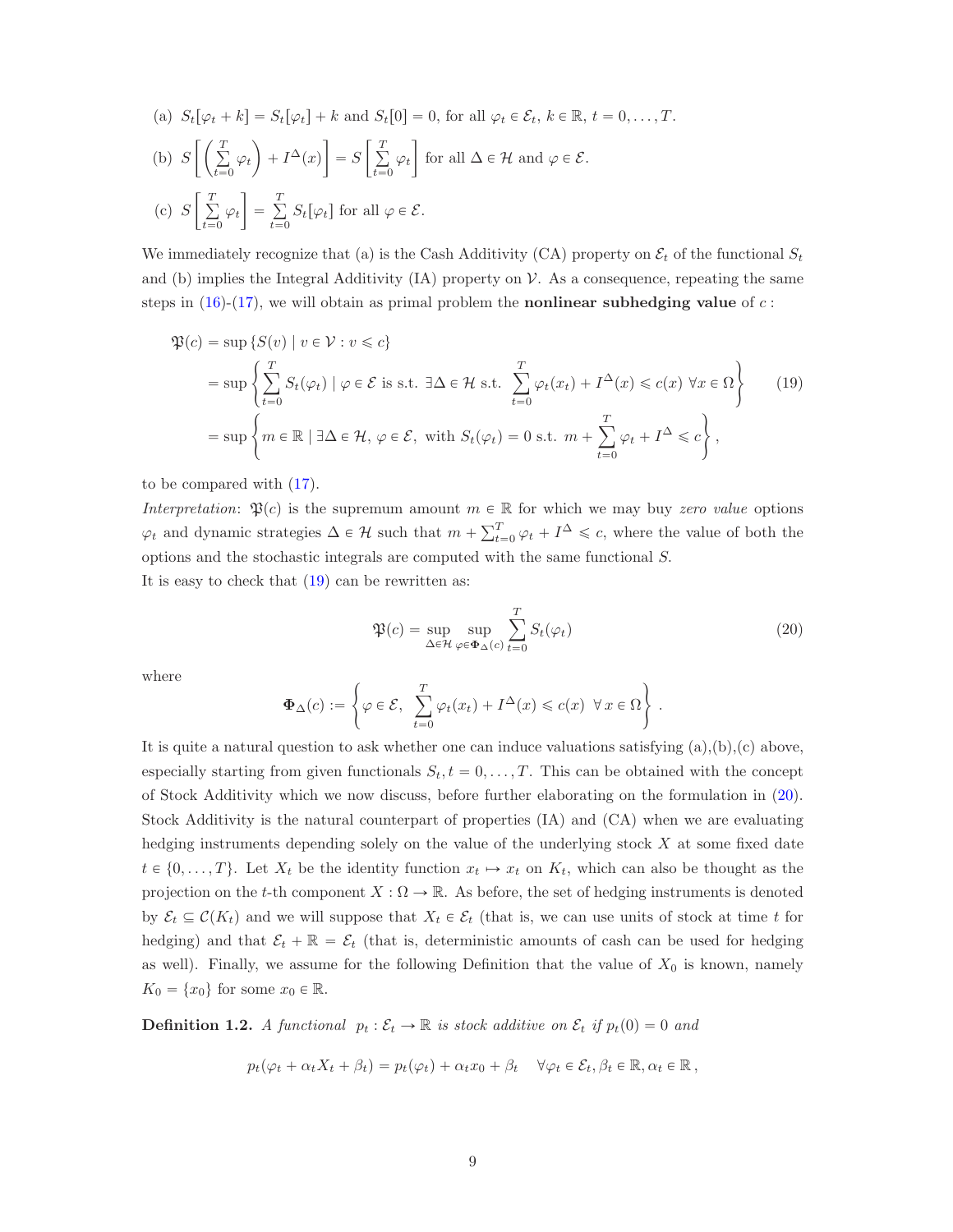We now clarify the role of stock additive functionals in our setup. Suppose that  $S_t : \mathcal{E}_t \to \mathbb{R}$ are stock additive on  $\mathcal{E}_t$ ,  $t = 0, \ldots, T$ . It can be shown (see Lemma [A.2\)](#page-48-0) that if there exist  $\varphi, \psi \in \mathcal{E}_0 \times ... \times \mathcal{E}_T$  and  $\Delta \in \mathcal{H}$  such that  $\sum_{t=0}^T \varphi_t = \sum_{t=0}^T \psi_t + I^{\Delta}$  then

$$
\sum_{t=0}^{T} S_t(\varphi_t) = \sum_{t=0}^{T} S_t(\psi_t).
$$

This allows us to define a functional  $S : \mathcal{V} = \mathcal{E}_0 + \cdots + \mathcal{E}_T + \mathcal{I} \to \mathbb{R}$  by

<span id="page-9-0"></span>
$$
S(v) := \sum_{t=0}^{T} S_t(\varphi_t), \quad \text{for } v = \sum_{t=0}^{T} \varphi_t + I^{\Delta}.
$$
 (21)

Then S is a well defined, integral additive functional on V, and  $S, S_0, \ldots, S_T$  satisfy the properties (a), (b), (c).

In conclusion, when we consider stock additive functionals  $S_0, \ldots, S_T$  that induce the functional S as explained in  $(21)$ , we can focus our attention to the optimization problem  $(20)$ , that will be referred to as our primal problem.

As explained in Example [1.3](#page-9-1) below, there is a natural way to produce a variety of stock additive functionals,

<span id="page-9-1"></span>Example 1.3. Consider a martingale measure  $\hat{Q} \in \text{Mart}(\Omega)$  and a concave non decreasing utility function  $u_t : \mathbb{R} \to [-\infty, +\infty)$ , satisfying  $u(0) = 0$  and  $u_t(x_t) \leq x_t \ \forall x_t \in \mathbb{R}$ . We can then take

$$
S_t(\varphi_t) = U_{\hat{Q}_t}(\varphi_t) := \sup_{\alpha \in \mathbb{R}, \ \beta \in \mathbb{R}} \left( \int_{\Omega} u_t \left( \varphi_t(x_t) + \alpha x_t + \beta \right) d\hat{Q}_t(x_t) - (\alpha x_0 + \beta) \right).
$$

As shown in Lemma [4.2](#page-34-0) the stock additivity property is then satisfied for these functionals.

The Duality As a consequence of our main results we prove the following duality (see Theorem [3.4\)](#page-29-0). If

$$
\mathcal{D}_t(Q_t) := \sup_{\varphi_t \in \mathcal{E}_t} \left( S_t(\varphi_t) - \int_{K_t} \varphi_t \, dQ_t \right) \quad \text{for } Q_t \in \text{Prob}(K_t), \quad t = 0, \dots, T,
$$

and  $\mathfrak{D}(c)$  and  $\mathfrak{P}(c)$  are defined respectively in [\(14\)](#page-6-1) and [\(20\)](#page-8-1), then

<span id="page-9-3"></span>
$$
\mathfrak{D}(c) = \mathfrak{P}(c). \tag{22}
$$

In the particular case of  $S_0, \ldots, S_T$  induced by utility functions, as explained in Example [1.3,](#page-9-1) the problem corresponding to [\(19\)](#page-8-0) or to [\(20\)](#page-8-1) becomes

<span id="page-9-2"></span>
$$
\mathfrak{P}_{U,\hat{Q}}(c) = \sup \left\{ \sum_{t=0}^{T} U_{\hat{Q}_t}(\varphi_t) \mid \varphi \in \mathcal{E} \text{ is s.t. } \exists \Delta \in \mathcal{H} \text{ s.t. } \sum_{t=0}^{T} \varphi_t(x_t) + I^{\Delta}(x) \leq c(x) \,\,\forall x \in \Omega \right\}. \tag{23}
$$

We also show the duality between  $(13)$  and  $(23)$ , namely we prove in Section [4.1](#page-33-0)

<span id="page-9-4"></span>
$$
\mathfrak{D}_{F,\hat{Q}}(c) := \inf_{Q \in \text{Mart}(\Omega)} \left( E_Q \left[ c \right] + \sum_{t=0}^T \mathcal{D}_{F_t, \hat{Q}_t}(Q_t) \right) = \mathfrak{P}_{U, \hat{Q}}(c). \tag{24}
$$

The divergence functions  $F_t$  appearing in  $\mathfrak{D}_{F,\hat{Q}}$  (via  $\mathcal{D}_{F_t,\hat{Q}_t}$ ) are associated to the utility functions  $u_t$  appearing in  $U_{\hat{Q}_t}$  and in  $\mathfrak{P}_{U,\hat{Q}}$  via the conjugacy relation:

$$
F_t(y) := v_t^*(y) = \sup_{x_t \in \mathbb{R}} \{x_t y - v(y)\} = \sup_{x_t \in \mathbb{R}} \{u_t(x_t) - x_t y\},\,
$$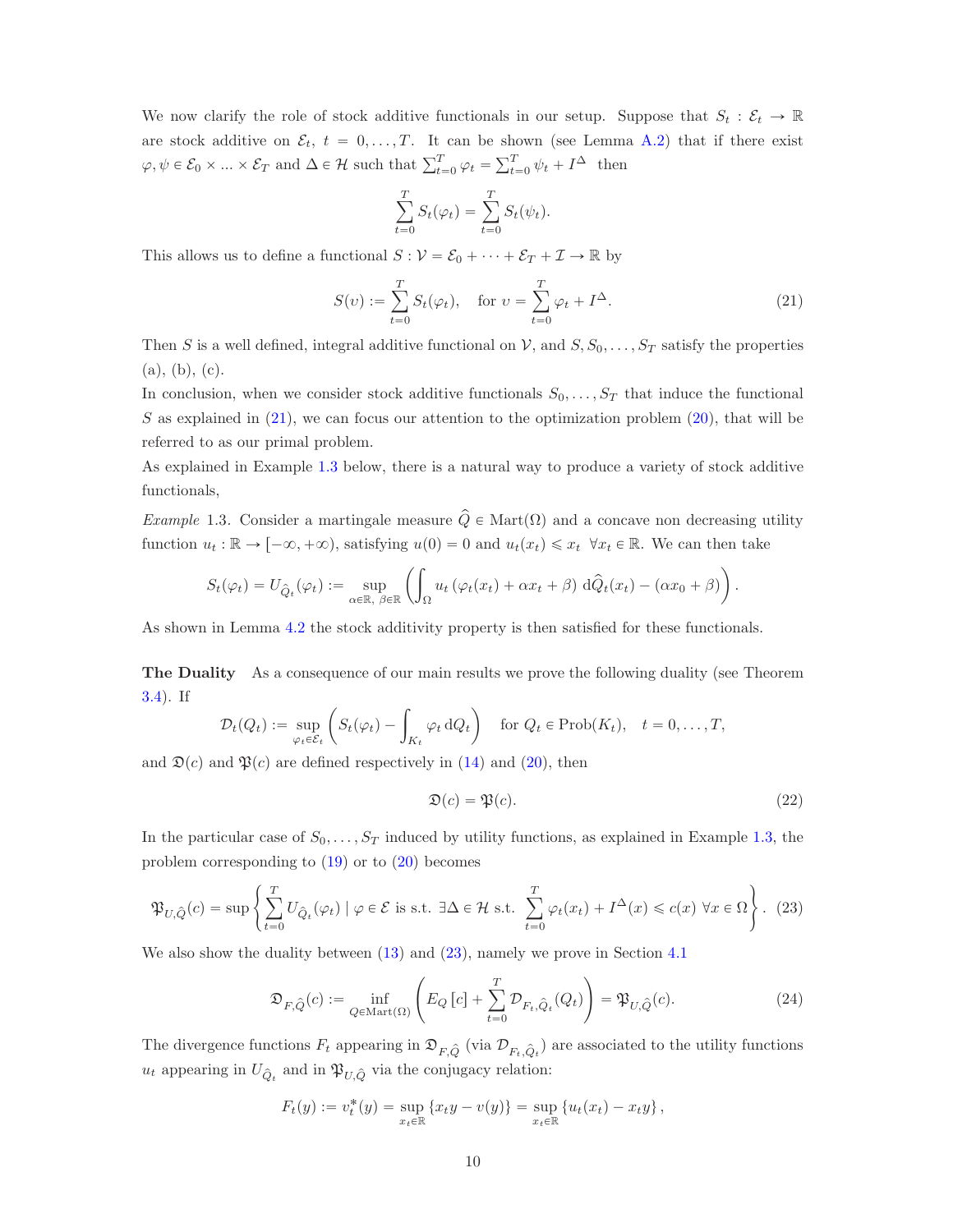where  $v(y) := -u(-y)$ . Thus, depending on which utility function u is selected in the primal problem  $\mathfrak{P}_{U,\hat{Q}}(c)$  to evaluate the options through  $U_{\hat{Q}_t}$ , the penalization term  $\mathcal{D}_{F_t,\hat{Q}_t}$  in the the dual formulation  $\mathfrak{D}_{F,\hat{Q}}(c)$  has a particular form induced by  $F_t = v_t^*$ . In the special case of linear utility functions  $u_t(x_t) = x_t$ , we recover the sublinear MOT theory. Indeed, in this case,  $v_t^*(y) = +\infty$ , for all  $y \neq 1$  and  $v_t^*(1) = 0$ , so that  $\mathcal{D}_{F_t,\hat{Q}_t}(\cdot) = \delta_{\hat{Q}_t}(\cdot)$  and thus we obtain the robust pricing-hedging duality [\(10\)](#page-5-0) of the classical MOT.

#### <span id="page-10-0"></span>1.2 EMOT

To describe our main result (Theorem [2.11\)](#page-19-0) we introduce two general functionals U and  $\mathcal{D}_U$ that are associated through a Fenchel-Moreau type relation, see [\(28\)](#page-14-0). The valuation functional  $U : \mathcal{E} \to [-\infty, +\infty)$  is defined on the space of hedging instruments  $\mathcal{E}$ , where the vector space  $\mathcal{E}$ consists of vectors of continuous functions  $\varphi = [\varphi_0, \ldots, \varphi_T]$  satsfying the sublinearity condition of the form  $\varphi_t(x_t) \leq \alpha(1 + |x_t|)$  for some  $\alpha \geq 0$ . As the map U is not necessarily cash additive, we rely on the notion of the Optimized Certainty Equivalent (OCE), that was introduced in Ben Tal and Teboulle [\[8\]](#page-53-9) and further analyzed in Ben Tal and Teboulle [\[9\]](#page-53-10). We introduce the Generalized Optimized Certainty Equivalent associated to U as the functional  $S^U : \mathcal{E} \to [-\infty, +\infty]$  defined by

<span id="page-10-2"></span>
$$
S^{U}(\varphi) := \sup_{\beta \in \mathbb{R}^{T+1}} \left( U(\varphi + \beta) - \sum_{t=0}^{T} \beta_t \right), \quad \varphi \in \mathcal{E}.
$$
 (25)

Thus we obtain a cash additive map  $S^{U}(\varphi + \beta) = S^{U}(\varphi) + \sum_{t=0}^{T} \beta_t$ , which will guarantee that in the problem [\(11\)](#page-5-2) the elements  $\mu \in \text{Meas}(\Omega)$  are normalized, i.e. are probability measures. Then the duality  $(22)$ ,  $\mathfrak{D}(c) = \mathfrak{P}(c)$ , will take the form

<span id="page-10-1"></span>
$$
\inf_{Q \in \text{Mart}(\Omega)} \left( E_Q \left[ c \right] + \mathcal{D}_U(Q) \right) = \sup_{\Delta \in \mathcal{H}} \sup_{\varphi \in \Phi_\Delta(c)} S^U \left( \varphi \right),\tag{26}
$$

and we will also prove the existence of the optimizer for the problem in the LHS of  $(26)$ . The primal problem in  $(20)$  can be recovered from the more general expression in the RHS of  $(26)$ : indeed, it is enough to take  $U(\varphi) := \sum_{t=0}^{T} S_t(\varphi_t)$ , with stock additive functional  $S_t$ , and observe that by cash additivity  $S^{U}(\varphi) = U(\varphi) = \sum_{t=0}^{T} S_t(\varphi_t)$ . The generality consists in considering valuation of the process  $\varphi = [\varphi_0, \dots, \varphi_T] \in \mathcal{E}$  rather than the valuation of the terminal values  $\varphi_t(x_t)$  only. The penalization term  $\mathcal{D}:=\mathcal{D}_U$  associated to U does not necessarily have an additive structure,  $\mathcal{D}(Q) = \sum_{t=0}^{T} \mathcal{D}_t(Q_t)$ , as in [\(14\)](#page-6-1), nor needs to have the divergence formulation, as described in [\(12\)](#page-5-1), and so it does not necessarily depend on a given martingale measure  $\hat{Q}$  (see e.g. Section [4.4\)](#page-37-0). This additional flexibility in choosing  $D$  constitutes one key generalization of the Entropy Optimal Transport theory of [\[52\]](#page-56-0). Of course, the other additional difference with EOT is the presence in [\(26\)](#page-10-1) of the additional supremum with respect to admissible integrand  $\Delta \in \mathcal{H}$ . As a consequence, in the LHS of [\(26\)](#page-10-1) the infimum is now taken with respect to martingale measures. We also point out that in  $[52]$ , the cost functional c is required to be lower semicontinuous and nonnegative and that the theory is developed only for the bivariate case  $(t = 0, 1)$ , while in this paper we take c lower semicontinuous and with superlinear growth (as given by [\(49\)](#page-19-1)), and consider the multivariate case  $(t = 0, ..., T)$  and a multidimensional process.

Our framework allows to establish and comprehend several different duality results, even if under different type of assumptions: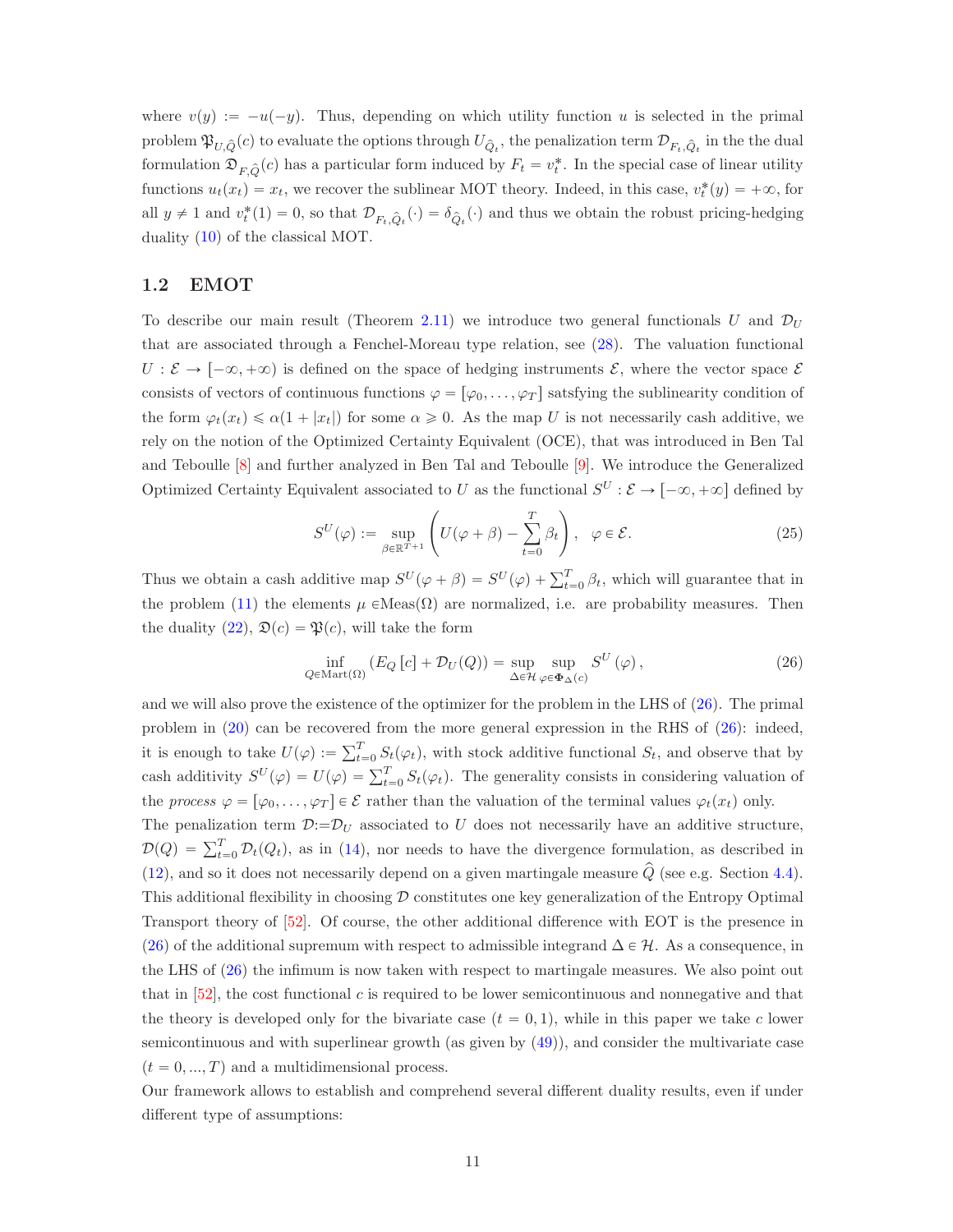- <span id="page-11-0"></span>1. The new non linear robust pricing-hedging duality with options described in [\(24\)](#page-9-4) and proved in Corollary [4.3.](#page-34-1)
- 2. The new non linear robust pricing-hedging duality with options and singular components, proved in Corollary [4.4.](#page-35-0)
- 3. The linear robust pricing-hedging duality with options (see [\[6\]](#page-53-3) Theorem 1.1, or [\[1\]](#page-53-2) Theorem 1.4) described in [\(10\)](#page-5-0) and proved in Corollary [5.3.](#page-45-0)
- 4. The linear robust pricing-hedging duality without options (see for example [\[19\]](#page-54-3) Theorem 1.1) proved in Corollary [4.6.](#page-36-0)
- 5. A new robust pricing-hedging duality with penalization function based on market data (see Section [4.4\)](#page-37-0).
- 6. A new robust pricing-hedging duality with penalty terms given via Wasserstein distance (see Section [4.5\)](#page-40-0).
- 7. A new dual robust representation for the Optimized Certainty Equivalent functional (see Section [5.1\)](#page-46-0).

As already mentioned before, we work with (possibly) noncompact  $K_0, \ldots, K_T$  (which corresponds to working with possibly unbounded price processes), and we allow for traded options  $\varphi_t, t =$  $0, \ldots, T$  which satisfy a sublinearity condition of the form  $|\varphi_t(x_t)| \leq \alpha(1 + |x_t|)$  for some  $\alpha \geq 0$ . Our order continuity-type assumptions ( $\sec(45)$  $\sec(45)$ ) in the main result, Theorem [2.11,](#page-19-0) are essentially automatically satisfied when the compactness assumption on  $K_0, \ldots, K_T$  is added (see Corollary [2.16\)](#page-21-0).

One additional feature of the paper consists in replacing the set of stochastic integrals  $\mathcal I$  with a general set  $A$  of suitable hedging instruments, that will be a general convex cone. Particular choices of such a set  $A$ , apart from the usual set of stochastic integrals, allow us to work with  $\varepsilon$ -martingale measures, supermartingales and submartingales in the duality (see Subsection [2.2\)](#page-16-0). This extends EMOT beyond the strict martingale property in the strict sense.

Finally, Section [2.5](#page-27-0) is devoted to *stability and convergence* issues, as we analyze how the duality is affected by variations in the penalty terms. In the Examples [4.12,](#page-39-0) [4.16](#page-41-0) and [5.4](#page-45-1) we apply this result to the convergence of EMOT to the "extreme"case of MOT, and in Subsection [4.5](#page-40-0) we focus on Wasserstein-induced penalization terms.

We summarize the preceding discussion in the following Table and we point out that in this paper we develop the duality theory sketched in the last line of the Table and provide its financial interpretation. Differently from rows  $1, 2, 5, 6$ , in rows  $3, 4, 7, 8$ , the financial market is present and martingale measures are involved in the dual formulation. In rows 1, 2, 3, 4 we illustrate the classical setting, where the conditions in the functional form hold P-a.s., while in the last four rows Optimal Transport is applied to treat the robust versions, where the inequalities holds for all elements of  $\Omega$ .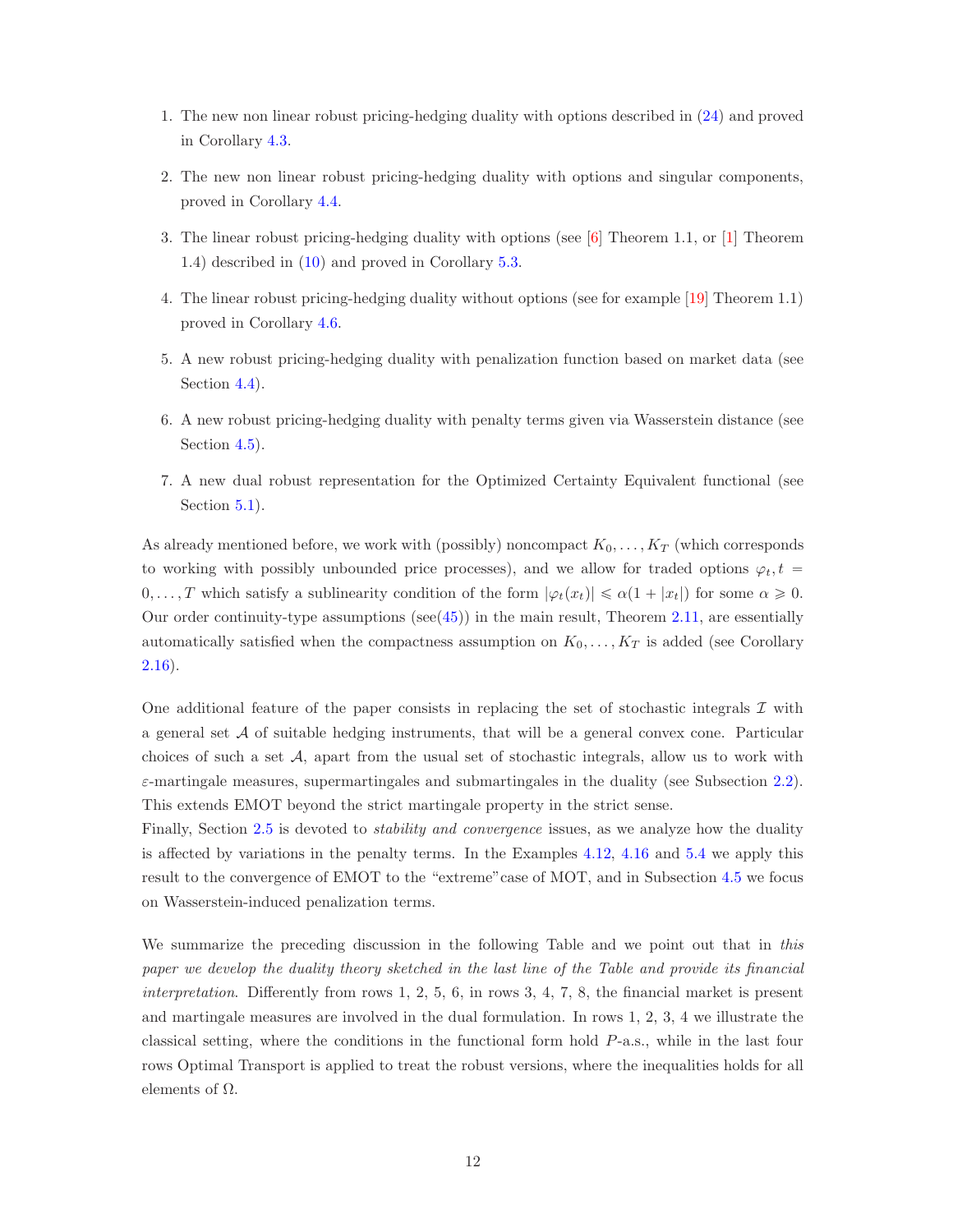<span id="page-12-0"></span>Table 1:  $\Pi(\Omega)$  is the set of all probabilities on  $\Omega$ ;  $\mathcal{P}(P) = \{Q \in \Pi(\Omega) \mid Q \ll P\}$ ; Mart $(\Omega)$  is the set of all martingale probabilities on  $\Omega$ ;  $\mathcal{M}(P) = \text{Mart}(\Omega) \cap \mathcal{P}(P)$ ;  $\Pi(Q_1, Q_2) = \{Q \in \Pi(\Omega) \text{ with given marginals}\}$ ; Mart $(Q_1, Q_2) =$  $\{Q \in \text{Mart}(\Omega)$  with given marginals}; Meas $(\Omega)$  is the set of all positive finite measures on  $\Omega$ ; Sub $(c)$  is the set of static parts of semistatic subhedging strategies for c; U is a concave proper utility functional and  $S^U$  is the associated generalized Optimized Certainty Equivalent.

|                |                  | FUNCTIONAL FORM                                                                                | <b>SUBLINEAR</b>                                            | <b>CONVEX</b>                                                     |
|----------------|------------------|------------------------------------------------------------------------------------------------|-------------------------------------------------------------|-------------------------------------------------------------------|
| $\mathbf{1}$   | - Coherent R.M.  | $-\inf\{m \mid c+m \in \mathcal{A}\}, \mathcal{A}$ cone                                        | $\inf_{Q \in \mathcal{Q} \subseteq \mathcal{P}(P)} E_Q [c]$ |                                                                   |
| $\overline{2}$ | $-$ Convex R.M.  | $-\inf\{m \mid c+m \in \mathcal{A}\}, \mathcal{A}$ convex                                      |                                                             | $\inf_{Q \in \mathcal{P}(P)} (E_Q [c] + \alpha_{\mathcal{A}}(Q))$ |
| 3              | Subreplic. price | $\sup \left\{ m \mid \exists \Delta : m + I^{\Delta}(X) \leqslant c \right\}$                  | $\inf_{Q \in \mathcal{M}(P)} E_Q[c]$                        |                                                                   |
| $\overline{4}$ | Indiff. price    | $\sup \{m   U(c-m) \geq U(0)\}\$                                                               |                                                             | $\inf_{Q \in \mathcal{M}(P)} (E_Q [c] + \alpha_U (Q))$            |
| 5              | O.T.             | sup $(E_{Q_1}[\varphi] + E_{Q_2}[\psi])$<br>$\omega + \psi \leq c$                             | $\inf_{Q\in \Pi(Q_1,Q_2)} E_Q [c]$                          |                                                                   |
| 6              | E.O.T.           | sup $U(\varphi, \psi)$<br>$\varphi + \psi \leqslant c$                                         |                                                             | $\inf_{Q \in \text{Meas}(\Omega)} (E_Q [c] + \mathcal{D}_U(Q))$   |
|                | M.O.T.           | sup $(E_{Q_1}[\varphi] + E_{Q_2}[\psi])$<br>$\lbrack \varphi,\psi \rbrack \in \mathrm{Sub}(c)$ | $\inf_{Q \in \text{Mart}(Q_1, Q_2)} E_Q[c]$                 |                                                                   |
| 8              | E.M.O.T.         | sup $S^{U}(\varphi,\psi)$<br>$\lbrack \varphi, \psi \rbrack \in \mathrm{Sub}(c)$               |                                                             | $\inf_{Q \in \text{Mart}(\Omega)} (E_Q [c] + \mathcal{D}_U(Q))$   |

# <span id="page-12-1"></span>2 The Entropy Martingale Optimal Transport Duality

In this section we present the detailed mathematical setting, the main results and their proofs. The main Theorem [2.11](#page-19-0) relies on: (i) a Fenchel-Moreau argument applied to the dual system  $(C_{0:T}, (C_{0:T})^*)$ , where  $C_{0:T}$  is a set of appropriately weighted continuous functions; (ii) Daniell-Stone Theorem that guarantees that the elements, in the dual space  $(C_{0:T})^*$ , that enter in the dual representation can be represented by probability measures. In order to make this possible, an order continuity type assumption on the valuation functional is enforced (see [\(45\)](#page-18-0)).

## <span id="page-12-2"></span>2.1 Setting

For a metric space X,  $\mathcal{B}(\mathbb{X})$  denotes the Borel  $\sigma$ -algebra and  $m\mathcal{B}(\mathbb{X})$  denotes the class of real-valued, Borel-measurable functions on X. We define the following sets:

 $ca(\mathbb{X}) := \{ \gamma : \mathcal{B}(\mathbb{X}) \to (-\infty, +\infty) \mid \gamma \text{ is finite signed Borel measure on } \mathbb{X} \},\$  $Meas(\mathbb{X}) := \{ \mu : \mathcal{B}(\mathbb{X}) \to [0, +\infty) \mid \mu \text{ is a non negative finite Borel measure on } \mathbb{X} \},\$  $Prob(X) := \{Q : \mathcal{B}(X) \to [0, 1] | Q \text{ is a probability Borel measure on } X\},\$  $\mathcal{C}(\mathbb{X}) := \{ \varphi : \mathbb{X} \to \mathbb{R} \mid \varphi \text{ is continuous on } \mathbb{X} \},\$  $\mathcal{C}_b(\mathbb{X}) := \{ \varphi : \mathbb{X} \to \mathbb{R} \mid \varphi \text{ is bounded and continuous on } \mathbb{X} \}.$ 

We now introduce the following families of continuous functions. For a  $\psi \in C(\mathbb{X})$  we set

$$
C_{\psi} := \left\{ \phi \in \mathcal{C}(\mathbb{X}) \mid \|\phi\|_{\psi} := \sup_{x \in \mathbb{X}} \frac{|\phi(x)|}{1 + |\psi(x)|} < +\infty \right\}.
$$

As it can be easily verified just following the classical case of bounded continuous functions with sup-norm,  $C_{\psi}$  is a Banach lattice under the norm  $\lVert \cdot \rVert_{\Psi}$ .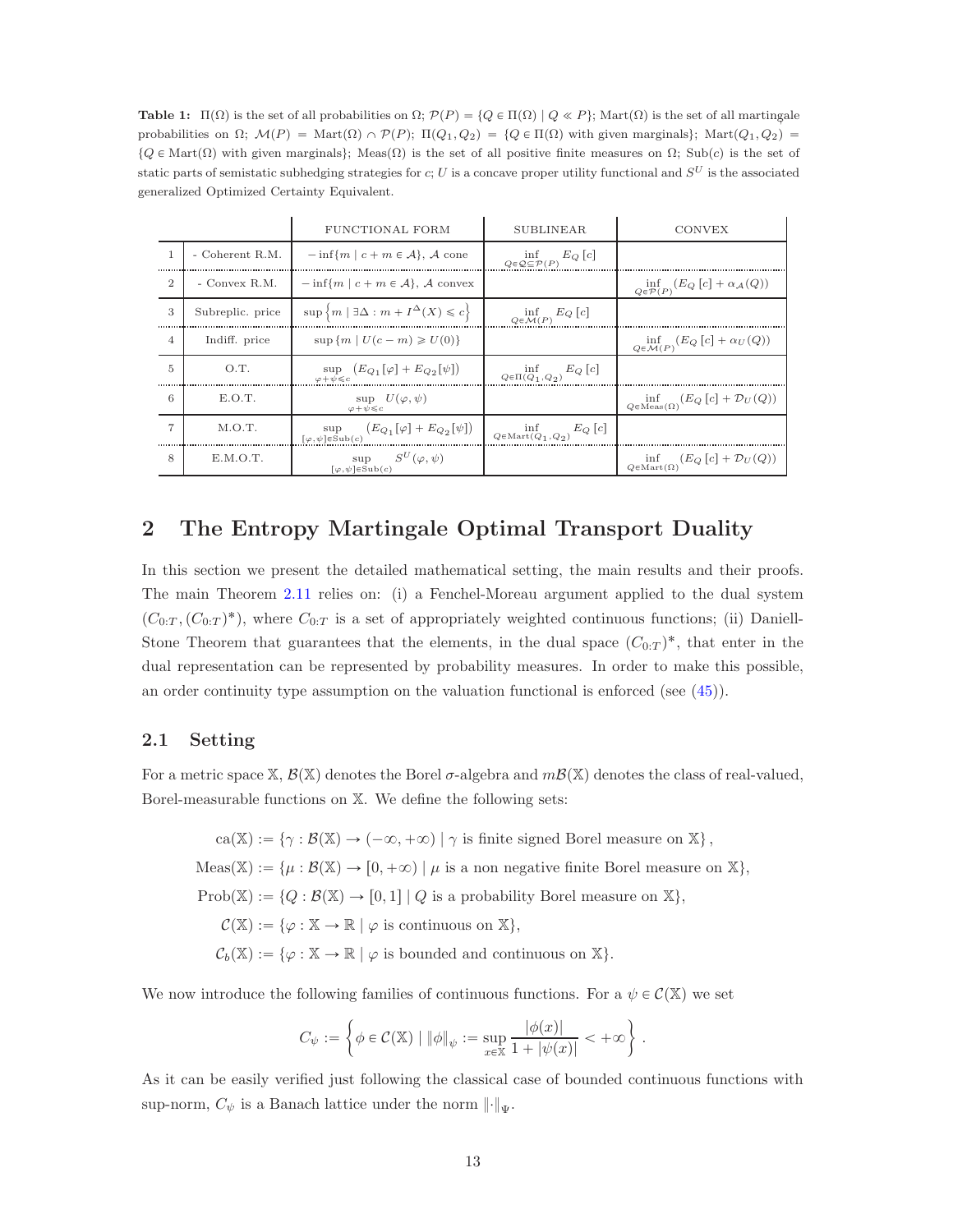Notice also that  $C_b(\mathbb{X}) \ni \varphi \mapsto (1 + |\psi|) \varphi \in C_{\psi}$  defines an isomorphism between Banach spaces. Hence if X is separable, so is  $C_{\psi}$ . The topological dual of  $C_{\psi}$  will be denoted by  $(C_{\psi})^*$ . Fix now  $d \in \mathbb{N}, d \geq 1$ , modeling the number of stocks in the market, and fix  $d(T + 1)$  closed subsets of  $\mathbb{R}: K_0^1, \ldots, K_0^d, \ldots, K_T^1, \ldots, K_T^d$ . For  $0 \le s \le t \le T$  we take

$$
\Omega_{s:t} := \bigtimes_{u=s}^{t} \bigtimes_{j=1}^{d} K_u^j \quad \text{and} \quad \Omega := \Omega_{0:T} = \bigtimes_{t=0}^{T} \bigtimes_{j=1}^{d} K_t^j.
$$

We will consider the following weighted spaces of continuous functions

$$
C_{s:t} := \left\{ \phi \in \mathcal{C} \left( \Omega_{s:t} \right) \mid \|\phi\|_{s:t} := \sup_{x \in \times_{u=s}^t \times_{j=1}^d K_u^j} \frac{|\phi(x)|}{1 + \sum_{u=s}^t \sum_{j=1}^d \left| x_u^j \right|} < +\infty \right\},\
$$
  

$$
C_t = C_{t:t} := \left\{ \phi \in \mathcal{C} \left( \bigtimes_{j=1}^d K_t^j \right) \mid \|\phi\|_t := \sup_{x \in \times_{j=1}^d K_t^j} \frac{|\phi(x)|}{1 + \sum_{j=1}^d \left| x_t^j \right|} < +\infty \right\}.
$$

In general, for an index set  $I \subseteq \{1, \ldots, d\} \times \{0, \ldots, T\}$  we introduce

$$
C_I:=\left\{\phi\in\mathcal{C}\left(\bigtimes_{(j,t)\in I}K_t^j\right)\bigm|\|\phi\|_{0:T}:=\sup_{x\in\times_{(j,t)\in I}K_t^j}\frac{|\phi(x)|}{1+\sum_{(j,t)\in I}\left|x_t^j\right|}<+\infty\right\}\,.
$$

The corresponding norms will be denoted by  $\left\|\cdot\right\|_{s:t}, \left\|\cdot\right\|_{t}, \left\|\cdot\right\|_{I}$  respectively.

Remark 2.1. Notice that if  $K_0^1, \ldots, K_0^d, \ldots, K_T^1, \ldots, K_T^d$  are compact sets then

$$
C_{0:T} = C_b(\Omega)
$$
 and  $(C_{0:T})^* = \text{ca}(\Omega)$ .

Analogously, we introduce the spaces  $B_{\psi}$  and  $B_{I}$  in a similar fashion, just substituting the condition  $\varphi \in \mathcal{C}(\mathbb{X})$  with the condition  $\varphi \in m\mathcal{B}(\mathbb{X})$  in the definitions. In particular

$$
B_{0:T} := \left\{ \phi \in m\mathcal{B}\left(\Omega\right) \mid \left\|\phi\right\|_{0:T} := \sup_{x \in \Omega} \frac{\left|\phi(x)\right|}{1 + \sum_{t=0}^{T} \sum_{j=1}^{d} \left|x_{t}^{j}\right|} < +\infty \right\}
$$

turns out to be a Banach lattice under the norm  $\lVert \cdot \rVert_{0:T}$ . Observe that by slight abuse of notation (regarding the domains of the functions) for index sets  $I \subseteq J \subseteq \{1, ..., d\} \times \{0, ..., T\}$  we have a constant  $0 < \theta \leq 1$  such that

<span id="page-13-0"></span>
$$
C_I \subseteq C_J, \ \theta \|\phi\|_I \le \|\phi\|_J \le \|\phi\|_I \ \forall \phi \in C_I \,. \tag{27}
$$

Such a constant  $\theta$  is given by

$$
\theta = \frac{1 + \alpha}{1 + \alpha + \sum_{(j,t) \in J \setminus I} \min_{x_t^j \in K_t^j} \left| x_t^j \right|}
$$

where  $\alpha = \min \left\{ \sum_{(j,t) \in I} \right\}$  $\left| x_t^j \right| \mid x_t^j \in K_t^j \ \forall \, (j,t) \in I \Big\}.$ 

As already mentioned in [\[55\]](#page-56-9) and [\[21\]](#page-54-15), every finite signed measure  $\gamma$  on the Borel  $\sigma$ -algebra  $\mathcal{B}(\mathbb{X})$ such that  $C_{0:T} \subseteq L^1(\mathbb{X}, \mathcal{B}(\mathbb{X}), |\gamma|)$  induces a continuous linear functional  $\lambda \in (C_{0:T})^*$  via integration:

$$
c \mapsto \langle c, \lambda \rangle = \int_{\mathbb{X}} c \, \mathrm{d} \gamma \,, \ \ \forall \, c \in C_{0:T} \,.
$$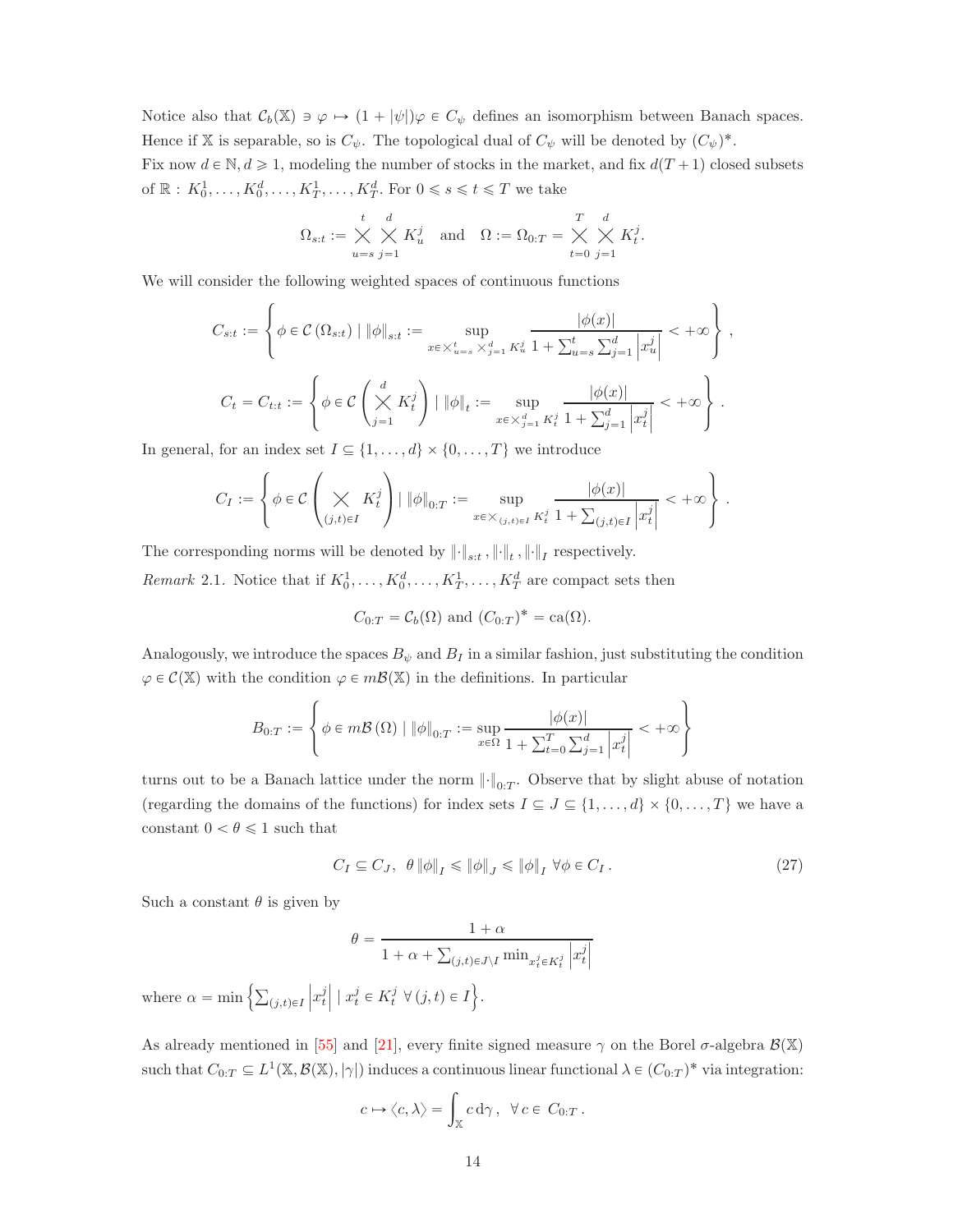The collection of such functionals, identified with the corresponding measures, will be denoted by  $ca^1(\mathbb{X})$ , that is

$$
ca^{1}(\mathbb{X}) = \{ \gamma \mid \gamma \text{ is a finite signed measure on } \mathcal{B}(\mathbb{X}) \text{ with } C_{0:T} \subseteq L^{1}(\mathbb{X}, \mathcal{B}(\mathbb{X}), |\gamma|) \},
$$

while the classes of non negative measures and probability measures in  $ca^1(\mathbb{X})$  will be denoted by

$$
\operatorname{Meas}^1(\mathbb{X}) \quad \text{and} \quad \operatorname{Prob}^1(\mathbb{X}).
$$

In a discrete time framework with finite horizon  $T$  and assuming zero interest rate, we model a market with d stocks using the canonical d-dimensional process given by  $X_t^j(x) = x_t^j, j =$  $1, \ldots, d, t = 0 \ldots, T.$ 

Observe that every  $\phi \in C_{0:T}$  satisfies:  $|\phi(x)| \leq \|\phi\|_{0:T} \left(1 + \sum_{t=0}^T \sum_{j=1}^d x_j\right)$  $\left\vert x_{t}^{j}\right\vert$ ) and so, for any measure  $\mu \in \text{Meas}^1(\mathbb{X})$ , we have:  $C_{0:T} \subseteq L^1(\mathbb{X}, \mathcal{B}(\mathbb{X}), \mu)$  iff  $X_t^j \in L^1(\mathbb{X}, \mathcal{B}(\mathbb{X}), \mu)$  for all j and all t. Fix now vector subspaces  $\mathcal{E}_0, \ldots, \mathcal{E}_T$  with  $\mathbb{R} \subseteq \mathcal{E}_t \subseteq C_{0:t}, t = 0, \ldots, T$ . We set

$$
\mathcal{E}=\mathcal{E}_0\times\cdots\times\mathcal{E}_T.
$$

The space  $\mathcal E$  represents the class of financial instruments that can be used for static hedging, which may, for example, contain plain vanilla options.

Let  $U : \mathcal{E} \to [-\infty, +\infty)$  be a proper, concave functional, representing the evaluation functional of the hedging instruments in  $\mathcal{E}$ . Consider the proper, convex functional

$$
V(\varphi) := -U(-\varphi) \,,
$$

and set

$$
\text{dom}(U) := \{ \varphi \in \mathcal{E} \mid U(\varphi) > -\infty \}, \quad \text{dom}(V) = \{ \varphi \in \mathcal{E} \mid V(\varphi) < +\infty \}.
$$

We define the (convex) conjugate  $\mathcal{D}: \times_{t=0}^{T}(C_{0:t})^* \to (-\infty, +\infty]$  of the functional U by

<span id="page-14-0"></span>
$$
\mathcal{D}(\gamma_0,\ldots,\gamma_T) := \sup_{\varphi \in \mathcal{E}} \left( U(\varphi) - \sum_{t=0}^T \langle \varphi_t, \gamma_t \rangle \right) = \sup_{\varphi \in \mathcal{E}} \left( \sum_{t=0}^T \langle \varphi_t, \gamma_t \rangle - V(\varphi) \right), \quad \gamma \in \bigtimes_{t=0}^T (C_{0:t})^*.
$$
 (28)

D is a convex functional and is  $\sigma(\times_{t=0}^T (C_{0:t})^*, \mathcal{E})$ - lower semicontinuous, even if we do not require that U is  $\sigma(\mathcal{E}, \times_{t=0}^T (C_{0:t})^*)$ -upper semicontinuous. When a  $\gamma \in (C_{0:T})^*$  is given, we somehow improperly write  $\mathcal{D}(\gamma) = \mathcal{D}(\gamma_0, \dots, \gamma_T)$ , where  $\gamma_t$  is the restriction of  $\gamma$  to  $C_{0:t}$ . We also set

$$
\text{dom}(\mathcal{D}) = \left\{ [\gamma_0, \dots, \gamma_T] \in \bigtimes_{t=0}^T (C_{0:t})^* \mid \mathcal{D}(\gamma_0, \dots, \gamma_T) < +\infty \right\}
$$

As an immediate consequence of the definitions, the Fenchel inequality holds: if  $[\varphi_0, \ldots, \varphi_T] \in \mathcal{E}$ and  $[\gamma_0, \ldots, \gamma_T] \in \times_{t=0}^T (C_{0:t})^*$ 

<span id="page-14-1"></span>
$$
\sum_{t=0}^{T} \langle \varphi_t, \gamma_t \rangle \leq \mathcal{D}(\gamma_0, \dots, \gamma_T) + V(\varphi_0, \dots, \varphi_T).
$$
\n(29)

.

<span id="page-14-2"></span>Remark 2.2. Another way to introduce our setting, that will be used in Subsections [4.4](#page-37-0) and [4.5,](#page-40-0) is to start initially with a proper convex functional  $\mathcal{D}: ca^1(\Omega) \to (-\infty, +\infty]$  which is  $\sigma(ca^1(\Omega), \mathcal{E})$ lower semicontinuous for an  $\mathcal{E} = \mathcal{E}_0 \times \cdots \times \mathcal{E}_T \subseteq (C_{0:T})^{T+1}$ . By the Fenchel-Moreau Theorem we then have the representation

$$
\mathcal{D}(\gamma) = \sup_{\varphi \in \mathcal{E}} \left( \sum_{t=0}^{T} \int_{\Omega} \varphi_t \, \mathrm{d}\gamma - V(\varphi) \right),
$$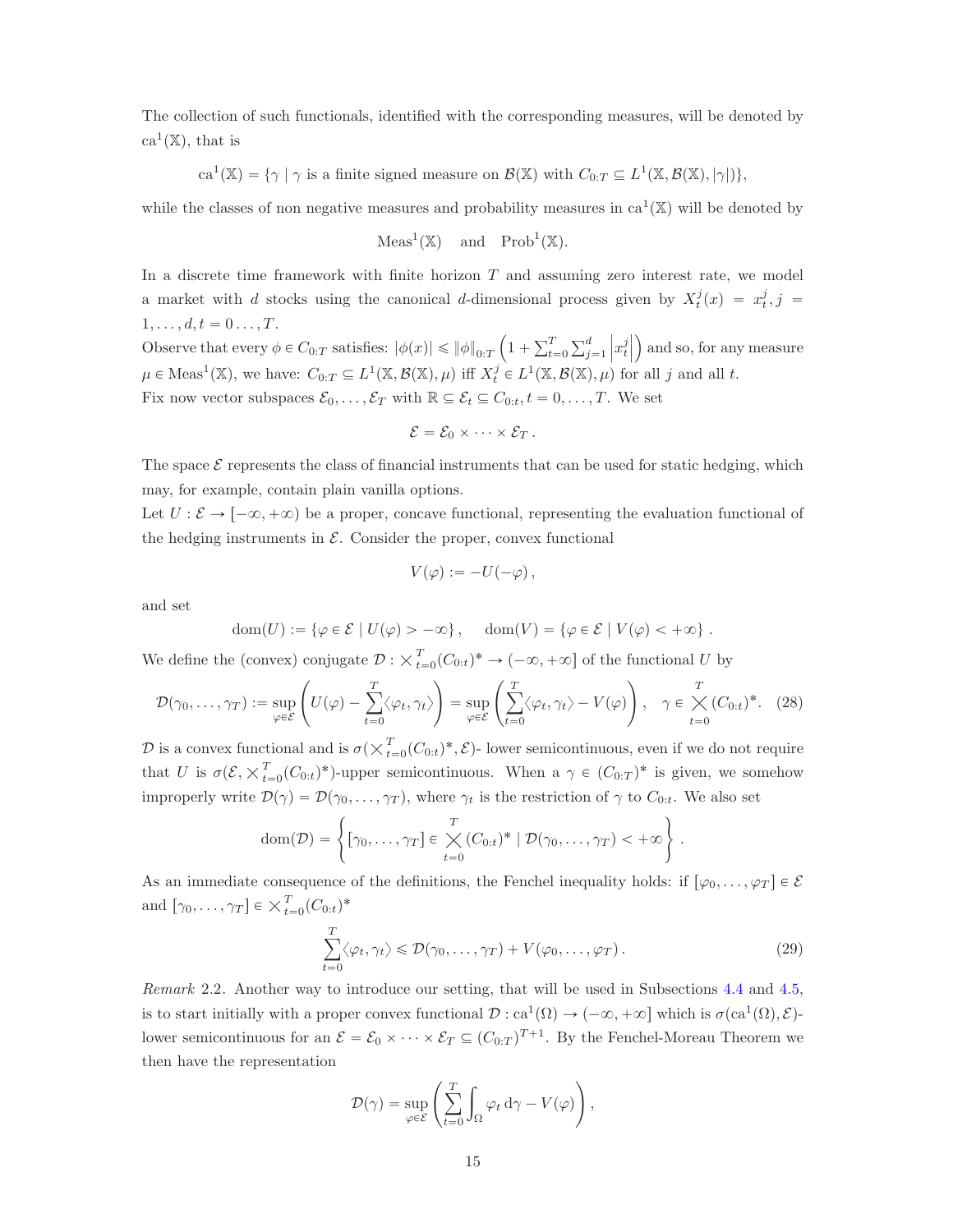where now  $V$  is the Fenchel-Moreau (convex) conjugate of  $D$ , namely

<span id="page-15-1"></span>
$$
V(\varphi) := \sup_{\gamma \in ca^1(\Omega)} \left( \sum_{t=0}^T \int_{\Omega} \varphi_t \, d\gamma - \mathcal{D}(\gamma) \right). \tag{30}
$$

Setting

<span id="page-15-2"></span>
$$
U(\varphi) := -V(-\varphi), \quad \varphi \in \mathcal{E}, \tag{31}
$$

we get back that D satisfies [\(28\)](#page-14-0) and additionally that U is  $\sigma(\mathcal{E}, ca^1(\Omega))$ -upper semicontinuous. In conclusion, a pair  $(U, \mathcal{D})$  satisfying [\(28\)](#page-14-0) might be defined either providing a proper concave  $U : \mathcal{E} \to [-\infty, +\infty)$ , as described at the beginning of this section, or assigning a proper convex and  $\sigma(\mathcal{E}, ca^1(\Omega))$ -lower semicontinuous functional  $\mathcal{D}: ca^1(\Omega) \to (-\infty, +\infty]$  as explained in this Remark.

For a given proper and concave functional  $U : \mathcal{E} \to [-\infty, +\infty)$  we define, as in [\(25\)](#page-10-2), the functional  $S^U : \mathcal{E} \to [-\infty, +\infty]$  by

$$
S^{U}(\varphi) := \sup_{\beta \in \mathbb{R}^{T+1}} \left( U(\varphi + \beta) - \sum_{t=0}^{T} \beta_{t} \right), \quad \text{with} \quad \text{dom}(S^{U}) := \{ \varphi \in \mathcal{E} \mid S^{U}(\varphi) > -\infty \},
$$

whose properties are collected in Lemma [A.1.](#page-47-0)

**Definition 2.3.** Given a convex cone  $A \subseteq C_{0:T}$  and a measurable  $c \in m\mathcal{B}(\Omega)$  we define

<span id="page-15-0"></span>
$$
\mathfrak{P}(c) := \sup_{z \in -\mathcal{A}} \sup_{\varphi \in \Phi_z(c)} S^U(\varphi) \in [-\infty, +\infty]
$$
\n(32)

where

$$
\Phi_z(c) := \left\{ \varphi \in \text{dom}(S^U) \mid \sum_{t=0}^T \varphi_t(x_0, \dots, x_t) + z(x) \leqslant c(x) \ \forall x \in \Omega \right\},\
$$

and the usual convention  $\sup \varnothing = -\infty$  is adopted.

From [\(20\)](#page-8-1) we recognize that the problem  $\mathfrak{P}(c)$  in [\(32\)](#page-15-0) is a generalized robust subhedging problem for c, with a general set, namely  $-\mathcal{A}$ , replacing the set of terminal values of stochastic integrals used before. Some relevant examples for choices of  $A$  are provided in Section [2.2.](#page-16-0) The use of  $-A$ in place of  $A$  is somehow a matter of taste, as explained in Remark [2.13.](#page-20-0) Observe also that in this notation the *superhedging* problem (with respect to  $A$ ) for c is

$$
\mathfrak{S}(c) := \inf_{z \in \mathcal{A}} \inf_{\varphi \in \Psi_z(c)} S_V(\varphi) \in [-\infty, +\infty]
$$

where

$$
S_V(\varphi) := -S^U(-\varphi), \quad \text{dom}(S_V) := \{ \varphi \in \mathcal{E} \mid S_V(\varphi) < +\infty \} = -\text{dom}(S^U)
$$

$$
\Psi_z(c) := \left\{ \varphi \in \text{dom}(S_V), \sum_{t=0}^T \varphi_t(x_0, \dots, x_t) + z(x) \geqslant c(x) \ \forall x \in \Omega \right\}.
$$

Using  $-\mathcal{A}$  for  $\mathfrak{P}$  and  $\mathcal{A}$  for  $\mathfrak{S}$  we then get that the two are linked by  $\mathfrak{S}(c) = -\mathfrak{P}(-c)$ , and the duality results for  $\mathfrak P$  can then easily be translated in duality results for  $\mathfrak S$ . Of course, when  $\mathcal A$  is a vector space as in the case of stochastic integrals (see [\(33\)](#page-16-1) and Example [2.4\)](#page-16-2) we have  $\mathcal{A} = -\mathcal{A}$ and there is no need for distinguishing the two possibilities.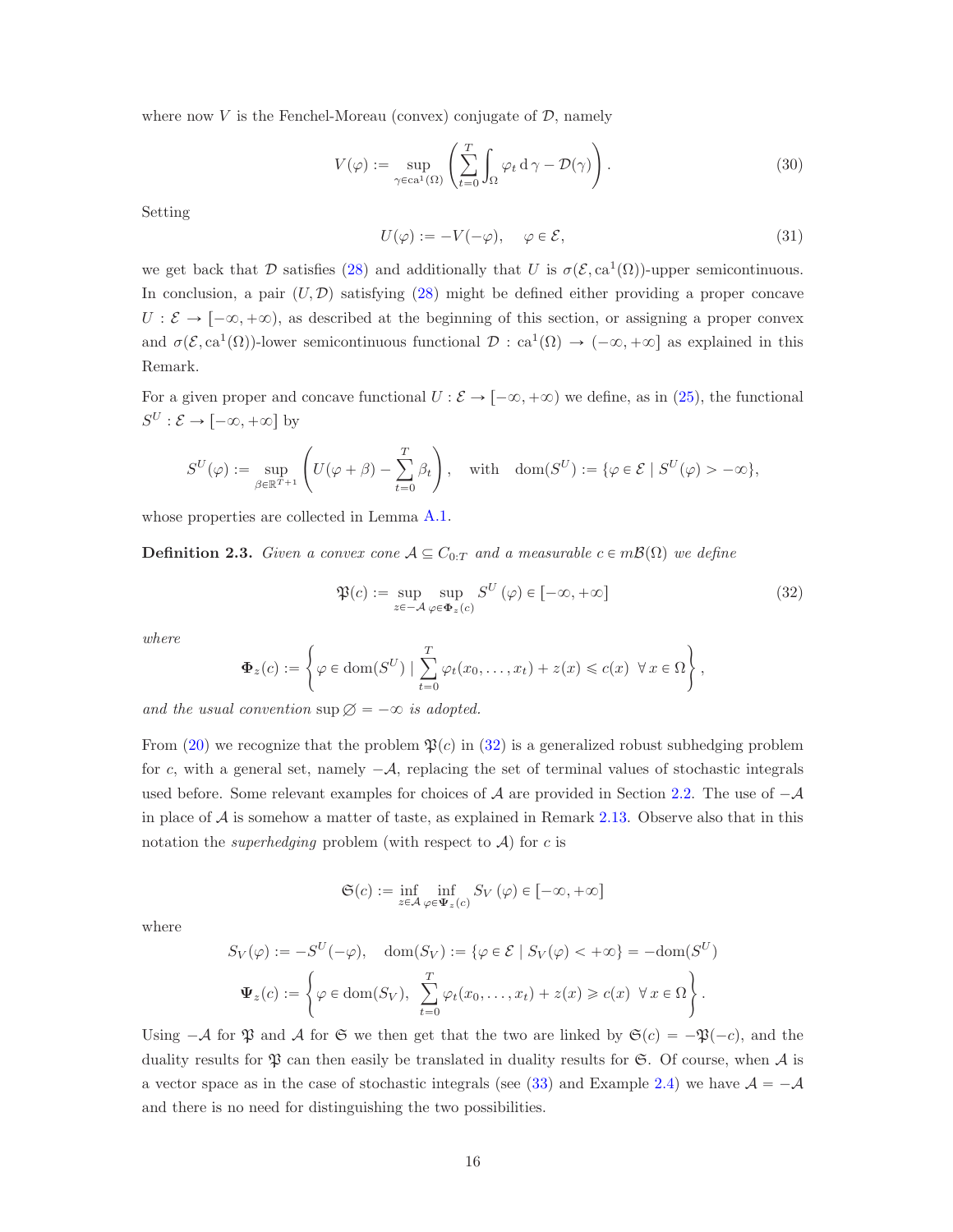We define the polar  $\mathcal{A}^{\circ}$  of the cone  $\mathcal{A}$  to be the set

$$
\mathcal{A}^{\circ} := \{ \lambda \in (C_{0:T})^* \mid \langle z, \lambda \rangle \leq 0 \ \forall z \in \mathcal{A} \}
$$

and we observe that for any  $\lambda \in (C_{0:T})^*$ 

$$
\sigma_{\mathcal{A}}(\lambda) := \sup_{z \in \mathcal{A}} \langle z, \lambda \rangle = \begin{cases} 0 & \lambda \in \mathcal{A}^{\circ} \\ +\infty & \text{otherwise} \end{cases}
$$

#### <span id="page-16-0"></span>2.2 Examples

These examples deal with possible choices of the convex cone  $A$  and its polar  $A^{\circ}$  (observe that the set  $\text{Prob}^1(\Omega) \cap \mathcal{A}^{\circ}$  appears in the main duality [\(50\)](#page-19-2)).

<span id="page-16-2"></span>Example 2.4. (Martingale measures) To introduce martingale measures in this setup we set

$$
\mathcal{H}^{d} := \left\{ \Delta = [\Delta_0, \dots, \Delta_{T-1}] \mid \Delta_t \in (\mathcal{C}_b(K_0 \times \dots \times K_t))^d \right\},
$$
  

$$
I^{\Delta}(x) := \sum_{t=0}^{T-1} \sum_{j=1}^{d} \Delta_t^j(x_0, \dots, x_t)(x_{t+1}^j - x_t^j) \quad \forall x \in \Omega,
$$
  

$$
\mathcal{A} = \mathcal{I} := \left\{ I^{\Delta} \mid \Delta \in \mathcal{H}^d \right\} \subseteq C_{0:T}.
$$
 (33)

<span id="page-16-1"></span>.

Thus the space  $\mathcal{H}^d$  is the class of admissible trading strategies and  $\mathcal I$  is the set of elementary stochastic integral. The (possibly empty) class of martingale measures for the canonical process is denoted by Mart $(\Omega)$ , and consists of all the probability measures on  $\mathcal{B}(\Omega)$  which make each of the processes  $(X_t^j)_t$  a martingale under the natural filtration  $\mathcal{F}_t := \sigma(X_s^j, s \leq t, j = 1, ..., d), t =$  $0, \ldots, T$ . Equivalently,

$$
\text{Mart}(\Omega) := \{ Q \in \text{Prob}^1(\Omega) \mid E_Q[I^{\Delta}] = 0, \forall \Delta \in \mathcal{H}^d \} = \text{Prob}^1(\Omega) \cap \mathcal{A}^{\circ}.
$$

Example 2.5. (ε-martingale measures) For every  $\varepsilon \geqslant 0$ , the set of  $\varepsilon$ -martingale measures (see [\[41\]](#page-55-9)) is

$$
\mathrm{Mart}_{\varepsilon}(\Omega) := \left\{ Q \in \mathrm{Prob}^1(\Omega) \mid E_Q \left[I^{\Delta}\right] \leq \varepsilon \sum_{t=0}^{T-1} \max_{j=1,\dots,d} \left\| \Delta_t^j \right\|_{\infty}, \, \forall \Delta \in \mathcal{H}^d \right\}.
$$

Thus, taking

<span id="page-16-3"></span>
$$
\mathcal{A}^{\varepsilon} := \text{convex}\left( \left\{ I^{\Delta} - \varepsilon \sum_{t=0}^{T-1} \max_{j=1,\dots,d} \left\| \Delta_t^j \right\|_{\infty}, \Delta \in \mathcal{H}^d \right\} \right) \tag{34}
$$

(here convex( $\cdot$ ) stands for the convex hull in  $C_{0:T}$ , which is easily seen to be a cone since  $\mathcal{H}^d$  is a vector space), one sees that

$$
Mart_{\varepsilon}(\Omega) = Prob^{1}(\Omega) \cap (\mathcal{A}^{\varepsilon})^{\circ}.
$$

Alternatively, we observe that  $\text{Mart}_{\varepsilon}(\Omega) = M_{\varepsilon}^1(\Omega) \cap \text{Prob}^1(\Omega)$  where

$$
\mathcal{M}_{\varepsilon}^{1}(\Omega) := \left\{ \lambda \in (C_{0:T})^{*} \mid \lambda \geqslant 0, \langle I^{\Delta}, \lambda \rangle \leqslant \varepsilon \sum_{t=0}^{T-1} \max_{j=1,\dots,d} \left\| \Delta_{t}^{j} \right\|_{\infty} \lambda(1), \, \forall \Delta \in \mathcal{H}^{d} \right\}
$$

is a  $\sigma((C_{0:T})^*, C_{0:T})$  (i.e. weak\*) closed convex cone by direct computation. Suppose  $M_{\varepsilon}^1(\Omega) \neq \emptyset$ and set  $\mathcal{A} = (\mathrm{M}_{\varepsilon}^1(\Omega))^{\circ} \subseteq C_{0:T}$ . Then by the Bipolar Theorem  $\mathcal{A}$  is a closed convex cone with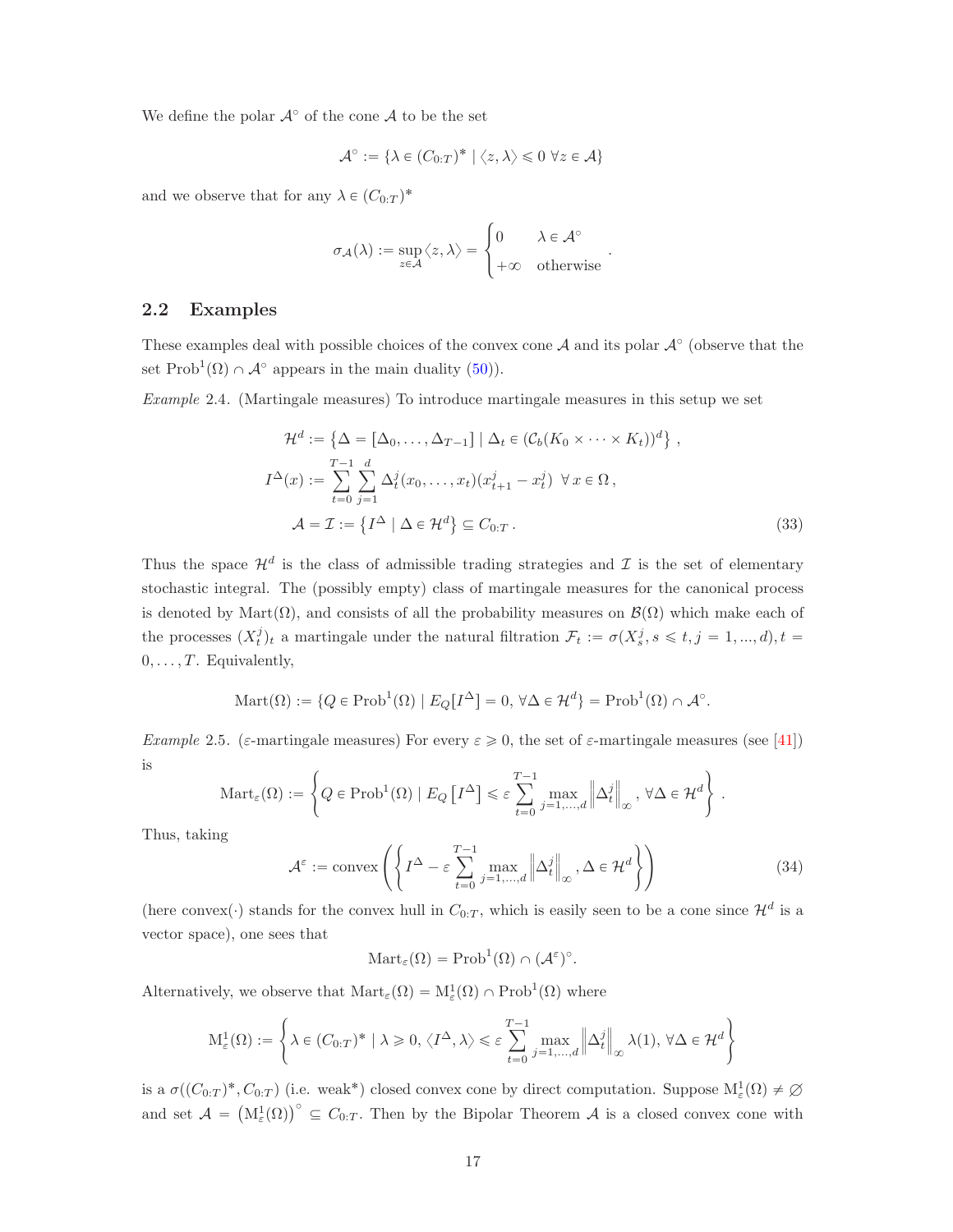$\mathcal{A}^{\circ} = M_{\varepsilon}^{1}(\Omega)$ . Consequently, for a  $Q \in \text{Prob}^{1}(\Omega)$  we have: either  $\sigma_{\mathcal{A}}(Q) = 0$ , which happens if and only if  $Q \in \text{Mart}_{\varepsilon}(\Omega)$ , or  $\sigma_{\mathcal{A}}(Q) = +\infty$  otherwise. From this it follows that A is the weak closure of  $\mathcal{A}^{\varepsilon}$ , since they are both convex cones with the same polar set. Taking in particular  $\varepsilon = 0$  we have  $\text{Mart}_0(\Omega) = \text{Mart}(\Omega)$  as in Example [2.4.](#page-16-2)

It is interesting to notice that for any sequence  $\varepsilon_n \downarrow_n 0$  we have

<span id="page-17-9"></span><span id="page-17-0"></span>
$$
\sigma_{\mathcal{A}^{\varepsilon_n}}(Q) \uparrow_n \sigma_{\mathcal{I}}(Q) \quad \forall Q \in \text{Prob}^1(\Omega).
$$
\n(35)

*Example 2.6.* (Super/submartingale measures) Alternative choices for the set  $A$  are  $A^{\pm} = \{I^{\Delta} \mid$  $\Delta \in (\mathcal{H}^{\pm})^d$  where  $\mathcal{H}^+ = {\Delta \in \mathcal{H} \mid \Delta_t \geq 0 \ \forall t = 0, ..., T}$  and  $\mathcal{H}^- = -\mathcal{H}^+$ .  $\mathcal{A}^+$  models dynamic trading with no short selling and yields

{supermartingale measures for the canonical process} = Prob<sup>1</sup>( $\Omega$ )  $\cap$  ( $\mathcal{A}^+$ )<sup>°</sup>.

<span id="page-17-8"></span>Example 2.7. Let  $(C_{0:T})_+ := \{f \in C_{0:T} \mid f \geq 0\}$ . For any set A such that  $\{0\} \subseteq \mathcal{A} \subseteq -(C_{0:T})_+$  we obtain  $Prob^1(\Omega) = Prob^1(\Omega) \cap \mathcal{A}^{\circ}$ . As explained in Section [4.3,](#page-36-1) this choice will then determine the Entropy Optimal Transport duality with no dynamic hedging.

#### 2.3 The main results

Before providing all the mathematical details, we wish to identify a suitable candidate for the objective functional for our (primal) problem. To do so, we start from the EMOT (dual) problem and proceed with an heuristic argument. In order to avoid all integrability issues and keep notation as simple as possible, in this introductory discussion we suppose that  $d = 1$ , that  $K_t^1 := K_t$ ,  $t = 0, \ldots, T$  are all compact sets and that  $A = \mathcal{I}$ , as in Example [2.4.](#page-16-2)

$$
\inf_{Q \in \text{Mart}(\Omega)} \left( E_Q \left[ c \right] + \mathcal{D}(Q) \right) \tag{36}
$$

$$
= \inf_{Q \in \text{Prob}(\Omega)} \sup_{\Delta \in \mathcal{H}} \left( E_Q \left[ c - \sum_{t=0}^{T-1} \Delta_t (X_0, \dots, X_t) (X_{t+1} - X_t) \right] + \mathcal{D}(Q) \right)
$$
(37)

<span id="page-17-2"></span><span id="page-17-1"></span>
$$
= \inf_{\mu \in \text{Meas}(\Omega)} \sup_{\substack{\Delta \in \mathcal{H} \\ \beta \in \mathbb{R}^{T+1}}} \left( \int_{\Omega} \left[ c - I^{\Delta} + \sum_{t=0}^{T} \beta_t \right] d\mu - \sum_{t=0}^{T} \beta_t + \mathcal{D}(\mu) \right)
$$
(38)

<span id="page-17-3"></span>
$$
= \inf_{\mu \in \text{Meas}(\Omega)} \sup_{\substack{\Delta \in \mathcal{H} \\ \beta \in \mathbb{R}^{T+1}}} \left( \int_{\Omega} \left[ c - I^{\Delta} + \sum_{t=0}^{T} \beta_t \right] d\mu - \sum_{t=0}^{T} \beta_t + \sup_{\varphi \in \mathcal{E}} \left( U(\varphi) - \int_{\Omega} \left( \sum_{t=0}^{T} \varphi_t \right) d\mu \right) \right) \tag{39}
$$

<span id="page-17-4"></span>
$$
= \sup_{\substack{\Delta \in \mathcal{H}, \varphi \in \mathcal{E}, \\ \beta \in \mathbb{R}^{T+1}}} \left( \inf_{\mu \in \text{Meas}(\Omega)} \int_{\Omega} \left[ c - I^{\Delta} + \sum_{t=0}^{T} \beta_t - \sum_{t=0}^{T} \varphi_t \right] d\mu - \sum_{t=0}^{T} \beta_t + U(\varphi) \right)
$$
(40)

<span id="page-17-5"></span>
$$
= \sup_{\substack{\Delta \in \mathcal{H}, \\ \beta \in \mathbb{R}^{T+1}}} \sup \left\{ U(\varphi) - \sum_{t=0}^{T} \beta_t \mid \varphi \in \mathcal{E}, c - I^{\Delta} + \sum_{t=0}^{T} \beta_t - \sum_{t=0}^{T} \varphi_t \ge 0 \right\}
$$
(41)

<span id="page-17-6"></span>
$$
= \sup_{\substack{\Delta \in \mathcal{H}, \\ \beta \in \mathbb{R}^{T+1}}} \sup \left\{ U(\varphi + \beta) - \sum_{t=0}^{T} \beta_t \mid \varphi \in \mathcal{E}, \sum_{t=0}^{T} \varphi_t + I^{\Delta} \leq c \right\}
$$
(42)

<span id="page-17-7"></span>
$$
= \sup_{\Delta \in \mathcal{H}} \sup \left\{ \sup_{\beta \in \mathbb{R}^{T+1}} \left( U(\varphi + \beta) - \sum_{t=0}^{T} \beta_t \right) \mid \varphi \in \mathcal{E}, \sum_{t=0}^{T} \varphi_t + I^{\Delta} \leq c \right\}.
$$
 (43)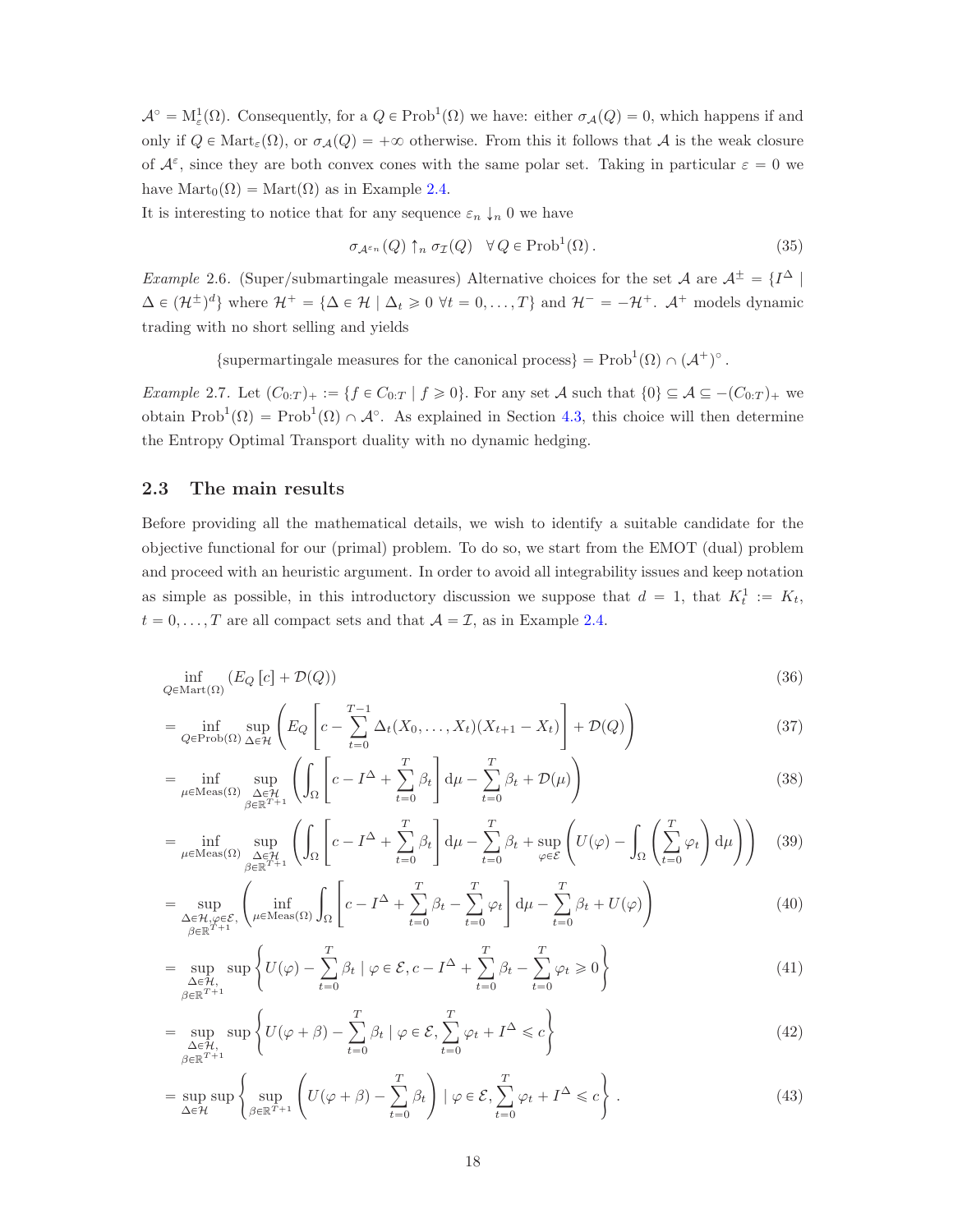The equality chain above is justified as follows: as  $K_t$  is compact,  $X_t \in L^1(K_t, \mathbb{B}(K_t), \mu)$  for all  $\mu \in \text{Meas}(\Omega)$  and then  $(36)=(37)$  $(36)=(37)$  follows using the same argument as in [\[6\]](#page-53-3) Lemma 2.3, which yields that the inner supremum explodes to  $+\infty$  unless Q is a martingale measure on  $\Omega$  ; [\(37\)](#page-17-1)=[\(38\)](#page-17-2) follows observing that the inner supremum over  $\beta \in \mathbb{R}^{T+1}$  explodes to  $+\infty$  unless  $\mu(\Omega) = 1$ ;  $(38)=(39)$  $(38)=(39)$  $(38)=(39)$  exploits  $(28)$ ; in  $(39)=(40)$  $(39)=(40)$  we proceed heuristically interchanging supremum and infi-mum; [\(40\)](#page-17-4)=[\(41\)](#page-17-5) is motivated observing that the infimum in (40) equals  $-\infty$  unless the inequality  $c - I^{\Delta} + \sum_{t=0}^{T} \beta_t - \sum_{t=0}^{T} \varphi_t \ge 0$  holds on  $\Omega$ ; [\(41\)](#page-17-5)=[\(42\)](#page-17-6) is a simple rewriting, and so is [\(42\)](#page-17-6)=[\(43\)](#page-17-7). To conclude, we expect our duality to look as follows:

$$
\inf_{Q \in \text{Mart}(\Omega)} \left( E_Q \left[ c \right] + \mathcal{D}(Q) \right) = \sup_{\Delta \in \mathcal{H}} \sup \left\{ S^U(\varphi) \mid \varphi \in \mathcal{E}, \sum_{t=0}^T \varphi_t + I^\Delta \leqslant c \right\}.
$$

A rigorous proof of this duality, based on the above argument and on a minimax type Theorem that justify  $(39)=(40)$  $(39)=(40)$ , can be found in a previous version of this paper (see A. Doldi and M. Frittelli, Entropy Martingale Optimal Transport and Nonlinear Pricing-Hedging Duality, Preprint: arXiv:2005.12572v1, 2020, where we also assumed that all the sets  $K_t$  were compact). We now proceed providing a rigorous proof of the duality above under the more general setup stated in Assumption [2.8.](#page-18-1) In the proof we will rely on a Fenchel-Moreau type Theorem for the functional P, rather than exploiting a minimax argument.

#### <span id="page-18-1"></span>Assumption 2.8.

- (i) Let  $K_0^1, \ldots, K_0^d, \ldots, K_T^1, \ldots, K_T^d$  be closed subset of  $\mathbb R$  and let  $\Omega = \times_{t=0}^T \times_{j=1}^d K_t^j$ . The vector subspaces  $\mathcal{E}_0, \ldots, \mathcal{E}_T$  satisfy  $\mathbb{R} \subseteq \mathcal{E}_t \subseteq C_{0:t}, t = 0, \ldots, T$  and we set  $\mathcal{E} = \mathcal{E}_0 \times \cdots \times \mathcal{E}_T$ . The functional  $U : \mathcal{E} \to [-\infty, +\infty)$  is concave with  $U(0) \in \mathbb{R}$ . Moreover,  $\mathcal{A} \subseteq C_{0:T}$  is a convex cone with  $0 \in \mathcal{A}$ .
- (ii) For every  $t = 0, \ldots, T$  there exist a sequence of compact sets  $\mathfrak{K}_t(n) \subseteq \times_{j=1}^d K_t^j, n \geq 1$  and a sequence of functions  $0 \leq f_t^n \in \mathcal{E}_t, n \geq 1$  such that:

<span id="page-18-2"></span>
$$
1 + \sum_{t=0}^{T} \sum_{j=1}^{d} \left| x_t^j \right| \leq \sum_{t=0}^{T} f_t^n(x_0, \dots, x_t) \quad \forall [x_0, \dots, x_T] \in \Omega \setminus \mathfrak{K}_0(n) \times \dots \times \mathfrak{K}_T(n) \tag{44}
$$

and

<span id="page-18-0"></span>
$$
V(\Gamma f_0^n, \dots, \Gamma f_T^n) \to_n 0 \quad \forall \Gamma \in \mathbb{R}, \Gamma > 0.
$$
 (45)

Assumption [2.8.](#page-18-1)(ii) is inspired by [\[21\]](#page-54-15) and admits a very simple interpretation, described in Remark [2.10.](#page-19-3)

<span id="page-18-5"></span><span id="page-18-4"></span>Example 2.9. Let

$$
f^{\alpha}(x) := (x - \alpha)^{+} + (-\alpha - x)^{+} = (|x| - \alpha)^{+}, \quad x \in \mathbb{R}, \alpha \ge 0,
$$
  

$$
f^{\alpha}_{j,t} := f^{\alpha}|_{K_t^j}, j = 1, \dots, d, t = 0, \dots, T
$$
 (46)

and suppose that  $f_{j,t}^{\alpha} \in \mathcal{E}_t$  for every  $\alpha \geqslant 0$ ,  $j = 1, \ldots, d$ ,  $t = 0, \ldots, T$ . Set also  $f_t^n := \sum_{j=1}^d f_{j,t}^{\frac{n}{\beta}}$  for  $\beta = \beta(d, T)$  given in Proposition [A.3.](#page-49-0) In order to guarantee that [\(44\)](#page-18-2) and [\(45\)](#page-18-0) are satisfied, it is enough to request that V is (componentwise) nondecreasing on  $\times_{t=0}^{T} \mathcal{E}_t$ ,  $V(0) = 0$  and

<span id="page-18-3"></span>
$$
V_t(\alpha f_{j,t}^{\frac{n}{\beta}}) := V(0, \dots, 0, \alpha f_{j,t}^{\frac{n}{\beta}}, 0, \dots, 0) \to_n 0
$$
\n(47)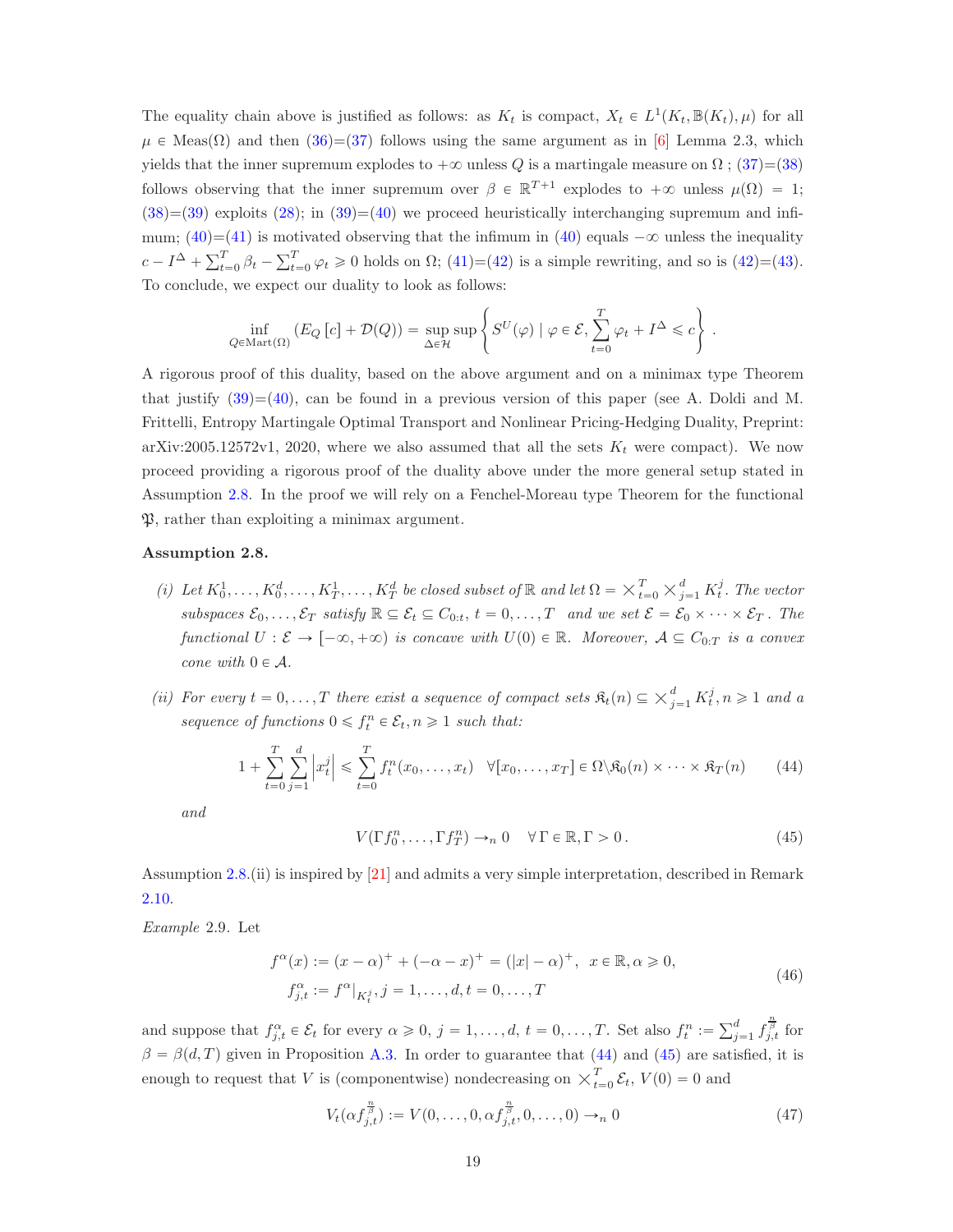for every  $j = 1, \ldots, d$  and  $t = 0, \ldots, T$ .  $V_t$  is here represents a valuation of the static hedging strategy consisting of a single option having maturity t. To see that the former assumptions imply [\(44\)](#page-18-2), one can select  $\mathfrak{K}_t(n) = \times_{j=1}^d K_t^j \cap [-n, n]^d$  and observe that Proposition [A.3](#page-49-0) guarantees that  $(44)$  holds. Moreover, by convexity of V we have

$$
0 = V(0) \leq V(\alpha f_0^n, \dots, \alpha f_T^n) \leq \sum_{t=0}^T \frac{1}{T+1} V_t(\alpha(T+1) f_t^n)
$$
  
= 
$$
\frac{1}{T+1} \sum_{t=0}^T V_t \left( \frac{1}{d} \sum_{j=1}^d d(T+1) \alpha f_{j,t}^{\frac{n}{\beta}} \right) \leq \frac{1}{d(t+1)} \sum_{t=0}^T \sum_{j=1}^d V_t \left( d(T+1) \alpha f_{j,t}^{\frac{n}{\beta}} \right) \to_n 0,
$$

that is  $(45)$ .

<span id="page-19-3"></span>Remark 2.10. In the particular case  $K_0^1, \ldots, K_0^d, \ldots, K_T^1, \ldots, K_T^d \subseteq [0, +\infty)$ , the conditions  $V_t(\alpha f_{j,t}^{\frac{n}{\beta}}) \to_n$ 0 in [\(47\)](#page-18-3) means that the valuations over a suitable sequence of call options on the underlying stocks converge to zero when the corresponding strikes diverge to infinity.

<span id="page-19-0"></span>Theorem 2.11. Suppose Assumption [2.8](#page-18-1) is fulfilled.

 $(i)$  If

<span id="page-19-4"></span>
$$
\mathfrak{P}(\hat{c}) < +\infty \text{ for some } \hat{c} \in B_{0:T},\tag{48}
$$

then  $\mathfrak{P}(c) \in \mathbb{R}$  for every  $c \in B_{0:T}$  and  $\mathfrak{P} : B_{0:T} \to \mathbb{R}$  is norm continuous, cash additive, concave and nondecreasing on  $B_{0:T}$ ;

(ii) For every lower semicontinuous  $c : \Omega \to (-\infty, +\infty]$  satisfying

<span id="page-19-1"></span>
$$
c(x) \ge -A\left(1 + \sum_{t=0}^{T} \sum_{j=1}^{d} \left| x_t^j \right| \right) \quad \forall x \in \Omega, \quad \text{for some } A \in [0, +\infty), \tag{49}
$$

we have

<span id="page-19-2"></span>
$$
\mathfrak{P}(c) := \sup_{z \in -\mathcal{A}} \sup_{\varphi \in \Phi_z(c)} S^U(\varphi) = \inf_{Q \in \text{Prob}^1(\Omega) \cap \mathcal{A}^\circ} \left( E_Q \left[ c \right] + \mathcal{D}(Q) \right) \tag{50}
$$

for  $\Omega_{0:t} := \times_{s=0}^t \times_{j=1}^d K_s^j$  and

$$
\mathcal{D}(Q) = \sup_{\varphi \in \mathcal{E}} \left( U(\varphi) - \sum_{t=0}^T \int_{\Omega_{0:t}} \varphi_t \, dQ_t \right) = \sup_{\varphi \in \mathcal{E}} \left( \sum_{t=0}^T \int_{\Omega_{0:t}} \varphi_t \, dQ_t - V(\varphi) \right),
$$

where  $Q_t$  is the marginal of  $Q \in Prob^1(\Omega)$  on  $\mathcal{B}(\Omega_{0:t})$ . Furthermore, if  $\mathfrak{P}(c) < +\infty$  the infimum in RHS of  $(50)$  is a minimum.

Remark 2.12. Notice that the condition  $\mathfrak{P}(\hat{c}) < +\infty$  for some  $\hat{c} \in B_{0:T}$  is not required for the validity of Theorem [2.11](#page-19-0) Item (ii). In addition, we allow in  $(50)$  Prob<sup>1</sup> $(\Omega) \cap \mathcal{A}^{\circ} = \emptyset$  with the usual convention inf  $\emptyset = +\infty$ . We now provide conditions ensuring that  $\mathfrak{P}(0) < +\infty$ . By Item (i) this will then imply that  $\mathfrak{P}(c) \in \mathbb{R}$  for every  $c \in B_{0:T}$ .

(a) If there exists a  $\lambda \in \mathcal{A}^{\circ} \cap \partial U(0) \subseteq (C_{0:T})^*$  then  $\mathfrak{P}(0) < +\infty$  (here,  $\partial U(0) \subseteq \times_{t=0}^{T} (C_{0:T})^*$  is the supergradient of U at  $0 \in \mathcal{E}$ , and we are identifying  $\lambda$  with the vector of its restrictions in writing improperly  $\lambda \in \partial U(0)$ . To see this, let  $\lambda$  satisfy  $S^U(\varphi) \leq \sum_{t=0}^T \langle \varphi_t, \lambda_t \rangle$ ,  $\forall \varphi \in \mathcal{E}$ . In particular then for all  $z \in -A$  and all  $\varphi \in \Phi_z(0)$  it holds that  $S^U(\varphi) \leq \langle \sum_{t=0}^T \varphi_t, \lambda \rangle \leq$  $\langle \sum_{t=0}^{T} \varphi_t + z, \lambda \rangle \leq 0$ , as  $\langle z, \lambda \rangle \geq 0$  for all  $\lambda \in \mathcal{A}^{\circ}$ , which in turns yields  $\mathfrak{P}(0) \leq 0$ .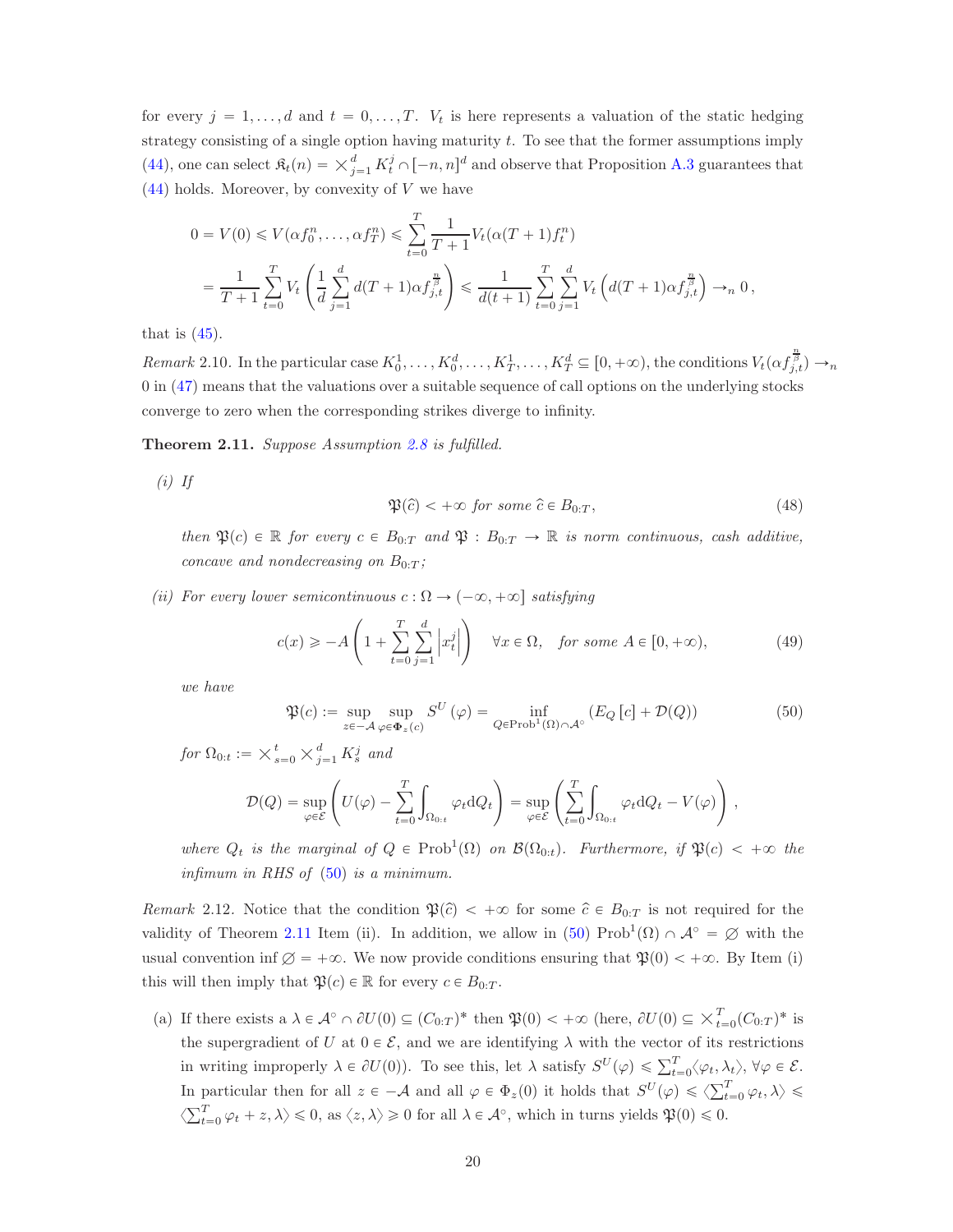There exists  $Q \in \text{Prob}^1(\Omega) \cap \mathcal{A}^{\circ}$  such that  $\mathcal{D}(Q) < +\infty \Leftrightarrow \mathfrak{P}(0) < +\infty$ .

Indeed, by definition we have  $\mathfrak{P}(0) \leq \int_{\Omega} 0 dQ + \mathfrak{P}^*(Q) = \mathfrak{P}^*(Q)$ , but from Lemma [2.20](#page-23-0) (which does not rely on Lemma [2.18\)](#page-22-0) we have  $\mathfrak{P}^*(Q) = \mathcal{D}(Q) + \sigma_{\mathcal{A}}(Q) = \mathcal{D}(Q)$  (the latter inequality coming from  $Q \in \mathcal{A}^{\circ}$ . Hence  $\mathfrak{P}(0) \leq \mathcal{D}(Q) < +\infty$ . Conversely,  $\mathfrak{P}(0) < +\infty$ implies the existence of a minimum point in  $(50)$ .

(c) The existence of the optimizer in MOT implies that  $\mathcal{M}(\hat{Q}_0, \hat{Q}_1, ... \hat{Q}_T)$  is not empty and that the marginals must be in convex order. In EMOT the optimizer  $Q^*$  belongs to  $\text{Prob}^1(\Omega) \cap \mathcal{A}^{\circ}$ with  $\mathcal{D}(Q^*) < +\infty$  with no other requirement.

<span id="page-20-0"></span>Remark 2.13. From the proof of Theorem [2.11](#page-19-0) it becomes clear that the use of  $-\mathcal{A}$  in place of A in defining  $\mathfrak{P}(c)$  is somehow a matter of taste. Now the infimum in [\(50\)](#page-19-2) is in fact taken over measures in the polar  $\mathcal{A}^{\circ}$ . Instead, without the minus sign in defining  $\mathfrak{P}(c)$ , we would work with  $(-A)^\circ$ , which is less comfortable in the computations of the proof.

<span id="page-20-4"></span>**Corollary 2.14.** Suppose that Assumption [2.8.](#page-18-1)(i) holds with  $K_0^1, \ldots, K_0^d, \ldots, K_T^1, \ldots, K_T^d$  compact subsets of  $\mathbb{R}$ , that  $c : \Omega \to (-\infty, +\infty]$  is lower semicontinuous and that  $U(\varphi) = 0$  for some  $\varphi \in \mathcal{E}$ . Then [\(50\)](#page-19-2) holds true and if  $\mathfrak{P}(c) < +\infty$  then there exists an optimum in the RHS of (50).

*Proof.* When  $K_0^1, \ldots, K_0^d, \ldots, K_T^1, \ldots, K_T^d$  are compact then  $C_{0:T} = C_b(\Omega)$ . If  $U(\varphi) = 0$  for some  $\varphi \in \mathcal{E}$ , then [\(44\)](#page-18-2) and [\(45\)](#page-18-0) are automatically satisfied: indeed one can take  $\Re(n) = \Omega$  and  $f_t^n \equiv$  $-\varphi_t, t = 0, \ldots, T, n \geq 1$ . Obviously, a possible choice for such a  $\varphi$  is  $\varphi = 0$ .  $\Box$ 

We now rephrase our findings in Theorem [2.11,](#page-19-0) with minor additions, to get the formulations in Corollary [2.15](#page-20-1) and Corollary [2.16](#page-21-0) which will simplify our discussion of Section [4.](#page-33-1) In particular, this reformulation will come in handy when dealing with subhedging dualities in Corollaries [4.3](#page-34-1)[-4.6](#page-36-0) and Proposition [4.9.](#page-38-0)

For a given proper concave  $U : \mathcal{E} \to \mathbb{R}$ , recall the definition of  $S^U$  in [\(25\)](#page-10-2) and, for  $V(\cdot) = -U(-\cdot)$ , the definition  $S_V(\varphi) := -S^U(-\varphi)$ .

Furthermore, given functions  $c : \Omega \to (-\infty, +\infty]$ ,  $g : \Omega \to [-\infty, +\infty)$  we introduce the sets

<span id="page-20-5"></span>
$$
S_{sub}(c) := \left\{ \varphi \in \text{dom}(S^U) \mid \exists \Delta \in \mathcal{H} \text{ s.t. } \sum_{t=0}^T \varphi(x_0, \dots, x_t) + I^{\Delta}(x) \leq c(x) \ \forall x \in \Omega \right\}
$$
(51)

<span id="page-20-6"></span>
$$
S_{sup}(g) := \left\{ \varphi \in \text{dom}(S_V) \mid \exists \Delta \in \mathcal{H} \text{ s.t. } \sum_{t=0}^{T} \varphi(x_0, \dots, x_t) + I^{\Delta}(x) \geq g(x) \ \forall x \in \Omega \right\}
$$
(52)

and observe that  $S_{sup}(g) = -S_{sub}(-g)$ .

<span id="page-20-1"></span>Corollary 2.15. Suppose that the assumptions in Theorem [2.11](#page-19-0) are satisfied, that  $g : \Omega \to$  $[-\infty, +\infty)$  is upper semicontinuous and that also condition [\(49\)](#page-19-1) holds replacing c with  $-g$ . Then the following hold

<span id="page-20-2"></span>
$$
\inf_{Q \in \text{Mart}(\Omega)} \left( E_Q \left[ c \right] + \mathcal{D}(Q) \right) = \sup_{\varphi \in \mathcal{S}_{sub}(c)} S^U \left( \varphi \right) ,\tag{53}
$$

<span id="page-20-3"></span>
$$
\sup_{Q \in \text{Mart}(\Omega)} \left( E_Q \left[ g \right] - \mathcal{D}(Q) \right) = \inf_{\varphi \in S_{sup}(g)} S_V \left( \varphi \right) . \tag{54}
$$

Finally, if LHS of [\(53\)](#page-20-2) (resp. [\(54\)](#page-20-3)) is finite, then an optimum exists in the LHS of (53) (resp.  $(54)$ .

(b)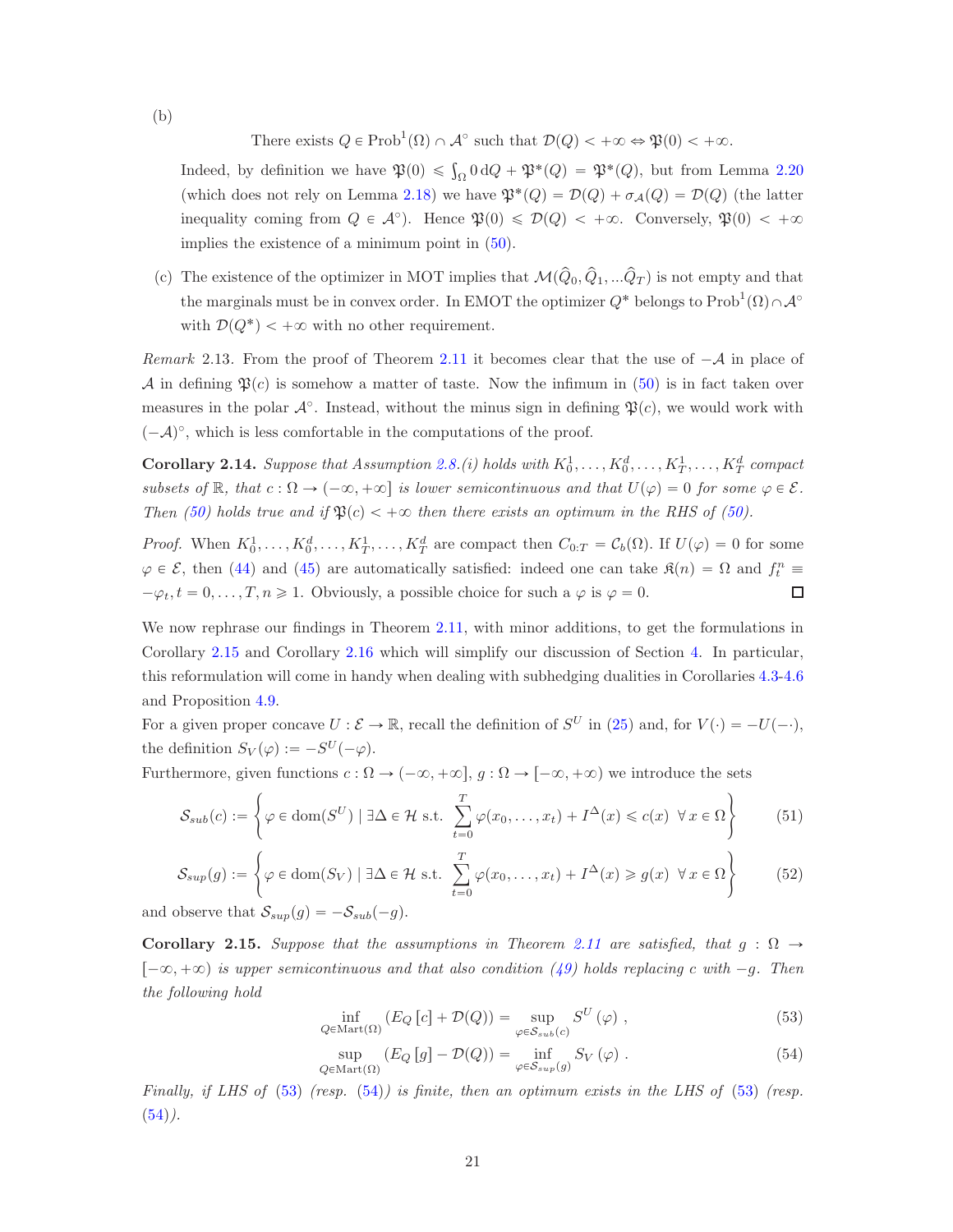*Proof.* Equation [\(53\)](#page-20-2) is an easy rephrasing of the corresponding [\(50\)](#page-19-2), taking  $A = I$  as in Example [2.4](#page-16-2) so that  $Prob^1(\Omega) \cap \mathcal{A}^{\circ} = Mart(\Omega)$ . Existence of an optimum in the case of finiteness of LHS of [\(53\)](#page-20-2) follows again from Theorem [2.11.](#page-19-0) As to [\(54\)](#page-20-3), we observe that for  $c := -g$  we get from (53)

$$
\sup_{\varphi \in S_{sub}(-g)} S^U(\varphi) = \inf_{Q \in \text{Mart}(\Omega)} \left( E_Q \left[ -g \right] + \mathcal{D}(Q) \right) = - \sup_{Q \in \text{Mart}(\Omega)} \left( E_Q \left[ g \right] - \mathcal{D}(Q) \right) .
$$

From  $S_{sup}(g) = -S_{sub}(-g)$  and  $S_V(\cdot) = -S^U(-\cdot)$ , we get  $\sup_{\varphi \in S_{sub}(-g)} S^U(\varphi) = -\inf_{\varphi \in S_{sup}(g)} S_V(\varphi)$ . Existence of an optimum when LHS of [\(54\)](#page-20-3) is finite can be inferred in a similar way.  $\Box$ 

<span id="page-21-0"></span>**Corollary 2.16.** If  $d = 1$  and  $\Omega := K_0 \times \cdots \times K_T$  for compact sets  $K_0, \ldots, K_T \subseteq \mathbb{R}$ , [\(53\)](#page-20-2) and [\(54\)](#page-20-3), as well as existence of optima, are guaranteed by the following simplified set of assumptions:  $c : \Omega \to (-\infty, +\infty]$  is lower semicontinuous,  $g : \Omega \to (-\infty, +\infty]$  is upper semicontinuous and  $U(\varphi) = 0$  for some  $\varphi \in \mathcal{E}$ .

*Proof.* When  $K_0, \ldots, K_T \subseteq \mathbb{R}$  are compact, we may repeat the proof of Corollary [2.15](#page-20-1) invoking the Corollary [2.14](#page-20-4) in place of the more general Theorem [2.11.](#page-19-0)  $\Box$ 

Observe that in the previous results, we allow to choose, for static hedging, for each  $t = 0, \ldots, T$ , a subspace  $\mathcal{E}_t \subseteq C_{0:t}$ , potentially allowing to consider also Asian and path dependent options in the sets  $\mathcal{E}_t$ . In some of the subsequent results we will instead consider for static hedging the sets  $\mathcal{E}_t \subseteq C_t$ ,  $t = 0, \ldots, T$  consisting of deterministic amounts, units of underlying stock at time t and call options with different strike prices and same maturity  $t$ .

In the subsequent sections we will only formulate the statements regarding the subhedging price, as the corresponding statements for the superhedging price can be obtained in the obvious way just described.

## 2.4 Proof of Theorem [2.11](#page-19-0)

Remark 2.17. Set

$$
\widetilde{\Phi}_z(c) := \left\{ \varphi \in \mathcal{E}, \sum_{t=0}^T \varphi_t(x_0, \dots, x_t) + z(x) \leq c(x) \ \forall x \in \Omega \right\}
$$

and observe that  $\Phi_z(c) = \tilde{\Phi}_z(c) \cap \text{dom}(S^U)$ . Then, under the convention sup  $\emptyset = -\infty$ ,

<span id="page-21-1"></span>
$$
\mathfrak{P}(c) := \sup_{z \in -\mathcal{A}} \sup_{\varphi \in \Phi_z(c)} S^U(\varphi) = \sup_{z \in -\mathcal{A}} \sup_{\varphi \in \widetilde{\Phi}_z(c)} S^U(\varphi) .
$$
\n(55)

To see this, we consider different cases for a fixed  $z \in -A$ .

Case 1:  $\Phi_z(c) = \emptyset$ , which means  $\sup_{\varphi \in \Phi_z(c)} S^U(\varphi) = -\infty$  by convention. If  $\tilde{\Phi}_z(c) = \emptyset$  then  $\sup_{\varphi\in \widetilde{\Phi}_z(c)} S^U(\varphi) = -\infty$  by convention, if  $\widetilde{\Phi}_z(c) \neq \varnothing$  then  $\sup_{\varphi\in \widetilde{\Phi}_z(c)} S^U(\varphi) = -\infty$  since for every  $\varphi \in \tilde{\Phi}_z(c)$  we have  $S^U(\varphi) = -\infty$ , as  $\varphi \notin \text{dom}(S^U)$ .

Case 2:  $\Phi_z(c) \neq \emptyset$ . Then  $\widetilde{\Phi}_z(c) \neq \emptyset$  too, and  $\sup_{\varphi \in \widetilde{\Phi}_z(c)} S^U(\varphi) = \sup_{\varphi \in \Phi_z(c)} S^U(\varphi)$  since we can ignore all the  $\varphi \in \tilde{\Phi}_z(c) \backslash \Phi_z(c)$  (which produce values  $S^U(\varphi) = -\infty$ ).

The proof of Theorem [2.11](#page-19-0) is split in the following Lemmas [2.18,](#page-22-0) [2.20,](#page-23-0) [2.22,](#page-24-0) [2.23,](#page-24-1) [2.24](#page-25-0) which are then combined in Lemma [2.25.](#page-25-1)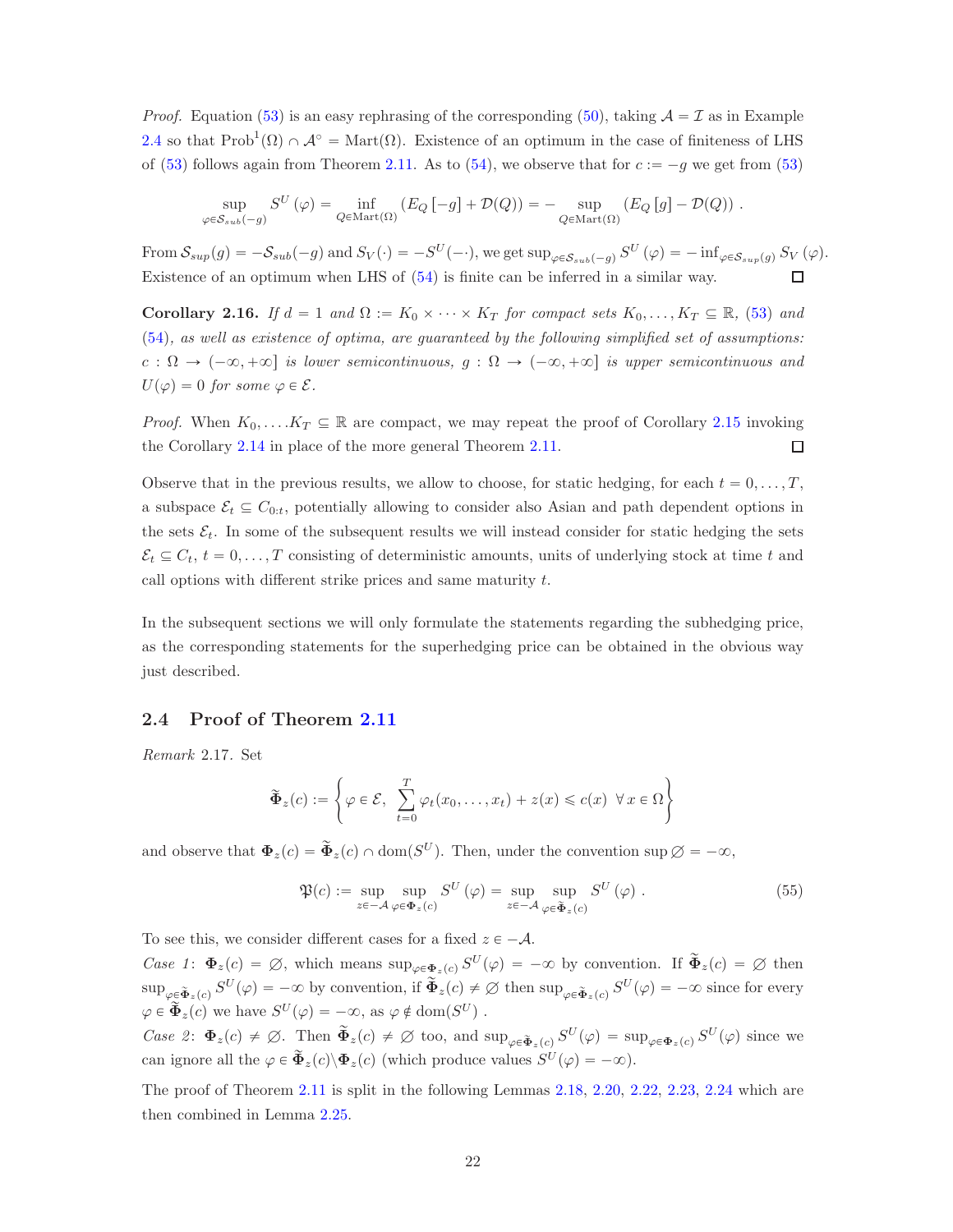<span id="page-22-0"></span>**Lemma 2.18.** Under Assumptions [2.8](#page-18-1) and  $(48)$ , Item  $(i)$  in Theorem [2.11](#page-19-0) holds. Moreover, the restriction of  $\mathfrak{P}$  to  $C_{0:T}$  satisfies

<span id="page-22-2"></span>
$$
\mathfrak{P}(c) = \min_{\substack{\lambda \in (C_0, T)^*, \\ \lambda \ge 0, \lambda(1) = 1}} (\langle c, \lambda \rangle + \mathfrak{P}^*(\lambda)) \quad \forall \, c \in C_{0:T}
$$
\n
$$
(56)
$$

for

$$
\mathfrak{P}^*(\lambda) = \sup_{c \in C_{0:T}} (\mathfrak{P}(c) - \langle c, \lambda \rangle), \quad \lambda \in (C_{0:T})^*.
$$

*Proof.* Suppose that  $\mathfrak{P}(\hat{c}) < +\infty$  for some  $\hat{c} \in B_{0:T}$ . To prove that  $\mathfrak{P}(c) > -\infty$  for every  $c \in B_{0:T}$ , it is (more than) enough to show that

<span id="page-22-1"></span>
$$
\Phi_z(c) \neq \emptyset \quad \forall z \in -\mathcal{A} \,. \tag{57}
$$

Set  $\mathfrak{K}_n = \mathfrak{K}_0(n) \times \cdots \times \mathfrak{K}_T(n) \subseteq \Omega$ . Observe that whenever  $c \in B_{0:T}$  is given we have for every  $n \geqslant 1$ 

$$
c(x) - z(x) \ge - \sup_{x \in \mathfrak{K}_n} |c(x) - z(x)| \ge - \|c - z\|_{0:T} \sup_{x \in \mathfrak{K}_n} \left( 1 + \sum_{t=0}^T \sum_{j=1}^d \left| x_t^j \right| \right) > -\infty \ \forall x \in \mathfrak{K}(n)
$$

and

$$
c(x) - z(x) \ge - \|c - z\|_{0:T} \left( 1 + \sum_{s \le u \le t} \sum_{j=1}^d \left| x_t^j \right| \right)
$$
  
\n
$$
\stackrel{(44)}{\ge} - \|c - z\|_{0:T} - \|c - z\|_{0:T} \sum_{t=0}^T f_t^n(x_0, \dots, x_t) \quad \forall x \in \Omega \setminus \mathfrak{K}(n).
$$

Thus,

$$
c(x) - z(x) \ge - \|c - z\|_{0:T} - \sup_{x \in \mathfrak{K}_n} |c(x) - z(x)| - \|c - z\|_{0:T} \sum_{t=0}^T f^n_t(x_0, \dots, x_t) \quad \forall x \in \Omega.
$$

If we now show that for *n* big enough  $[-\|c - z\|_{0:T} f_t^n]_{0 \le t \le T} \in \text{dom}(S^U)$ , we then conclude that  $[-\|c-z\|_{0:T} - \sup_{x \in K_n} |c(x) - z(x)| - \|c-z\|_{0:T} f_t^n]_{0 \le t \le T} \in \text{dom}(S^U)$  by cash additivity of  $S^U$  and at the same time  $\left[-\|c-z\|_{0:T} - \sup_{x \in \mathfrak{K}_n} |c(x) - z(x)| - \|c-z\|_{0:T} f_t^n\right]_{0 \le t \le T} \in \Phi_z(c)$  by definition. This in particular proves  $\mathfrak{P}(c) > -\infty$ . Going then back to checking  $[-\|c-z\|_{0:T} f_t^n]_{0 \leq t \leq T} \in$  $dom(S^U)$ , observe that

$$
S^{U}([ - \|c - z\|_{0:T} f_t^n]_t) = \sup_{\alpha \in \mathbb{R}^{T+1}} \left( U([ - \|c - z\|_{0:T} f_t^n]_t + \alpha) - \sum_{t=0}^T \alpha_t \right)
$$
  
\n
$$
\geq U(- \|c - z\|_{0:T} [f_t^n]_t) = -V(\|c - z\|_{0:T} [f_t^n]_t) \to_n 0 > -\infty
$$

by Assumption [2.8.](#page-18-1) The fact that  $\mathfrak{P}(c) < +\infty$  will follow once we show monotonicity, cash additivity and concavity. Monotonicity is trivial: if  $c_1 \leq c_2$  then  $\Phi_z(c_1) \subseteq \Phi_z(c_2)$  for every  $z \in -\mathcal{A}$  (both the sets might be empty). The cash additivity property can be seen as follows: given  $\beta \in \mathbb{R}$  and setting  $\mathbf{1} = [1, ..., 1] \in \mathbb{R}^T$ , observe that whenever  $z \in \mathcal{A}$  is given  $\varphi \in \Phi_z(c + \beta) \Leftrightarrow$  $\varphi - \frac{\beta}{T+1} \mathbf{1} \in \Phi_z(c)$  since, by cash additivity of  $S^U$ ,  $dom(S^U) + \mathbb{R}^{T+1} = dom(S^U)$ . Consequently,

$$
\mathfrak{P}(c+\beta) = \sup_{z \in -\mathcal{A}} \sup_{\varphi \in \Phi_z(c+\beta)} S^U(\varphi) = \sup_{z \in -\mathcal{A}} \sup_{\varphi \in \Phi_z(c)} S^U(\varphi + \frac{\beta}{T+1})
$$

$$
= \sum_{t=0}^T \frac{\beta}{T+1} + \sup_{z \in -\mathcal{A}} \sup_{\varphi \in \Phi_z(c)} S^U(\varphi) = \mathfrak{P}(c) + \beta.
$$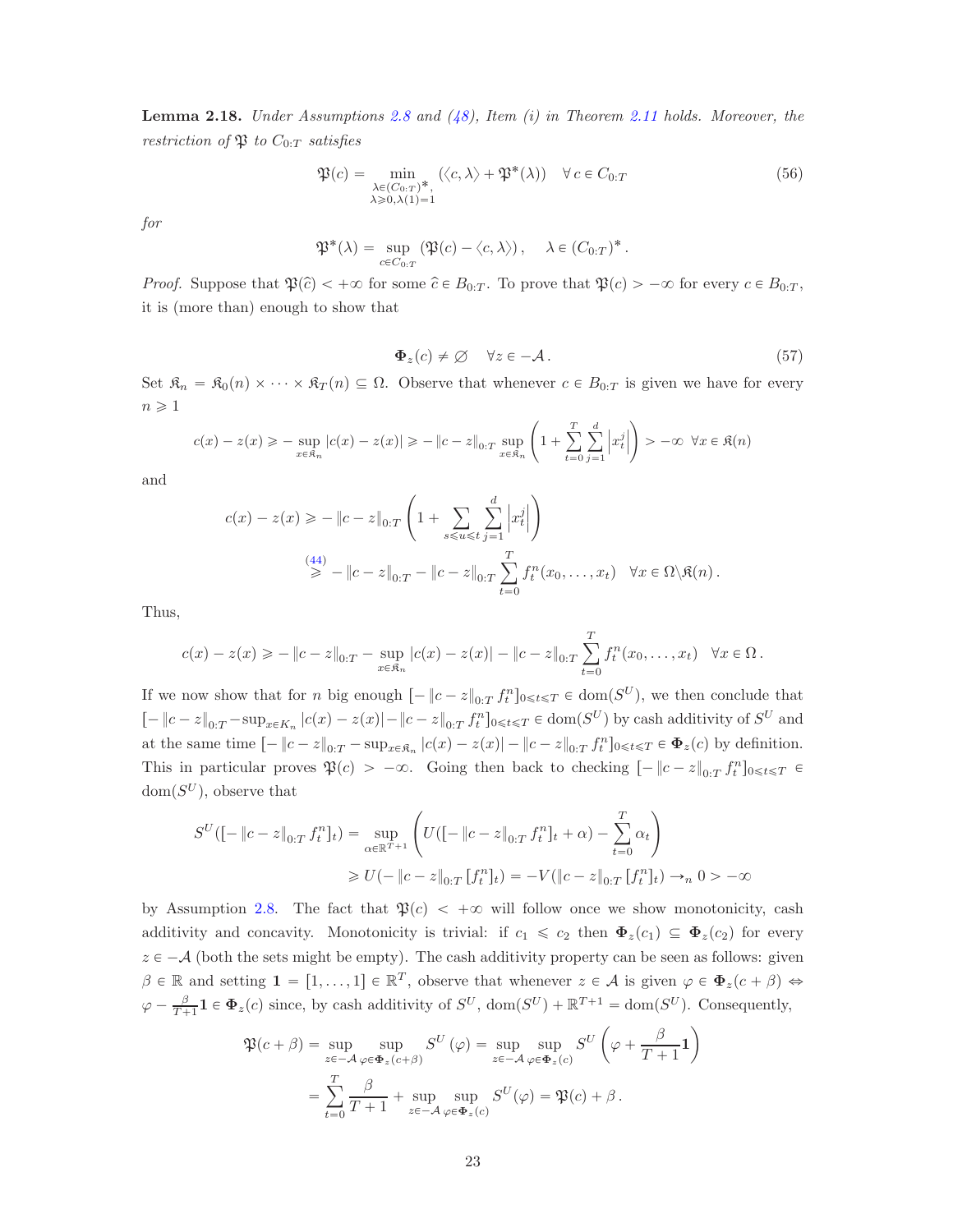Coming to concavity, it is convenient to rewrite  $\mathfrak{P}(c)$  in a slightly more convenient form

<span id="page-23-1"></span>
$$
\mathfrak{P}(c) = \sup \left\{ S^U(\varphi) \mid \varphi \in \text{dom}(S^U), \exists z \in -\mathcal{A} \text{ s.t. } \sum_{t=0}^T \varphi_t(x_0, \dots, x_t) + z(x) \leq c(x) \,\forall x \in \Omega \right\} \tag{58}
$$

and to recall that whenever  $c \in B_{0:T}$  is given, the set over which we take the supremum in RHS of [\(58\)](#page-23-1) is not empty by [\(57\)](#page-22-1). Take then  $c_i \in B_{0:T}$  and associated  $z_i \in -A, \varphi^i \in \text{dom}(S^U)$  with  $\sum_{t=0}^{T} \varphi_t^i + z_i \leq c_i$ . Define  $c_{\alpha} = \alpha c_1 + (1 - \alpha)c_2$  and analogously  $z_{\alpha}$  and  $\varphi^{\alpha}$  for  $\alpha \in [0, 1]$ . Then clearly  $\sum_{t=0}^{T} \varphi_t^{\alpha} + z_{\alpha} \leq c_{\alpha}$ . Combining this with Lemma [A.1](#page-47-0) we obtain

$$
\alpha S^{U}(\varphi^{1}) + (1 - \alpha)S^{U}(\varphi^{2}) \stackrel{(98)}{\leq} S^{U}(\varphi^{\alpha})
$$
  
\n
$$
\leq \sup \left\{ S^{U}(\varphi) \mid \varphi \in \text{dom}(S^{U}), \exists z \in -A \text{ s.t. } \sum_{t=0}^{T} \varphi_{t}(x_{0}, \dots, x_{t}) + z(x) \leq c_{\alpha}(x) \forall x \in \Omega \right\}
$$
  
\n
$$
\stackrel{(58)}{=} \mathfrak{P}(c_{\alpha}).
$$

Taking now the supremum over  $z_i, \varphi^i$  with  $\sum_{t=0}^T \varphi^i_t + z_i \leq c_i$  we obtain

<span id="page-23-2"></span>
$$
\alpha \mathfrak{P}(c_1) + (1 - \alpha) \mathfrak{P}(c_2) \le \mathfrak{P}(\alpha c_1 + (1 - \alpha)c_2) \quad \forall \alpha \in [0, 1], c_1, c_2 \in B_{0:T}.
$$
 (59)

Notice that up to this point we have  $\mathfrak{P}(c_i) \in (-\infty, +\infty]$  so [\(59\)](#page-23-2) makes sense.

Now we can combine [\(59\)](#page-23-2) with the fact that  $\mathfrak{P}(c) > -\infty$  for every  $c \in B_{0:T}$  to show that  $\mathfrak{P}(c) < +\infty$ for every  $c \in B_{0:T}$ . Indeed, suppose that  $\mathfrak{P}(\tilde{c}) = +\infty$  for some  $\tilde{c} \in B_{0:T}$ . We know by hypothesis that  $\mathfrak{P}(\hat{c}) < +\infty$  for some  $\hat{c} \in B_{0:T}$ , and by what we have previously proved we know that  $\mathfrak{P}(2\hat{c} - \tilde{c}) > -\infty$ . Observing that  $\hat{c} = \alpha(2\hat{c} - \tilde{c}) + (1 - \alpha)\tilde{c}$  for  $\alpha = \frac{1}{2}$ , we have from [\(59\)](#page-23-2)

$$
+\infty = \alpha \mathfrak{P}(2\hat{c} - \tilde{c}) + (1 - \alpha) \mathfrak{P}(\tilde{c}) \leq \mathfrak{P}(\alpha(2\hat{c} - \tilde{c}) + (1 - \alpha)\tilde{c}) = \mathfrak{P}(\hat{c}) < +\infty.
$$

This yields a contradiction, thus there can be no  $\tilde{c} \in B_{0:T}$  with  $\mathfrak{P}(\tilde{c}) = +\infty$ . Hence  $\mathfrak{P} : B_{0:T} \to \mathbb{R}$ is cash additive, concave and nondecreasing on  $B_{0:T}$ . Then it is automatically norm continuous on  $B_{0:T}$  by the Extended Namioka-Klee Theorem (see [\[12\]](#page-53-11)). The Fenchel-Moreau type dual representation [\(56\)](#page-22-2) holds, again by the Extended Namioka-Klee Theorem, this time applied on the restriction of  $\mathfrak P$  to  $C_{0:T}$ , plus standard arguments involving monotonicity and cash additivity to prove that  $\mathfrak{P}^*(\lambda) < +\infty \Rightarrow \lambda \geq 0, \lambda(1) = 1$ . See for example [\[35\]](#page-55-15) Theorem 4.16 for an exploitable technique for a similar argument.  $\Box$ 

Remark 2.19. Under Assumptions [2.8](#page-18-1) and [\(48\)](#page-19-4),  $S^{U}(\varphi) < +\infty$  for every  $\varphi \in \text{dom}(S^{U})$ . Indeed, choosing  $c_{\varphi} := \sum_{t=0}^{T} \varphi_t$  we get that  $\varphi \in \Phi_0(c_{\varphi})$  and thus  $S^U(\varphi) \leq \mathfrak{P}(c_{\varphi}) < +\infty$ , by Lemma [2.18.](#page-22-0)

<span id="page-23-0"></span>**Lemma 2.20.** For every  $\lambda \in (C_{0:T})^*$  such that  $\lambda \geq 0$  we have

$$
\mathfrak{P}^*(\lambda)=(S^U)^*(\lambda_0,\ldots,\lambda_T)+\sigma_{\mathcal{A}}(\lambda).
$$

If in addition  $\lambda(1) = 1$  then

$$
(S^U)^*(\lambda_0,\ldots,\lambda_T) := \sup_{\varphi \in \mathcal{E}} \left( S^U(\varphi) - \sum_{t=0}^T \langle \varphi_t, \lambda_t \rangle \right) = \mathcal{D}(\lambda_0,\ldots,\lambda_T) = \mathcal{D}(\lambda).
$$

Proof. See Appendix [A.1.](#page-52-0)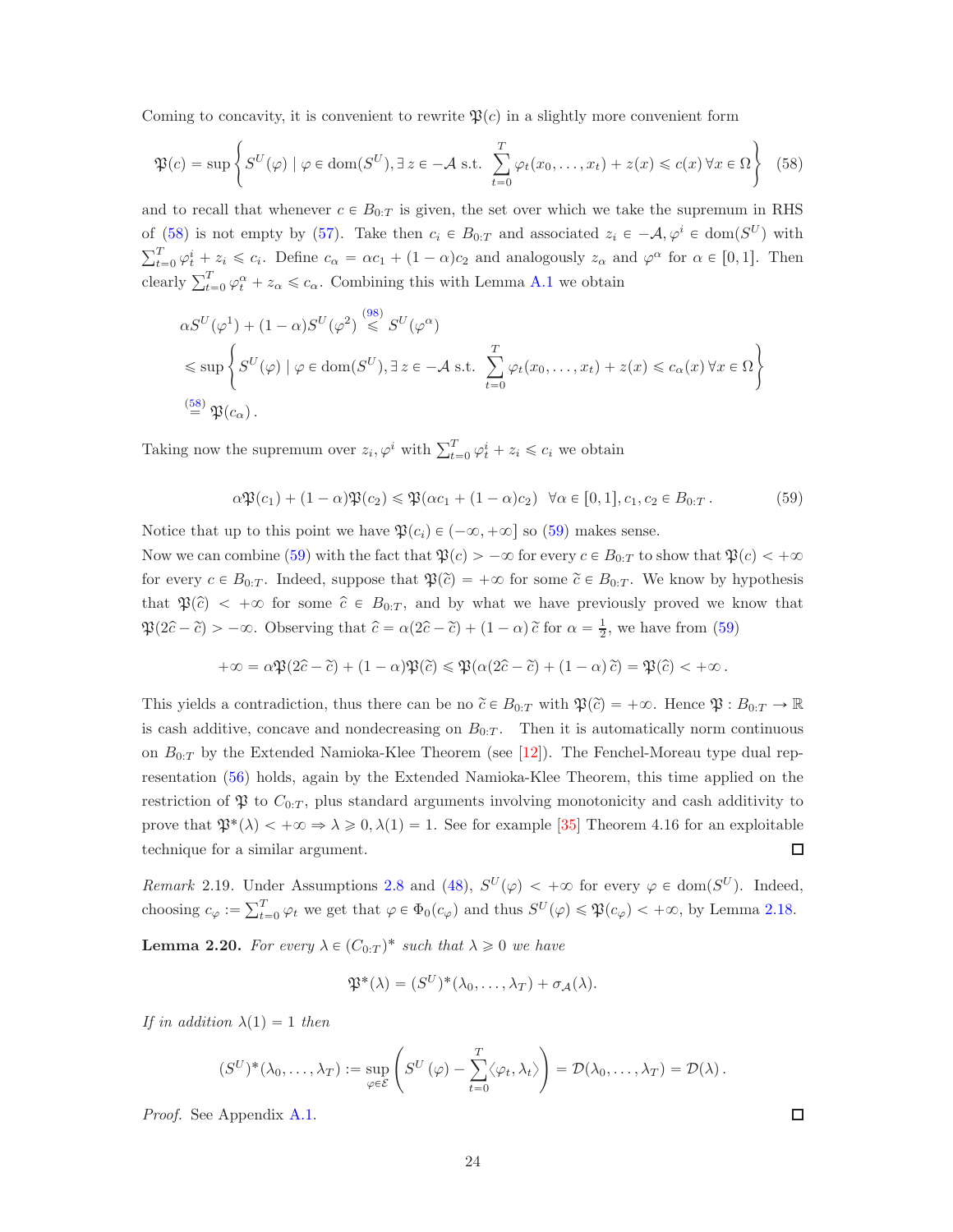<span id="page-24-5"></span>Remark 2.21. Under Assumption [2.8,](#page-18-1)  $U(0) \in \mathbb{R}$  and therefore  $(S^U)^*(\lambda) \geq S^U(0) \geq U(0) > -\infty$ for every  $0 \leq \lambda \in (C_{0:T})^*$ .

<span id="page-24-0"></span>**Lemma 2.22.** Under Assumptions [2.8](#page-18-1) and [\(48\)](#page-19-4) let  $0 \le \lambda \in (C_{0:T})^*$ ,  $\lambda(1) = 1$  be given and define  $0 \leq \lambda_t = \lambda|_{C_{0:t}} \in (C_{0:t})^*$ . If  $[\lambda_0, \ldots, \lambda_T] \in \text{dom}(\mathcal{D})$  then there exists a unique  $Q \in \text{Prob}^1(\Omega)$  which represents  $\lambda$  on  $C_{0:T}$ , *i.e.* 

$$
\langle \varphi, \lambda \rangle = E_Q \left[ \varphi \right], \ \ \forall \ \varphi \in C_{0:T} .
$$

*Proof.* The proof is an adaption of [\[14\]](#page-53-12) Theorem 7.10.6. We first stress the fact that  $\lambda_t = \lambda |_{C_{0:t}} \in$  $(C_{0:t})^*$  is a consequence of [\(27\)](#page-13-0). We will apply Proposition [A.5.](#page-50-0) To do so, we show that for a fixed  $\varepsilon > 0$  and for n big enough, we may define a set  $K_{\varepsilon} := \mathfrak{K}_0(n) \times \dots \mathfrak{K}_T(n)$  that is compact (since so are all the factors) and satisfies the assumptions in Proposition [A.5.](#page-50-0) Suppose that a given  $\varphi \in C_{0:T}$  satisfies:  $\varphi(x) = 0$  for every  $x \in \chi_{t=0}^T \mathfrak{K}_t(n)$ . We also have automatically that

$$
|\varphi(x)| \leq \|\varphi\|_{0:T} \left(1 + \sum_{t=0}^T \sum_{j=1}^d \left|x_t^j\right|\right) \ \ \forall \, x \in \Omega.
$$

By Assumption [2.8](#page-18-1) we then have:

$$
|\varphi(x)| \leq ||\varphi||_{0:T} \left(\sum_{t=0}^T f_t^n(x_0,\ldots,x_t)\right) \quad \forall [x_0,\ldots,x_T] \in \Omega \setminus \mathfrak{K}_0(n) \times \cdots \times \mathfrak{K}_T(n).
$$

Since moreover by assumption  $\varphi \equiv 0$  on  $\times_{t=0}^{T}$   $\mathfrak{K}_{t}(n)$  we get:

<span id="page-24-3"></span>
$$
|\varphi(x)| \leqslant \|\varphi\|_{0:T} \left(\sum_{t=0}^T f^n_t(x_0,\ldots,x_t)\right) \quad \forall [x_0,\ldots,x_T] \in \Omega \,.
$$
 (60)

Then, the following chain of inequalities holds for every  $\Gamma > 0$  (additional motivation will be provided immediately after):

$$
|\langle \varphi, \lambda \rangle| \le \langle |\varphi|, \lambda \rangle \le \langle |\varphi|_{0:T} \sum_{t=0}^{T} f_t^n, \lambda \rangle = \|\varphi\|_{0:T} \sum_{t=0}^{T} \langle f_t^n, \lambda \rangle = \|\varphi\|_{0:T} \sum_{t=0}^{T} \langle f_t^n, \lambda_t \rangle
$$
 (61)

$$
= \|\varphi\|_{0:T} \frac{1}{\Gamma} \sum_{t=0}^{T} \langle \Gamma f_t^n, \lambda_t \rangle \le \|\varphi\|_{0:T} \left(\frac{1}{\Gamma} \mathcal{D}(\lambda_0, \dots, \lambda_T) + \frac{1}{\Gamma} V(\Gamma f_0^n, \dots, \Gamma f_T^n)\right). \tag{62}
$$

Here, [\(61\)](#page-24-2) follows from positivity of  $\lambda$ , from [\(60\)](#page-24-3), from linearity and the fact that one defines  $\lambda_t := \lambda|_{C_{0:t}} \in (C_{0:t})^*$ , while [\(62\)](#page-24-4) follows from linearity and from Fenchel inequality [\(29\)](#page-14-1). Since we are assuming by hypothesis that  $[\lambda_0, \ldots, \lambda_T] \in \text{dom}(\mathcal{D})$ , we can select  $\Gamma > 0$  such that  $\frac{1}{\Gamma}\mathcal{D}(\lambda_0,\ldots,\lambda_T)\leq \frac{\varepsilon}{2}$ . Select now n in such a way that  $\frac{1}{\Gamma}V(\Gamma f_0^n,\ldots,\Gamma f_T^n)\leq \frac{\varepsilon}{2}$  for every  $s\leq T$ (which is possible by Assumption [2.8\)](#page-18-1). Then continuing from [\(62\)](#page-24-4) we get

$$
|\langle \varphi, \lambda \rangle| \leqslant \|\varphi\|_{0:T} \left(\frac{\varepsilon}{2} + \frac{\varepsilon}{2}\right) \leqslant \varepsilon \|\varphi\|_{0:T}.
$$

<span id="page-24-4"></span><span id="page-24-2"></span> $\Box$ 

The thesis now follows combining Proposition [A.5](#page-50-0) and Daniell-Stone Theorem [A.6.](#page-51-0)

<span id="page-24-1"></span>**Lemma 2.23.** Under Assumptions [2.8](#page-18-1) and [\(48\)](#page-19-4), the equation [\(50\)](#page-19-2) holds for every  $c \in C_{0:T}$ , with a minimum in place of the infimum.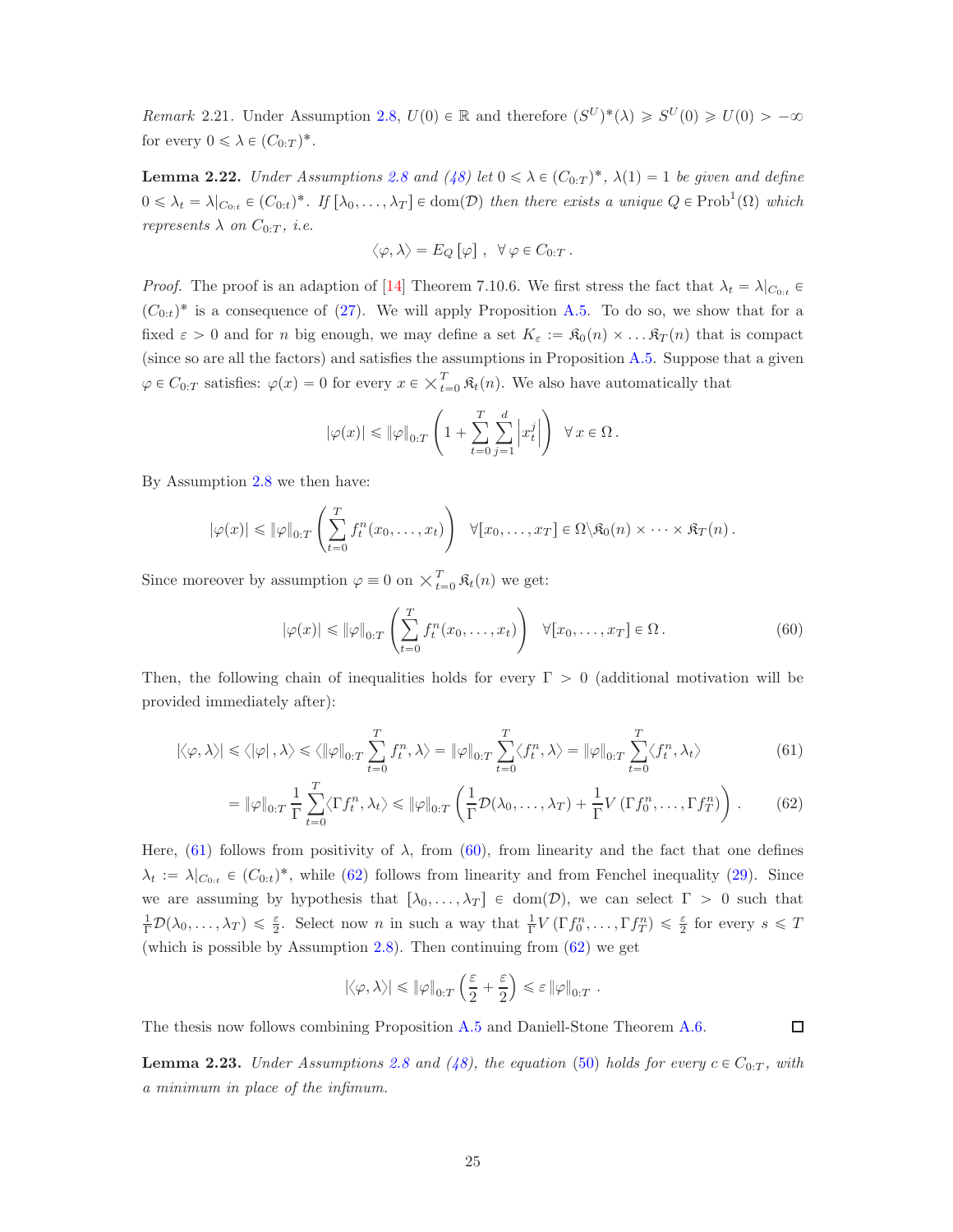Proof. Combining Lemma [2.18,](#page-22-0) Lemma [2.20,](#page-23-0) and Lemma [2.22](#page-24-0) we have

$$
\mathfrak{P}(c) \stackrel{\text{L.2.18}}{=} \min_{\substack{\lambda \in (C_{0:T})^*,\ \lambda \geq 0,\lambda(1)=1}} (\langle c, \lambda \rangle + \mathfrak{P}^*(\lambda))
$$
\nL.2.20\n
$$
\min_{\substack{\lambda \in (C_{0:T})^*,\ \lambda \geq 0,\lambda(1)=1}} (\langle c, \lambda \rangle + \mathcal{D}(\lambda) + \sigma_{\mathcal{A}}(\lambda))
$$
\n
$$
\stackrel{\text{(b)}}{\approx} \min_{\substack{\lambda \in (C_{0:T})^*,\ [\lambda_0,\ldots,\lambda_T] \in \text{dom}(\mathcal{D})}} (\langle c, \lambda \rangle + \mathcal{D}(\lambda) + \sigma_{\mathcal{A}}(\lambda))
$$
\nL.2.22\n
$$
\min_{\substack{\lambda \geq 0,\lambda(1)=1}} (E_Q[c] + \mathcal{D}(Q) + \sigma_{\mathcal{A}}(Q))
$$
\n
$$
\stackrel{\text{L.2.22}}{\approx} \min_{\substack{Q \in \text{Prob}^1(\Omega),\ Q \in \text{dom}(\mathcal{D})}} (E_Q[c] + \mathcal{D}(Q) + \sigma_{\mathcal{A}}(Q))
$$
\n
$$
\stackrel{\text{(c)}}{=} \min_{Q \in \text{Prob}^1(\Omega)} (E_Q[c] + \mathcal{D}(Q) + \sigma_{\mathcal{A}}(Q))
$$
\n
$$
(63)
$$

where in ( $\star$ ) we used the fat that D is bounded from below by  $S^{U}(0)$  by Remark [2.21,](#page-24-5) hence  $[\lambda_0, \ldots, \lambda_T] \in \text{dom}(\mathcal{D}) \Leftrightarrow \mathcal{D}(\lambda_0, \ldots, \lambda_T) < +\infty$ , and in [\(63\)](#page-25-2) we identified probability measures  $Q \in Prob^1(\Omega)$  and their induced functionals, as well as the marginals  $Q_t$  of such measures with the restrictions of such functionals to  $C_{0:t}$ .  $\Box$ 

<span id="page-25-0"></span>**Lemma 2.24.** Under Assumptions [2.8](#page-18-1) and  $(48)$  the sublevel

<span id="page-25-2"></span>
$$
\{Q \in \mathrm{Prob}^1(\Omega) \cap \mathcal{A}^\circ \mid \mathcal{D}(Q) \leq \Xi\}
$$

is  $\sigma((C_{0:T})^*, C_{0:T})|_{\text{Prob}^1(\Omega)}$ -(sequentially) compact for every  $\Xi \in \mathbb{R}$ .

*Proof.* We show that  $\{\lambda \in (C_{0:T})^* \mid \lambda \geq 0, \lambda(1) = 1, \mathfrak{P}^*(\lambda) \leq \Xi\}$  is weak<sup>\*</sup> -(sequentially) compact. To do so, it is enough to prove that  $\{\lambda \in (C_{0:T})^* \mid \mathfrak{P}^*(\lambda) \leq \Xi\}$  is weak\*-(sequentially) compact. Once this is done notice that, combining the fact that  $\sigma_{\mathcal{A}} = \delta_{\mathcal{A}^{\circ}}$  and Lemma [2.20,](#page-23-0)  $\{\lambda \in (C_{0:T})^* \mid$  $\mathfrak{P}^*(\lambda) \leq \Xi$ } = { $\lambda \in (C_{0:T})^* \mid \lambda \geq 0$ ,  $\lambda(1) = 1, \mathcal{D}(\lambda) \leq \Xi$ }  $\cap \mathcal{A}^{\circ}$ . Since by Lemma [2.22](#page-24-0) there is a natural identification between normalized nonnegative functionals in dom $(\mathfrak{P}^*)$  and the measures in Prob<sup>1</sup>( $\Omega$ ), the proof will be complete. In order to prove that  $\{\lambda \in (C_{0:T})^* \mid \mathfrak{P}^*(\lambda) \leq \Xi\}$ is weak<sup>\*</sup>-(sequentially) compact, observe first that by [\(56\)](#page-22-2) we have for every  $r > 0$  and  $\lambda \in$  $(C_{0:T})^*$  s.t.  $\mathfrak{P}^*(\lambda) \leq \Xi$ 

<span id="page-25-3"></span>
$$
\sup_{\substack{c \in C_{0:T},\\ \|c\|_{0:T} \le r}} |\langle c, \lambda \rangle| = \sup_{\substack{c \in C_{0:T},\\ \|c\|_{0:T} \le r}} \langle c, \lambda \rangle \le \sup_{\substack{c \in C_{0:T},\\ \|c\|_{0:T} \le r}} (-\mathfrak{P}(-c)) + \mathfrak{P}^*(\lambda) \le \Xi + \sup_{\substack{c \in C_{0:T},\\ \|c\|_{0:T} \le r}} (-\mathfrak{P}(-c)) \ . \tag{64}
$$

Now since  $-\mathfrak{P}(\cdot)$  is real valued, convex and continuous on  $C_{0:T}$  (Lemma [2.18\)](#page-22-0) it follows from [\[2\]](#page-53-13) Theorem 5.43 that the RHS in  $(64)$  is finite for some  $r > 0$ . Then, the operator norms of elements of the set  $\{\lambda \in (C_{0:T})^* \mid \mathfrak{P}^*(\lambda) \leq \Xi\}$  are uniformly bounded, implying that  $\{\lambda \in (C_{0:T})^* \mid \mathfrak{P}^*(\lambda) \leq \Xi\}$ is contained in some (weak˚ compact, by Banach Alaoglu Theorem, and sequentially compact by separability of  $C_{0:T}$ , see [\[2\]](#page-53-13) Theorem 6.30) ball of  $(C_{0:T})^*$ . Since  $\mathfrak{P}^*$  is weak\* lower semicontinuous by its own very definition, its sublevel sets are weak˚ closed. This concludes the proof of weak˚- (sequential) compactness of  $\{\lambda \in (C_{0:T})^* \mid \mathfrak{P}^*(\lambda) \leq \Xi\}.$  $\Box$ 

<span id="page-25-1"></span>**Lemma 2.25.** Under Assumption [2.8,](#page-18-1) for every lower semicontinuous  $c : \Omega \to (-\infty, +\infty]$  satis-fying [\(49\)](#page-19-1), the duality [\(50\)](#page-19-2) holds and, if  $\mathfrak{P}(c) < +\infty$ , the infimum in (50) is a minimum.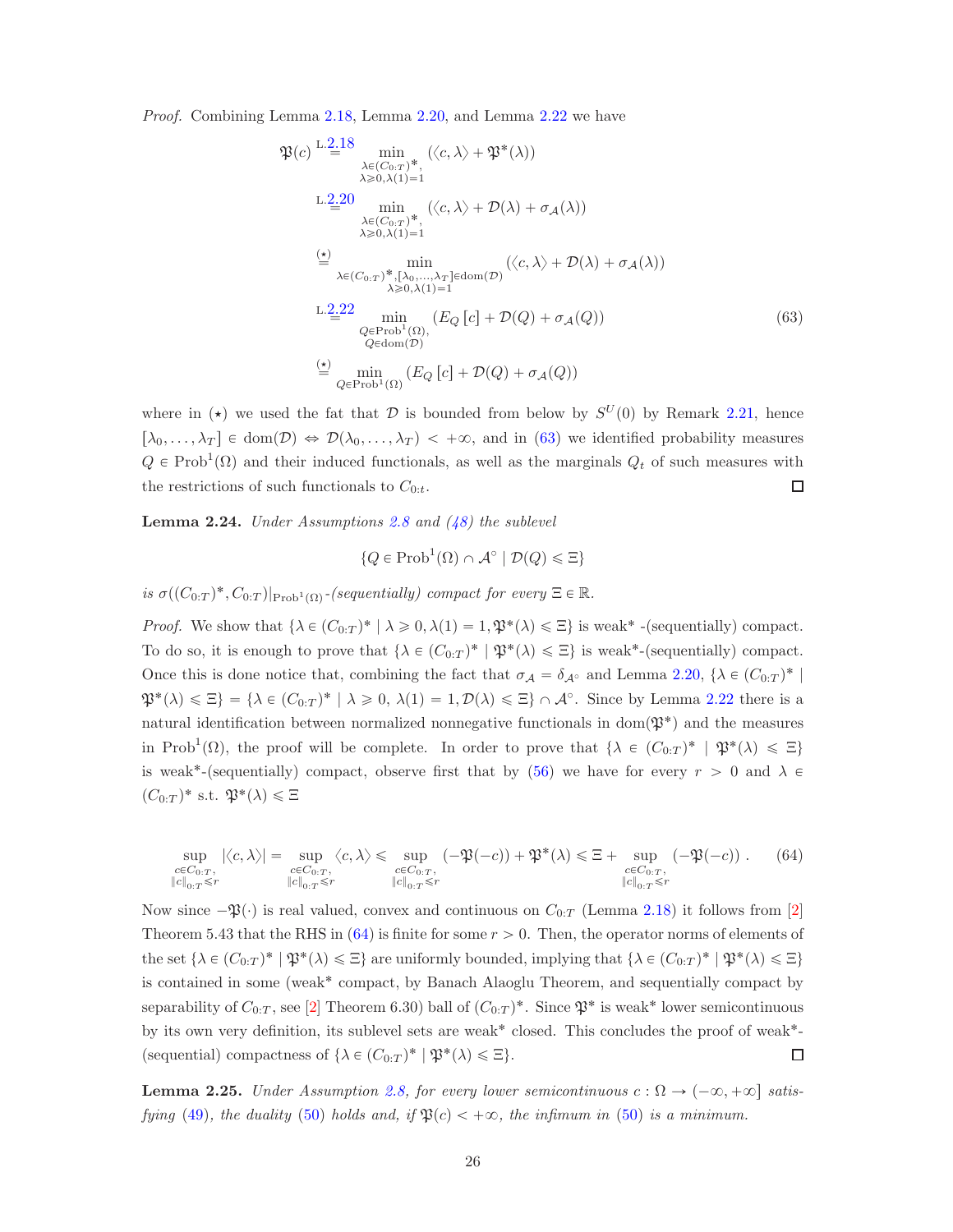*Proof.* Take c as in the statement. Observe that, from the definition of  $\mathfrak P$  and the Fenchel inequality on  $S^U$ , for any  $Q \in \text{Prob}^1(\Omega) \cap \mathcal{A}^{\circ}$  we have

$$
\mathfrak{P}(c) = \sup_{z \in -A} \sup_{\varphi \in \Phi_z(c)} S^U(\varphi) \le \sup_{z \in -A} \sup_{\varphi \in \Phi_z(c)} \left( (S^U)^*(Q_0, \dots, Q_T) + E_Q \left[ \sum_{t=0}^T \varphi_t \right] \right)
$$
  
\n
$$
\mathcal{Q} \in \text{Prob}^1(\Omega) \cap A^0 \le \sup_{z \in -A} \sup_{\varphi \in \Phi_z(c)} \left( (S^U)^*(Q_0, \dots, Q_T) + E_Q \left[ \sum_{t=0}^T \varphi_t + z \right] \right)
$$
  
\nL.2.20  
\n
$$
\le \sup_{z \in -A} \sup_{\varphi \in \Phi_z(c)} \left( E_Q [c] + \mathcal{D}(Q) \right)
$$
  
\n
$$
= E_Q [c] + \mathcal{D}(Q).
$$

Hence:

<span id="page-26-0"></span>
$$
\mathfrak{P}(c) \le \inf_{Q \in \text{Prob}^1(\Omega) \cap \mathcal{A}^\circ} E_Q[c] + \mathcal{D}(Q) \tag{65}
$$

The case  $\mathfrak{P}(c) = +\infty$  is thus trivial and we now focus on the case  $\mathfrak{P}(c) < +\infty$ . Let  $c^A(x) :=$  $-A\left(1+\sum_{t=0}^{T}\sum_{j=1}^{d}$  $\left\vert x_{t}^{j}\right\vert$  $(x, t)$ ,  $x \in \Omega$ . Then  $c \geq c^A \in C_{0:T}$  and  $\mathfrak{P}(c^A) \leq \mathfrak{P}(c) < +\infty$ , as can be easily verified.

A standard argument produces a sequence  $(c_n)_n \subseteq C_{0:T}$  with  $c_n \uparrow_n c$  pointwise on  $\Omega$ . We claim that, given a sequence of optima for the dual problems of  $\mathfrak{P}(c_n)$ , taking a suitable converging subsequence the limit  $\hat{Q}$  satisfies  $\hat{Q} \in \text{Prob}^1(\Omega) \cap \mathcal{A}^{\circ}$  and  $E_{\hat{Q}}[c] + \mathcal{D}(\hat{Q}) \leq \mathfrak{P}(c)$ . This and [\(65\)](#page-26-0) will then imply  $(50)$ .

To prove the claim, recall from Lemma [2.23](#page-24-1) and  $+\infty > \mathfrak{P}(c) \geq \mathfrak{P}(c_n)$ , that each dual problem for  $\mathfrak{P}(c_n)$  admits an optimum, call it  $Q^n \in \text{Prob}^1(\Omega) \cap \mathcal{A}^{\circ}$ . We proceed observing that  $\mathcal{D}(Q^n) \in \mathbb{R}$  for every n and

<span id="page-26-1"></span>
$$
\mathfrak{P}(c_n) = E_{Q^n}[c_n] + \mathcal{D}(Q^n) \ge -E_{Q^n}\left[\left\|c_1\right\|_{0:T}\left(1 + \sum_{t=0}^T \eta_t\right)\right] + \mathcal{D}(Q^n) \tag{66}
$$

where we set  $\eta_t(x_t) = \sum_{j=1}^d$  $\left|x_t^j\right|$ ,  $x_t \in K_t$ . Now by Fenchel inequality [\(29\)](#page-14-1), mimicking the argument in [\(62\)](#page-24-4),

$$
E_{Q^n}\left[\|c_1\|_{0:T}\sum_{t=0}^T\eta_t\right] \leq \frac{1}{2}\mathcal{D}(Q^n) + \frac{1}{2}V\left(2\|c_1\|_{0:T}\eta_0,\ldots,2\|c_1\|_{0:T}\eta_T\right).
$$

Going back to [\(66\)](#page-26-1) we then get

<span id="page-26-2"></span>
$$
\mathfrak{P}(c_n) \ge \zeta + \frac{1}{2}\mathcal{D}(Q^n) \tag{67}
$$

where  $\zeta \in \mathbb{R}$  is a constant depending on  $c_1, V, \eta_0, \ldots, \eta_T$ . Since now  $\mathfrak{P}(c_n) \leq \mathfrak{P}(c) < +\infty$  we conclude that  $\sup_n \mathcal{D}(Q^n) < +\infty$ , which in turns implies that the sequence  $(Q_n)_n$  lies in  $\{Q \in$ Prob<sup>1</sup> $(\Omega) \cap \mathcal{A}^{\circ}$  |  $\mathcal{D}(Q) \leq \Xi$ } for  $\Xi \in \mathbb{R}$  big enough. We know that the latter set is weak<sup>\*</sup> sequentially compact by Lemma  $2.24$ , thus we can extract a weak<sup>\*</sup> converging subsequence, which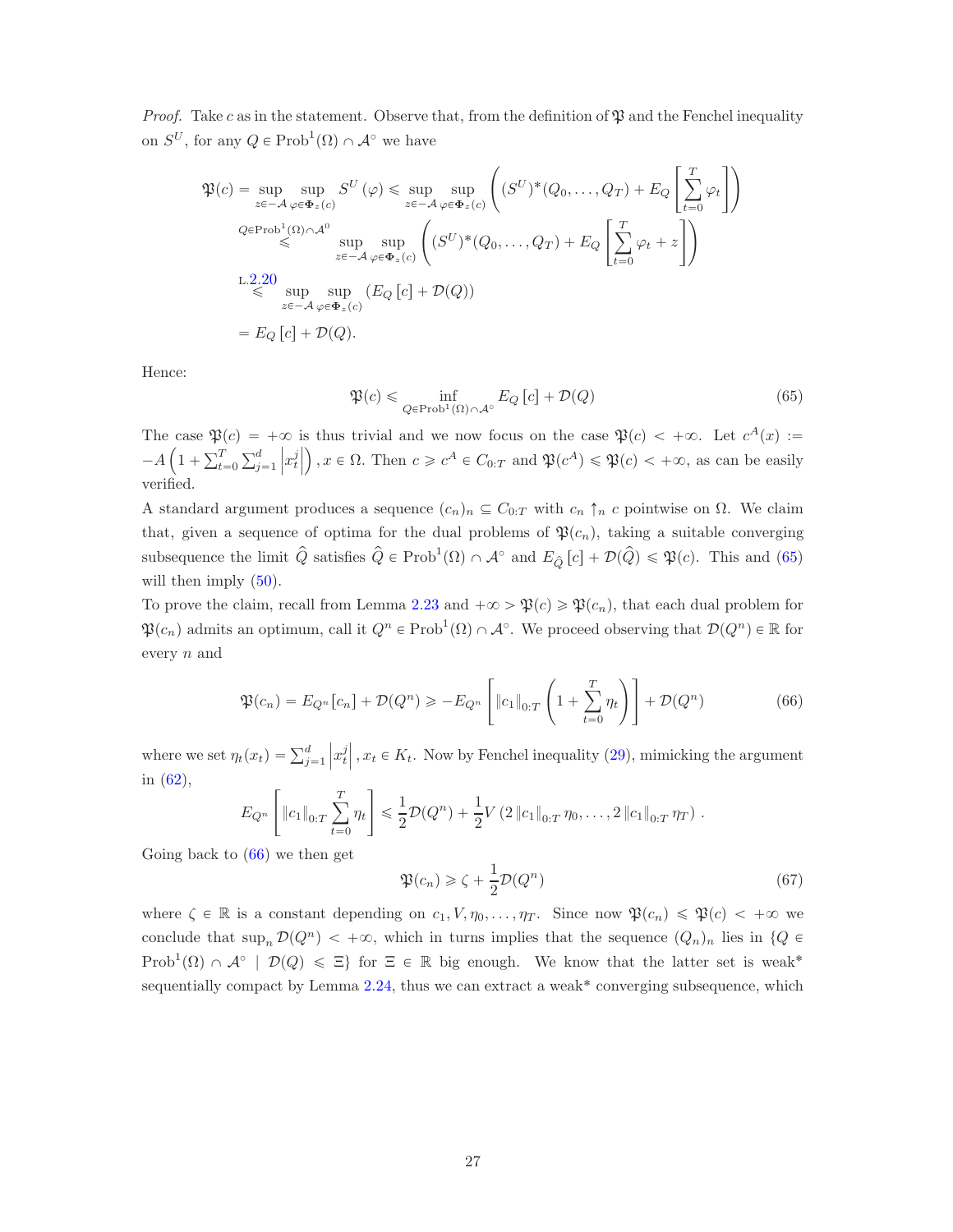we rename again  $(Q^n)_n$ , say converging to a  $\hat{Q} \in \text{Prob}^1 \cap \mathcal{A}^{\circ}$ . Now it is easily seen that

$$
E_{\hat{Q}}[c] + \mathcal{D}(\hat{Q}) = \lim_{n} E_{\hat{Q}}[c_n] + \mathcal{D}(\hat{Q})
$$
  
\n
$$
\leq \lim_{n} \liminf_{m} (E_{Q^m}[c_n] + \mathcal{D}(Q^m))
$$
  
\n
$$
\leq \lim_{n} \liminf_{m} (E_{Q^m}[c_m] + \mathcal{D}(Q^m))
$$
  
\n
$$
= \liminf_{m} (E_{Q^m}[c_m] + \mathcal{D}(Q^m)) = \lim_{m} \mathfrak{P}(c^m) \leq \mathfrak{P}(c)
$$

where in ( $\star$ ) we exploited the fact that  $Q \mapsto E_Q[c_n] \, dQ + \mathcal{D}(Q)$  is weak<sup>\*</sup> lower semicontinuous being sum of weak\* lower semicontinuous functionals, and in  $(\star \star)$  we used the fact that  $c_n \leq c_m$ if  $m \geqslant n$ .  $\Box$ 

### <span id="page-27-0"></span>2.5 Convergence of EMOT

In this Section [2.5](#page-27-0) we study some stability and convergence results for the EMOT problem. In particular, we show how under suitable convergence assumptions on the penalty terms, one can see the classical MOT as a limit case for EMOT.

We suppose that for each  $n \in \mathbb{N} \cup \{\infty\}$  we are given a functional  $U_n$  and a set  $\mathcal{A}_n \subseteq C_{0:T}$ . We denote the corresponding problem as in [\(32\)](#page-15-0) by  $\mathfrak{P}_n(c)$ .

<span id="page-27-2"></span>**Proposition 2.26.** Suppose that, for each  $n \in \mathbb{N} \cup \{\infty\}$ , the same assumptions of Theorem [2.11](#page-19-0) hold for  $\mathfrak{P}_n(c)$  and that  $\mathfrak{P}_n(c) < +\infty$ . Suppose that

$$
\mathcal{D}_{\infty}(Q) + \sigma_{\mathcal{A}_{\infty}}(Q) = \sup_{n \in \mathbb{N}} (\mathcal{D}_{n}(Q) + \sigma_{\mathcal{A}_{n}}(Q))
$$
\n
$$
\mathcal{D}_{n+1}(Q) + \sigma_{\mathcal{A}_{n+1}}(Q) \ge \mathcal{D}_{n}(Q) + \sigma_{\mathcal{A}_{n}}(Q), \quad n \in \mathbb{N},
$$
\n(68)

<span id="page-27-1"></span>for every  $Q \in \text{Prob}^1(\Omega)$ . Then  $\mathfrak{P}_n(c) \uparrow_n \mathfrak{P}_\infty(c)$  for every  $c : \Omega \to (-\infty, +\infty]$  which is lower semicontinuous and satisfies [\(49\)](#page-19-1).

*Proof.* From Lemma [2.23](#page-24-1) we see that each dual problem for  $\mathfrak{P}(c_n)$  admits an optimum, call it  $Q^n \in \text{Prob}^1(\Omega) \cap \mathcal{A}_n^{\circ}$  for each  $n \in \mathbb{N}$ . Observe that  $+\infty > \mathfrak{P}_\infty(c) \geq \sup_n \mathfrak{P}_n(c) = \lim_n \mathfrak{P}_n(c)$  and that, with an argument similar to the one yielding [\(67\)](#page-26-2),

$$
\mathfrak{P}_n(c) = E_{Q^n}[c] + \mathcal{D}_n(Q^n) + \sigma_{A_n}(Q^n) \ge E_{Q^n}\left[-\|c\|_{0:T} \sum_{t=0}^T \psi_t\right] + \mathcal{D}_n(Q^n) + \sigma_{A_n}(Q^n)
$$
  
\n
$$
\ge -\frac{1}{2} \mathfrak{P}_n^*(Q^n) + \frac{1}{2} \mathfrak{P}_n \left(-2\|c\|_{0:T} \sum_{t=0}^T \psi_t\right) + \mathcal{D}_n(Q^n) + \sigma_{A_n}(Q^n)
$$
  
\n
$$
L \cdot \frac{2 \cdot 20}{\pm} \mathfrak{P}_n \left(-2\|c\|_{0:T} \sum_{t=0}^T \psi_t\right) + \frac{1}{2} \mathcal{D}_n(Q^n) + \sigma_{A_n}(Q^n)
$$
  
\n
$$
\ge \frac{1}{2} \mathfrak{P}_1 \left(-2\|c\|_{0:T} \sum_{t=0}^T \psi_t\right) + \frac{1}{2} \mathcal{D}_1(Q^n) + \sigma_{A_1}(Q^n).
$$

As a consequence, for some constant  $\eta$ ,

$$
+\infty > \mathfrak{P}_{\infty}(c) \ge \mathfrak{P}_{n}(c) \ge \eta + \frac{1}{2} \mathcal{D}_{1}(Q^{n}) + \sigma_{\mathcal{A}_{1}}(Q^{n})
$$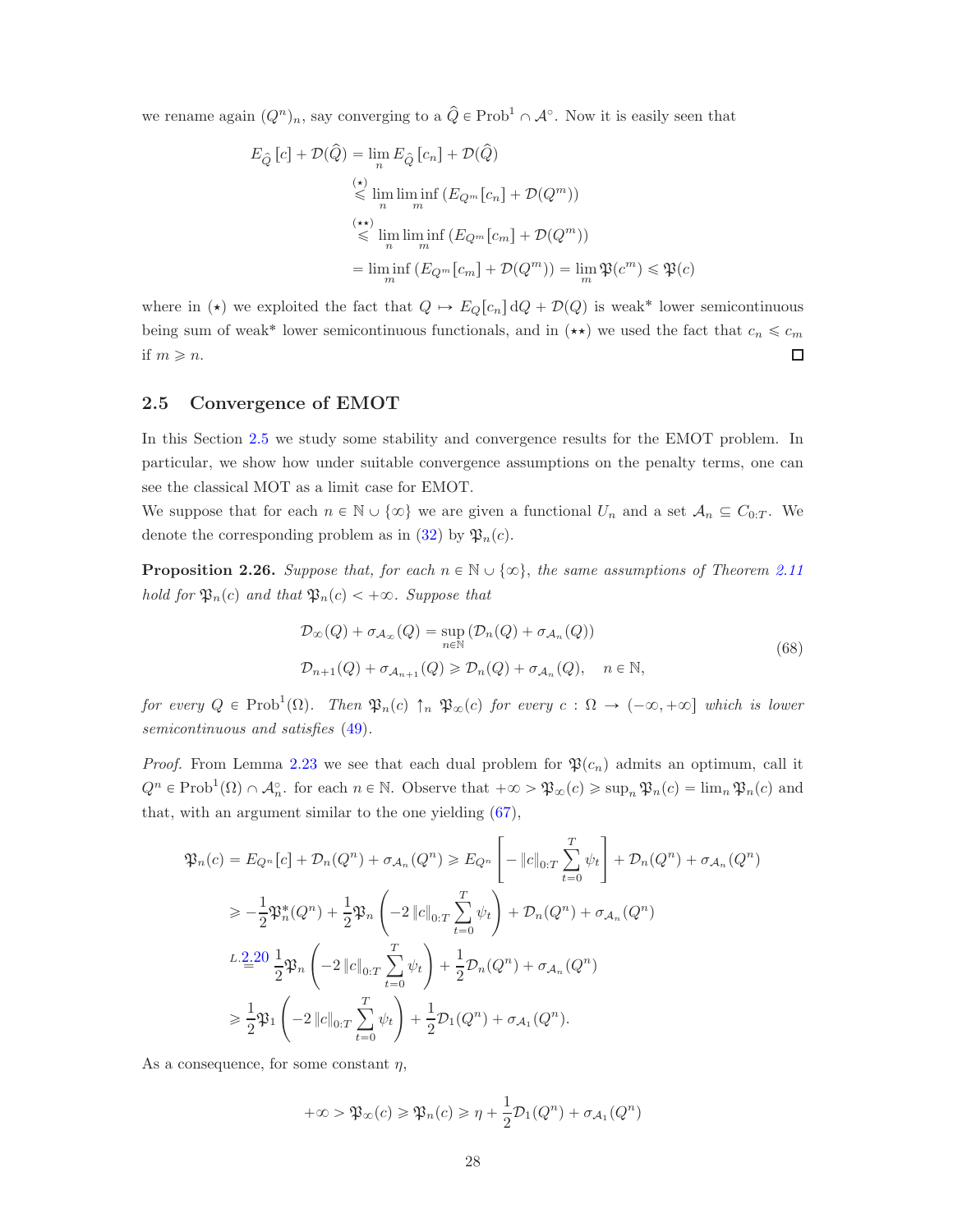Hence, all the measures  $(Q_n)_n$  belong to the a sublevel in the form  $\{Q \in Prob^1(\Omega) \cap (A_1)^\circ \mid \mathcal{D}_1(Q) \leq$  $\Xi$ } which is  $\sigma(\text{Prob}^1(\Omega), C_{0:T})$ -(sequentially) compact by Lemma [2.24.](#page-25-0) Extract a subsequence, which will be renamed again  $(Q_n)_n$ , converging to the limit  $Q^{\infty} \in \text{Prob}^1(\Omega)$ . Since  $\mathcal{D}_n, \sigma_{\mathcal{A}_n}$  are lower semicontinuous, so is  $\mathcal{D}_n + \sigma_{\mathcal{A}_n}$  for every  $n \in \mathbb{N} \cap \{\infty\}$ . Hence

$$
\mathcal{D}_{\infty}(Q^{\infty}) + \sigma_{\mathcal{A}_{\infty}}(Q^{\infty}) \stackrel{(68)}{=} \sup_{K} (\mathcal{D}_{K}(Q^{\infty}) + \sigma_{\mathcal{A}_{K}}(Q^{\infty})) \leq \sup_{K} \liminf_{n} (\mathcal{D}_{K}(Q^{n}) + \sigma_{\mathcal{A}_{K}}(Q^{n}))
$$
  
\n
$$
\stackrel{(68)}{\leq} \sup_{K} \liminf_{n} (\mathcal{D}_{n}(Q^{n}) + \sigma_{\mathcal{A}_{n}}(Q^{n})) = \liminf_{n} (\mathcal{D}_{n}(Q^{n}) + \sigma_{\mathcal{A}_{n}}(Q^{n})) .
$$

Up to taking a further subsequence, again renamed  $(Q_n)_n$  we might as well assume that the lim inf above is in fact a limit, so that

$$
\mathcal{D}_{\infty}(Q^{\infty}) + \sigma_{\mathcal{A}_{\infty}}(Q^{\infty}) \leq \lim_{n} (\mathcal{D}_{n}(Q^{n}) + \sigma_{\mathcal{A}_{n}}(Q^{n})).
$$

Since now  $c : \Omega \to (-\infty, +\infty]$  is lower semicontinuous and satisfies [\(49\)](#page-19-1) for some  $A \geq 0$ , there exists a sequence  $(c_n)_n \subseteq C_{0:T}$  with  $c_n \uparrow_n c$  pointwise on  $\Omega$ , just as in the proof of Lemma [2.25.](#page-25-1) Notice that by Monotone Convergence Theorem we then have that  $E_Q[c] = \sup_n E_Q[c_n]$ . We conclude that  $Q \mapsto E_Q [c]$  is the supremum of linear functional, each being continuous w.r.t the topology induced by  $\sigma((C_{0:T})^*, C_{0:T})$  on Prob<sup>1</sup> $(\Omega)$ . Then,  $Q \mapsto E_Q [c]$  is lower semicontinuous w.r.t. such topology and  $E_{\mathcal{Q}^{\infty}}[c] \leq \liminf_{n} E_{\mathcal{Q}^n}[c]$ . Passing again to a further subsequence we can assume that  $\liminf_{n} E_{Q^n}[c] = \lim_{n} E_{Q^n}[c]$ . From the previous arguments we then get

$$
\mathfrak{P}_{\infty}(c) \leqslant E_{Q^{\infty}}[c] + \mathcal{D}_{\infty}(Q^{\infty}) + \sigma_{\mathcal{A}_{\infty}}(Q^{\infty}) \leqslant \lim_{n} E_{Q^n}[c] + \mathcal{D}_{\infty}(Q^{\infty}) + \sigma_{\mathcal{A}_{\infty}}(Q^{\infty})
$$
  

$$
\leqslant \lim_{n} E_{Q^n}[c] + \lim_{n} \mathcal{D}_n(Q^n) + \sigma_{\mathcal{A}_n}(Q^n) = \lim_{n} \left( E_{Q^n}[c] + \mathcal{D}_n(Q^n) + \sigma_{\mathcal{A}_n}(Q^n) \right) = \lim_{n} \mathfrak{P}_n(c).
$$

where we exploited the fact that  $(Q^n)_n$  are optima. Since we already know  $\lim_n \mathfrak{P}_n(c) \leq \mathfrak{P}_\infty(c)$ this concludes the proof of  $\mathfrak{P}_n(c) \uparrow_n \mathfrak{P}_\infty(c)$ .  $\Box$ 

## <span id="page-28-0"></span>3 Additive structure

In Section [2,](#page-12-1) we did not require any particular structural form of the functionals  $\mathcal{D}, U$ . Here instead, we will assume an additive structure of  $U$  and, complementarily, an additive structure of D. In the whole Section [3](#page-28-0) we take for each  $t = 0, \ldots, T$  a vector subspace  $\mathcal{E}_t \subseteq \mathcal{C}_t$  such that  $\mathcal{E}_t + \mathbb{R} = \mathcal{E}_t$  and set  $\mathcal{E} = \mathcal{E}_0 \times \cdots \times \mathcal{E}_T$ . Observe that we automatically have  $\mathcal{E} + \mathbb{R}^{T+1} = \mathcal{E}$ . It is also clear that  $\mathcal E$  is a subspace of  $(C_{0:T})^{T+1}$ , if we interpret  $\mathcal E_0, \ldots, \mathcal E_T$  as subspaces of  $\mathcal C_{0:T}$ . We also mention here that up to now we used for a  $\lambda \in (C_{0:T})^*$  (resp. for a measure  $\mu \in ca(\Omega)$ ), the notation  $\lambda_t$  (resp.  $\mu_t$ ) for restrictions to  $C_{0:t}$  (resp. marginals on  $\Omega_{0:t}$ ). This was motivated by the fact that we were considering general  $\mathcal{E}_t \subseteq C_{0:t}$ . Since from now on we will mostly work with  $\mathcal{E}_t \subseteq C_t$ , we change notation slightly.

**Notation 3.1.** For the whole Sections [3,](#page-28-0) [4,](#page-33-1) [5,](#page-44-0) given a  $\lambda \in (C_{0:T})^*$  (resp. given a measure  $\mu \in \text{ca}(\Omega)$ ), we use the notation  $\lambda_t$  (resp.  $\mu_t$ ) for restrictions to  $C_t$  (resp. marginals on  $\times_{j=1}^d K_t^j$ ).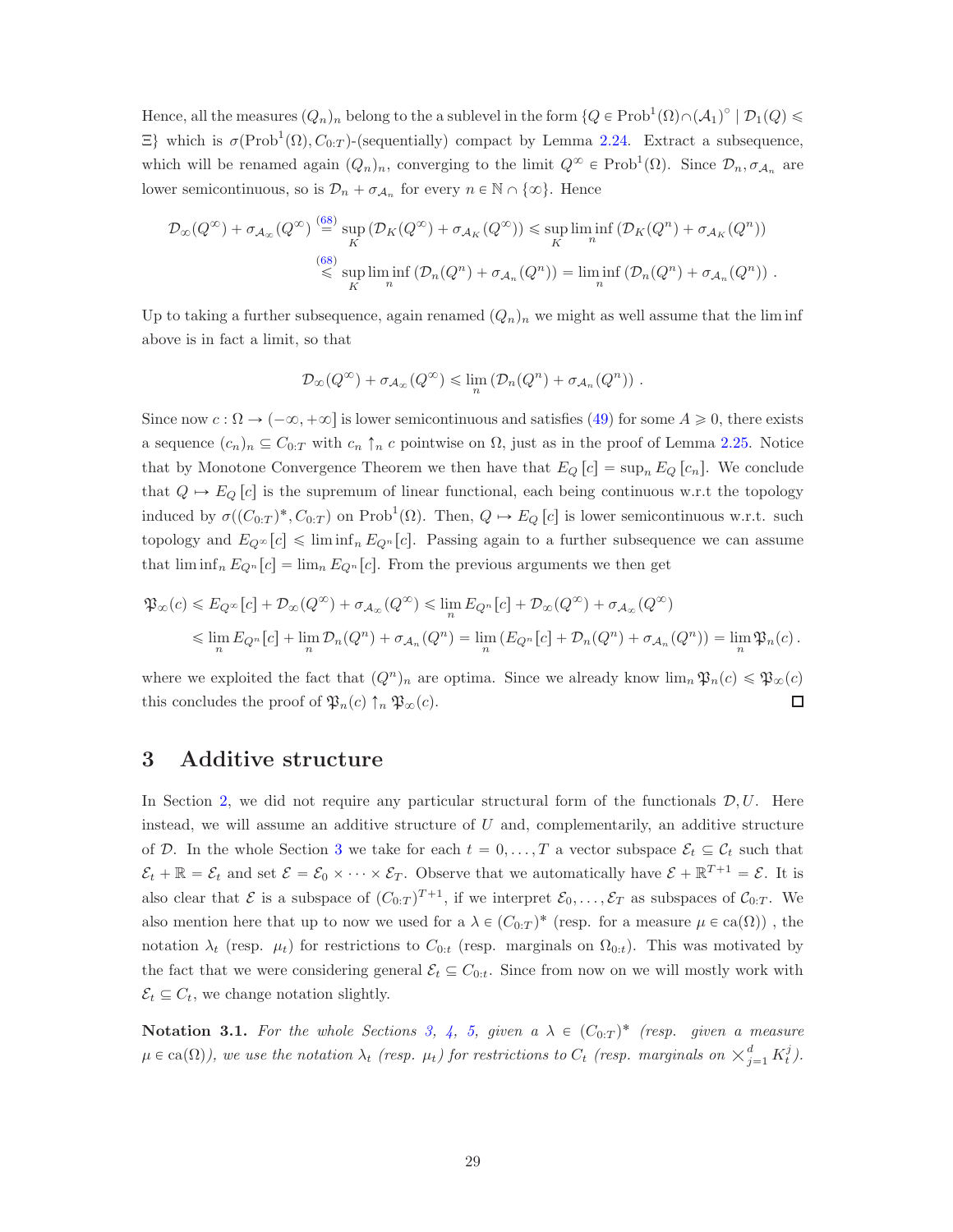#### <span id="page-29-4"></span>3.1 Additive structure of U

<span id="page-29-1"></span>**Setup 3.2.** For every  $t = 0, ..., T$  we consider a proper concave functional  $U_t : \mathcal{E}_t \to [-\infty, +\infty)$ . We define  $\mathcal{D}_t$  on  $ca^1(K_t)$  similarly to [\(28\)](#page-14-0) as

$$
\mathcal{D}_t(\gamma_t) := \sup_{\varphi_t \in \mathcal{E}_t} \left( U_t(\varphi_t) - \int_{K_t} \varphi_t \, d\gamma_t \right), \quad \gamma_t \in \text{ca}^1(K_t)
$$

and observe that  $\mathcal{D}_t$  can also be thought to be defined on  $ca^1(\Omega)$  using for  $\gamma \in ca^1(\Omega)$  the marginals  $\gamma_0, ..., \gamma_T$  and setting  $\mathcal{D}_t(\gamma) := \mathcal{D}_t(\gamma_t)$ . We may now define, for each  $\varphi \in \mathcal{E}$ ,  $U(\varphi) := \sum_{t=0}^T U_t(\varphi_t)$ and define  $\mathcal D$  on  $\text{ca}^1(\Omega)$  using [\(28\)](#page-14-0). Recall from [\(25\)](#page-10-2)

$$
S^{U}(\varphi) := \sup_{\beta \in \mathbb{R}^{T+1}} \left( U(\varphi + \beta) - \sum_{t=0}^{T} \beta_{t} \right), \, \varphi \in \mathcal{E}, \quad S^{U_{t}}(\varphi_{t}) := \sup_{\alpha \in \mathbb{R}} \left( U(\varphi_{t} + \alpha) - \alpha \right), \, \, \varphi_{t} \in \mathcal{E}_{t}.
$$

<span id="page-29-3"></span>**Lemma 3.3.** In Setup [3.2](#page-29-1) and under the convention  $+\infty - \infty = -\infty$  we have

<span id="page-29-2"></span>
$$
\mathcal{D}(\gamma) = \sum_{t=0}^{T} \mathcal{D}_t(\gamma) = \sum_{t=0}^{T} \mathcal{D}_t(\gamma_t), \quad \forall \gamma \in ca^1(\Omega), \quad S^U(\varphi) = \sum_{t=0}^{T} S^{U_t}(\varphi_t) \text{ for all } \varphi \in \mathcal{E}, \tag{69}
$$

and for all  $\varphi \in \mathcal{E}$ 

$$
S^{U}(\varphi+\beta)=S^{U}(\varphi)+\sum_{t=0}^{T}\beta_{t}, \text{ for }\beta\in\mathbb{R}^{T+1}, \quad S^{U_{t}}(\varphi_{t}+\beta)=S^{U_{t}}(\varphi_{t})+\beta, \text{ for }\beta\in\mathbb{R}.
$$

Proof. We will only focus on  $(69)$ , since the remaining claims are easily checked. We have that

$$
\mathcal{D}(\gamma) = \sup_{\varphi \in \mathcal{E}} \left( \sum_{t=0}^{T} U_t(\varphi_t) - \sum_{t=0}^{T} \int_{K_t} \varphi_t d\gamma \right) = \sum_{t=0}^{T} \sup_{\varphi_t \in \mathcal{E}_t} \left( U_t(\varphi_t) - \int_{K_t} \varphi_t d\gamma_t \right)
$$

$$
= \sum_{t=0}^{T} \mathcal{D}_t(\gamma_t) = \sum_{t=0}^{T} \mathcal{D}_t(\gamma).
$$

As to the second claim in [\(69\)](#page-29-2), in view of  $+\infty - \infty = -\infty$ , we observe that

$$
\sup_{\beta \in \mathbb{R}^{T+1}} \left( U(\varphi + \beta) - \sum_{t=0}^{T} \beta_t \right) = \sum_{t=0}^{T} \sup_{\beta \in \mathbb{R}} \left( U_t(\varphi_t + \beta) - \beta \right) = \sum_{t=0}^{T} S^{U_t}(\varphi_t).
$$

 $\Box$ 

#### 3.2 Duality for the general Cash Additive setup

As a consequence of Theorem [2.11,](#page-19-0) we are now ready to prove the duality  $\mathfrak{D}(c) = \mathfrak{P}(c)$  announced in the Introduction, in equation [\(22\)](#page-9-3).

<span id="page-29-0"></span>**Theorem 3.4.** Suppose that  $\mathcal{E}_t \subseteq C_t$  with  $X_t \in \mathcal{E}_t$  and that  $S_t : \mathcal{E}_t \to \mathbb{R}$  is a concave, cash additive functional null in 0. Set  $U(\varphi) := \sum_{t=0}^{T} S_t(\varphi_t)$ , for  $\varphi \in \mathcal{E} = \mathcal{E}_0 \times \cdots \times \mathcal{E}_T$  and suppose that Assumption [2.8](#page-18-1) is fulfilled. Consider for every  $t = 0, \ldots, T$  the penalizations

$$
\mathcal{D}_t(Q_t) := \sup_{\varphi_t \in \mathcal{E}_t} \left( S_t(\varphi_t) - \int_{K_t} \varphi_t \, dQ_t \right) \quad \text{for } Q_t \in \text{Prob}^1(K_t).
$$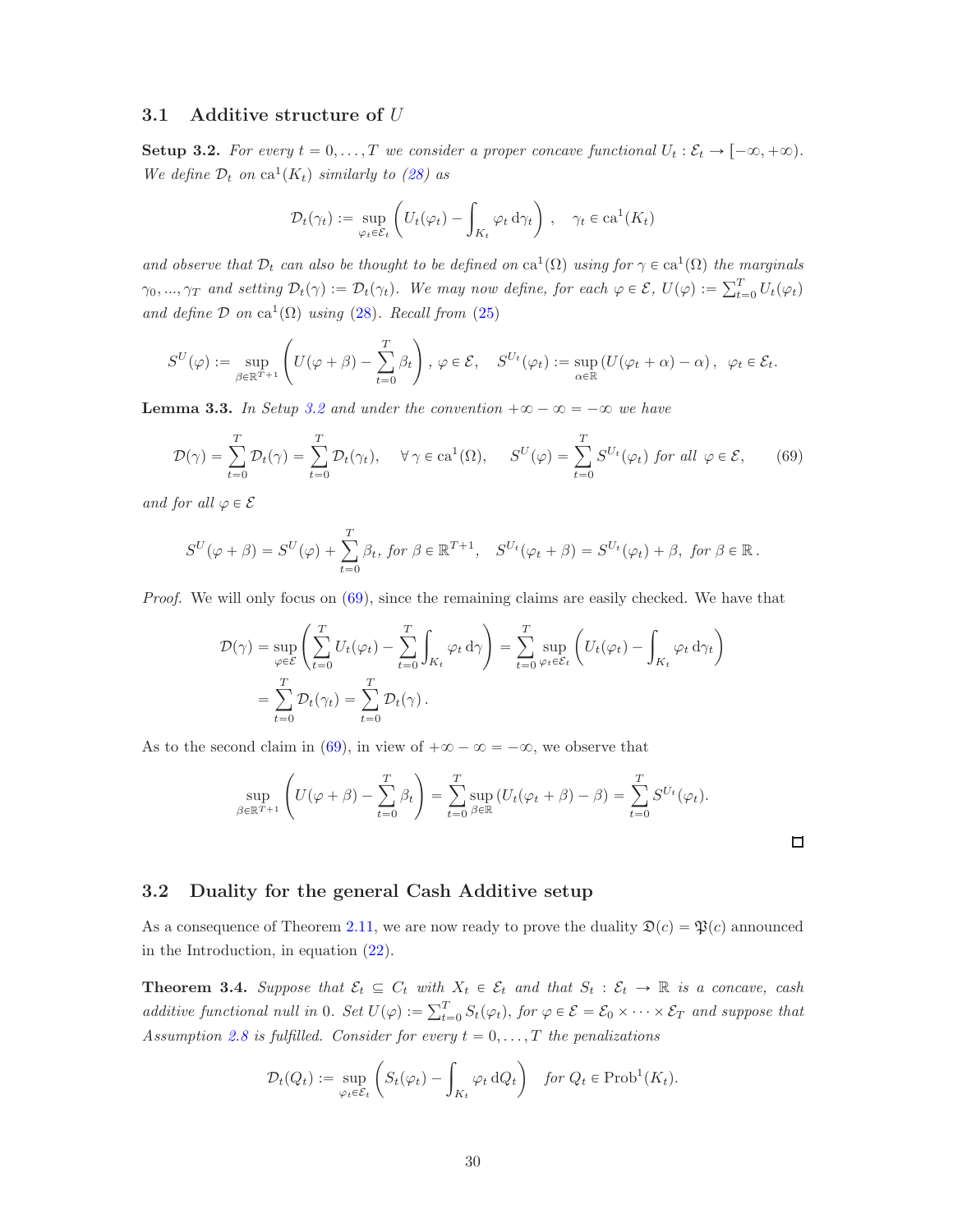Let  $c : \Omega \to (-\infty, +\infty]$  be lower semicontinuous and such that [\(49\)](#page-19-1) holds. Then

<span id="page-30-0"></span>
$$
\mathfrak{P}(c) = \sup \left\{ \sum_{t=0}^{T} S_t(\varphi_t) \mid \varphi \in \mathcal{E} \text{ is s.t. } \exists \Delta \in \mathcal{H} \text{ with } \sum_{t=0}^{T} \varphi_t(x_t) + I^{\Delta}(x) \leq c(x) \,\forall x \in \Omega \right\}
$$
\n
$$
= \inf_{Q \in \text{Mart}(\Omega)} \left( E_Q \left[ c \right] + \sum_{t=0}^{T} \mathcal{D}_t(Q_t) \right) \tag{70}
$$

and the infimum in [\(70\)](#page-30-0) is a minimum provided that  $\mathfrak{P}(c) < +\infty$ .

*Proof.* Let  $D$  be defined as in [\(28\)](#page-14-0). Observe that we are in Setup [3.2.](#page-29-1) Lemma [3.3](#page-29-3) tells us that  $S^{U}(\varphi) = \sum_{t=0}^{T} S_t(\varphi_t)$ , since  $S_0, \ldots, S_T$  are cash additive, and that D coincides on Mart $(\Omega)$  with the penalization term  $Q \mapsto \sum_{t=0}^{T} \mathcal{D}_t(Q_t)$ , as provided in the statement of this Theorem. All the assumptions of Theorem [2.11](#page-19-0) are fulfilled, so that we can apply Corollary [2.15,](#page-20-1) which yields exactly  $\mathfrak{D}(c) = \mathfrak{P}(c).$  $\Box$ 

#### 3.3 Additive structure of D.

The results of this subsection will be applied in Subsections [4.4](#page-37-0) and [4.5.](#page-40-0) In the spirit of Remark [2.2,](#page-14-2) we may now reverse the procedure taken in the previous subsection: we start from some functionals  $\mathcal{D}_t$  on  $ca^1(K_t)$ , for  $t = 0, \ldots, T$ , and build an additive functional  $\mathcal D$  on  $ca^1(\Omega)$ . Our aim is to find the counterparts of the results in Section [3.1.](#page-29-4)

<span id="page-30-1"></span>**Setup 3.5.** For every  $t = 0, ..., T$  we consider a proper, convex,  $\sigma(\text{ca}^1(K_t), \mathcal{E}_t)$ -lower semicontinuous functional  $\mathcal{D}_t$ :  $ca^1(K_t) \to (-\infty, +\infty]$ . We can then extend the functionals  $\mathcal{D}_t$  to  $ca^1(\Omega)$  by using, for any  $\gamma \in \text{ca}(\Omega)$ , the marginals  $\gamma_0, \dots, \gamma_T$ . If  $\gamma \in \text{ca}^1(\Omega)$ , we set

$$
\mathcal{D}_t(\gamma) := \mathcal{D}_t(\gamma_t) \quad \text{and} \quad \mathcal{D}(\gamma) := \sum_{t=0}^T \mathcal{D}_t(\gamma) = \sum_{t=0}^T \mathcal{D}_t(\gamma_t).
$$

We define  $V(\varphi)$  for  $\varphi \in \mathcal{E}$  and  $V_t(\varphi_t)$  for  $\varphi_t \in \mathcal{E}_t$ , for  $t = 0, \ldots, T$  similarly to [\(30\)](#page-15-1), as

$$
V(\varphi) := \sup_{\gamma \in ca^1(\Omega)} \left( \int_{\Omega} \left( \sum_{t=0}^T \varphi_t \right) d\gamma - \mathcal{D}(\gamma) \right) \ and \ V_t(\varphi_t) := \sup_{\gamma \in ca^1(K_t)} \left( \int_{K_t} \varphi_t d\gamma - \mathcal{D}_t(\gamma) \right).
$$

We define on  $\mathcal E$  the functional  $U(\cdot) = -V(-\cdot)$ , as in [\(31\)](#page-15-2), and similarly  $U_t(\cdot) = -V_t(-\cdot)$  on  $\mathcal E_t$ , for  $t = 0, \ldots, T$ . Finally,  $S^U(\varphi), S^{U_0}(\varphi_0), \ldots, S^{U_T}(\varphi_T)$  are defined as in Setup [3.2.](#page-29-1)

<span id="page-30-4"></span>**Lemma 3.6.** In Setup  $3.5$  we have:

- 1.  $\mathcal{D}_0, \ldots, \mathcal{D}_T$ , as well as  $\mathcal{D}$ , are  $\sigma(\text{ca}^1(\Omega), \mathcal{E})$ -lower semicontinuous.
- 2. Under the additional assumption that  $dom(\mathcal{D}_t) \subseteq Prob^1(K_t)$  for every  $t = 0, \ldots, T$ , for any  $\varphi = [\varphi_0, \ldots, \varphi_T] \in \mathcal{E}_0 \times \cdots \times \mathcal{E}_T$

<span id="page-30-2"></span>
$$
U(\varphi) = \sum_{t=0}^{T} U_t(\varphi_t) = \sum_{t=0}^{T} -V_t(-\varphi_t), \qquad (71)
$$

<span id="page-30-3"></span>
$$
S^{U}(\varphi) = \sum_{t=0}^{T} S^{U_t}(\varphi_t).
$$
\n(72)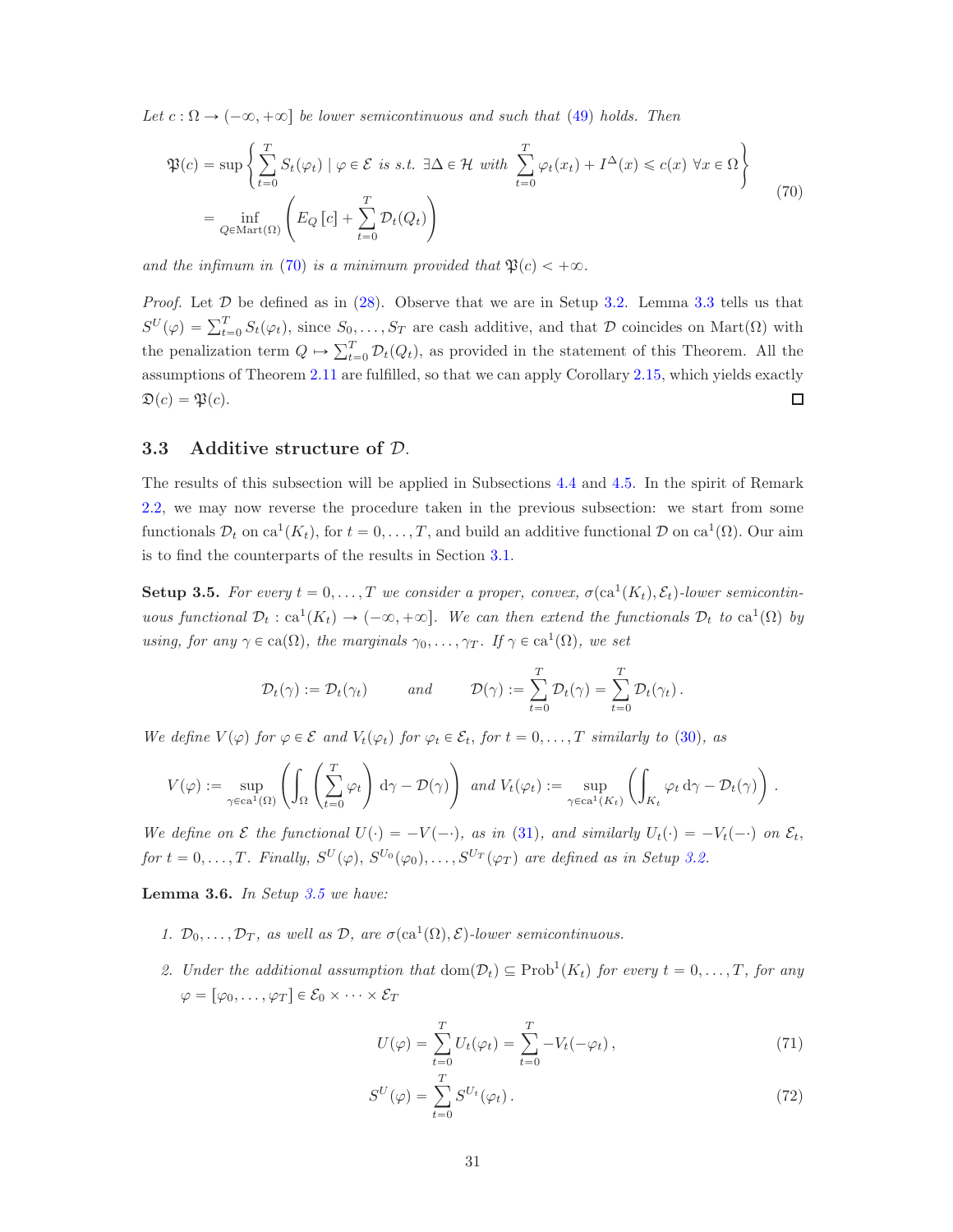Proof.

**Item 1.** For each  $t = 0, \ldots, T$   $\mathcal{D}_t(\gamma) = \mathcal{D}_t \circ \pi_t(\gamma)$ , where  $\mathcal{D}_t$  is  $\sigma(\text{ca}^1(K_t), \mathcal{E}_t)$ -lower semicontinuous and  $\pi_t$ , the projection to the t-th marginal, is  $\sigma(\text{ca}^1(\Omega), \mathcal{E}) - \sigma(\text{ca}^1(K_t), \mathcal{E}_t)$  continuous. Hence, for each  $t = 0, \ldots, T \gamma \mapsto \mathcal{D}_t(\gamma)$  is  $\sigma(\text{ca}^1(\Omega), \mathcal{E})$ -lower semicontinuous. Lower semicontinuity of  $D$  is then a consequence of the fact that the sum of lower semicontinuous functions is lower semicontinuous.

**Item 2, equation [\(71\)](#page-30-2)**. We have that for  $\psi = -\varphi$ 

$$
-U(\varphi) = V(\psi) = \sup_{\gamma \in ca^1(\Omega)} \left( \int_{\Omega} \left( \sum_{t=0}^T \psi_t \right) d\gamma - \mathcal{D}(\mu) \right) = \sup_{\gamma \in ca^1(\Omega)} \sum_{t=0}^T \left( \int_{K_t} \psi_t d\gamma - \mathcal{D}_t(\mu_t) \right)
$$
  
\n
$$
\stackrel{(i)}{=} \sup \left\{ \sum_{t=0}^T \left( \int_{K_t} \psi_t d\gamma_t - \mathcal{D}_t(\gamma_t) \right) \mid \gamma \in ca^1(\Omega) \text{ with } \gamma_t \in \text{Prob}^1(K_t) \ \forall t = 0, \dots, T \right\}
$$
  
\n
$$
\stackrel{(ii)}{=} \sup \left\{ \sum_{t=0}^T \left( \int_{K_t} \psi_t dQ_t - \mathcal{D}_t(Q_t) \right) \mid [Q_0, \dots, Q_T] \in \text{Prob}^1(K_0) \times \dots \times \text{Prob}^1(K_T) \right\}
$$
  
\n
$$
= \sum_{t=0}^T \sup_{Q_t \in \text{Prob}^1(K_t)} \left( \int_{K_t} \psi_t dQ_t - \mathcal{D}_t(Q_t) \right) \stackrel{(iii)}{=} \sum_{t=0}^T \sup_{\gamma_t \in ca^1(K_t)} \left( \int_{K_t} \psi_t d\gamma_t - \mathcal{D}_t(\gamma_t) \right)
$$
  
\n
$$
= \sum_{t=0}^T V_t(\psi_t) = \sum_{t=0}^T -U_t(\varphi_t)
$$

where for  $(i)$  we used

$$
\text{dom}(\mathcal{D}) \subseteq \mathcal{Z} := \left\{ \gamma \in \text{ca}^1(\Omega) \mid \gamma_t \in \text{Prob}^1(K_t) \ \forall t = 0, \dots, T \right\}.
$$

In *(ii)* we applied the facts that: (1) any vector of probability measures  $[Q_0, \ldots, Q_T]$  with  $Q_t \in$ Prob<sup>1</sup> $(K_t)$ ,  $t = 0, \ldots, T$  identifies  $\gamma := Q_0 \otimes \cdots \otimes Q_T \in \mathcal{Z}^2$  $\gamma := Q_0 \otimes \cdots \otimes Q_T \in \mathcal{Z}^2$  with  $\mathcal{D}(\gamma) = \sum_{t=0}^T \mathcal{D}_t(Q_t)$ ; (2) for every  $\gamma \in \mathcal{Z}$  (setting  $Q_t := \gamma_t \in \text{Prob}^1(K_t)$ ) we have  $\mathcal{D}(\gamma) = \sum_{t=0}^T \mathcal{D}_t(Q_t)$ . The equality *(iii)* follows from  $\text{dom}(\mathcal{D}_t) \subseteq \text{Prob}^1(K_t)$  for each  $t = 0, \ldots, T$ .

Item 2, equation [\(72\)](#page-30-3). The argument is identical to the one in the proof of Lemma [3.3,](#page-29-3) using the additive structure of  $U$  we obtained in the previous step of the proof.  $\Box$ 

#### <span id="page-31-0"></span>3.4 Divergences induced by utility functions

In this section we provide the exact formulation of the divergences induced by utility functions  $u_t : \mathbb{R} \to [-\infty, +\infty)$ , distinguishing the two cases:  $\text{dom}(u_t) = \mathbb{R}$  and  $\text{dom}(u_t) \supseteq [0, +\infty)$ .

<span id="page-31-2"></span>**Assumption 3.7.** We consider concave, upper semicontinuous nondecreasing functions  $u_0, \ldots, u_T$ :  $\mathbb{R} \to [-\infty, +\infty)$  with  $u_0(0) = \cdots = u_T(0) = 0$ ,  $u_t(x) \leq x \forall x \in \mathbb{R}$  (that is  $1 \in \partial u_0(0) \cap \cdots \cap \partial u_T(0)$ ). For each  $t = 0, ..., T$  we define  $v_t(x) := -u_t(-x), x \in \mathbb{R}$  and

<span id="page-31-3"></span>
$$
v_t^*(y) := \sup_{x \in \mathbb{R}} (xy - v_t(x)) = \sup_{x \in \mathbb{R}} (u_t(x) - xy)), \quad y \in \mathbb{R}.
$$
 (73)

We observe that  $v_t(y) = v_t^{**}(y) = \sup_{x \in \mathbb{R}} (xy - v_t^*(y))$  for all  $y \in \mathbb{R}$  by Fenchel-Moreau Theorem and that  $v_t^*$  is convex, lower semicontinuous and lower bounded on  $\mathbb R$ .

<span id="page-31-1"></span><sup>&</sup>lt;sup>2</sup>Note that this does not hold for a general vector of (signed) measures, which is why we need the additional assumption on the domains of the penalization functionals for Item 2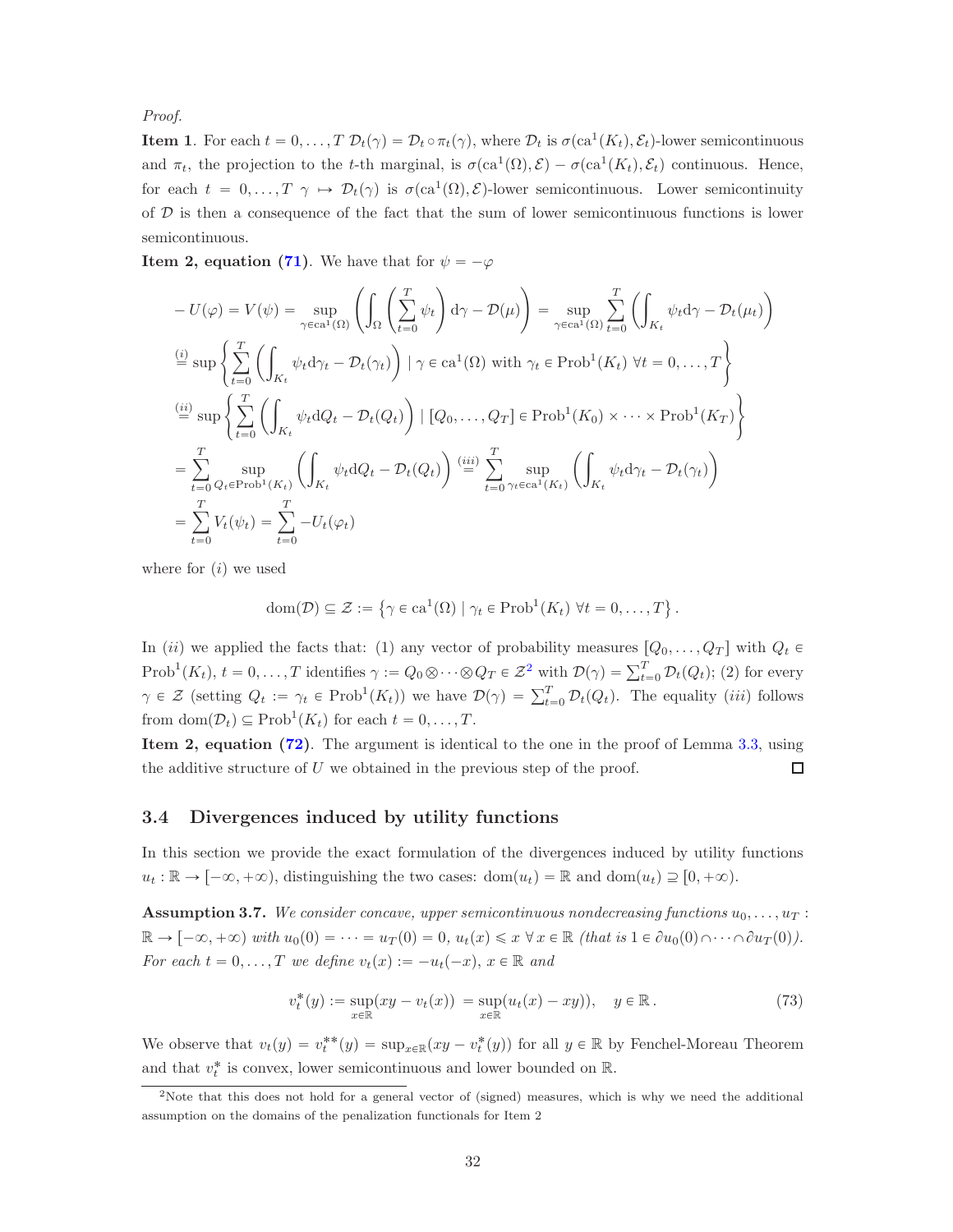Example 3.8. Assumption [3.7](#page-31-2) is satisfied by a wide range of functions. Just to mention a few with various peculiar features, we might take  $u_t$  of the following forms:  $u_t(x) = 1 - \exp(-x)$ , whose convex conjugate is given by  $v_t^*(y) = -\infty$  for  $y < 0$ ,  $v_t^*(0) = 0$ ,  $v_t^*(y) = (y \log(y) - y + 1)$  for  $y > 0$ ;  $u_t(x) = \alpha x 1_{(-\infty,0]}(x)$  for  $\alpha \ge 1$ , so that  $v_t^*(y) = +\infty$  for  $y < 0$ ,  $v_t^*(y) = 0$  for  $y \in [0,\alpha]$ ,  $v_t^*(y) = +\infty$  for  $y > \alpha$ ;  $u_t(x) = \log(x+1)$  for  $x > -1$ ,  $u_t(x) = -\infty$  for  $x \le -1$ , so that  $v_t^*(y) = +\infty$ for  $y \le 0$ ,  $v_t^*(y) = y - \log(y) - 1$  for  $y > 0$ ;  $u_t(x) = -\infty$  for  $x \le -1$ ,  $u_t(x) = \frac{x}{x+1}$  for  $x > -1$  so that  $v_t^*(y) = -\infty$  for  $y < 0$ ,  $v_t^*(y) = y - 2\sqrt{y} + 1$  for  $y \ge 0$ ;  $u_t(x) = -\infty$  for  $x < 0$ ,  $u_t(x) = 1 - \exp(-x)$ for  $x \ge 0$ , so that  $v_t^*(y) = +\infty$  for  $y < 0$ ,  $v_t^*(y) = y \log(y) - y + 1$  for  $0 \le y \le 1$ ,  $v_t^*(y) = 0$  for  $y > 1$ .

Fix  $\hat{\mu}_t \in \text{Meas}(K_t)$ . We pose for  $\mu \in \text{Meas}(K_t)$ 

<span id="page-32-0"></span>
$$
\mathcal{D}_{v_t^*,\hat{\mu}_t}(\mu) := \begin{cases} \int_{K_t} v_t^* \left( \frac{d\mu}{d\hat{\mu}_t} \right) d\hat{\mu}_t & \text{if } \mu \ll \hat{\mu}_t \\ +\infty & \text{otherwise} \end{cases} (74)
$$

In the next two propositions, whose proofs are postponed to the Appendix [A.1,](#page-51-1) we provide the dual representation of the divergence terms.

<span id="page-32-3"></span>**Proposition 3.9.** Take  $u_0, \ldots, u_T$  satisfying Assumption [3.7](#page-31-2) with dom $(u_0) = \cdots = \text{dom}(u_T) = \mathbb{R}$ , consider closed (possibly noncompact)  $K_0, \ldots, K_T \subseteq \mathbb{R}$  and let  $\hat{\mu}_t \in \text{Meas}(K_t), t = 0, \ldots, T$ . Then

<span id="page-32-4"></span>
$$
\mathcal{D}_{v_t^*,\hat{\mu}_t}(\mu) = \sup_{\varphi_t \in \mathcal{C}_b(K_t)} \left( \int_{K_t} \varphi_t(x_t) \, \mathrm{d}\mu(x_t) - \int_{K_t} v_t(\varphi_t(x_t)) \, \mathrm{d}\hat{\mu}_t(x_t) \right). \tag{75}
$$

Set:

$$
(v_t^*)'_{\infty} := \lim_{y \to +\infty} \frac{v_t^*(y)}{y}, \quad t = 0, \dots, T.
$$

As  $u_t(0) = 0$ ,  $(v_t^*)'_{\infty} \in [0, +\infty]$  since  $v_t^*(y) \geq u_t(0) - 0 \cdot y = 0$ . Let  $\hat{Q}_t \in \text{Prob}(K_t)$  and, for  $\mu \in \text{Meas}(K_t)$ , let  $\mu = \mu_a + \mu_s$  be the Lebesgue Decomposition of  $\mu$  with respect to  $\hat{Q}_t$ , where  $\mu_a \ll \hat{Q}_t$  and  $\mu_s \perp \hat{Q}_t$ . Then we can define for  $\mu \in \text{Meas}(K_t)$ 

$$
\mathcal{F}_t(\mu \mid \hat{Q}_t) := \int_{K_t} v_t^* \left( \frac{\mathrm{d}\mu_a}{\mathrm{d}\hat{Q}_t} \right) \mathrm{d}\hat{Q}_t + (v_t^*)'_{\infty} \mu_s(K_t)
$$

where we use the convention  $\infty \times 0 = 0$ , in case  $(v_t^*)'_{\infty} = +\infty$ ,  $\mu_s(K_t) = 0$ . Observe that the restriction of  $\mathcal{F}(\cdot | \hat{Q}_t)$  to Meas $(K_t)$  coincides with the functional in [\[52\]](#page-56-0) (2.35) with  $F = v_t^*$ , and that whenever  $\text{dom}(u_t) = \mathbb{R}$  we have  $(v_t^*)'_{\infty} = \lim_{y \to +\infty} \frac{v_t^*(y)}{y} = +\infty$  and  $\mathcal{F}_t(\cdot | \hat{Q}_t)$  coincides with  $\mathcal{D}_{v_t^*,\hat{Q}_t}(\cdot)$  (see [\(74\)](#page-32-0)) on Meas( $K_t$ ).

<span id="page-32-1"></span>**Proposition 3.10.** Suppose that  $u_0, \ldots, u_T : \mathbb{R} \to [-\infty, +\infty)$  satisfy Assumption [3.7,](#page-31-2) and assume that  $K_0, \ldots, K_T \subseteq \mathbb{R}$  are compact. If  $\hat{Q}_t \in \text{Prob}(K_t)$ ,  $t \in \{0, \ldots, T\}$ , has full support then

<span id="page-32-2"></span>
$$
\mathcal{F}_t(\mu \mid \hat{Q}_t) = \sup_{\varphi_t \in \mathcal{C}_b(K_t)} \left( \int_{K_t} \varphi_t(x_t) \, \mathrm{d}\mu(x_t) - \int_{K_t} v_t(\varphi_t(x_t)) \, \mathrm{d}\hat{Q}_t(x_t) \right). \tag{76}
$$

*Example* 3.11. The requirement that  $\hat{Q}_0, \ldots, \hat{Q}_T$  have full support is crucial for the proof of Proposition [3.10.](#page-32-1) We provide a simple example to the fact that [\(76\)](#page-32-2) does not hold in general when such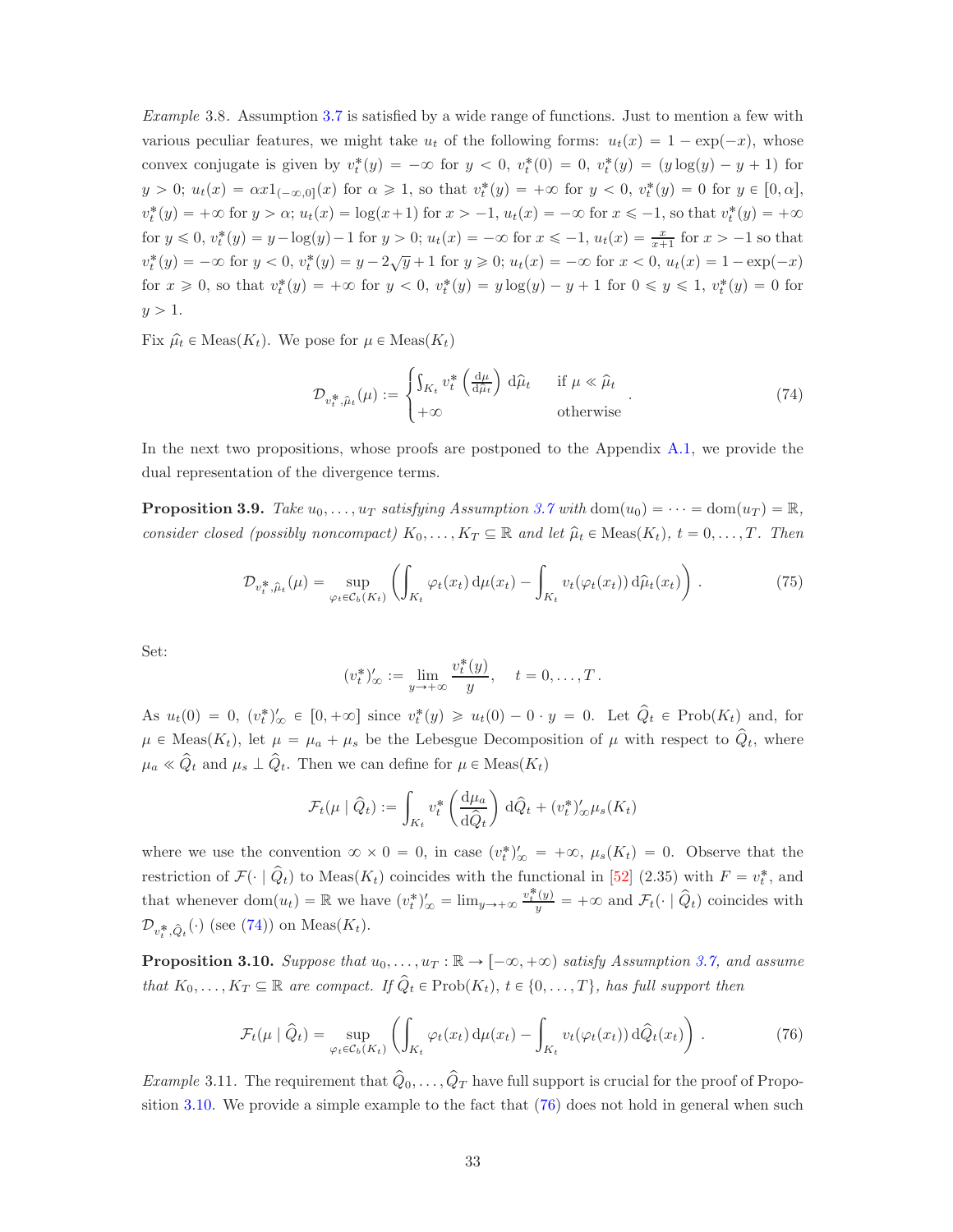an assumption is not fulfilled. To this end, take  $K = \{-2, 0, 2\}$ ,  $\hat{Q} = \frac{1}{2}\delta_{\{-2\}} + \frac{1}{2}\delta_{\{+2\}}$ ,  $\mu = \delta_{\{0\}}$ ,  $u(x) := \frac{x}{x+1}$  for  $x \ge -1$  and  $u(x) = -\infty$  for  $x < -1$ . It is easy to see that the associated  $v^*$  via [\(73\)](#page-31-3) is defined by  $v^*(y) = 1 + y - 2\sqrt{y}$  for  $y \ge 0$  and  $v^*(y) = -\infty$  for  $y < 0$ , so that  $(v_t^*)'_{\infty} = 1$ . It is also easy to see that  $\mu \perp \hat{Q}$ , hence in the Lebesgue decomposition with respect to  $\hat{Q}$ ,  $\mu_a = 0$  and  $\mu_s = \mu$ . Hence  $\mathcal{F}(\mu \mid \hat{Q}) = 1 + 1\mu(K) = 2$ . At the same time we see that taking  $\varphi_N \in C_b(K)$  defined via  $\varphi_N(-2) = \varphi_N(2) = 0, \varphi_N(0) = -N$  (observe that for N sufficiently large  $u(\varphi_N) \notin C_b(K)$ ) we have

$$
\sup_{\varphi \in \mathcal{C}_b(K)} \left( \int_K \varphi \, d\mu - \int_K v(\varphi) \, d\widehat{Q} \right) = \sup_{\varphi \in \mathcal{C}_b(K)} \left( \int_K u(\varphi) \, d\widehat{Q} - \int_K \varphi \, d\mu \right)
$$
  
\n
$$
\geq \sup_N \left( \int_K u(\varphi_N) \, d\widehat{Q} - \int_K \varphi_N \, d\mu \right) \geq \sup_N \left( (0) \frac{1}{2} + (0) \frac{1}{2} - (-N) \right) = +\infty.
$$

# <span id="page-33-1"></span>4 Applications in the compact case

The pricing-hedging dualities numbered 1., 2., 4., 5., 6., announced in the Introduction (page [12\)](#page-11-0) are proved in this section.

We suppose, in the whole Section [4](#page-33-1) that the following requirements are fulfilled.

<span id="page-33-4"></span>**Standing Assumption 4.1.** Let  $d = 1$  and  $\Omega := K_0 \times \cdots \times K_T$  for compact sets  $K_0, \ldots, K_T \subseteq$  $\mathbb{R}; K_0 = \{x_0\}$  for some  $x_0 \in \mathbb{R};$  the functional  $c : \Omega \to (-\infty, +\infty]$  is lower semicontinuous;  $\hat{Q} \in \text{Mart}(\Omega)$  is a given martingale measure with marginals  $\hat{Q}_0, \ldots, \hat{Q}_T$ ;  $c \in L^1(\hat{Q})$ .

Under this assumption,  $C_{0:T} = C_b(\Omega)$  and  $(C_{0:T})^* = ca(\Omega) = ca^1(\Omega)$ . We observe that the stock  $X_t$ is assumed to be bounded due to the compactness assumption on  $K_0, \ldots, K_T$ . As a consequence, if we consider, for example, the call option  $(X_t - \alpha)^+$ ,  $\alpha \in \mathbb{R}$ , then it is also bounded on  $\Omega$ . The selection  $\mathcal{E} \subseteq \mathcal{C}_b(K_0) \times \cdots \times \mathcal{C}_b(K_T)$  is then, in this context, appropriate.

#### <span id="page-33-2"></span>4.1 Subhedging with vanilla options

As in  $\vert 6 \vert$ , in this Section [4.1](#page-33-2) we suppose that the elements in  $\mathcal{E}_t$  represent portfolios obtained combining call options with maturity t, units of the underlying stock at time  $t(x_t)$  and deterministic amounts, that is  $\mathcal{E}_t$  consists of all the functions in  $\mathcal{C}_b(K_t)$  with the following form:

<span id="page-33-0"></span>
$$
\varphi_t(x_t) = a + bx_t + \sum_{n=1}^N c_n (x_t - \alpha_n)^+, \text{ for } a, b, c_n, \alpha_n \in \mathbb{R}, x_t \in K_t
$$
\n
$$
(77)
$$

and take  $\mathcal{E} = \mathcal{E}_0 \times \cdots \times \mathcal{E}_T$ . As shown in the proofs of Corollaries [4.3](#page-34-1) and [4.5,](#page-36-2) which are the core content of this Section [4.1,](#page-33-2) one could as well take  $\mathcal{E} = \mathcal{C}_b(K_0) \times \cdots \times \mathcal{C}_b(K_T)$  preserving validity of [\(80\)](#page-34-2) and [\(82\)](#page-36-3).

As it will become clear from the proofs, in all the results in Section [4.1](#page-33-2) the functional  $U$  is real valued on the whole  $\mathcal E$  and cash additive, which yields  $dom(U) = dom(S^U) = \mathcal E$ . Thus, we will exploit Corollary [2.14](#page-20-4) and Corollary [2.15,](#page-20-1) in particular [\(51\)](#page-20-5) and [\(52\)](#page-20-6), in the case dom $(S^U) = \mathcal{E}$ . We set for  $\varphi_t \in \mathcal{C}_b(K_t)$ 

<span id="page-33-3"></span>
$$
U_{\hat{Q}_t}(\varphi_t) = \sup_{\alpha,\lambda \in \mathbb{R}} \left( \int_{K_t} u_t(\varphi_t(x_t) + \alpha x_t + \lambda) \mathrm{d}\hat{Q}_t(x_t) - (\alpha x_0 + \lambda) \right). \tag{78}
$$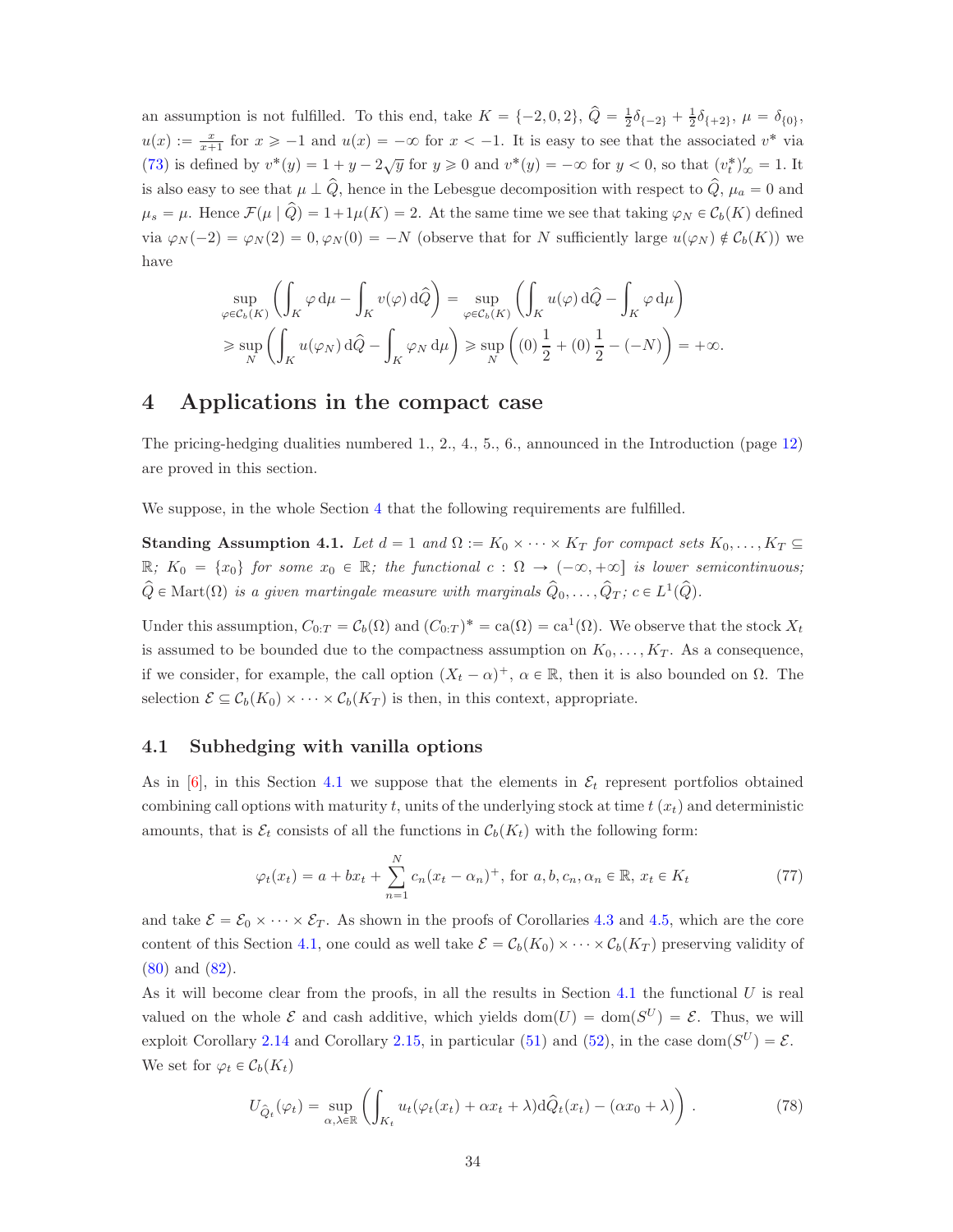We observe that Assumption [3.7](#page-31-2) does not impose that the functions  $u_t$  are real valued on the whole  $\mathbb R.$  Nevertheless, for the functional  $U_{\hat{Q}_t}$  we have:

<span id="page-34-0"></span>**Lemma 4.2.** Under Assumption [3.7](#page-31-2) for each  $t = 0, \ldots, T$ 

- 1.  $U_{\hat{Q}_t}$  is real valued on  $\mathcal{C}_b(K_t)$  and null in 0.
- 2.  $U_{\hat{Q}_t}$  is concave and nondecreasing.
- 3.  $U_{\hat{Q}_t}$  is stock additive on  $C_b(K_t)$ , namely for every  $\alpha_t, \lambda_t \in \mathbb{R}$  and  $\varphi_t \in C_b(K_t)$

$$
U_{\hat{Q}_t}(\varphi_t + \alpha_t X_t + \lambda_t) = U_{\hat{Q}_t}(\varphi_t) + \alpha_t x_0 + \lambda_t.
$$

*Proof.* Clearly  $U_{\hat{Q}_t}(\varphi_t) > -\infty$ , as we may choose  $\lambda_t \in \mathbb{R}$  so that  $(\varphi_t + 0X_t + \lambda_t) \in \text{dom}(u) \supseteq [0, +\infty)$ . Furthermore,

$$
U_{\hat{Q}_t}(\varphi_t) \stackrel{1 \in \partial U_t(0)}{\leq} \sup_{\alpha,\lambda \in \mathbb{R}} \left( \int_{K_t} (\varphi_t + \alpha X_t + \lambda) d\hat{Q}_t - (\alpha x_0 + \lambda) \right)
$$
  

$$
\hat{Q} \in \mathcal{M}_{\text{diff}}(\Omega) \sup_{\alpha,\lambda \in \mathbb{R}} \left( \int_{K_t} \varphi_t d\hat{Q}_t + (\alpha x_0 + \lambda - \alpha x_0 - \lambda) \right) \leq \|\varphi_t\|_{\infty}.
$$
 (79)

<span id="page-34-3"></span>Finally,  $0 = \int_{K_t} u(0) d\hat{Q}_t \leq U_{\hat{Q}_t}(0) \leq \|0\|_{\infty}$ .

Item 2: monotonicity is trivial from the definition, while for concavity we see that whenever  $\varphi^1, \varphi^2 \in C_b(K_t), 0 \le \gamma \le 1$  are given, setting  $\varphi^\gamma = \gamma \varphi^1 + (1 - \gamma) \varphi^2$  and defining for  $\lambda^1, \alpha^1, \lambda^2, \alpha^2 \in \mathbb{R}$ the values  $\lambda^\gamma, \alpha^\gamma \in \mathbb{R}$  analogously, we have by concavity of  $U$ 

$$
\gamma U_{\hat{Q}_t}(\varphi^1) + (1 - \gamma)U_{\hat{Q}_t}(\varphi^2)
$$
\n
$$
= \sup_{\lambda^1, \alpha^1, \lambda^2, \alpha^2 \in \mathbb{R}} \left( \gamma \left( U(\varphi^1 + \alpha^1 X_t + \lambda^1) - (\alpha^1 x_0 + \lambda^1) \right) + (1 - \gamma) \left( U(\varphi^2 + \alpha^2 X_t + \lambda^2) - (\alpha^2 x_0 + \lambda^2) \right) \right)
$$
\n
$$
\leq \sup_{\lambda^1, \alpha^1, \lambda^2, \alpha^2 \in \mathbb{R}} \left( U(\varphi^{\gamma} + \alpha^{\gamma} X_t + \lambda^{\gamma}) - (\alpha^{\gamma} x_0 + \lambda^{\gamma}) \right)
$$
\n
$$
\leq \sup_{\lambda, \alpha \in \mathbb{R}} \left( U(\varphi^{\gamma} + \alpha X_t + \lambda) - (\alpha x_0 + \lambda) \right) = U_{\hat{Q}_t}(\varphi^{\gamma}).
$$

Item 3: we see that

$$
U_{\hat{Q}_t}(\varphi_t + \alpha_t X_t + \lambda_t) = \sup_{\substack{\alpha \in \mathbb{R} \\ \lambda \in \mathbb{R}}} \left( \int_{K_t} u_t \left( \varphi_t(x_t) + (\alpha + \alpha_t)x_t + (\lambda + \lambda_t) \right) d\hat{Q}_t(x_t) - (\alpha x_0 + \lambda) \right)
$$
  
\n
$$
= \sup_{\substack{\alpha \in \mathbb{R} \\ \lambda \in \mathbb{R}}} \left( \int_{K_t} u_t \left( \varphi_t(x_t) + (\alpha + \alpha_t)x_t + (\lambda + \lambda_t) \right) d\hat{Q}_t(x_t) - ((\alpha_t + \alpha)x_0 + (\lambda_t + \lambda)) \right) + \alpha_t x_0 + \lambda_t,
$$
  
\nIn which we recognize the definition of  $U_{\hat{Q}_t}(\varphi_t) + \alpha_t x_0 + \lambda_t$ .

in which we recognize the definition of  $U_{\hat{Q}_t}(\varphi_t) + \alpha_t x_0 + \lambda_t$ .

<span id="page-34-1"></span>**Corollary 4.3.** Take  $u_0, \ldots, u_T$  satisfying Assumption [3.7](#page-31-2) and suppose dom $(u_0) = \cdots = \text{dom}(u_T) =$ R. Then

<span id="page-34-2"></span>
$$
\inf_{Q \in \text{Mart}(\Omega)} \left( E_Q \left[ c \right] + \sum_{t=0}^T \mathcal{D}_{v_t^*, \hat{Q}_t}(Q_t) \right) = \sup \left\{ \sum_{t=0}^T U_{\hat{Q}_t}(\varphi_t) \mid \varphi \in \mathcal{S}_{sub}(c) \right\} . \tag{80}
$$

Moreover, if LHS of [\(80\)](#page-34-2) is finite, a minimum point exists.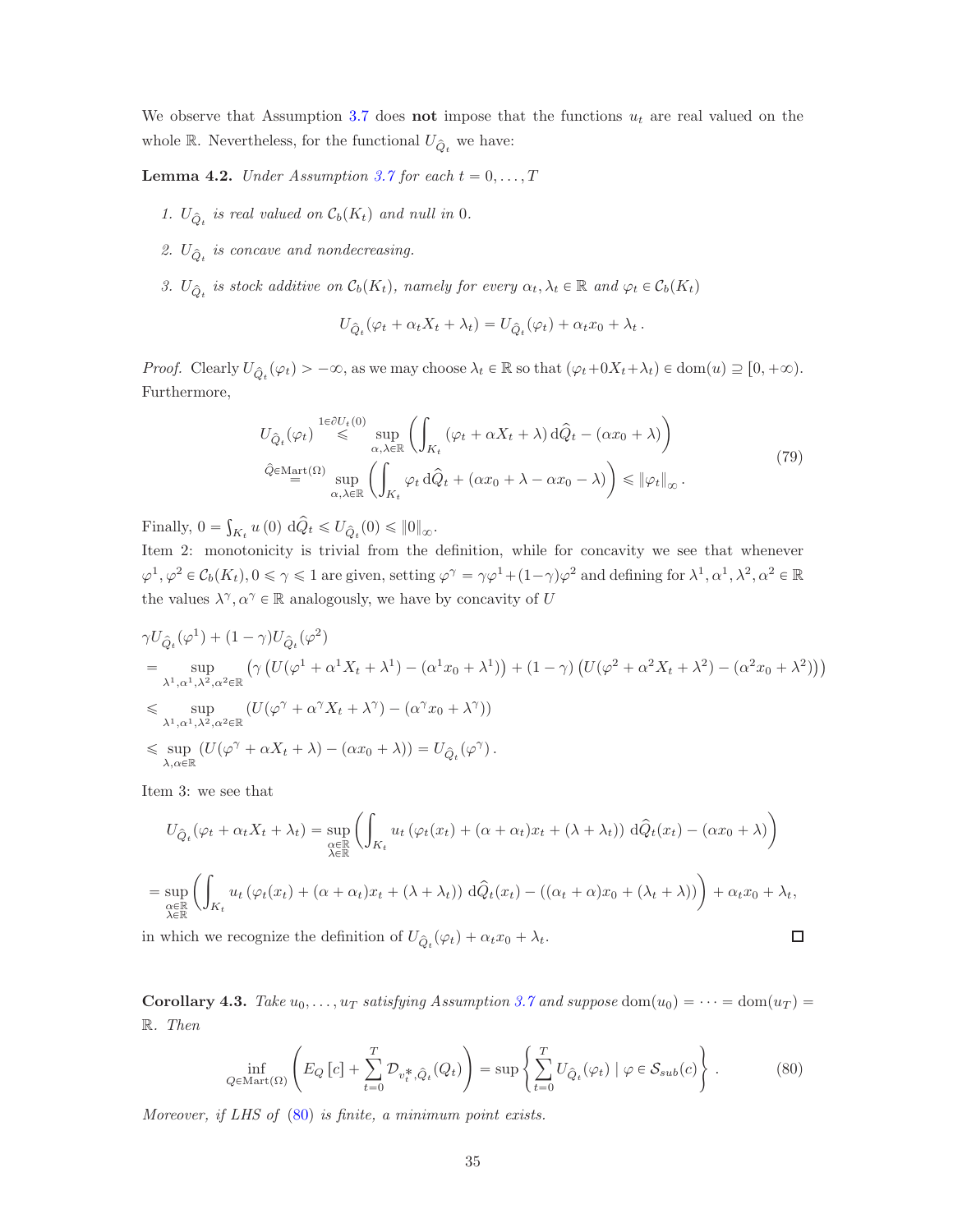*Proof.* Set  $U(\varphi) = \sum_{t=0}^{T} U_{\hat{Q}_t}(\varphi_t)$  for  $\varphi \in \mathcal{E}$ . By Lemma [4.2](#page-34-0) for each  $t = 0, \ldots, T$  the monotone concave functional  $\varphi_t \mapsto U_{\hat{Q}_t}(\varphi_t)$  is actually well defined, finite valued, concave and nondecreasing on the whole  $\mathcal{C}_b(K_t)$ . Hence, by the Extended Namioka-Klee Theorem (see [\[12\]](#page-53-11)) it is norm continuous on  $\mathcal{C}_b(K_t)$ .

We also observe that in this case we are in Setup [3.2](#page-29-1) and we can apply Lemma [3.3](#page-29-3) Equation [\(69\)](#page-29-2). We have

$$
\mathcal{D}(Q) := \sup_{\varphi \in \mathcal{E}} \left( U(\varphi) - \sum_{t=0}^{T} \int_{K_t} \varphi_t dQ_t \right) = \sum_{t=0}^{T} \sup_{\varphi_t \in \mathcal{E}_t} \left( U_{\hat{Q}_t}(\varphi_t) - \int_{K_t} \varphi_t dQ_t \right)
$$
\n
$$
= \sum_{t=0}^{T} \sup_{\varphi_t \in \mathcal{C}_b(K_t)} \left( U_{\hat{Q}_t}(\varphi_t) - \int_{K_t} \varphi_t dQ_t \right) \tag{81}
$$
\n
$$
\stackrel{\text{(b)}{=} \sum_{t=0}^{T} \sup_{\varphi \in \mathcal{C}_b(K_t), \alpha_t \in \mathbb{R}, \lambda_t \in \mathbb{R}} \left( \int_{K_t} u_t(\varphi_t + \alpha_t X_t + \lambda_t) d\hat{Q}_t - \int_{K_t} (\varphi_t + \alpha_t X_t + \lambda_t) dQ_t \right)
$$
\n
$$
\stackrel{\text{(**)}}{=} \sum_{t=0}^{T} \sup_{\varphi \in \mathcal{C}_b(K_t)} \left( \int_{K_t} u_t(\varphi_t) d\hat{Q}_t - \int_{K_t} \varphi_t dQ_t \right)
$$
\n
$$
= \sum_{t=0}^{T} \sup_{\psi_t \in \mathcal{C}_b(K_t)} \left( \int_{K_t} \psi_t dQ_t - \int_{K_t} v_t(\psi_t) d\hat{Q}_t \right) = \sum_{t=0}^{T} \mathcal{D}_{v_t^*, \hat{Q}_t}(Q_t), \ \ \forall Q \in \text{Mart}(\Omega)
$$

where: in [\(81\)](#page-35-1) we combined the aforementioned continuity of  $U_{\hat{Q}_t}$  on  $\mathcal{C}_b(K_t)$  with the fact that  $\mathcal{E}_t$ consists of all piecewise linear functions on  $K_t$  hence  $\mathcal{E}_t$  is norm dense in  $\mathcal{C}_b(K_t)$ ; in  $(\star)$  we used the fact that for  $\tilde{\varphi}_t := \varphi_t + \alpha_t X_t + \lambda_t$ , and for every  $Q \in \text{Mart}(\Omega)$ ,  $\int_{K_t} \tilde{\varphi} dQ_t = \int_{K_t} \varphi d\hat{Q}_t + \alpha_t x_0 + \lambda_t$ , and in  $(\star \star)$  we exploited the fact that  $\tilde{\varphi}_t \in \mathcal{E}_t$  for every  $\varphi_t \in \mathcal{E}_t$ ,  $\alpha_t, \lambda_t \in \mathbb{R}$ ; the last equality follows from Proposition [3.9](#page-32-3) Equation [\(75\)](#page-32-4).

Using Lemma [3.3](#page-29-3) and the fact that  $U_{\hat{Q}_0}, \ldots, U_{\hat{Q}_T}$  are cash additive we get  $S^U(\varphi) = \sum_{t=0}^T S^{U_{\hat{Q}_t}}(\varphi_t) =$  $\sum_{t=0}^{T} U_{\hat{Q}_t}(\varphi_t) = U(\varphi)$ . By Lemma [4.2](#page-34-0) Item 1, the assumptions of Corollary [2.16](#page-21-0) are satisfied so that we obtain

$$
\inf_{Q \in \text{Mart}(\Omega)} \left( E_Q \left[ c(X) \right] + \sum_{t=0}^T \mathcal{D}_{v_t^*, \hat{Q}_t}(Q_t) \right) = \sup \left\{ \sum_{t=0}^T U_{\hat{Q}_t}(\varphi_t) \mid \varphi \in \mathcal{S}_{sub}(c) \right\}.
$$

<span id="page-35-1"></span> $\Box$ 

Existence of optima follows again from Corollary [2.16.](#page-21-0)

We stress the fact that in Corollary [4.3](#page-34-1) we assume that all the functions  $u_0, \ldots, u_T$  are real valued on the whole R. A more general result can be obtained when weakening this assumption, but it requires an additional assumption on the marginals of  $\hat{Q}$ .

<span id="page-35-0"></span>**Corollary 4.4.** Suppose Assumption [3.7](#page-31-2) is fulfilled. Assume that  $\hat{Q}_0, \ldots, \hat{Q}_T$  have full support on  $K_0, \ldots, K_T$  respectively<sup>[3](#page-35-2)</sup>. Then Equation [\(80\)](#page-34-2) holds true replacing  $\mathcal{D}_{v_t^*, \hat{Q}_t}(Q_t)$  with  $\mathcal{F}_t(Q_t|\hat{Q}_t)$ . Moreover, finiteness of the problem in the LHS of [\(80\)](#page-34-2) implies the existence of a minimum.

Proof. The proof can be carried over almost literally as the proof of Corollary [4.3,](#page-34-1) with the exception of replacing the reference to Proposition [3.9](#page-32-4) with the reference to Proposition [3.10.](#page-32-1)  $\Box$ 

<span id="page-35-2"></span><sup>&</sup>lt;sup>3</sup>Observe that we are requesting the full support property on  $K_0, \ldots, K_T$  with respect to their induced (Euclidean) topology. In particular, this means that whenever  $k_t \in K_t$  is an isolated point,  $\hat{Q}_t({k_t}) > 0$ . This is consistent with the assumption  $K_0 = \{x_0\}$ , which implies Prob $(K_0)$  reduces to the Dirac measure, Prob $(K_0) = \{\delta_{\{x_0\}}\}$ .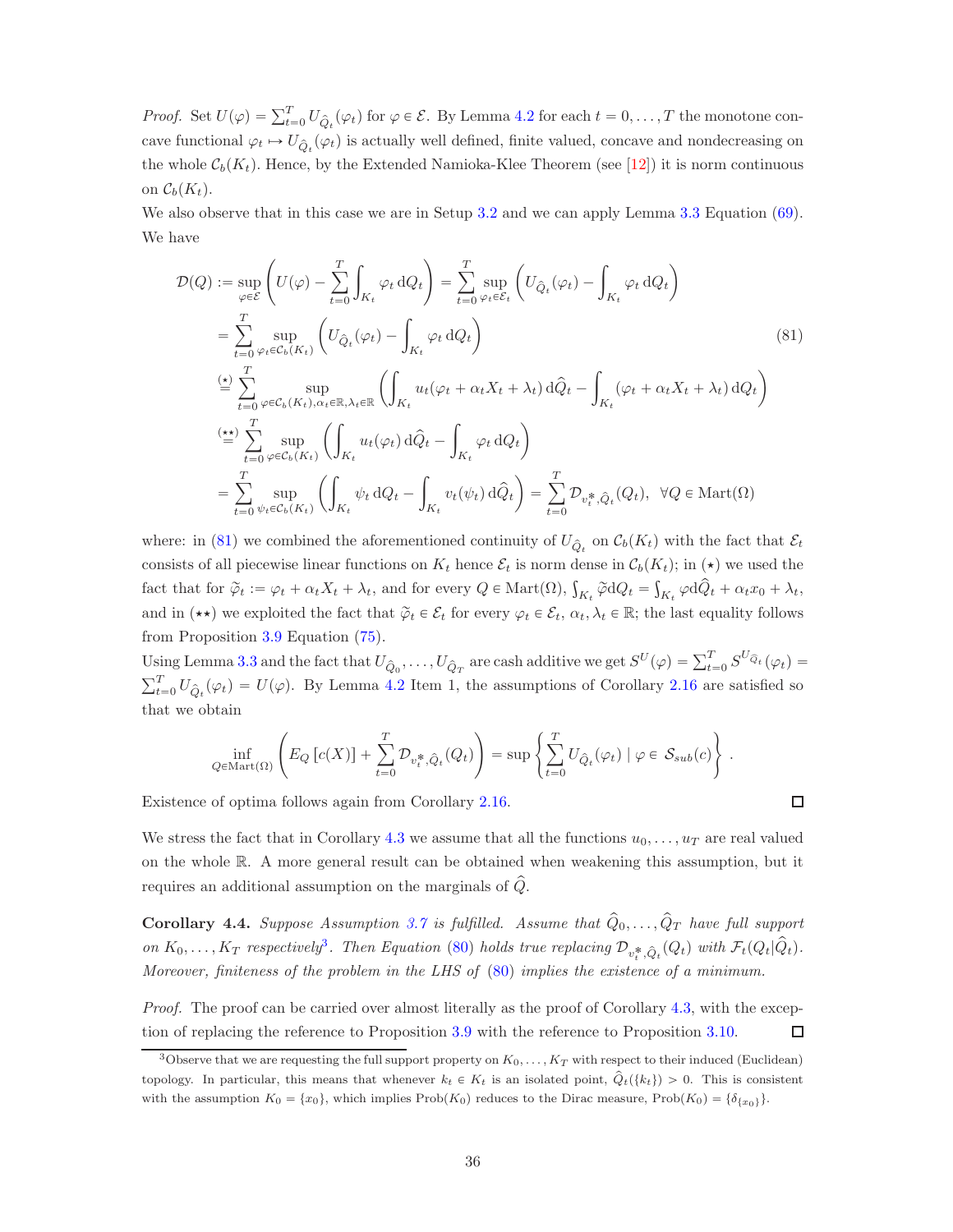We now take  $u_t(x) = x$  for each  $t = 0, ..., T$ , and get  $U_{\hat{Q}_t}(\varphi_t) = V_{\hat{Q}_t}(\varphi_t) = E_{\hat{Q}_t}[\varphi_t]$ . Hence with an easy computation we have

$$
\mathcal{D}_{v_t^*,\hat{Q}_t}(Q_t) = \begin{cases} 0 & \text{if } Q_t \equiv \hat{Q}_t \\ +\infty & \text{otherwise.} \end{cases} \quad \text{for all } Q \in \text{Mart}(\Omega).
$$

Recalling that  $\text{Mart}(\hat{Q}_0, \ldots, \hat{Q}_T) = \{Q \in \text{Mart}(\Omega) \mid Q_t \equiv \hat{Q}_t \ \forall \ t = 0, \ldots, T\}$ , from Corollary [4.3](#page-34-1) we can recover the following result of [\[6\]](#page-53-3) (under the compactness assumption, which will be dropped in Corollary [5.3\)](#page-45-0).

<span id="page-36-2"></span>Corollary 4.5. The following equality holds:

<span id="page-36-3"></span>
$$
\inf_{Q \in \text{Mart}(\hat{Q}_0, ..., \hat{Q}_T)} E_Q [c] = \sup \left\{ \sum_{t=0}^T E_{\hat{Q}_t} [\varphi_t] \mid \varphi \in \mathcal{S}_{sub}(c) \right\} . \tag{82}
$$

Moreover, if LHS of  $(82)$  is finite, a minimum point exists.

#### 4.2 Subhedging without Options

The pricing-hedging duality without options takes the following form.

<span id="page-36-0"></span>Corollary 4.6. The following equality hold:

<span id="page-36-4"></span>
$$
\inf_{Q \in \text{Mart}(\Omega)} E_Q [c] = \sup \{ m \in \mathbb{R} \mid \exists \Delta \in \mathcal{H} \text{ with } m + I^{\Delta} \leqslant c \} := \Pi^{sub}(c). \tag{83}
$$

Moreover, if LHS of  $(83)$  is finite, a minimum point exists.

*Proof.* We take  $\mathcal{E}_0 = \cdots = \mathcal{E}_T = \mathbb{R}$  and  $\mathcal{E} = \mathcal{E}_0 \times \cdots \times \mathcal{E}_T = \mathbb{R}^{T+1}$ . For each  $\varphi \in \mathcal{E}$  with  $\varphi = [m_1, \ldots, m_T], m \in \mathbb{R}^{T+1}$  we select<sup>[4](#page-36-5)</sup>  $U(\varphi) = \sum_{t=0}^{T} m_t$ . Then by definition of  $\mathcal{D}$  (see Section [2.1\)](#page-12-2) we get

$$
\mathcal{D}(\gamma) = \begin{cases} 0 & \text{for } \gamma \in \text{ca}(\Omega) \text{ s.t. } \gamma(\Omega) = 1 \\ +\infty & \text{otherwise.} \end{cases}
$$

In particular  $\mathcal{D}(Q) = 0$  for every  $Q \in \text{Mart}(\Omega)$ . Moreover we observe that  $\mathcal{S}^U(\varphi) = U(\varphi)$  for every  $\varphi \in \mathcal{E}$ . Applying Corollary [2.16,](#page-21-0) from Equation [\(53\)](#page-20-2) we get that

$$
\inf_{Q \in \text{Mart}(\Omega)} E_Q [c] = \sup \left\{ \sum_{t=0}^T m_t \mid m_0, \dots, m_T \in \mathbb{R} \text{ s.t. } \exists \Delta \in \mathcal{H} \text{ with } \sum_{t=0}^T m_t + I^{\Delta} \leq c \right\}.
$$

We recognize in the RHS above the RHS of  $(83)$ . Finally, existence of optima follows again from Corollary [2.16.](#page-21-0)  $\Box$ 

#### <span id="page-36-1"></span>4.3 Subhedging without the market

As in Example [2.7](#page-17-8) we let  $\{0\} \subseteq \mathcal{A} \subseteq -(C_{0:T})_+$ , so that  $\text{Prob}^1(\Omega) = \mathcal{A}^{\circ} \cap \text{Prob}^1(\Omega)$ .

<span id="page-36-5"></span> $\mathcal{A}^4$ As  $\mathcal{E} = \mathbb{R}^{T+1}$ , we notice that if  $u_t(x_t) = x_t$ ,  $t = 0, ..., T$ , and  $\hat{Q} \in \text{Mart}(\Omega)$ , the functional  $U_{\hat{Q}_t}$  defined in [\(78\)](#page-33-3) is given by  $U_{\hat{Q}_t}(m_t) = m_t$  and so  $U(m) = \sum_{t=0}^T U_{\hat{Q}_t}(m_t) = \sum_{t=0}^T m_t$  for all  $m \in \mathcal{E}$ .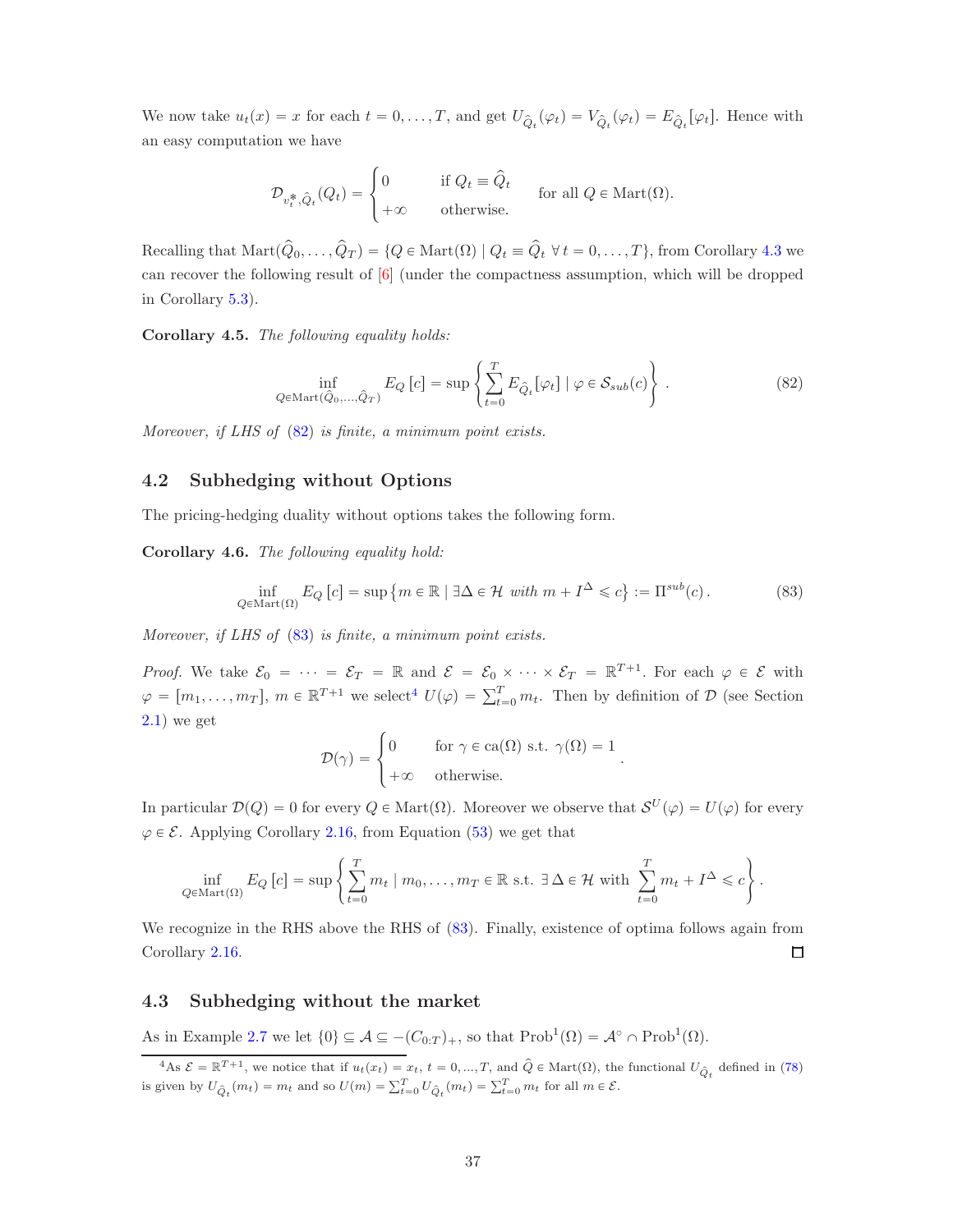**Corollary 4.7.** Let  $\mathcal{E} = \times_{t=0}^{T} \mathcal{C}_b(K_t)$  and suppose that  $U(\varphi) = 0$  for some  $\varphi \in \mathcal{E}$ . Then:

<span id="page-37-1"></span>
$$
\inf_{Q \in \text{Prob}^1(\Omega)} \left( E_Q[c] + \mathcal{D}(Q) \right) = \sup \left\{ S^U(\varphi) \mid \varphi \in \mathcal{E}, \sum_{t=0}^T \varphi_t \leq c \right\}. \tag{84}
$$

*Proof.* It is enough to apply Corollary [2.14,](#page-20-4) and to observe that since  $f \in -A \Rightarrow f \in (C_{0:T})_+$  we have

$$
\sup \left\{ S^{U}(\varphi) \mid \varphi \in \mathcal{E}, \sum_{t=0}^{T} \varphi_{t} + f \leq c \text{ for some } f \in -\mathcal{A} \right\} = \sup \left\{ S^{U}(\varphi) \mid \varphi \in \mathcal{E}, \sum_{t=0}^{T} \varphi_{t} \leq c \right\}.
$$

The LHS of [\(84\)](#page-37-1) is the Entropy Optimal Transport problem as in [\[52\]](#page-56-0), but with  $\text{Prob}^1(\Omega)$  replacing  $Meas(\Omega)$  and [\(84\)](#page-37-1) is the subhedging price where only options can be used for hedging. Notice that a similar argument yields the same duality in the noncompact case, provided that one invokes (if the corresponding assumptions on  $c$  and  $U$  are satisfied) Theorem [2.11](#page-19-0) in place of its Corollary [2.14.](#page-20-4)

#### <span id="page-37-0"></span>4.4 Penalization with market price

In this Section we change our perspective. Instead of starting from a given  $U$ , we will give a particular form of the penalization term  $D$  and proceed in identifying the corresponding  $U$  in the spirit of Remark [2.2.](#page-14-2) For each  $t = 0, \ldots, T$  we suppose that finite sequences  $(c_{t,n})_{1 \leq n \leq N_t} \subseteq \mathbb{R}$  and  $(f_{t,n})_{1\leq n\leq N_t}\subseteq \mathcal{C}_b(K_t)$  are given. The functions  $(f_{t,n})_{1\leq n\leq N_t}\subseteq \mathcal{C}_b(K_t)$  represent payoffs of options whose prices  $(c_{t,n})_{1 \le n \le N_t} \subseteq \mathbb{R}$  are known from the market. We also take  $\mathcal{E} = \times_{t=0}^{T} \mathcal{C}_b(K_t)$ . We introduce the notion of a loss function that will be useful here and also in the sequel (see

Section [4.5](#page-40-0) and Section [4.5.1\)](#page-42-0) to build penalization functions.

<span id="page-37-3"></span>**Definition 4.8.** A function  $G : \mathbb{R} \to (-\infty, +\infty]$  is called a loss function if it is convex, nondecreasing, lower semicontinuous and satisfies  $G(0) = 0$ . We set dom $(G) := \{x \in \mathbb{R} \mid G(x) < +\infty\}.$ The conjugate function  $G^* : \mathbb{R} \to (-\infty, +\infty]$ , defined by  $G^*(y) = \sup_{x \in \mathbb{R}} (xy - G(x))$ , satisfies, due to the monotonicity of  $G, G^*(y) = +\infty$  for every  $y < 0$ .

Our requirements allow for a wide range of penalizations. For example, we might use power-like penalizations, i.e.  $G(x) = \frac{x^p}{p}$  $\frac{p^e}{p}$  for  $x > 0$  and for  $p \in (1, +\infty)$ ,  $G(x) = 0$  for  $x \le 0$ . In such a case for every  $x \geq 0$  we have  $G^*(x) = \frac{x^q}{q}$  $\frac{e^q}{q}$  for  $\frac{1}{p} + \frac{1}{q} = 1$ . Alternatively, we might take for  $x, y \in \mathbb{R}$ 

<span id="page-37-2"></span>
$$
G(x) = \begin{cases} 0 & \text{if } x \le \varepsilon \\ +\infty & \text{otherwise} \end{cases} \implies G^*(y) = \varepsilon y \text{ for } y \ge 0. \tag{85}
$$

We define

<span id="page-37-4"></span>
$$
Mart_t(K_t) = \{ \gamma_t \in Prob(K_t) \mid \exists Q \in Mart(\Omega) \text{ with } \gamma_t \equiv Q_t \} \subseteq ca(K_t)
$$
 (86)

and for for  $\gamma_t \in \text{ca}(K_t)$ 

$$
\mathcal{D}_t^G(\gamma_t) := \begin{cases} \sum_{n=1}^{N_t} G_{t,n} \left( \left| \int_{K_t} f_{t,n} \, \mathrm{d}\gamma_t - c_{t,n} \right| \right) & \text{for } \gamma_t \in \mathrm{Mart}_t(K_t) \\ +\infty & \text{otherwise} \end{cases}
$$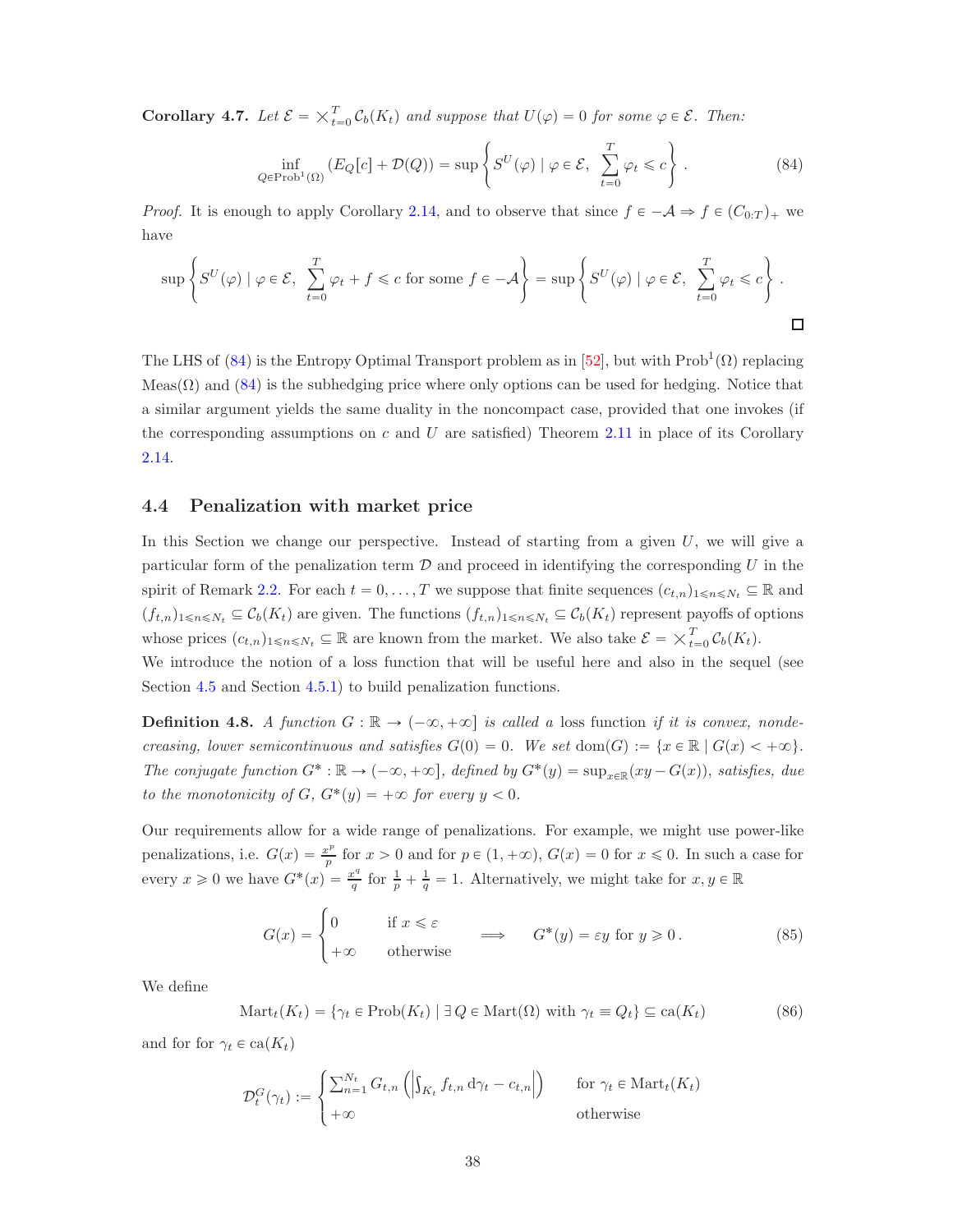<span id="page-38-0"></span>**Proposition 4.9.** For every  $n = 0, \ldots, N_t, t = 0, \ldots, T$ , we assume that  $G_{n,t} : \mathbb{R} \to (-\infty, +\infty]$  is a loss function and we suppose that the martingale measure  $\widehat{Q} \in \text{Mart}(\Omega)$  in Standing Assumption  $\left. 4.1 \right|$  $\left. 4.1 \right|$  $\left. 4.1 \right|$  also satisfies  $\Big|$  $\int_{K_t} f_{t,n} d\hat{Q}_t - c_{t,n} \Big| \in \text{dom}(G_{t,n}).$  Then

<span id="page-38-1"></span>
$$
\inf_{Q \in \text{Mart}(\Omega)} \left( E_Q \left[ c \right] + \sum_{t=0}^T \mathcal{D}_t^G(Q_t) \right) = \sup \left\{ \sum_{t=0}^T U_t^G(\varphi_t) \mid \varphi \in \mathcal{S}_{sub}(c) \right\},\tag{87}
$$

where

$$
U_t^G(\varphi_t) := \sup_{y_t \in \mathbb{R}^{N_t}} \left( \Pi^{sub} \left( \varphi_t + \sum_{n=1}^{N_t} y_{t,n} (f_{t,n} - c_{t,n}) \right) - \sum_{n=1}^{N_t} G_{t,n}^*(y_{t,n}) \right)
$$

is a stock additive functional and  $\Pi^{sub}$  is given in [\(83\)](#page-36-4). Finally, if LHS of [\(87\)](#page-38-1) is finite, a minimum point exists.

Proof.

**Step 1:** Set  $g_{t,n} := f_{t,n} - c_{t,n}$ . For any  $t \in \{0, ..., T\}$  we prove that the functional  $\mathcal{D}_t^G$  is  $\sigma(\text{ca}(K_t), C_b(K_t))$ -lower semicontinuous and that, for every  $\varphi_t \in C_b(K_t)$ , its Fenchel-Moreau (convex) conjugate satisfies

$$
V_t^G(\varphi_t) := \sup_{\gamma_t \in ca(K_t)} \left( \int_{K_t} \varphi_t d\gamma_t - \mathcal{D}_t^G(\gamma_t) \right) = \inf_{y_t \in \mathbb{R}^{N_t}} \left( \Pi^{sup} \left( \varphi_t - \sum_{n=1}^{N_t} y_{t,n} g_{t,n} \right) + \sum_{n=1}^{N_t} G_{t,n}^*(y_{t,n}) \right),
$$

and thus

<span id="page-38-2"></span>
$$
U_t^G(\varphi_t) := -V_t^G(-\varphi_t) = \sup_{y_t \in \mathbb{R}^{N_t}} \left( \Pi^{sub} \left( \varphi_t + \sum_{n=1}^{N_t} y_{t,n} g_{t,n} \right) - \sum_{n=1}^{N_t} G_{t,n}^*(y_{t,n}) \right). \tag{88}
$$

Here we are using the definition of the superhedging price  $\Pi^{sup}(g) := -\Pi^{sub}(-g) = \sup_{Q \in \text{Mart}(\Omega)} E_Q[g],$ by Corollary [4.6.](#page-36-0) We observe that  $\mathcal{D}_t^G$  is  $\sigma(\text{ca}(K_t), \mathcal{C}_b(K_t))$ -lower semicontinuous (it is a sum of functions, each being composition of a lower semicontinuous function and a continuous function on  $\text{Mart}_t(K_t)$  which is  $\sigma(\text{ca}(K_t), C_b(K_t))$ -compact by Lemma [A.4\)](#page-50-1). We now need to compute

$$
V_t^G(\varphi_t) = \sup_{\gamma_t \in \text{ca}(K_t)} \left( \int_{K_t} \varphi_t \, d\gamma_t - \mathcal{D}_t^G(\gamma_t) \right) = \sup_{Q_t \in \text{Mart}_t(K_t)} \left( \int_{K_t} \varphi_t \, dQ_t - \mathcal{D}_t^G(Q_t) \right).
$$

Recall now that from Fenchel-Moreau Theorem that  $G_{t,n}(x) = \sup_{y \in \mathbb{R}} (xy - G_{t,n}^*(y))$ . Hence

$$
V_t^G(\varphi_t) = \sup_{Q_t \in \text{Mart}_t(K_t)} \left( \int_{K_t} \varphi_t dQ_t - \sum_{n=1}^{N_t} \sup_{y_{t,n} \in \mathbb{R}} \left( y_{t,n} \int_{K_t} g_{t,n} dQ_t - G_{t,n}^*(y_{t,n}) \right) \right)
$$
  
\n
$$
= \sup_{Q_t \in \text{Mart}_t(K_t)} \left( \int_{K_t} \varphi_t dQ_t - \sum_{n=1}^{N_t} \sup_{y_{t,n} \in \text{dom}(G_{t,n}^*)} \left( y_{t,n} \int_{K_t} g_{t,n} dQ_t - G_{t,n}^*(y_{t,n}) \right) \right)
$$
  
\n
$$
= \sup_{Q_t \in \text{Mart}_t(K_t)} \inf_{y_t \in \text{dom}} \left( \int_{K_t} \left( \varphi_t - \sum_{n=1}^{N_t} y_{t,n} g_{t,n} \right) dQ_t + \sum_{n=1}^{N_t} G_{t,n}^*(y_{t,n}) \right)
$$
  
\n
$$
=: \sup_{Q_t \in \text{Mart}(K_t)} \inf_{y_t \in \text{dom}} \mathcal{T}(y_t, Q_t),
$$

where dom =  $dom(G_{t,1}^*) \times \cdots \times dom(G_{t,N_t}^*) \subseteq \mathbb{R}^{N_t}$ . We now see that  $\mathcal T$  is real valued on dom  $\times$ Mart<sub>t</sub> $(K_t)$ , is convex in the first variable and concave in the second. Moreover,  $\{T(y_t, \cdot) \geq C\}$  is  $\sigma(\text{Mart}_t(K_t), C_b(K_t))$ -closed in  $\text{Mart}_t(\Omega)$  for every  $y_t \in \text{dom}$ , and  $\text{Mart}_t(K_t)$  is  $\sigma(\text{Mart}_t(K_t), C_b(K_t))$ -compact (by Lemma [A.4\)](#page-50-1). As a consequence  $\mathcal{T}(y_t, \cdot)$  is  $\sigma(\text{Mart}_t(K_t), C_b(K_t))$ -lower semicontinuous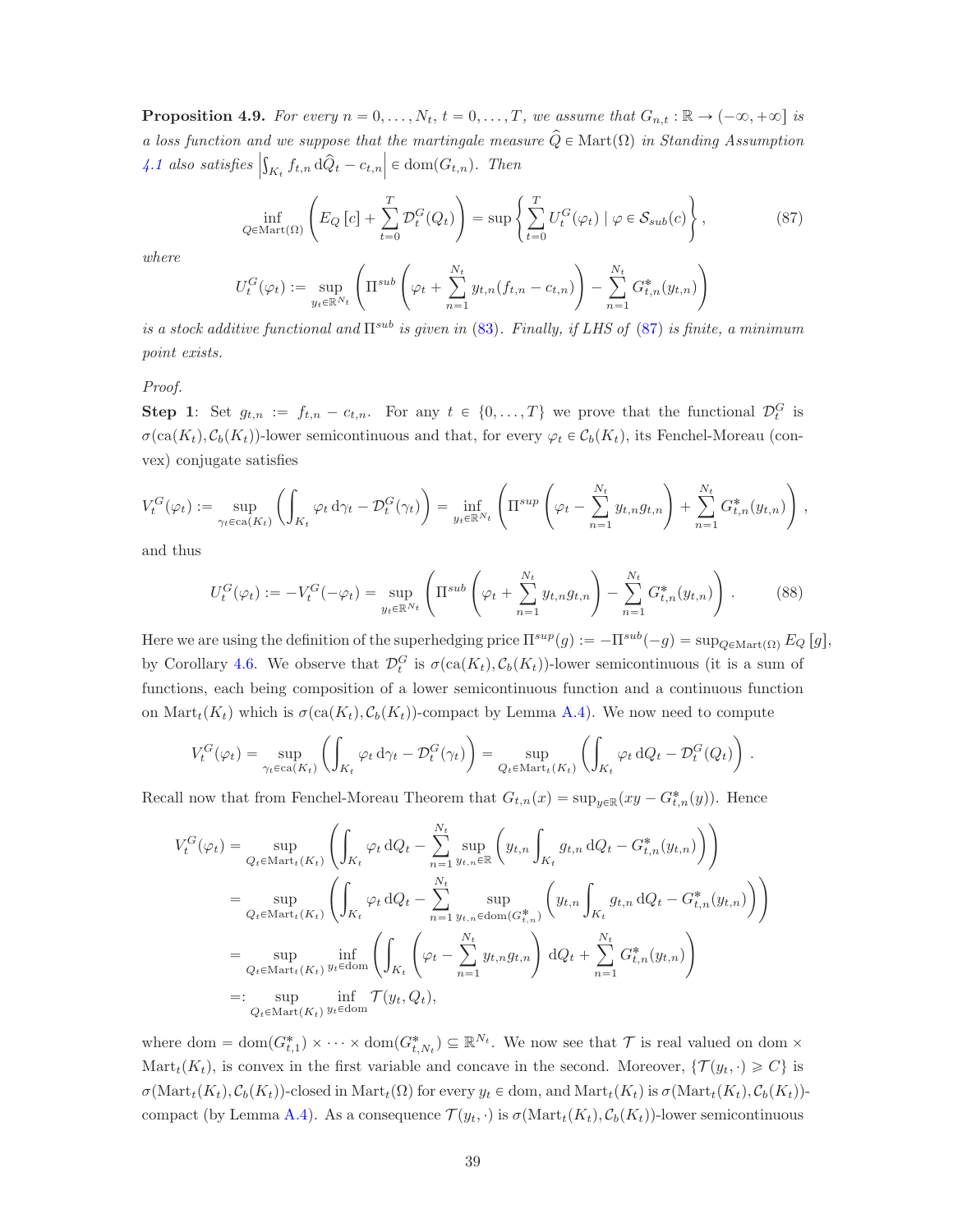on Mart<sub>t</sub> $(K_t)$ . We can apply [\[60\]](#page-56-15) Theorem 3.1 with  $A =$  dom and  $B = \text{Mart}_t(K_t)$  endowed with the topology  $\sigma(\text{Mart}_t(K_t), \mathcal{C}_b(K_t))$ , and interchange inf and sup. From our previous computations we then get

$$
V_t^G(\varphi_t) = \sup_{Q_t \in \text{Mart}_t(K_t)} \inf_{y_t \in \text{dom}} \mathcal{T}(y_t, Q_t) = \inf_{y_t \in \text{dom}} \sup_{Q_t \in \text{Mart}_t(K_t)} \mathcal{T}(y_t, Q_t)
$$
  
\n
$$
= \inf_{y_t \in \text{dom}} \left( \sup_{Q_t \in \text{Mart}_t(K_t)} \int_{K_t} \left( \varphi_t - \sum_{n=1}^{N_t} y_{t,n} g_{t,n} \right) dQ_t + \sum_{n=1}^{N_t} G_{t,n}^*(y_{t,n}) \right)
$$
  
\n
$$
= \inf_{y_t \in \text{dom}} \left( \sup_{Q \in \text{Mart}(\Omega)} \int_{\Omega} \left( \varphi_t - \sum_{n=1}^{N_t} y_{t,n} g_{t,n} \right) dQ + \sum_{n=1}^{N_t} G_{t,n}^*(y_{t,n}) \right)
$$
  
\n
$$
= \inf_{y_t \in \text{dom}} \left( \prod^{sup} \left( \varphi_t - \sum_{n=1}^{N_t} y_{t,n} g_{t,n} \right) + \sum_{n=1}^{N_t} G_{t,n}^*(y_{t,n}) \right)
$$
  
\n
$$
= \inf_{y_t \in \mathbb{R}^{N_t}} \left( \prod^{sup} \left( \varphi_t - \sum_{n=1}^{N_t} y_{t,n} g_{t,n} \right) + \sum_{n=1}^{N_t} G_{t,n}^*(y_{t,n}) \right).
$$

Equation [\(88\)](#page-38-2) can be obtained with minor manipulations.

Step 2: conclusion. We are clearly in the setup of Corollary [2.16](#page-21-0) with  $\mathcal D$  given as in Setup [3.5](#page-30-1) from  $\mathcal{D}_0^G, \ldots, \mathcal{D}_T^G$ , and by definition  $\text{dom}(\mathcal{D}_t^G) \subseteq \text{Prob}(K_t)$  for each  $t = 0, \ldots, T$ . Using Lemma [3.6](#page-30-4) Item 2, together with the computations in Step 1 and the fact that clearly  $S^{U_t^G} \equiv U_t^G$  by cash additivity of  $U_t^G$ , we get the desired equality from Corollary [2.16](#page-21-0) Equation [\(53\)](#page-20-2): indeed,  $G_{t,n}^*$  is lower bounded and proper by our assumptions on  $G_{t,n}$ , and  $\Pi^{sub}$  is real valued and cash additive on bounded continuous functions. This guarantees that  $V_t^G(\varphi_t)$  is null for an appropriate choice of (constant)  $\varphi_t$ . Existence of optima follows again from Corollary [2.16.](#page-21-0)  $\Box$ 

Remark 4.10. Our assumption of existence of a particular  $\hat{Q} \in \text{Mart}(\Omega)$  in Proposition [4.9](#page-38-0) expresses the fact that we are assuming our market prices  $(c_{t,n})_{t,n}$  are close enough to those given by expectations under some martingale measure.

Example 4.11. Proposition [4.9](#page-38-0) covers a wide range of penalizations. For example, we might impose a threshold for the fitting, by taking into account only those martingale measure Q such that  $\left|\int_{\Omega} f_{t,n} dQ_t - c_{t,n}\right| \leq \varepsilon_{t,n}$  for some  $\varepsilon_{t,n} \geq 0$ . To express this, just take  $G_{t,n}$  in the form [\(85\)](#page-37-2) for  $\varepsilon = \varepsilon_{t,n}$ 

<span id="page-39-0"></span>Example 4.12. We now study the convergence of the penalized problem described above to the classical MOT problem. We suppose that our information on the marginal distributions increases, by increasing the number of prices available from the market. We take  $f_{t,n}(x_t) = (x_t - \alpha_n)^+$  to be call options with maturity t and strikes  $(\alpha_n)_n$  that are a dense subset of R.

We take as loss functions  $G_{t,n}(x) = 0$  for  $x \leq 0$  and  $G_{t,n}(x) = +\infty$  for all  $x > 0$   $t = 0, \ldots, T, n \geq 1$ . This means that in LHS of [\(87\)](#page-38-1) the infimum is equivalently taken only over martingale measures whose theoretical prices exactly match the ones for the data, namely  $c_{t,n}$ . For each  $t = 0, \ldots, T$ ,  $(c_{t,n})_n$  is a given sequence of prices, and we suppose that they are all computed under the same martingale measure  $\hat{Q} \in \text{Mart}(\Omega)$ . We consider for each  $k \in \mathbb{N}$  the initial segment  $c_{t,1}, \ldots, c_{t,N_t(k)}$ for sequences  $N_t(k) \uparrow_k \infty, t = 0, \ldots, T$ .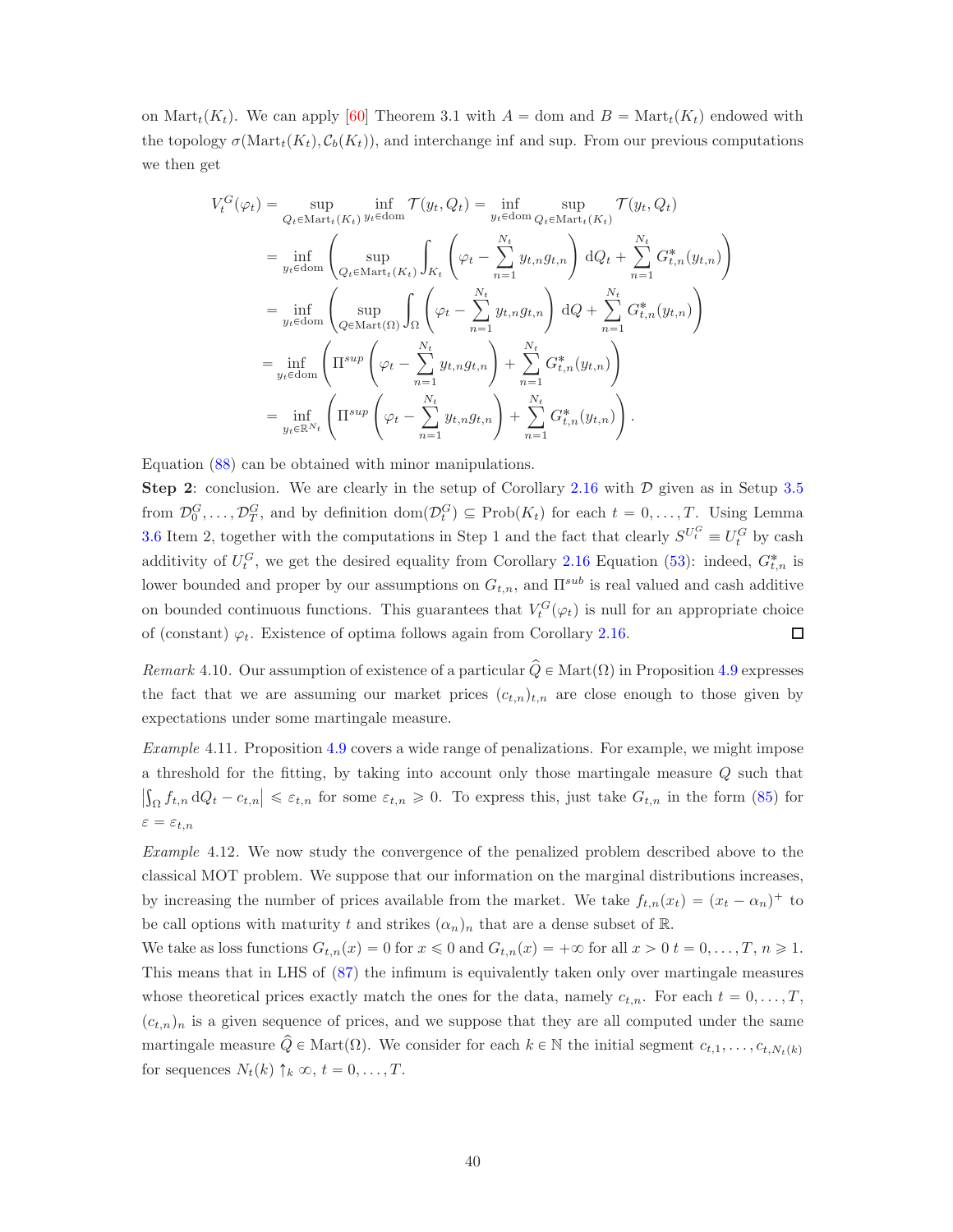This means that

$$
\mathcal{D}_k(Q) := \sum_{t=0}^T \sum_{n=1}^{N_t(k)} G_{t,n} \left( \left| \int_{K_t} f_{t,n} dQ_t - c_{t,n} \right| \right)
$$
  

$$
\leqslant \sum_{t=0}^T \sum_{n=1}^{N_t(k+1)} G_{t,n} \left( \left| \int_{K_t} f_{t,n} dQ_t - c_{t,n} \right| \right) =: \mathcal{D}_{k+1}(Q) \ \forall Q \in \text{Mart}(\Omega).
$$

and

$$
\mathcal{D}_{\infty}(Q) = \sup_{k} \mathcal{D}_{k+1}(Q) = \sum_{t=0}^{T} \sum_{n=1}^{+\infty} G_{t,n} \left( \left| \int_{K_t} f_{t,n} \, dQ_t - c_{t,n} \right| \right)
$$

so that

$$
\mathcal{D}_{\infty}(Q) = \begin{cases} 0 & \text{if } \int_{K_t} f_{t,n} dQ_t = c_{t,n} \,\forall 0 \leq t \leq T, n \geq 1 \\ +\infty & \text{otherwise} \end{cases}.
$$

From the density of  $(\alpha_n)_n$  we conclude that

$$
\mathcal{D}_{\infty}(Q) = \begin{cases} 0 & \text{if } Q_t \equiv \hat{Q}_t, \forall 0 \leq t \leq T \\ +\infty & \text{otherwise} \end{cases}
$$

.

As a consequence, by Proposition [2.26,](#page-27-2) we have the convergence

$$
\inf_{Q \in \text{Mart}(\Omega)} \left( E_Q[c] + \mathcal{D}_k(Q) \right) \to_k \inf_{Q \in \text{Mart}(\hat{Q}_0, ..., \hat{Q}_T)} E_Q[c] .
$$

#### <span id="page-40-0"></span>4.5 Penalty terms given via Wasserstein distance

Let  $d_t$  be a metric on  $K_t$  (equivalent to the Euclidean one). Call  $W_t : \text{Prob}(K_t) \to \mathbb{R}$  the (1-)Wasserstein distance induced by  $d_t$ . Let  $Lip(1, K_t)$  be the class of  $d_t$ -Lipschitz functions on  $K_t$  with Lipschitz constant not bigger than 1. Notice that  $\text{Lip}(1, K_t) \subseteq C_b(K_t)$  since  $d_t$  is equivalent to the Euclidean metric. For each t, let  $G_t : \mathbb{R} \to (-\infty, +\infty]$  be a loss function as given in Definition [4.8.](#page-37-3) For  $\text{Mart}_t(K_t)$  as given in Section [4.4,](#page-37-0) we introduce

<span id="page-40-1"></span>
$$
Q_t \in \text{Prob}(K_t) \mapsto \mathcal{D}_t^W(Q_t) := \begin{cases} G_t(W_t(Q_t, \hat{Q}_t)) & \text{for } Q_t \in \text{Mart}_t(K_t) \\ +\infty & \text{otherwise} \end{cases} . \tag{89}
$$

 $\mathcal{D}_{t}^{W}$  is lower semicontinuous w.r.t. the topology of weak convergence of probability measures, since the Wasserstein metric metrizes it for compact underlying spaces and  $\text{Mart}_t(K_t)$  is compact under such a topology, by Lemma [A.4.](#page-50-1) We are then in Setup [3.5](#page-30-1) and of Lemma [3.6](#page-30-4) Item 2. As is Section [4.4](#page-37-0) we take  $\mathcal{E} = \times_{t=0}^{T} \mathcal{C}_b(K_t)$ .

<span id="page-40-3"></span>**Proposition 4.13.** For each  $t = 0, \ldots, T$ , suppose that  $G_t$  is a loss function, that there exists a  $Q \in \text{Mart}(\Omega)$  such that  $G_t(W_t(Q_t, \hat{Q}_t)) < +\infty$ , where  $\hat{Q} \in \text{Mart}(\Omega)$  is the martingale measure from Standing Assumption [4.1](#page-33-4) and take  $\mathcal{D}_{t}^{W}$  as defined in [\(89\)](#page-40-1). Then

<span id="page-40-2"></span>
$$
\inf_{Q \in \text{Mart}(\Omega)} \left( E_Q \left[ c \right] + \sum_{t=0}^T \mathcal{D}_t^W(Q_t) \right) = \sup \left\{ \sum_{t=0}^T U_t^W(\varphi_t) \mid \varphi \in \mathcal{S}_{sub}(c) \right\},\tag{90}
$$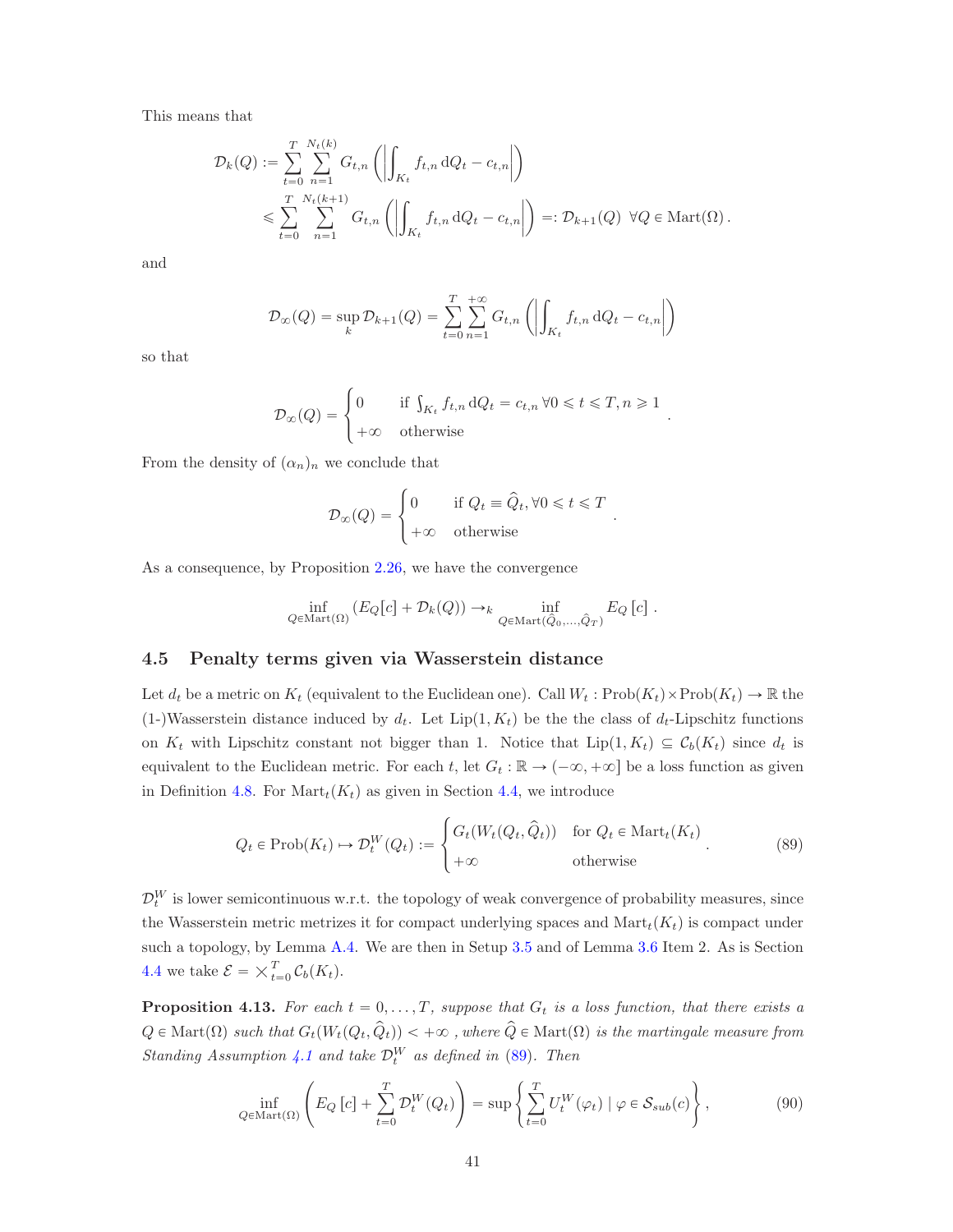where

$$
U_t^W(\varphi_t):=\sup_{\substack{y\geqslant 0\\ \ell_t\in \mathrm{Lip}(1,K_t)}}\left(\Pi^{sub}(\varphi_t+y\ell_t)-\int_{K_t}y\ell_t\mathrm{d}\hat{Q}_t-G_t^*(y)\right)
$$

is a stock additive functional and  $\Pi^{sub}$  is given in [\(83\)](#page-36-4). Finally, if LHS of [\(90\)](#page-40-2) is finite, a minimum point exists.

*Proof.* Starting from  $\mathcal{D}_t^W$ , we compute now the associated  $V_t^W$  as

$$
V_t^W(\varphi_t) := \sup_{\gamma \in \text{ca}(K_t)} \left( \int_{K_t} \varphi_t d\gamma - \mathcal{D}_t^W(\gamma) \right) = \sup_{Q \in \text{Mart}_t(K_t)} \left( \int_{K_t} \varphi_t dQ - G_t(W_t(Q, \hat{Q}_t)) \right)
$$
  
\n
$$
\stackrel{(a)}{=} \sup_{Q \in \text{Mart}_t(K_t)} \left( \int_{K_t} \varphi_t dQ - \sup_{y \ge 0} \left( yW_t(Q, \hat{Q}_t) - G_t^*(y) \right) \right)
$$
  
\n
$$
= \sup_{Q \in \text{Mart}_t(K_t)} \inf_{y \ge 0} \left( \int_{K_t} \varphi_t dQ - yW_t(Q, \hat{Q}_t) + G_t^*(y) \right)
$$
  
\n
$$
\stackrel{(b)}{=} \sup_{Q \in \text{Mart}_t(K_t)} \inf_{y \in \text{dom}(G_t^*)} \left( \int_{K_t} \varphi_t dQ - y \sup_{\ell \in \text{Lip}(1, K_t)} \left( \int_{K_t} \ell dQ - \int_{K_t} \ell d\hat{Q}_t \right) + G_t^*(y) \right)
$$
  
\n
$$
= \sup_{Q \in \text{Mart}_t(K_t)} \inf_{y \in \text{dom}(G_t^*)} \left( \int_{K_t} (\varphi_t - y\ell) dQ + \int_{K_t} y\ell d\hat{Q}_t + G_t^*(y) \right)
$$
  
\n
$$
\stackrel{(c)}{=} \inf_{\substack{y \in \text{dom}(G_t^*) \\ \ell \in \text{Lip}(1, K_t)}} \left( \sup_{Q \in \text{Mart}_t(K_t)} \left( \int_{K_t} (\varphi_t - y\ell) dQ \right) + \int_{K_t} y\ell_t d\hat{Q}_t + G_t^*(y) \right)
$$
  
\n
$$
\stackrel{\n\text{(d)}}{=} \inf_{\substack{y \in \text{dom}(G_t^*) \\ \ell_t \in \text{Lip}(1, K_t)}} \left( \text{Tr}^{sup}(\varphi_t - y\ell_t) + \int_{K_t} y\ell_t d\hat{Q}_t + G_t^*(y) \right) = \inf_{\substack{\ell_t \in \text{Lip}(1, K_t)} (\text{Tr}^{sup}(\varphi_t - y\ell_t) + \alpha(y, \ell_t
$$

for the penalty  $\alpha(y,\ell_t) := \int_{K_t} y \ell_t d\hat{Q}_t + G_t^*(y)$ . In the equality chain above we use the following facts: in (a) we used the dual representation of  $G_t$ , in (b) we exploited the definition of  $dom(G_t^*)$ and the classical Kantorovich-Rubinstein Duality (see [\[62\]](#page-56-16) Remark 6.5), in (c) we applied [\[60\]](#page-56-15) Theorem 3.1, observe that  $\text{Mart}_t(K_t)$  is compact by Lemma [A.4\)](#page-50-1), in (d) we used the definition of the superhedging price  $\Pi^{sup}(g) := -\Pi^{sub}(-g) = \sup_{Q \in \text{Mart}(\Omega)} E_Q[g]$ , by Corollary [4.6.](#page-36-0) Once we have  $V_t^W$ , we have  $U_t^W$  and we can argue as in Step 2 of the proof of Proposition [4.9,](#page-38-0) also regarding existence of an optimum.  $\Box$ 

Remark 4.14. If  $U_t^W$  (as well as  $U_t^G$  in the previous Proposition [4.9\)](#page-38-0) is real valued on  $\mathcal{C}_b(K_t)$ , one might take  $\mathcal{E}_t$  as the set of functions in the form [\(77\)](#page-33-0) in place of  $\mathcal{E}_t = \mathcal{C}_b(K_t)$  in both Proposition [4.9](#page-38-0) and [4.13,](#page-40-3) using norm density of the piecewise linear functions just as in the proof of Corollary [4.3.](#page-34-1)

<span id="page-41-2"></span>Remark 4.15. The reader can check that the property  $\hat{Q} \in \text{Mart}(\Omega)$  is not used in the proof, and that it would suffice to have only  $\hat{Q} \in \text{Prob}(\Omega)$ . This will be exploited in Section [4.5.1.](#page-42-0)

<span id="page-41-0"></span>Example 4.16. Taking  $G_t(x) = 0$  if  $x \leq \varepsilon_t$ ,  $G_t(x) = +\infty$  otherwise, we get  $G_t^*(y) = \varepsilon_t y$  if  $y \geq 0$ and  $G_t^*(y) = +\infty$  otherwise. In this case

<span id="page-41-1"></span>
$$
\inf_{Q \in \text{Mart}(\Omega)} \left( E_Q[c] + \sum_{t=0}^T \mathcal{D}_t^W(Q) \right) = \inf \left\{ E_Q[c] \mid Q \in \text{Mart}(\Omega) \text{ and } W_t(Q_t, \hat{Q}_t) \le \varepsilon_t \,\forall t = 0, \dots, T \right\}. \tag{91}
$$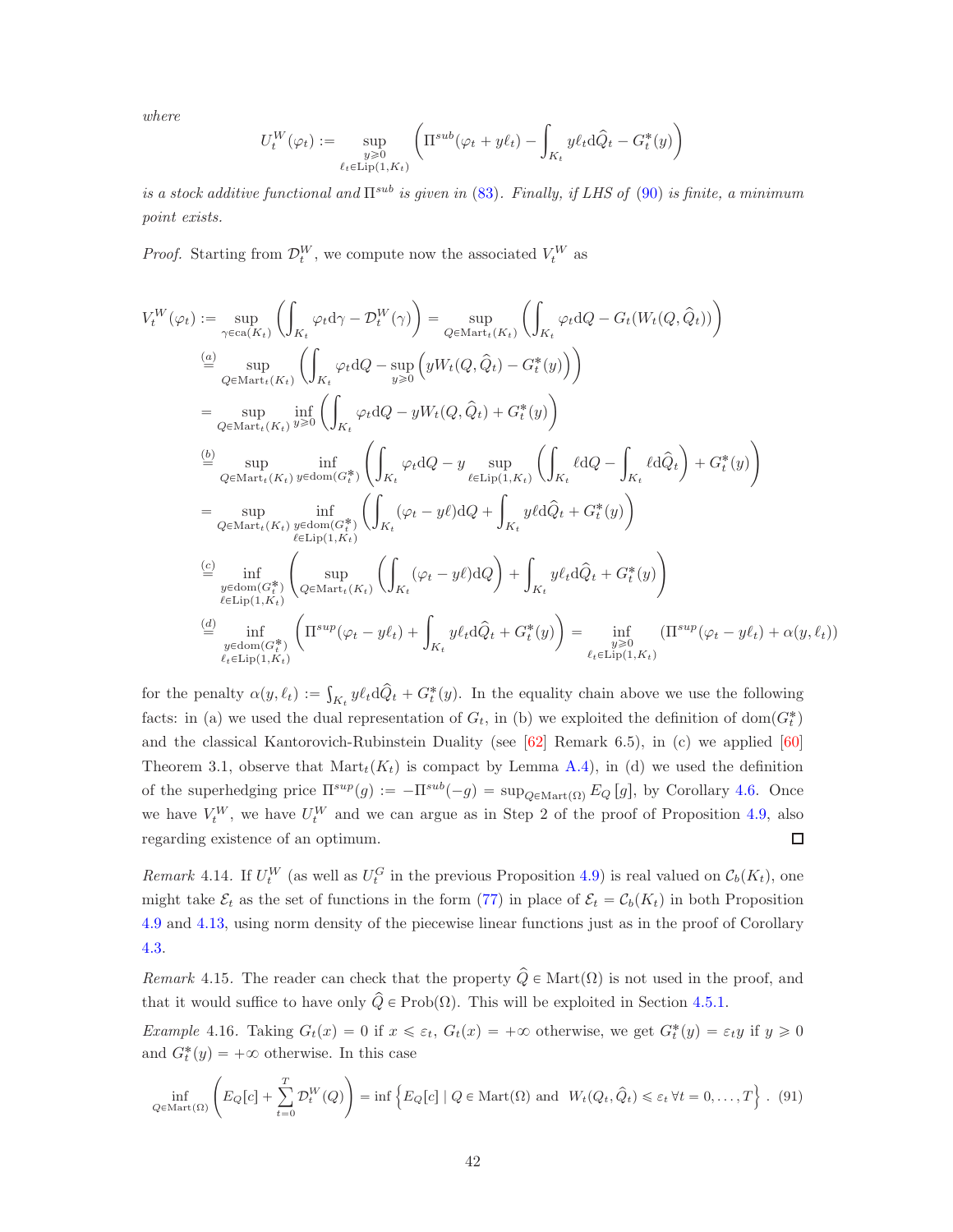One can verify, with the same techniques of Example [4.12,](#page-39-0) that we have convergence, as  $\varepsilon_t \downarrow 0$  for every  $t = 0, \ldots, T$ , of the problems in RHS of [\(91\)](#page-41-1) to the MOT problem in LHS of [\(82\)](#page-36-3).

For the dual problem, we show that in this particular case, calling  $V_{\varepsilon_t}$  the associated  $V_t^W$  as computed above,  $\lim_{\varepsilon_t \downarrow 0} V_{\varepsilon_t}(\varphi_t) = V_0(\varphi_t)$ . Indeed

$$
\lim_{\varepsilon_t \downarrow 0} V_{\varepsilon_t}(\varphi_t) = \inf_{\varepsilon_t > 0} V_{\varepsilon_t}(\varphi_t) = \inf_{\substack{y \ge 0 \\ \ell_t \in \text{Lip}(1, K_t)}} \inf_{\varepsilon_t > 0} \left( \Pi^{sup}(\varphi_t - y\ell_t) + \int_{K_t} y\ell_t \,d\hat{Q}_t + G_t^*(y) \right)
$$
\n
$$
= \inf_{\substack{y \ge 0 \\ \ell_t \in \text{Lip}(1, K_t)}} \left( \Pi^{sup}(\varphi_t - y\ell_t) + \int_{K_t} y\ell_t \,d\hat{Q}_t \right) = V_0(\varphi_t).
$$

Now, one can also see that  $V_0(\varphi_t) = E_{\hat{Q}}[\varphi_t]$  using the definition of  $V_0$  and observing that for  $\varepsilon = 0$ we have  $\mathcal{D}_{t}^{W} = \delta_{\widehat{Q}_{t}}$ .

#### <span id="page-42-0"></span>4.5.1 Convergence with Wasserstein induced penalization

As already mentioned, in the classical MOT framework, the marginals  $\hat{Q}_0 \dots, \hat{Q}_T$  need to be determined, potentially from the prices of vanilla options. It is then reasonable to suppose that in a real-world situation, one proceeds by approximation, that is one determines sequences of candidates  $(\hat{Q}_t^n)_n \subseteq \text{Prob}(\Omega)$  for  $t = 0, \ldots, T$ . If such approximation scheme (whose details are beyond the scope of this paper) is working, one has a convergence of these sequences to the true marginals. One suitable candidate for such a convergence is the weak one, that is one might suppose that  $\hat{Q}_t^n \to_n \hat{Q}_t^{\infty} := \hat{Q}_t$  for  $t = 0, \ldots, T$  in the weak sense for probability measures. We are here supposing that  $K_0 \ldots, K_T$  are compact sets and so such a weak convergence is equivalent to the convergence in the Wasserstein distance. Proposition [4.17](#page-42-1) will show how the EMOT problems treated in Proposition [4.13](#page-40-3) and associated to the approximating measures  $\hat{Q}_t^n, t = 0, \ldots, T$  converge to the original MOT problem for the true marginals  $\hat{Q}_0, \ldots, \hat{Q}_T$ , provided that the loss functions  $G_t^n$  appropriately converge.

Let us now move to a mathematically precise formulation. For each  $n \in \mathbb{N} \cup \{\infty\}$  and  $t = 0, \ldots, T$ let  $\hat{Q}_t^n \in \text{Prob}(K_t)$  be a fixed probability measure. Notice that, for  $n \in \mathbb{N}$ , we do not require these measures to be marginals of some martingale measure.

<span id="page-42-1"></span>**Proposition 4.17.** For each  $n \in \mathbb{N} \cup \{\infty\}$  and  $t = 0, \ldots, T$  let  $G_t^n$  be a loss functions with  $\sup_{n\in\mathbb{N}} G_t^n(x) = G_t^{\infty}(x)$  for every  $x \in \mathbb{R}$  and  $G_t^{\infty}(x) = +\infty$  for every  $x > 0$ . For every  $t = 0, \ldots, T$ assume that  $W_t(\hat{Q}_t^n, \hat{Q}_t^{\infty}) \to_n 0$  and that there exists a  $Q^* \in \text{Mart}(\Omega)$ , with  $c \in L^1(Q^*)$ , having marginals  $\widehat{Q}_t^{\infty}$ . If  $\lim_n G_t^n(W_t(\widehat{Q}_t^n, \widehat{Q}_t^{\infty})) = 0$  for every  $t = 0, ..., T$ , then

<span id="page-42-2"></span>
$$
\lim_{n} \mathfrak{P}_{n}^{W}(c) = \mathfrak{P}_{\infty}^{W}(c) = \inf_{Q \in \text{Mart}(\hat{Q}_{0}^{\infty}, \dots, \hat{Q}_{T}^{\infty})} E_{Q}[c], \qquad (92)
$$

where

$$
\mathfrak{P}_n^W(c) = \inf_{Q \in \text{Mart}(\Omega)} \left( E_Q \left[ c \right] + \sum_{t=0}^T G_t^n(W_1(Q_t, \hat{Q}_t^n)) \right), \quad n \in \mathbb{N} \cup \{ \infty \}.
$$

*Proof.* We first prove that  $\mathfrak{P}_{\infty}^{W}(c) \leq \liminf_{n} \mathfrak{P}_{n}^{W}(c)$ . Observe that there exists by assumption a martingale measure  $Q^*$  with  $c \in L^1(Q^*)$  and marginals  $Q_t^* \equiv \hat{Q}_t^{\infty}, t = 0, \ldots, T$ . By hypothesis,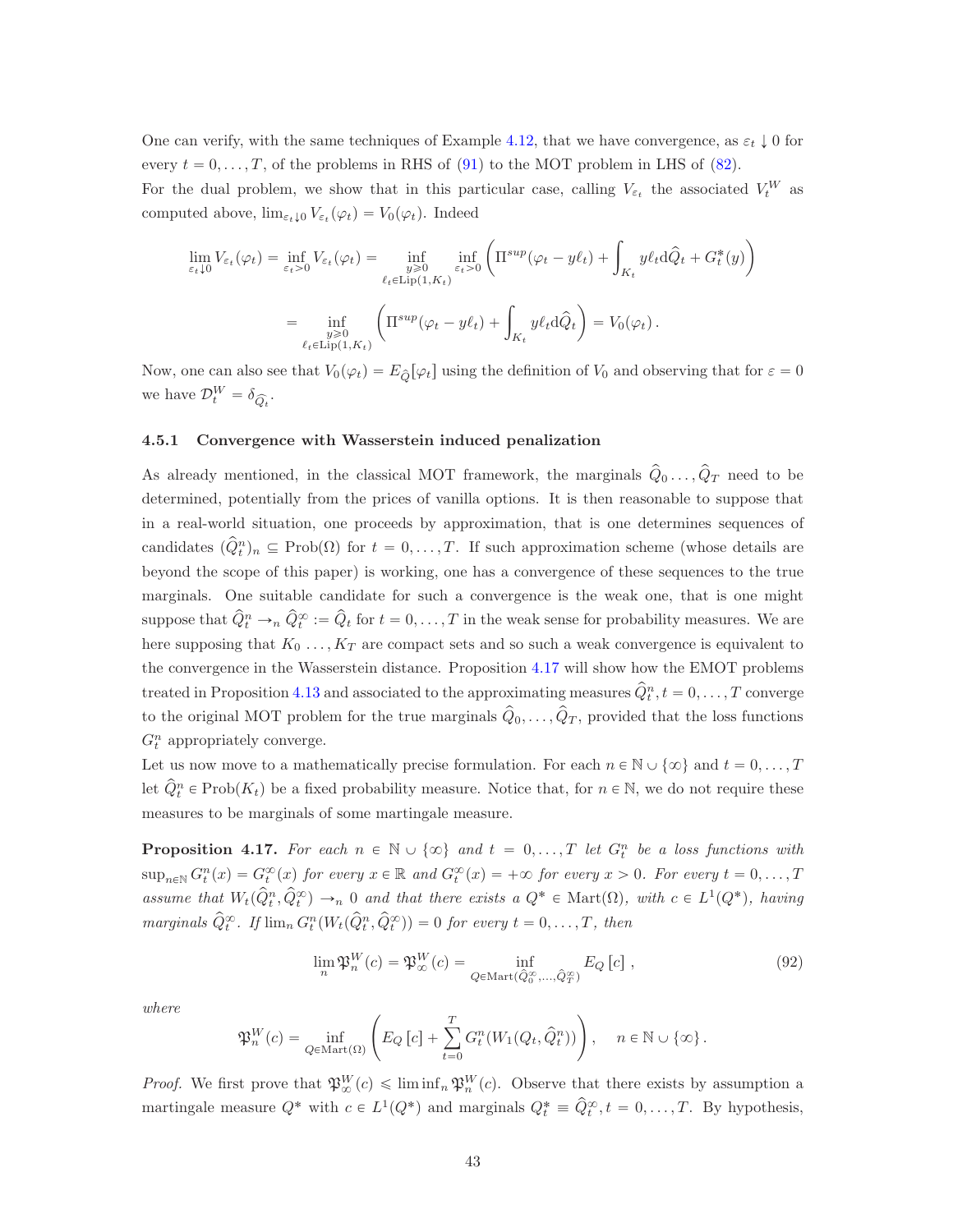$G_t^n(W_t(\hat{Q}_t^n, Q_t^*)) = G_t^n(W_t(\hat{Q}_t^n, \hat{Q}_t^{\infty}) \to_n 0 \text{ for every } t = 0, \dots, T, \text{ thus } G_t^n(W_t(\hat{Q}_t^n, Q_t^*)) < +\infty \text{ for } t \in [0, T]$ every  $t = 0, \ldots, T, n \in \mathbb{N}$  big enough and  $n = +\infty$ . Since  $\Omega$  is compact and  $G_t^n, n \in \mathbb{N} \cup \{\infty\}, t =$  $0, \ldots, T$  are nonnegative on  $[0, +\infty)$  we have

$$
-\infty < \inf_{x \in \Omega} c(x) \le \inf_{Q \in \text{Mart}(\Omega)} \left( E_Q \left[ c \right] + \sum_{t=0}^T G^n_t(W_t(Q_t, \widehat{Q}^n_t)) \right) \le E_{Q^*} \left[ c \right] + \sum_{t=0}^T G^n_t(W_t(Q^*_t, \widehat{Q}^n_t)) < +\infty
$$

for  $n \in \mathbb{N}$  big enough and for  $n = +\infty$ . Hence  $\mathfrak{P}_n(c) < +\infty$  for  $n \in \mathbb{N}$  big enough and  $n = +\infty$ , and w.l.o.g. we assume that  $\mathfrak{P}_n^W(c)$  is finite for each  $n \in \mathbb{N} \cup \{\infty\}$ . Given then optima  $Q^n$  (which exist by Proposition [4.13](#page-40-3) applied together with Remark [4.15\)](#page-41-2) we can take a subsequence such that  $E_{Q^{n_k}}[c] + \sum_{t=0}^T G_t^{n_k}(W_t(Q_t^{n_k}, \hat{Q}_t^{n_k}))$  converges to  $\liminf_n \mathfrak{P}_n^W(c)$  and such that  $W_t(Q^{n_k}, \tilde{Q}) \to_k 0$ for some  $\tilde{Q} \in \text{Mart}(\Omega)$  (since Mart $(\Omega)$ ) is compact, recall the proof of Lemma [A.4\)](#page-50-1). Since  $Q \mapsto$  $C_{\Omega}$  cdQ is lower semicontinuous w.r.t. the weak convergence,  $G_t^n$  is lower semicontinuous and  $W_t(\widetilde{Q}_t, \widehat{Q}_t^{\infty}) = \lim_k W_t(Q_t^{n_k}, \widehat{Q}_t^{n_k}),$  we have

$$
\left(E_{\tilde{Q}}\left[c\right] + \sum_{t=0}^{T} G_t^N(W_t(\tilde{Q}_t, \hat{Q}_t^{\infty}))\right) = \lim_{k} \left(E_{Q^{n_k}}\left[c\right] + \sum_{t=0}^{T} G_t^N(W_t(Q_t^{n_k}, \hat{Q}_t^{n_k}))\right)
$$
\n
$$
= \liminf_{n} \left(E_{Q^n}\left[c\right] + \sum_{t=0}^{T} G_t^N(W_t(Q_t^n, \hat{Q}_t^n))\right)
$$
\n
$$
\leq \liminf_{n \geq N} \inf_{Q \in \text{Mart}(\Omega)} \left(E_Q\left[c\right] + \sum_{t=0}^{T} G_t^N(W_t(Q_t, \hat{Q}_t^n))\right)
$$
\n
$$
\leq \liminf_{n \geq N} \inf_{Q \in \text{Mart}(\Omega)} \left(E_Q\left[c\right] + \sum_{t=0}^{T} G_t^N(W_t(Q_t, \hat{Q}_t^n))\right) = \liminf_{n} \mathfrak{P}_n^W(c).
$$

Taking then a supremum over N and an infimum over martingale measures, and using the particular form of  $G_t^{\infty}, t = 0, \ldots, T$ ,

$$
\mathfrak{P}_{\infty}^{W}(c) = \inf_{Q \in \text{Mart}(\hat{Q}_{0}^{\infty}, ..., \hat{Q}_{T}^{\infty})} E_{Q}[c] = \inf_{Q \in \text{Mart}(\Omega)} \sup_{N} \left( E_{Q}[c] + \sum_{t=0}^{T} G_{t}^{N}(W_{t}(Q_{t}, \hat{Q}_{t}^{n})) \right)
$$
  

$$
\leq \liminf_{n} \inf_{Q \in \text{Mart}(\Omega)} \left( E_{Q}[c] + \sum_{t=0}^{T} G_{t}^{n}(W_{t}(Q_{t}, \hat{Q}_{t}^{n})) \right) = \liminf_{n} \mathfrak{P}_{n}^{W}(c).
$$

We now move on proving that  $\mathfrak{P}_\infty^W(c) \geq \limsup_n \mathfrak{P}_n^W(c)$ . Since  $\mathfrak{P}_\infty^W(c) < +\infty$ , we have an optimum  $Q^{\infty}$  and its marginals satisfy:  $Q_t^{\infty} = \hat{Q}_t^{\infty}, t = 0, \ldots, T$ . Then

$$
\begin{split} \mathfrak{P}^W_\infty(c) &= E_{Q^\infty}\left[c\right] = \lim_n \left( E_{Q^\infty}\left[c\right] + \sum_{t=0}^T G^n_t(W_t(\hat{Q}^\infty_t, \hat{Q}^n_t)) \right) \\ &= \lim_n \left( E_{Q^\infty}\left[c\right] + \sum_{t=0}^T G^n_t(W_t(Q^\infty_t, \hat{Q}^n_t)) \right) \\ &\geqslant \limsup_n \inf_{Q \in \text{Mart}(\Omega)} \left( E_Q\left[c\right] + \sum_{t=0}^T G^n_t(W_t(Q_t, \hat{Q}^n_t)) \right) = \limsup_n \mathfrak{P}^W_n(c) \,. \end{split}
$$

Since now we have  $\limsup_n \mathfrak{P}_n^W(c) \leq \mathfrak{P}_\infty^W(c) \leq \limsup_n \mathfrak{P}_n^W(c)$ , [\(92\)](#page-42-2) follows.

 $\Box$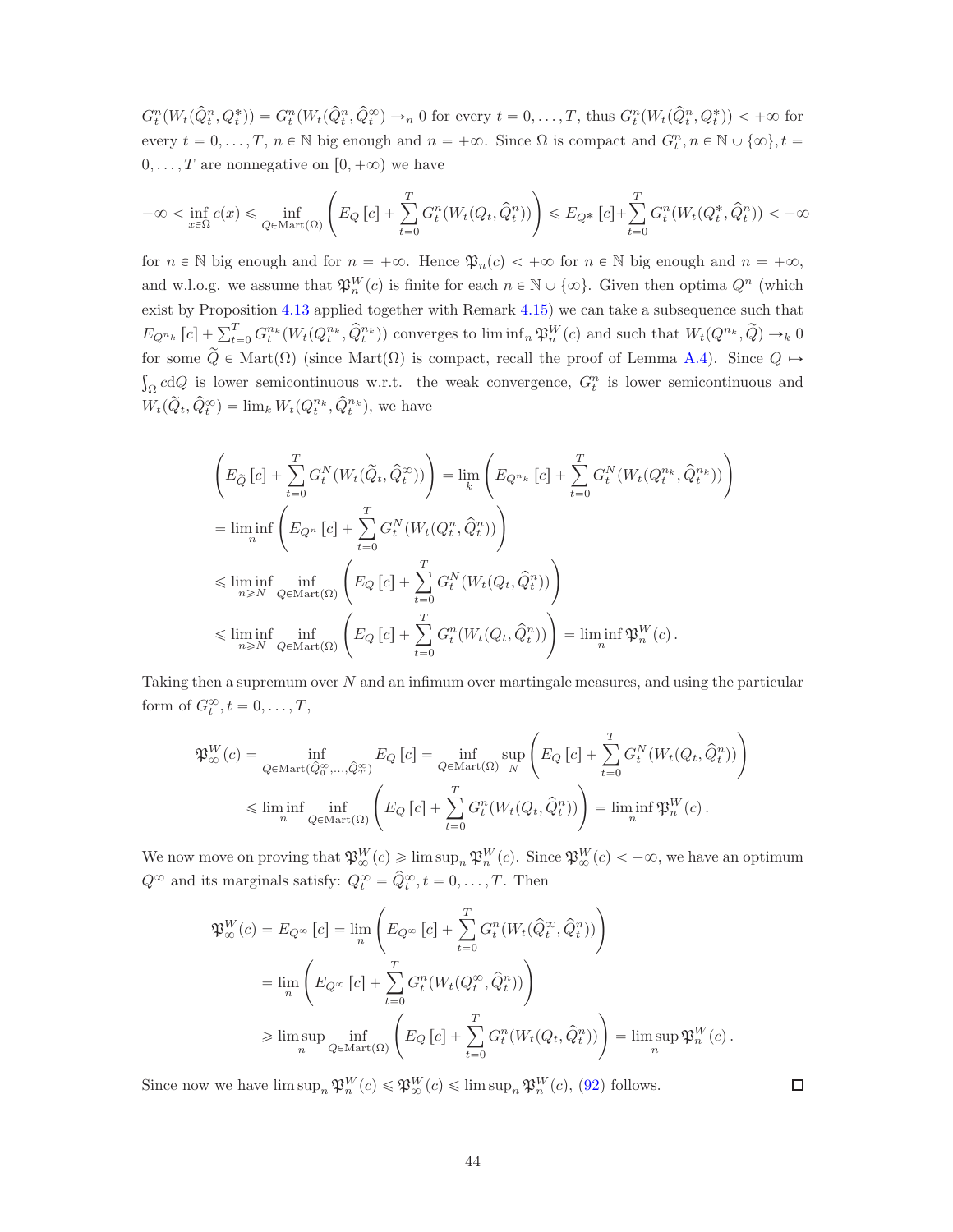## <span id="page-44-0"></span>5 Applications in the noncompact case

In the noncompact case, Corollary [4.3](#page-34-1) takes the following form:

<span id="page-44-3"></span>**Corollary 5.1.** Take  $d = 1$ ,  $K_0 = \{x_0\}$  for some  $x_0 \in \mathbb{R}$  and let  $K_1, \ldots, K_T \subseteq \mathbb{R}$  be closed subsets of R. Consider nondecreasing  $u_0, \ldots, u_T$  satisfying Assumption [3.7,](#page-31-2) and suppose dom $(u_0) = \cdots =$  $dom(u_T) = \mathbb{R}$ . Take for each  $t = 0, ..., T$  the vector space  $\mathcal{E}_t \subseteq C_t$  of functions in the form [\(77\)](#page-33-0), let  $\mathcal{E} = \mathcal{E}_0 \times \cdots \times \mathcal{E}_T$  and fix  $a \widehat{Q} \in \text{Mart}(\Omega)$  such that

<span id="page-44-2"></span>
$$
\int_{K_t} v_t \left( \alpha(1+|x_t|) \right) d\hat{Q}_t(x_t) < +\infty \quad \forall \alpha > 0, t = 0, \dots, T. \tag{93}
$$

Suppose that  $c : \Omega \to (-\infty, +\infty]$  is lower semicontinuous and satisfies [\(49\)](#page-19-1). Then

<span id="page-44-1"></span>
$$
\mathfrak{P}(c) = \sup \left\{ \sum_{t=0}^{T} U_{\hat{Q}_t}(\varphi_t) \mid \varphi \in \mathcal{E} \text{ is s.t. } \exists \Delta \in \mathcal{H} \text{ with } \sum_{t=0}^{T} \varphi_t(x_t) + I^{\Delta}(x) \leq c(x) \,\forall x \in \Omega \right\}
$$
\n
$$
= \inf_{Q \in \text{Mart}(\Omega)} \left( E_Q \left[ c \right] + \sum_{t=0}^{T} \mathcal{D}_{v_t^*, \hat{Q}_t}(Q_t) \right) \tag{94}
$$

where  $U_{\hat{Q}_t}(\varphi_t)$  is defined in [\(78\)](#page-33-3) for general  $\varphi_t \in C_t$  and  $\mathcal{D}_{v_t^*,\hat{Q}_t}$  is given in [\(75\)](#page-32-4). Moreover, the infimum in [\(94\)](#page-44-1) is a minimum provided that  $\mathfrak{P}(c) < +\infty$ .

Proof. All the claims follow from Theorem [3.4,](#page-29-0) provided that we show all its hypotheses are satisfied. To do so, we check that: (i)  $S_t(\varphi_t) := U_{\hat{Q}_t}(\varphi_t)$  is real valued on  $C_t$ , concave and cash additive; (ii)  $\mathcal{D}_t(Q_t) = \mathcal{D}_{v_t^*, \hat{Q}_t}(Q_t)$  for every  $Q \in \text{Mart}(\Omega)$ ; (iii)  $S_t$  is null in 0 for every  $t = 0, \ldots, T$ and the conditions [\(44\)](#page-18-2) and [\(45\)](#page-18-0) hold setting  $f_t^n(x_t) := (|x_t| - n)^+, t = 0, \ldots, T$  as in Example [2.9.](#page-18-4) To check (i) observe that for every  $t = 0, \ldots, T$  and  $\varphi_t \in C_t$ 

<span id="page-44-4"></span>
$$
-\infty < -\int_{K_t} v_t \left( \|\varphi_t\| \left(1 + |x_t|\right) \right) d\hat{Q}_t(x_t) = \int_{K_t} u_t \left( -\|\varphi_t\| \left(1 + |x_t|\right) \right) d\hat{Q}_t(x_t)
$$
  

$$
\leqslant \int_{K_t} u_t \left( \varphi_t \right) d\hat{Q}_t(x_t) \leqslant U_{\hat{Q}_t}(\varphi_t) \stackrel{\text{(B)}}{\leqslant} \int_{K_t} \varphi_t d\hat{Q}_t \leqslant \int_{K_t} \|\varphi_t\|_t \left(1 + |x_t|\right) d\hat{Q}_t(x_t) < +\infty
$$
\n(95)

where in  $(\circledast)$  we argued as in [\(79\)](#page-34-3) and the finiteness of the last term comes from the fact that  $\hat{Q} \in \text{Prob}^1(\Omega)$ . Notice that we just showed also that  $\hat{Q}_t \in \partial U_{\hat{Q}_t}(0)$ . Concavity and cash additivity can be checked along the lines of the proof of Lemma  $4.2$  Item  $(2)-(3)$ . Coming to (ii), from Proposition [3.9](#page-32-3) and Fenchel inequality for every  $Q \in \text{Prob}^1(\Omega)$  and  $t = 0, \ldots, T$ 

<span id="page-44-5"></span>
$$
\mathcal{D}_{v_t^*,\hat{Q}_t}(Q_t) \stackrel{(75)}{=} \sup_{\varphi_t \in C_b(K_t)} \left( \int_{K_t} \varphi_t(x_t) \, dQ_t(x_t) - \int_{K_t} v_t(\varphi_t(x_t)) \, d\hat{Q}_t(x_t) \right) \n\leq \sup_{\varphi_t \in C_t} \left( \int_{K_t} \varphi_t(x_t) \, dQ_t(x_t) - \int_{K_t} v_t(\varphi_t(x_t)) \, d\hat{Q}_t(x_t) \right) \leq \mathcal{D}_{v_t^*,\hat{Q}_t}(Q_t).
$$
\n(96)

Since  $\mathcal{E}_t \subseteq C_t$  the proof of (ii) is then concluded observing that for every  $\varphi_t \in C_t$  there exists a sequence of  $(\varphi_t^n)_n \subseteq C_t$ , with each  $\varphi_t^n$  in the form [\(77\)](#page-33-0), such that  $\varphi_t^n \to \varphi_t$  pointwise on  $K_t$  and  $\sup_n \|\varphi_t^n\|_t < +\infty$ . Indeed, this in turns implies, using  $\int_{K_t} v_t(\alpha(1+|x_t|)) d\hat{Q}_t(x_t) < +\infty \,\forall \alpha > 0$ , that one has

$$
\int_{K_t} \varphi_t(x_t) dQ(x_t) - \int_{K_t} v_t(\varphi_t(x_t)) d\widehat{Q}_t(x_t) = \lim_n \left( \int_{K_t} \varphi_t^n(x_t) dQ(x_t) - \int_{K_t} v_t(\varphi_t^n(x_t)) d\widehat{Q}_t(x_t) \right)
$$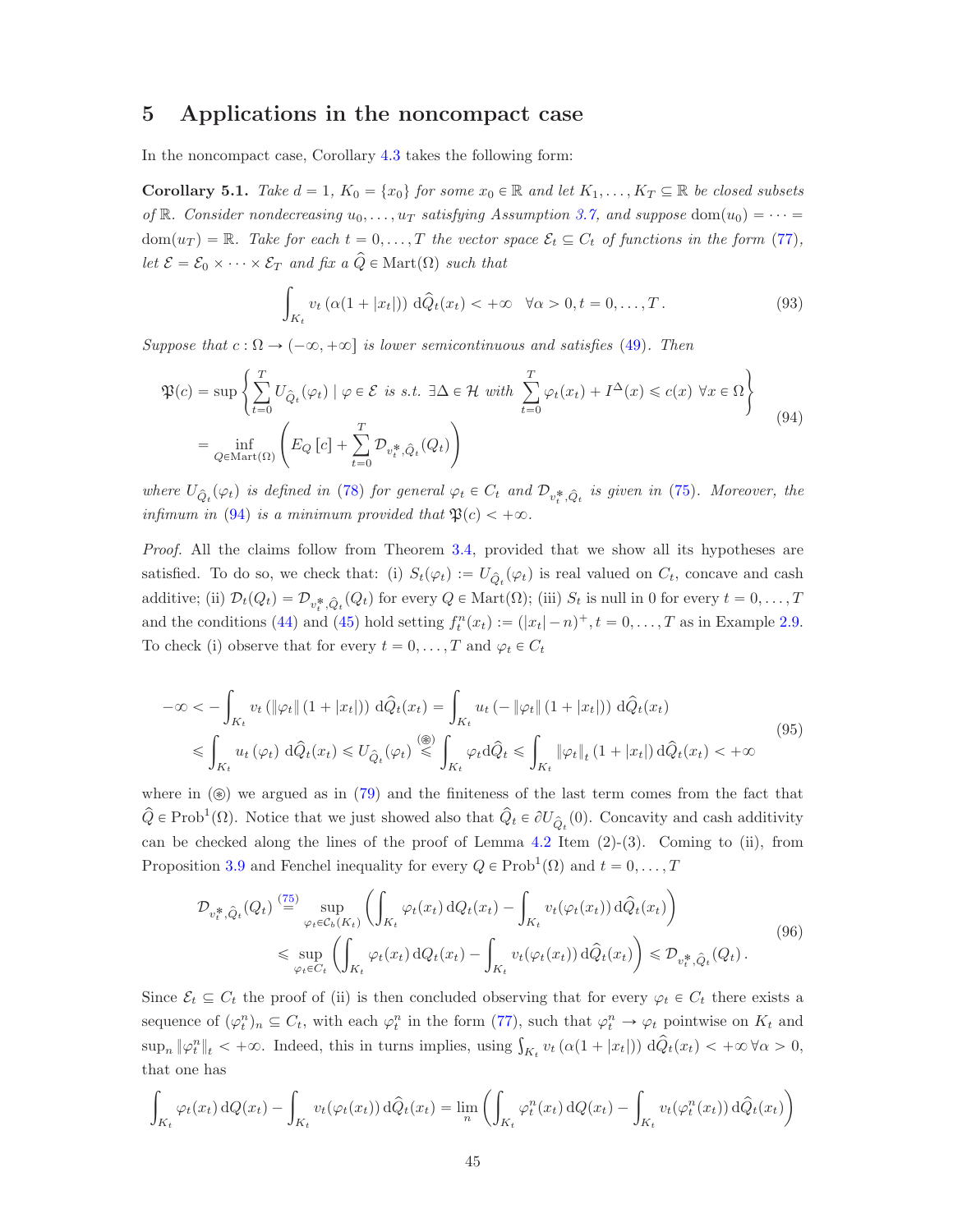for every  $Q \in \text{Prob}^1(\Omega)$ , by Dominated Convergence Theorem. Finally, (iii) is verified observing that

$$
0 = \int_{\Omega} 0 \, d\hat{Q} \ge S_t(0) \ge S_t(-f_t^n) \ge \int_{\Omega} u_t(-f_t^n) \, d\hat{Q} \to_n 0
$$

where the limit in RHS is motivated by Dominated Convergence Theorem together with  $(93)$   $\Box$ 

Remark 5.2. Observe that Corollary [5.1](#page-44-3) would remain valid replacing  $U_{\hat{Q}_t}(\cdot)$  with  $S_{\hat{Q}_t}^{u_t}$  $\stackrel{u_t}{\hat{Q}_t}(\cdot) :=$  $\sup_{\alpha\in\mathbb{R}}\left(\int_{K_t}u_t(\cdot+\alpha)\mathrm{d}\hat{Q}_t-\alpha\right)$  for general  $\hat{Q}_t \in \text{Prob}^1(K_t)$  without requesting these are marginals of a martingale measure. Indeed, the only point where the martingale property played a role was in showing (⊛), which remains valid if one replaces  $U_{\hat{Q}_t}(\cdot)$  with  $S_{\hat{Q}_t}^{u_t}$  $\hat{Q}_t^{u_t}(\cdot)$  (the argument is essentially identical). A prominent role was given to  $U_{\hat{Q}_t}$  since it serves as an example of stock additive functional (see Example [1.3\)](#page-9-1).

Just as we obtained Corollary [4.5](#page-36-2) from Corollary [4.3,](#page-34-1) using the linear utility functions  $u_t(x_t) = x_t$ , we now deduce the following result from Corollary [5.1](#page-44-3)

**Corollary 5.3** ([\[6\]](#page-53-3) Theorem 1.1 and Corollary 1.2). Take  $d = 1$ ,  $K_0 = \{x_0\}$  for some  $x_0 \in \mathbb{R}$ and let  $K_1, \ldots, K_T \subseteq \mathbb{R}$  be closed subsets of  $\mathbb{R}$ . Take for each  $t = 0, \ldots, T$  the vector space  $\mathcal{E}_t \subseteq C_t$  of functions in the form [\(77\)](#page-33-0), let  $\mathcal{E} = \mathcal{E}_0 \times \cdots \times \mathcal{E}_T$  and fix a  $\hat{Q} \in \text{Mart}(\Omega)$ . Then for any  $c : \Omega \to (-\infty, +\infty]$  lower semicontinuous and satisfying [\(49\)](#page-19-1)

<span id="page-45-0"></span>
$$
\mathfrak{P}(c) = \sup \left\{ \sum_{t=0}^{T} E_{\hat{Q}_t}(\varphi_t) \mid \varphi \in \mathcal{E} \text{ is s.t. } \exists \Delta \in \mathcal{H} \text{ with } \sum_{t=0}^{T} \varphi_t(x_t) + I^{\Delta}(x) \leq c(x) \forall x \in \Omega \right\}
$$
\n
$$
= \inf_{Q \in \text{Mart}(\hat{Q}_0, \dots, \hat{Q}_T)} E_Q[c]
$$
\n(97)

and if  $\mathfrak{P}(c) < +\infty$ , a minimum point exists for the infimum in [\(97\)](#page-45-0).

<span id="page-45-1"></span>*Example* 5.4. We now come to the study of the convergence to the MOT problem. Take  $u_0, \ldots, u_T$ :  $\mathbb{R} \to \mathbb{R}$  satisfying Assumption [3.7,](#page-31-2) and assume additionally that these are all differentiable in 0 (which implies that  $\{1\} = \partial u_0(0) = \cdots = \partial u_T(0)$ ). Observe that setting  $u_t^n(x) := nu_t\left(\frac{x}{n}\right)$ ,  $x \in \mathbb{R}, t = 0, \ldots, T$  the functions  $u_0^n, \ldots, u_T^n$  still satisfy Assumption [3.7.](#page-31-2) Moreover  $(v_t^n)^*(y) =$  $\sup_{x\in\mathbb{R}}(u_t^n(x)-xy))=nv_t^*(y),\ \ y\in\mathbb{R}.$  Since  $u_t(0)=0$ , we have  $v_t^*\geqslant 0$  and as a consequence

$$
\sup_{n}(v_{t}^{n})^{*}(y) = \begin{cases} 0 & \text{if } v_{t}^{*}(y) = 0\\ +\infty & \text{otherwise} \end{cases}
$$

.

Moreover  $v_t^*(y) = 0 \Rightarrow y \in \partial u_t(0) = \{1\}$ . Consider the set  $\mathcal{A}^{\varepsilon}$  of  $\varepsilon$ -martingale measures defined in equation [\(34\)](#page-16-3), take  $\hat{Q} \in \text{Mart}(\Omega)$  and a sequence  $\varepsilon_n \downarrow_n 0$ . Using [\(35\)](#page-17-9), for every  $Q \in \text{Prob}^1(\Omega)$ 

$$
\sum_{t=0}^{T} \mathcal{D}_{(v_t^n)^*, \hat{Q}_t}(Q_t) + \sigma_{\mathcal{A}^{\varepsilon_n}}(Q_t) \uparrow_n \mathcal{D}_{\infty}(Q) + \sigma_{\mathcal{A}_{\infty}}(Q)
$$

where

$$
\mathcal{D}_{\infty}(Q) + \sigma_{\mathcal{A}_{\infty}}(Q) = \begin{cases} 0 & \text{if } Q \in \text{Mart}(\Omega) \text{ and } Q_t \equiv \hat{Q}_t \,\forall t = 0, \dots, T \\ +\infty & \text{otherwise} \end{cases}.
$$

As a consequence, by Proposition [2.26](#page-27-2)

$$
\inf_{Q \in \text{Mart}(\Omega)} \left( E_Q \left[ c \right] + \sum_{t=0}^T \mathcal{D}_{(v_t^n)^*, \hat{Q}_t}(Q_t) \right) \to_n \inf_{Q \in \text{Mart}(\hat{Q}_0, \dots, \hat{Q}_T)} E_Q[c] .
$$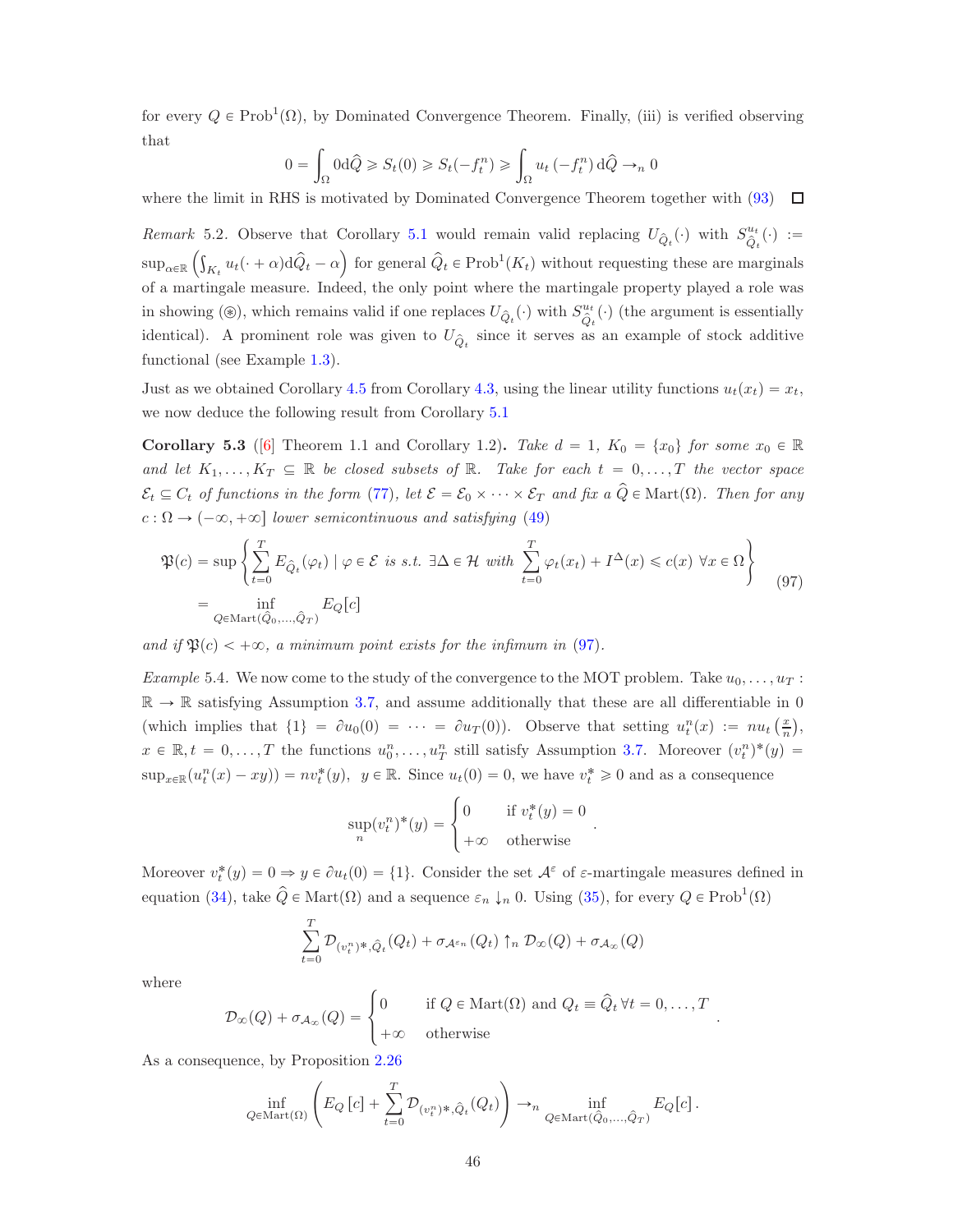# <span id="page-46-0"></span>5.1 Dual representation for generalized OCE associated to the indirect utility function

In the following we will treat a slightly different problem, which however helps understanding how also the extreme case  $\mathcal{E}_t = C_{0:t}, t = 0, \ldots, T$  is of interest. Corollary [2.15](#page-20-1) yields the following dual robust representation of the generalized Optimized Certainty Equivalent associated to the indirect utility function. We stress here the fact that, again,  $\hat{Q} \in \text{Mart}(\Omega)$  is a fixed martingale measure, but we will not focus anymore on its marginals only, as will become clear in the following.

**Proposition 5.5.** Take  $u : \mathbb{R} \to \mathbb{R}$  such that  $u_0 = \ldots, u_T := u$  satisfy Assumption [3.7](#page-31-2) and let  $v^*$ be defined in [\(73\)](#page-31-3) with u in place of  $u_t$ . Take  $\hat{Q} \in \text{Mart}(\Omega)$ , such that [\(93\)](#page-44-2) holds. Let  $U_{\hat{\alpha}}^{\mathcal{H}}$  $\widehat{Q}$  :  $C_{0:T} \to \mathbb{R}$  be the associated indirect utility

$$
U_{\widehat{Q}}^{\mathcal{H}}(\varphi) := \sup_{\Delta \in \mathcal{H}} \mathbb{E}_{\widehat{Q}}[u(\varphi + I^{\Delta})].
$$

and  $S^{U^{\mathcal{H}}_{\mathcal{Q}}}$  be the associated Optimized Certainty Equivalent defined according to [\(25\)](#page-10-2), namely

$$
S^{U^{\mathcal{H}}_{\widehat{Q}}}(\varphi) := \sup_{\beta \in \mathbb{R}} \left( U^{\mathcal{H}}_{\widehat{Q}}(\varphi + \beta) - \beta \right) \quad \varphi \in C_{0:T} .
$$

Then for every  $c \in C_{0:T}$  the dual representation holds:

$$
S^{U_{\widehat{Q}}^{\mathcal{H}}}(c) = \inf_{Q \in \mathrm{Mart}(\Omega)} \left( \mathbb{E}_{Q}[c] + \mathcal{D}_{\widehat{Q}}(Q) \right)
$$

where for  $Q \in Prob^1(\Omega)$ 

$$
\mathcal{D}_{\hat{Q}}(Q) := \begin{cases} \int_{\Omega} v^* \left( \frac{\mathrm{d}Q}{\mathrm{d}\hat{Q}} \right) \, \mathrm{d}\hat{Q} & \text{if } Q \ll \hat{Q} \\ +\infty & \text{otherwise} \end{cases}
$$

.

*Proof.* Take  $\mathcal{E}_t = C_{0:t}$  for  $t = 0, ..., T$ . Define  $U(\psi) := U_{\hat{Q}}^{\mathcal{H}}$  $\overline{Q}$  $\left(\sum_{t=0}^{T} \psi_t\right)$  for  $\psi \in \mathcal{E} = \mathcal{E}_0 \times ... \times \mathcal{E}_T$ . From [\(93\)](#page-44-2), it follows that  $U(\psi) > -\infty$  for any  $\psi \in \mathcal{E}$ , similarly to the argument in [\(95\)](#page-44-4). Since  $\hat{Q} \in \text{Mart}(\Omega)$  and  $u(x) \leq x$  for all  $x \in \mathbb{R}$  we also have  $U(\psi) \leq \int_{\Omega} \sum_{t=0}^{T} \psi_t d\hat{Q} < +\infty$  (since  $\text{Mart}(\Omega) \subseteq \text{Probq}^1(\Omega)$ . Moreover it is easy to verify that for any  $Q \in \text{Mart}(\Omega)$  we have

$$
\mathcal{D}(Q) := \sup_{\psi \in \mathcal{E}} \left( U(\psi) - \int_{\Omega} \left( \sum_{t=0}^{T} \psi_t \right) dQ \right) = \sup_{\varphi \in C_{0:T}} \left( \int_{\Omega} u(\varphi) d\hat{Q} - \int_{\Omega} \varphi dQ \right)
$$

and arguing as in [\(96\)](#page-44-5) we get  $\mathcal{D}(Q) = \mathcal{D}_{\hat{Q}}(Q)$ . The assumptions of Corollary [2.15](#page-20-1) are satisfied: take indeed  $f_t^n(x_0, \ldots, x_t) := -(|x_t| - n)^+$  as in Example [2.9,](#page-18-4) so that [\(44\)](#page-18-2) holds. Then, using the fact that  $U(\psi) \leqslant \int_{\Omega} \sum_{t=0}^{T} \psi_t d\hat{Q}$ , we have

$$
0 = \int_{\Omega} 0 \, d\hat{Q} \ge U(0, \dots, 0) \ge U(-f_0^n, \dots, -f_T^n) \ge \int_{\Omega} u \left( - \sum_{t=0}^T f_t^n \right) d\hat{Q} \to_n 0
$$

where the limit in RHS is motivated by Dominated Convergence Theorem together with  $(93)$ . This imples that also [\(45\)](#page-18-0) is satisfied.  $A = \mathcal{I}$  is clearly a convex cone with  $0 \in \mathcal{A}$ , and  $U(0, \ldots, 0) = 0$ (as can be easily verified). Hence, Assumption  $2.8$ .(i)-(ii) are satisfied.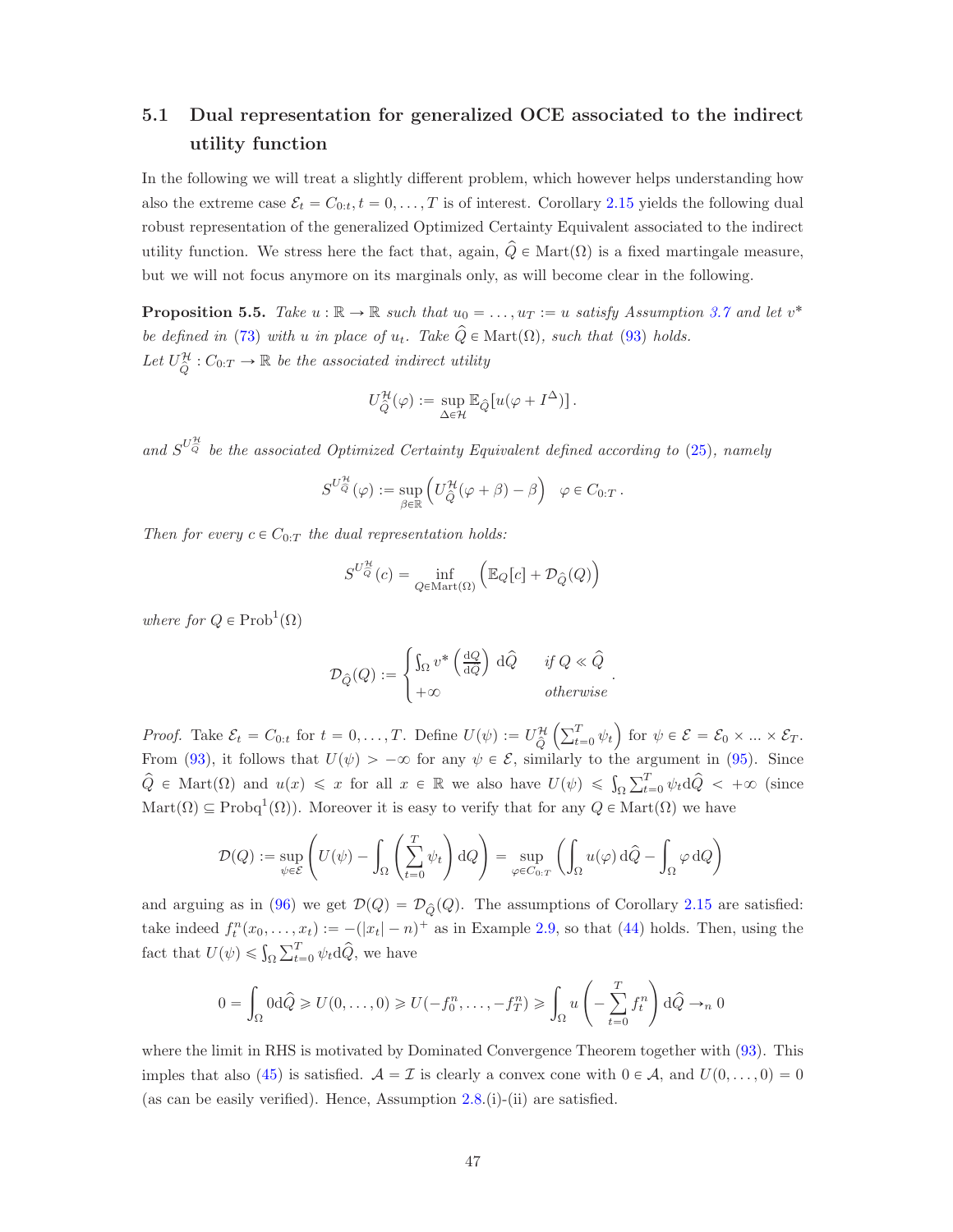By Theorem [2.11,](#page-19-0) as a consequence, we have

$$
\inf_{Q \in \text{Mart}(\Omega)} \left( E_Q \left[ c(X) \right] + \mathcal{D}_{\hat{Q}}(Q) \right) = \inf_{Q \in \text{Mart}(\Omega)} \left( E_Q \left[ c(X) \right] + \mathcal{D}(Q) \right) = \sup_{\Delta \in \mathcal{H}} \sup_{\psi \in \Phi_I \Delta(c)} S^U(\psi) .
$$

Observe now that  $S^U$  satisfies

$$
S^{U}(\psi) := \sup_{\lambda \in \mathbb{R}^{T+1}} \left( U(\psi + \lambda) - \sum_{t=0}^{T} \lambda_{t} \right) = \sup_{\lambda \in \mathbb{R}^{T+1}} \left( U_{\hat{Q}}^{\mathcal{H}} \left( \sum_{t=0}^{T} \psi_{t} + \sum_{t=0}^{T} \lambda_{t} \right) - \sum_{t=0}^{T} \lambda_{t} \right)
$$

$$
= \sup_{\beta \in \mathbb{R}} \left( U_{\hat{Q}}^{\mathcal{H}} \left( \sum_{t=0}^{T} \psi_{t} + \beta \right) - \beta \right) =: S^{U_{\hat{Q}}^{\mathcal{H}}} \left( \sum_{t=0}^{T} \psi_{t} \right).
$$

It can be asily verified that  $S^{U_{\widehat{Q}}^{\mathcal{H}}}$  is real valued on  $C_{0:T}$ , since  $\int_{\Omega} \varphi d\widehat{Q} \geqslant S^{U_{\widehat{Q}}^{\mathcal{H}}}(\varphi) \geqslant U_{\widehat{Q}}^{\mathcal{H}}$  $\hat{Q}^{H}(\varphi)$ , and nondecreasing. Furthermore,  $S^{U_{\widehat{Q}}^{\mathcal{H}}}: C_{0:T} \to \mathbb{R}$  is (IA). Hence

$$
\sup_{\Delta \in \mathcal{H}} \sup_{\psi \in \Phi_{I\Delta}(c)} S^{U\frac{\mathcal{H}}{Q}} \left( \sum_{t=0}^{T} \psi_t \right) = \sup_{\Delta \in \mathcal{H}} \sup_{\psi \in \Phi_{I\Delta}(c)} S^{U\frac{\mathcal{H}}{Q}} \left( \sum_{t=0}^{T} \psi_t + I^{\Delta} \right) = S^{U\frac{\mathcal{H}}{Q}}(c)
$$

 $\Box$ 

by definition of  $\Phi_{I^{\Delta}}(c)$  and since  $c \in C_{0:T}$ .

# A Appendix

Let X be a metric space and  $C(X)$  be the space of continuous functions on X. Let  $\mathcal{E}_t \subseteq C(X)$ ,  $t = 0, \ldots, T$ , be a vector space and  $\mathcal{E} = \mathcal{E}_0 \times \cdots \times \mathcal{E}_T$ , let  $U : \mathcal{E} \to [-\infty, +\infty)$  be proper and concave and define  $S^U : \mathcal{E} \to [-\infty, +\infty]$  as in [\(25\)](#page-10-2).

<span id="page-47-0"></span>**Lemma A.1.** Assume the usual convention  $\infty \cdot 0 = 0 \cdot \infty = 0$ . Then  $S^U$  is concave on the convex set

$$
\text{dom}(S^U) := \{ \varphi \in \mathcal{E} \mid S^U(\varphi) > -\infty \},
$$

that is: if  $\varphi^1, \varphi^2 \in \text{dom}(S^U)$  then for every  $0 \le \alpha \le 1$  we have  $\alpha \varphi^1 + (1 - \alpha) \varphi^2 \in \text{dom}(S^U)$  and

<span id="page-47-1"></span>
$$
S^{U}(\alpha \varphi^{1} + (1 - \alpha)\varphi^{2}) \geq \alpha S^{U}(\varphi^{1}) + (1 - \alpha)S^{U}(\varphi^{2}) \quad \forall \varphi^{1}, \varphi^{2} \in \text{dom}(S^{U})
$$
(98)

where the expression makes sense and holds even if either  $S^{U}(\varphi^{1})$  or  $S^{U}(\varphi^{2})$  or both are equal to  $+\infty$ . Finally,  $S^U$  satisfies:

$$
S^U(\varphi+\alpha)=S^U(\varphi)+\sum_{t=0}^T\alpha_t\;\;\forall\,\varphi\in\mathcal{E},\;\forall\,\alpha\in\mathbb{R}^{T+1}\,.
$$

*Proof.* Since the claim is trivially true for  $\alpha = 0, 1$  (assuming the usual convention  $\infty \cdot 0 = 0 \cdot \infty = 0$ ), we can assume  $0 < \alpha < 1$ . Observe that since  $\varphi^1, \varphi^2 \in \text{dom}(S^U)$  for some  $\beta^1, \beta^2 \in \mathbb{R}^{T+1}$  we have

$$
-\infty < \alpha U(\varphi^1 + \beta^1) + (1 - \alpha)U(\varphi^2 + \beta^2) - \left[\alpha \sum_{t=0}^T \beta_t^1 + (1 - \alpha) \sum_{t=0}^T \beta_t^2\right]
$$
  
\$\leq U(\alpha \varphi^1 + (1 - \alpha)\varphi^2 + [\alpha \beta^1 + (1 - \alpha)\beta^2]) - \left[\alpha \sum\_{t=0}^T \beta\_t^1 + (1 - \alpha) \sum\_{t=0}^T \beta\_t^2\right]\$  
\$\leq \sup\_{\beta \in \mathbb{R}^{T+1}} \left( U(\alpha \varphi^1 + (1 - \alpha)\varphi^2 + \beta) - \sum\_{t=0}^T \beta\_t \right) =: S^U(\alpha \varphi^1 + (1 - \alpha)\varphi^2).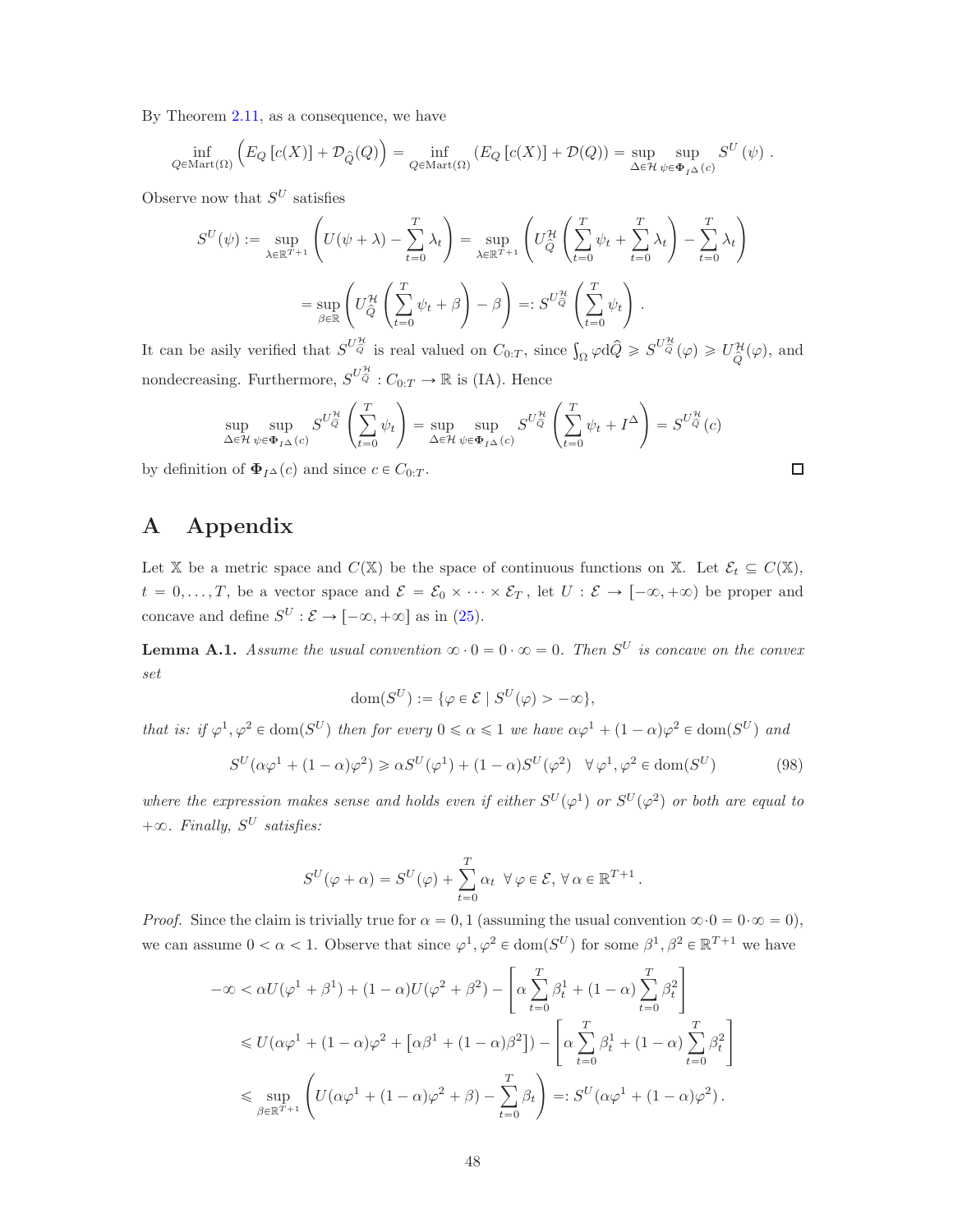Now if both  $S^U(\varphi^1), S^U(\varphi^2) < +\infty$  it is enough to take suprema over  $\beta^1, \beta^2 \in \mathbb{R}^{T+1}$  to get [\(98\)](#page-47-1). If otherwise either  $S^{U}(\varphi^1) = +\infty$  or  $S^{U}(\varphi^2) = +\infty$ , taking the supremum over  $\beta^1, \beta^2 \in \mathbb{R}^{T+1}$  yields  $S^{U}(\alpha\varphi^{1} + (1-\alpha)\varphi^{2}) = +\infty = \alpha S^{U}(\varphi^{1}) + (1-\alpha)S^{U}(\varphi^{2}),$  and again we get [\(98\)](#page-47-1). Also, (98) clearly implies that if  $\varphi^1, \varphi^2 \in \text{dom}(S^U)$  then for every  $0 \le \alpha \le 1$  we have  $\alpha \varphi^1 + (1 - \alpha) \varphi^2 \in \text{dom}(S^U)$ . As to the last property, fix  $\varphi \in \mathcal{E}$ . There are three cases cases: either (i)  $U(\varphi + \beta) = -\infty \,\forall \beta \in \mathbb{R}^{T+1}$ , so that  $S^{U}(\varphi + \alpha) = S^{U}(\varphi) = S^{U}(\varphi) + \sum_{t=0}^{T} \alpha_t = -\infty$ , or (ii)  $U(\varphi + \beta) = +\infty$  for some  $\beta \in \mathbb{R}^{T+1}$ in which case  $S^{U}(\varphi + \alpha) = S^{U}(\varphi) = S^{U}(\varphi) + \sum_{t=0}^{T} \alpha_t = +\infty$ , or (iii) we can write

$$
S^{U}(\varphi + \alpha) = \sup \left\{ U(\varphi + \alpha + \beta) - \sum_{t=0}^{T} \beta_{t} \mid \beta \in \mathbb{R}^{T+1}, U(\varphi + \beta + \alpha) > -\infty \right\}
$$
  
\n
$$
= \sup \left\{ U(\varphi + (\alpha + \beta)) - \sum_{t=0}^{T} (\beta_{t} + \alpha_{t}) + \sum_{t=0}^{T} \alpha_{t} \mid \beta \in \mathbb{R}^{T+1}, U(\varphi + (\beta + \alpha)) > -\infty \right\}
$$
  
\n
$$
= \sup \left\{ U(\varphi + \eta) - \sum_{t=0}^{T} \eta_{t} + \sum_{t=0}^{T} \alpha_{t} \mid \eta \in \mathbb{R}^{T+1}, U(\varphi + \eta) > -\infty \right\}
$$
  
\n
$$
\stackrel{(4)}{=} \sup \left\{ U(\varphi + \eta) - \sum_{t=0}^{T} \eta_{t} \mid \eta \in \mathbb{R}^{T+1}, U(\varphi + \eta) > -\infty \right\} + \sum_{t=0}^{T} \alpha_{t}
$$
  
\n
$$
= \sup_{\eta \in \mathbb{R}^{T+1}} \left( U(\varphi + \eta) - \sum_{t=0}^{T} \eta_{t} \right) + \sum_{t=0}^{T} \alpha_{t} = S^{U}(\varphi) + \sum_{t=0}^{T} \alpha_{t}
$$

where in ( $\star$ ) we are exploiting the fact that we are in the case of  $U(\varphi + \beta) < +\infty \forall \beta \in \mathbb{R}^{T+1}$ .

<span id="page-48-0"></span>**Lemma A.2.** Take closed sets  $K_1, \ldots, K_T \subseteq \mathbb{R}$ , and suppose that  $K_0 = \{x_0\}$  and card $(K_{t+1}) \geq$ card(K<sub>t</sub>) for every  $t = 0, \ldots, T - 1$ . Take  $\mathcal{E} = \mathcal{E}_0 \times \cdots \times \mathcal{E}_T$  for vector subspaces  $\mathcal{E}_t \subseteq C_t(K_t)$ such that  $X_t \in \mathcal{E}_t$  and  $\mathcal{E}_t + \mathbb{R} = \mathcal{E}_t$ , for  $t = 0, \ldots, T$ . Suppose there exist  $\varphi, \psi \in \mathcal{E}$  and  $\Delta \in$ H, where H is defined in [\(8\)](#page-5-3), such that  $\sum_{t=0}^{T} \varphi_t = \sum_{t=0}^{T} \psi_t + I^{\Delta}$ . Then there exist constants  $k_0, \ldots, k_T, h_0, \ldots, h_T \in \mathbb{R}$  such that for each  $t = 0, \ldots, T$   $\psi_t(x_t) = \varphi_t(x_t) + k_t x_t + h_t, \ \forall x_t \in K_t$ . In particular for  $S_t : \mathcal{E}_t \to \mathbb{R}, t = 0, \ldots, T$  stock additive functionals we have

$$
\sum_{t=0}^{T} S_t(\varphi_t) = \sum_{t=0}^{T} S_t(\psi_t).
$$

and for  $V := \sum_{t=0}^{T} \mathcal{E}_t + \mathcal{I}$  (see [\(9\)](#page-5-4)) the map

$$
v = \sum_{t=0}^{T} \varphi_t + I^{\Delta} \mapsto S(v) := \sum_{t=0}^{T} S_t(\varphi_t)
$$

is well defined on  $V$ ,  $(CA)$  and  $(IA)$ .

Proof.

**Step 1**: we prove that if  $\sum_{t=0}^{T} \varphi_t = \sum_{t=0}^{T} \psi_t + I^{\Delta}$  then  $\Delta = [\Delta_0, \ldots, \Delta_{T-1}] \in \mathcal{H}$  is a deterministic vector  $\Delta \in \mathbb{R}^T$ . If card $(K_T) = 1$  this is trivial. We can then suppose card $(K_T) \geq 2$  We see that

$$
\varphi_T(x_T) - \psi_T(x_T) = \sum_{t=0}^{T-1} (\psi(x_t) - \varphi_t(x_t)) + \sum_{t=0}^{T-2} \Delta_t(x_0, \dots, x_t)(x_{t+1} - x_t) +
$$
  
+ 
$$
\Delta_{T-1}(x_0, \dots, x_{T-1})(x_T - x_{T-1}) = f(x_0, \dots, x_{T-1}) + \Delta_{T-1}(x_0, \dots, x_{T-1})x_T
$$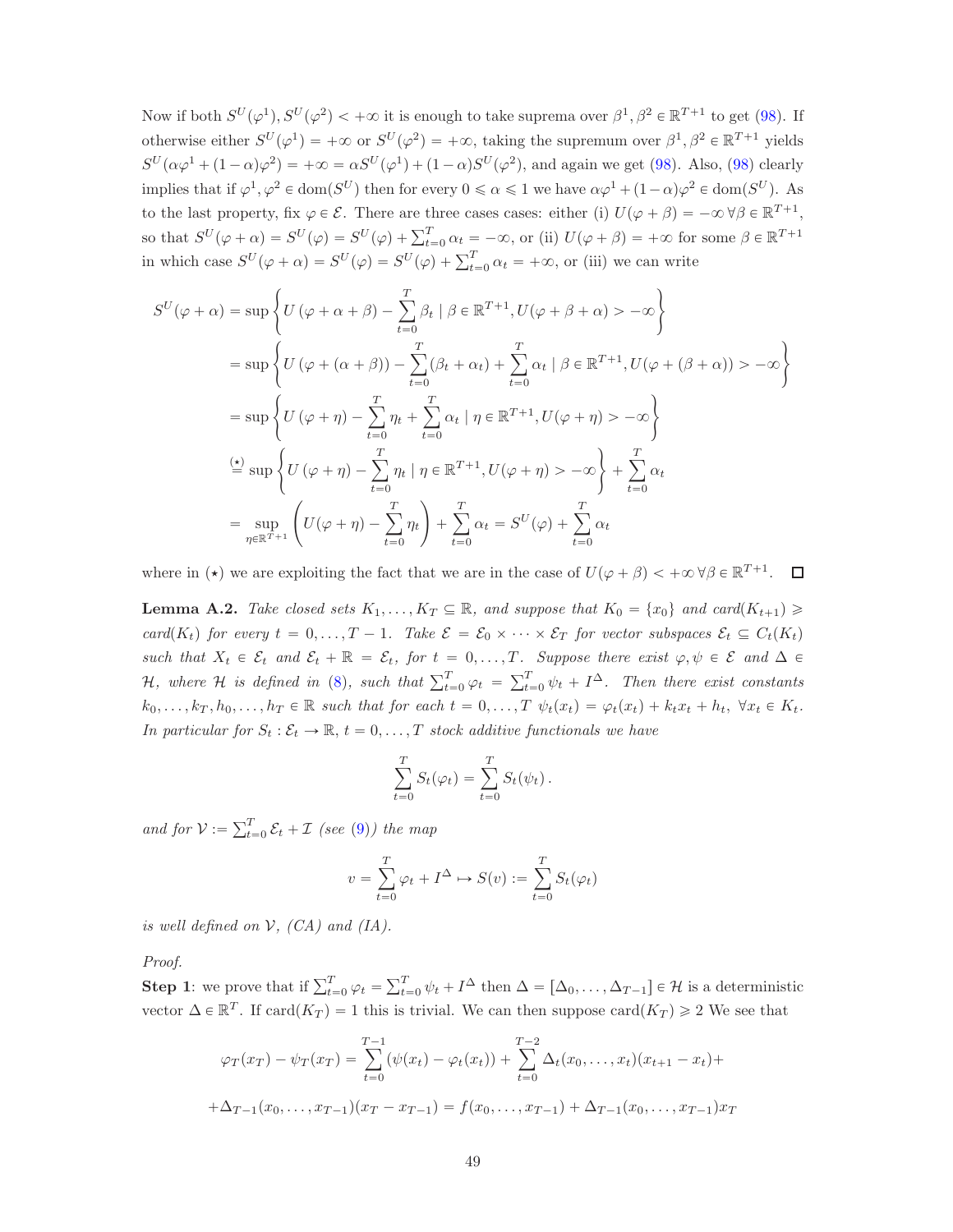for some function f. If  $\Delta_{T-1}$  were not constant, on two points it would assume values  $a \neq b$ , with corresponding values of f that we call  $f_a, f_b$ . Then  $f_a + ax_T = f_b + bx_T$  has a unique solution, contradicting the fact that all the equalities need to hold on the whole  $K_0, \ldots, K_T$  and in particular for two different values of  $x_T$ . We proceed one step backward. If  $card(K_{T-1}) = 1$ , the claim trivially follows, given our previous step. If  $card(K_{T-1}) \geq 2$ , similarly to the previous computation

$$
\varphi_{T-1}(x_{T-1}) - \psi_{T-1}(x_{T-1}) = \sum_{s \neq T-1} (\psi_s(x_s) - \varphi_s(x_s)) + \sum_{t=0}^{T-3} \Delta_t(x_0, \dots, x_t)(x_{t+1} - x_t) +
$$
  
+  $\Delta_{T-2}(x_0, \dots, x_{T-2})(x_{T-1} - x_{T-2}) + \Delta_{T-1}(x_T - x_{T-1})$   
=  $f(x_s, s \neq T-1) + (\Delta_{T-2}(x_0, \dots, x_{T-2}) - \Delta_{T-1})x_{T-1}.$ 

An argument similar to the one we used in the previous time step shows that  $\Delta_{T-2}(x_0, \ldots, x_{T-2})$  $\Delta_{T-1}$  is constant, hence so is  $\Delta_{T-2}$ . Our argument can be clearly be iterated up to  $\Delta_0$ .

**Step 2:** we prove existence of the vectors  $k, h \in \mathbb{R}^{T+1}$ , as stated in the Lemma. From Step 1 it is clear that there exist constants  $k_0, \ldots, k_T$  such that  $I^{\Delta}(x) = \sum_{t=0}^T k_t x_t$ . Hence  $\sum_{t=0}^T \varphi_t(x_t) =$  $\sum_{t=0}^{T} (\psi_t(x_t) + k_t x_t)$  for all  $x \in \Omega$ , which yields for each  $t = 0, \ldots, T$  that  $\varphi_t(x_t) - (\psi_t(x_t) + k_t x_t)$ does not depend on  $x_t$ , hence is constant, call it  $-h_t$ . Then  $k_0, \ldots, k_T, h_0, \ldots, h_T \in \mathbb{R}$  satisfy our requirements. The last claim  $\sum_{t=0}^{T} S_t^U(\varphi_t) = \sum_{t=0}^{T} S_t^U(\psi_t)$  is then an easy consequence of stock additivity.

Step 3: well posedness and properties of S. Observe that whenever  $\varphi, \psi \in \mathcal{E}, \Delta, H \in \mathcal{H}$  are given with  $\sum_{t=0}^{T} \varphi_t + I^{\Delta} = \sum_{t=0}^{T} \psi_t + I^H$  we have by Steps 1-2 that  $\sum_{t=0}^{T} S_t^U(\varphi_t) = \sum_{t=0}^{T} S_t^U(\psi_t)$ . As a consequence, S is well defined. Cash Additivity is inherited from  $S_0, \ldots, S_T$  while Integral Additivity is trivial from the definition.  $\Box$ 

<span id="page-49-0"></span>**Proposition A.3.** There exist  $a = a(d, T), \beta = \beta(d, T) > 0$  such that for every  $A > 1$ 

$$
1 + \sum_{s=0}^{T} \sum_{j=1}^{d} |x_s^j| \le a \sum_{s=0}^{T} \sum_{j=1}^{d} f_{j,s}^{\frac{A}{\beta}}(x_s^j) \quad \forall [x_0, \dots, x_T] \in (\mathbb{R}^d)^{T+1} \setminus ([-A, A]^d)^{T+1}
$$

where  $f_{j,s}^{\alpha}$  is defined in [\(46\)](#page-18-5).

*Proof.* Observe that  $f_{j,s}^{\frac{A}{\beta}}(x_s^j) = (x_s^j - \frac{A}{\beta})$ )<sup>+</sup>. Fix  $x \in (\mathbb{R}^d)^{T+1} \setminus ([-A, A]^d)^{T+1}$  Define

$$
I(x) := \{j, s \in \{1, ..., d\} \times \{0, ..., T\} \mid |x_s^j| > A\}
$$
  

$$
I^c(x) := \{j, s \in \{1, ..., d\} \times \{0, ..., T\} \mid |x_s^j| \le A\}.
$$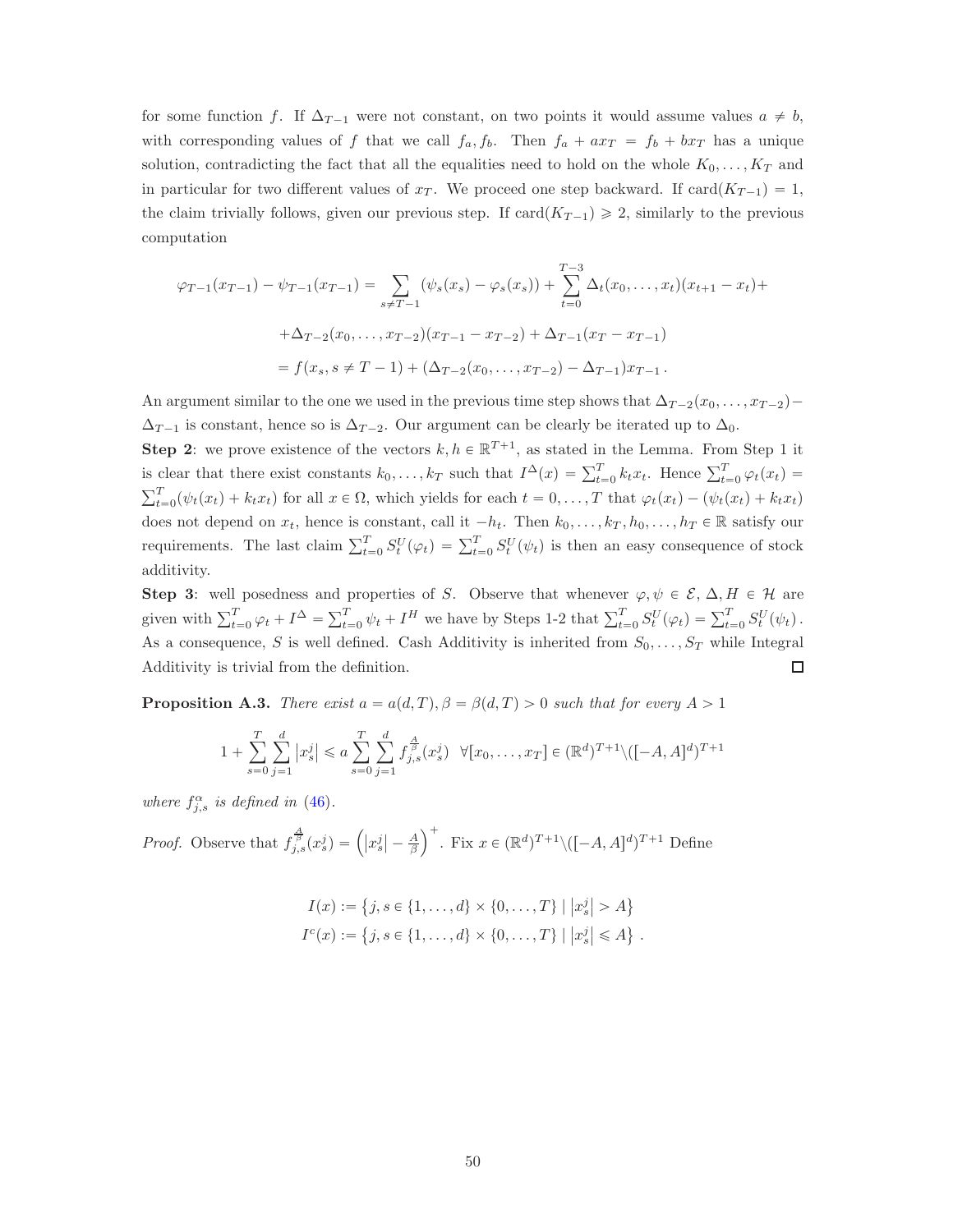Then  $\{1, ..., d\} \times \{0, ..., T\} = I(x) \cup I^{c}(x)$  and  $I(x) \neq \emptyset$ . Moreover for  $\beta > 1$ 

$$
a \sum_{s=0}^{T} \sum_{j=1}^{d} f_{j,s}^{\frac{A}{\beta}}(x_s^j) - \left(1 + \sum_{s=0}^{T} \sum_{j=1}^{d} |x_s^j| \right)
$$
  
\n
$$
= a \sum_{s=0}^{T} \sum_{j=1}^{d} \left( |x_s^j| - \frac{A}{\beta} \right)^+ - \left(1 + \sum_{s=0}^{T} \sum_{j=1}^{d} |x_s^j| \right)
$$
  
\n
$$
= \sum_{(j,s)\in I(x)} \left( a \left( |x_s^j| - \frac{A}{\beta} \right) - |x_s^j| \right) + \sum_{(j,s)\in I^c(x)} \left( \left( |x_s^j| - \frac{A}{\beta} \right)^+ - |x_s^j| \right) - 1
$$
  
\n
$$
\geq (a-1) \sum_{(j,s)\in I(x)} |x_s^j| - \frac{aA}{\beta} |I(x)| - \sum_{(j,s)\in I^c(x)} |x_s^j| - 1
$$
  
\n
$$
\geq (a-1)A - \frac{aA}{\beta} d(T+1) - d(T+1)A - 1
$$
  
\n
$$
= aA \left(1 - d \frac{T+1}{\beta} \right) - [A + d(T+1)A + 1]
$$

Then, selecting e.g.  $\beta = 2d(T + 1)$ , we can solve the inequality

$$
aA\left(1-\frac{1}{2}\right) - [A + d(T + 1)A + 1] \ge 0
$$

getting  $a \geq 2d(T + 2) + \frac{2}{A}$ . This yields a possible selection  $a = 2d(T + 2) + 2$  too, depending only on the dimensions  $d, T$ .  $\Box$ 

<span id="page-50-1"></span>**Lemma A.4.** The set  $\text{Mart}_t(K_t)$  defined in [\(86\)](#page-37-4) is  $\sigma(\text{ca}(K_t), C_b(K_t))$ -compact.

*Proof.* We see that  $\text{Mart}(\Omega)$  is a  $\sigma(\text{ca}(\Omega), C_b(\Omega))$ -closed subset of the  $\sigma(\text{ca}(\Omega), C_b(\Omega))$ -compact set Prob( $\Omega$ ) (which is compact since  $\Omega$  is a compact Polish Space, see [\[2\]](#page-53-13) Theorem 15.11), hence it is compact himself. Mart $_t(K_t)$  is then the image of a compact set via the marginal map  $\gamma \mapsto \gamma_t$  which is  $\sigma(\text{ca}(\Omega), C_b(\Omega)) - \sigma(\text{ca}(K_t), C_b(K_t))$  continuous, hence it is  $\sigma(\text{ca}(K_t), C_b(K_t))$  compact.  $\Box$ 

<span id="page-50-0"></span>**Proposition A.5.** Let  $L \in (C_{\psi})^*$  be continuous, linear and positive. Suppose that for every  $\varepsilon > 0$ there exists a compact  $K_{\varepsilon} \subseteq \mathbb{X}$  such that

$$
\varphi \in C_{\psi}, \varphi|_{K_{\varepsilon}} \equiv 0 \Longrightarrow |\langle \varphi, L \rangle| \leqslant \varepsilon \|\varphi\|_{\psi} .
$$

Then for every sequence  $(c_n)_n \in C_{\psi}$  with  $c_n \downarrow_n 0$  pointwise on X it holds that  $L(c_n) \downarrow 0$ .

*Proof.* Fix  $\varepsilon > 0$  and take the associated compact  $K_{\varepsilon}$ . By Dini's Lemma,  $\sup_{x \in K_{\varepsilon}} c_n(x) \downarrow_n 0$ . Take *n* big enough in such a way that  $\sup_{x \in K_{\varepsilon}} c_n(x) < \varepsilon$ . Define  $0 \leq \tilde{g}_n^{\varepsilon} := \min(c_n, \varepsilon)$ . Then clearly

<span id="page-50-2"></span>
$$
g_n^{\varepsilon}(x) = |g_n^{\varepsilon}(x)| \leq \varepsilon \leq \varepsilon (1 + |\psi(x)|) \quad \forall x \in \mathbb{X} \Rightarrow \|g_n^{\varepsilon}\|_{\psi} \leq \varepsilon \Rightarrow |\langle g_n^{\varepsilon}, L \rangle| \leq \|L\| \, \|g_n^{\varepsilon}\|_{\psi} \leq \|L\| \, \varepsilon \tag{99}
$$

where  $||L||$  is the operator norm  $(||L|| < +\infty$  since L is continuous). Also, since  $\sup_{x \in K_{\varepsilon}} c_n(x) < \varepsilon$ ,  $c_n$  and  $g_n^{\varepsilon}$  coincide on  $K_{\varepsilon}$ , namely  $(c_n - g_n^{\varepsilon})|_{K_{\varepsilon}} \equiv 0$ . But using the hypothesis on L we then get

<span id="page-50-3"></span>
$$
(c_n - g_n^{\varepsilon})|_{K_{\varepsilon}} \equiv 0 \Rightarrow |\langle c_n - g_n^{\varepsilon}, L \rangle| \le \varepsilon \|c_n - g_n^{\varepsilon}\|_{\psi} \le \varepsilon (\|c_n\|_{\psi} + \|g_n^{\varepsilon}\|_{\psi}) \le \varepsilon (||c_1||_{\psi} + \varepsilon)
$$
(100)

where in the last step we used the Banach lattice property of  $\lVert \cdot \rVert_{\psi}$  and the fact that as shown before  $||g_n^{\varepsilon}||_{\psi} \leq \varepsilon$ . We now combine [\(99\)](#page-50-2) and [\(100\)](#page-50-3) to get

$$
0\leqslant \left\langle c_n,L\right\rangle=\left\langle c_n-g_n^\varepsilon,L\right\rangle+\left\langle g_n^\varepsilon,L\right\rangle\leqslant \left|\left\langle c_n-g_n^\varepsilon,L\right\rangle\right|+\left\langle g_n^\varepsilon,L\right\rangle\leqslant \varepsilon(\|c_1\|_\psi+\varepsilon)+\|L\|\,\varepsilon\,.
$$

Since  $\varepsilon > 0$  is arbitrary,  $L(c_n) \downarrow 0$ .

 $\Box$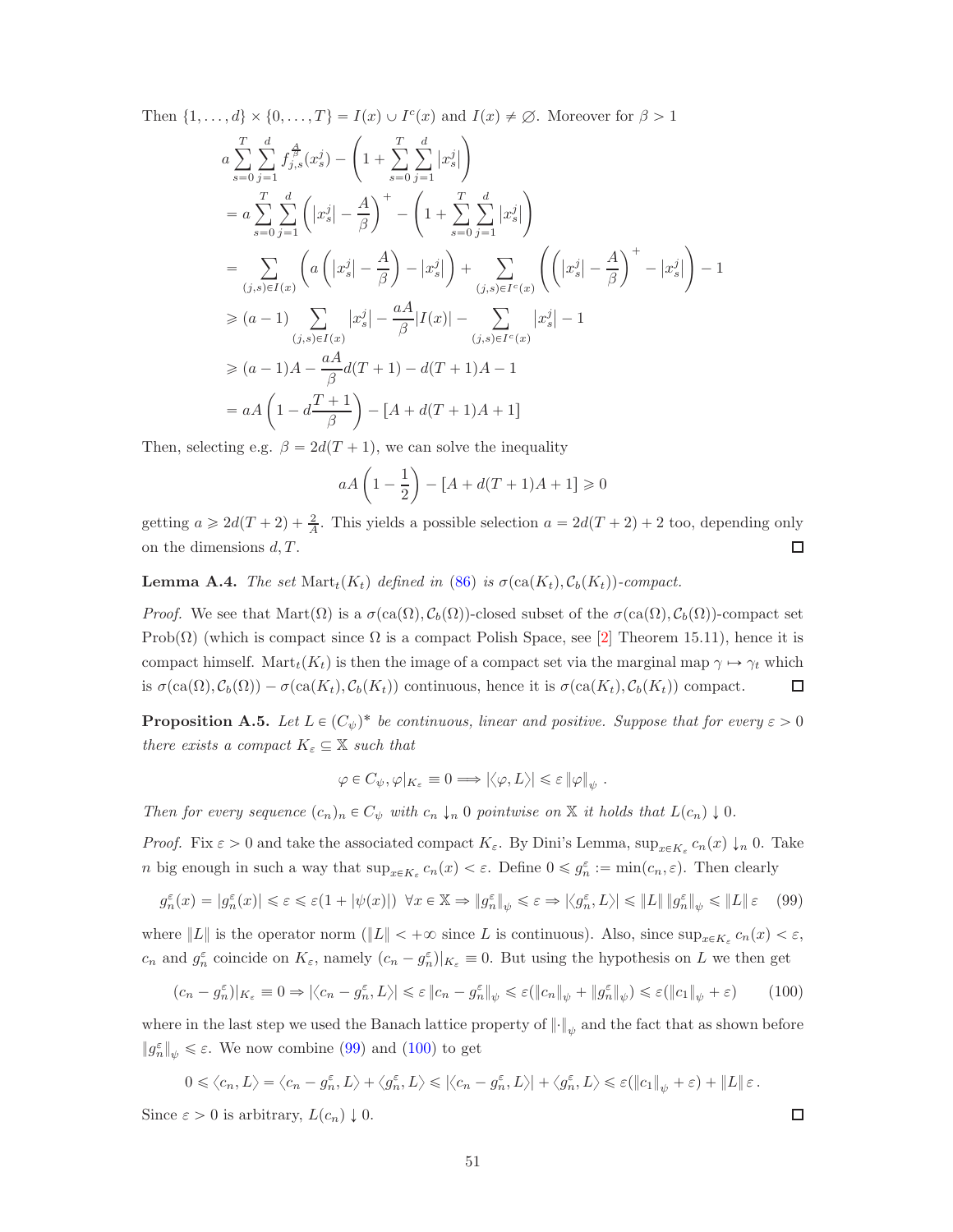<span id="page-51-0"></span>**Theorem A.6** (Daniell-Stone). Let  $\mathfrak F$  be a vector lattice of functions (i.e.  $f, g \in \mathfrak F \Rightarrow \max(f, g) \in$  $\mathfrak{F}$ ) on a set X such that  $1 \in \mathfrak{F}$ . Let L be a linear functional on  $\mathfrak{F}$  with the following properties:  $L(f) \geq 0$  whenever  $f \geq 0$ ,  $L(1) = 1$ , and  $L(f_n) \rightarrow_n 0$  for every sequence of functions  $f_n$  in  $\mathfrak F$ monotonically decreasing to zero. Then, there exists a unique probability measure  $\mu$  on the  $\sigma$ -algebra  $\mathcal{F} = \sigma(\mathfrak{F})$  generated by  $\mathfrak{F}$  such that  $\mathfrak{F} \subseteq L^1(\mu)$  and

$$
L(f) = \int_{\mathbb{X}} f d\mu, \ \ \forall f \in \mathfrak{F}.
$$

<span id="page-51-1"></span>Proof. See [\[14\]](#page-53-12) Theorem 7.8.1.

## A.1 Proofs

*Proof of Lemma [2.20.](#page-23-0)* Fix  $\lambda \in (C_{0:T})^*$  such that  $\lambda \geq 0$ . Then

$$
\mathfrak{P}^*(\lambda) = \sup_{c \in C_{0:T}} (\mathfrak{P}(c) - \langle c, \lambda \rangle) = \sup_{c \in C_{0:T}} \left( \sup_{z \in -\mathcal{A}} \sup_{\varphi \in \Phi_z(c)} S^U(\varphi) - \langle c, \lambda \rangle \right)
$$
\n
$$
\stackrel{(55)}{=} \sup_{c \in C_{0:T}} \left( \sup_{z \in -\mathcal{A}} \sup_{\varphi \in \widetilde{\Phi}_z(c)} S^U(\varphi) - \langle c, \lambda \rangle \right)
$$
\n
$$
= \sup_{c \in C_{0:T}} \sup_{z \in -\mathcal{A}} \sup_{\varphi \in \widetilde{\Phi}_z(c)} (S^U(\varphi) - \langle c, \lambda \rangle)
$$
\n
$$
\leq \sup_{c \in C_{0:T}} \sup_{z \in -\mathcal{A}} \sup_{\varphi \in \widetilde{\Phi}_z(c)} \left( S^U(\varphi) - \langle \sum_{t=0}^T \varphi_t + z, \lambda \rangle \right)
$$
\n
$$
= \sup_{z \in -\mathcal{A}} \sup_{\varphi \in \widetilde{\Phi}} \left( S^U(\varphi) - \langle \sum_{t=0}^T \varphi_t + z, \lambda \rangle \right) = \sup_{z \in \mathcal{A}} \langle z, \lambda \rangle + \sup_{\varphi \in \mathcal{E}} \left( S^U(\varphi) - \sum_{t=0}^T \langle \varphi_t, \lambda_t \rangle \right)
$$
\n
$$
= \sup_{z \in -\mathcal{A}} \sup_{\varphi \in \mathcal{E}} \left( S^U(\varphi) - \langle \sum_{t=0}^T \varphi_t + z, \lambda \rangle \right) = \sup_{z \in \mathcal{A}} \langle z, \lambda \rangle + \sup_{\varphi \in \mathcal{E}} \left( S^U(\varphi) - \sum_{t=0}^T \langle \varphi_t, \lambda_t \rangle \right)
$$
\n
$$
= \sigma_{\mathcal{A}}(\lambda) + (S^U)^*(\lambda_0, \dots, \lambda_T).
$$
\n(101)

Consequently

<span id="page-51-3"></span>
$$
\mathfrak{P}^*(\lambda) \leq \sigma_{\mathcal{A}}(\lambda) + (S^U)^*(\lambda_0, \dots, \lambda_T). \tag{102}
$$

At the same time, for every  $\varphi \in \mathcal{E}, z \in -\mathcal{A}$  and for  $\hat{c} = \sum_{t=0}^{T} \varphi_t + z \in C_{0:T}$  we have that  $\varphi \in \Phi_z(\hat{c})$ . Thus

$$
S^{U}\left(\varphi\right)-\langle\sum_{t=0}^{T}\varphi_{t}+z,\lambda\rangle\leqslant\sup_{\varphi\in\widetilde{\Phi}_{z}\left(\widehat{c}\right)}\left(S^{U}\left(\varphi\right)-\langle\widehat{c},\lambda\rangle\right)\stackrel{(101)}{\leqslant}\mathfrak{P}^{*}\left(\lambda\right)
$$

and hence

<span id="page-51-4"></span>
$$
\sup_{z \in \mathcal{A}} \langle z, \lambda \rangle + \sup_{\varphi \in \mathcal{E}} \left( S^{U} \left( \varphi \right) - \left\langle \sum_{t=0}^{T} \varphi_{t}, \lambda \right\rangle \right) = \sup_{z \in -\mathcal{A}} \sup_{\varphi \in \mathcal{E}} \left( S^{U} \left( \varphi \right) - \left\langle \sum_{t=0}^{T} \varphi_{t} + z, \lambda \right\rangle \right) \leq \mathfrak{P}^{*}(\lambda). \quad (103)
$$

Combining [\(102\)](#page-51-3) and [\(103\)](#page-51-4) we get that  $\mathfrak{P}^*(\lambda) = \sigma_{\mathcal{A}}(\lambda) + (S^U)^*(\lambda_0, \dots, \lambda_T)$ .

<span id="page-51-2"></span> $\Box$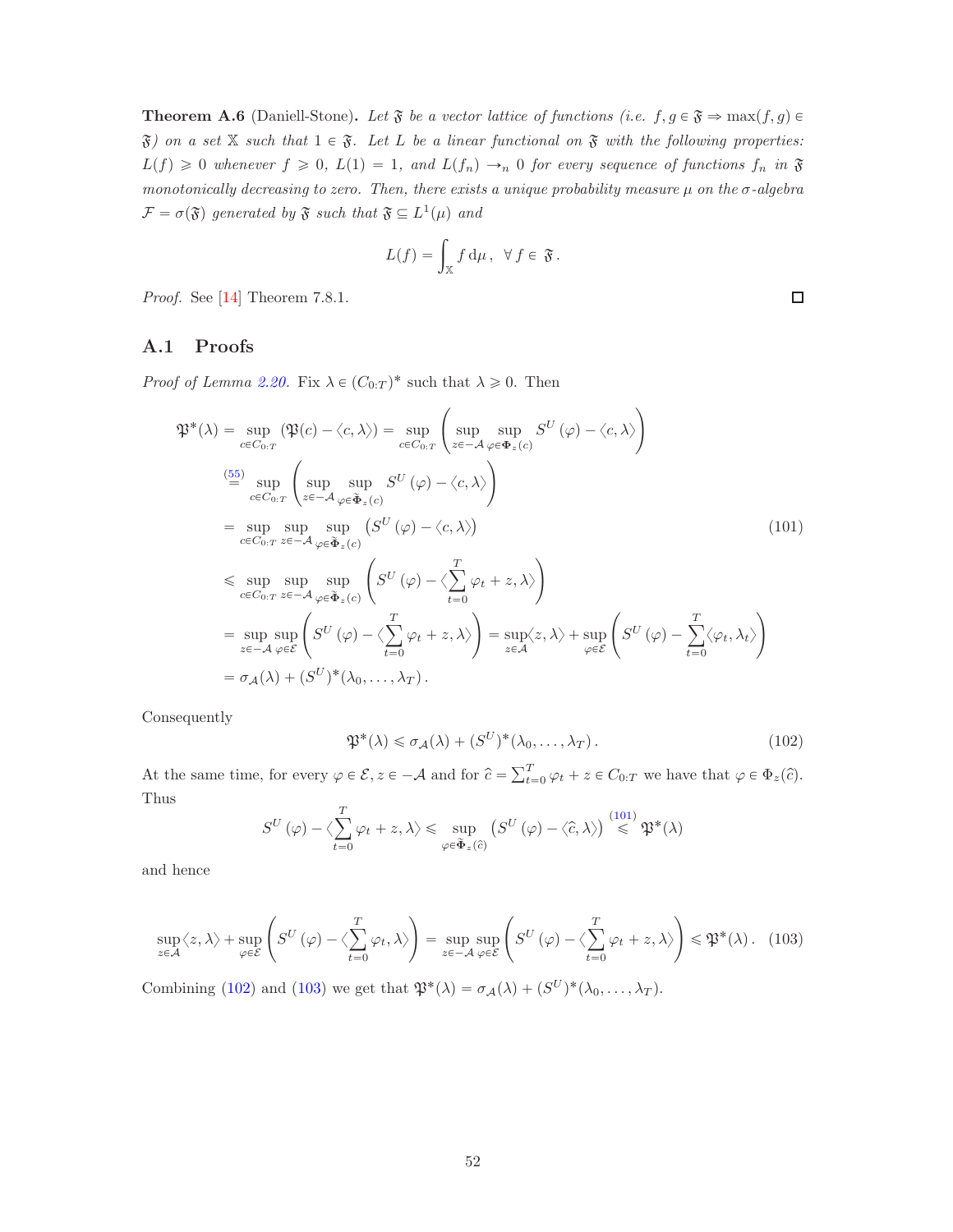If additionally  $\lambda(1) = 1$  then we have

$$
(S^{U})^{*}(\lambda_{0},..., \lambda_{T}) = \sup_{\varphi \in \mathcal{E}} \left( S^{U}(\varphi) - \left\langle \sum_{t=0}^{T} \varphi_{t}, \lambda_{t} \right\rangle \right)
$$
  
\n
$$
= \sup_{\varphi \in \mathcal{E}} \left( \sup_{\alpha \in \mathbb{R}^{T+1}} \left( U(\varphi + \alpha) - \sum_{t=0}^{T} \alpha_{t} \right) - \left\langle \sum_{t=0}^{T} \varphi_{t}, \lambda \right\rangle \right)
$$
  
\n
$$
= \sup_{\varphi \in \mathcal{E}} \sup_{\alpha \in \mathbb{R}^{T+1}} \left( \left( U(\varphi + \alpha) - \sum_{t=0}^{T} \alpha_{t} \right) - \left\langle \sum_{t=0}^{T} \varphi_{t}, \lambda \right\rangle \right)
$$
  
\n
$$
= \sup_{\varphi \in \mathcal{E}} \sup_{\alpha \in \mathbb{R}^{T+1}} \left( U(\varphi + \alpha) - \sum_{t=0}^{T} \left\langle \varphi_{t} + \alpha_{t}, \lambda \right\rangle \right)
$$
  
\n
$$
= \sup_{\varphi \in \mathcal{E}} \left( U(\varphi) - \left\langle \sum_{t=0}^{T} \varphi_{t}, \lambda \right\rangle \right) = \mathcal{D}(\lambda_{0}, ..., \lambda_{T}) = \mathcal{D}(\lambda).
$$

 $\Box$ 

Proof of Proposition [3.9.](#page-32-3) We will use [\[52\]](#page-56-0) Theorem 2.7 and [52] Remark 2.8. To do so, let us rename  $F := v_t^*$  ((see [\(73\)](#page-31-3) for the definition of  $v^*$ ), which implies that  $F^{\circ}(y) := -F^*(-y)$  of [\[52\]](#page-56-0) Equation (2.45) satisfies  $F^{\circ}(y) := -F^{*}(-y) = -v_t^{**}(-y) = -v_t(-y) = u_t(y)$ , by Fenchel-Moreau Theorem. All the assumptions of [\[52\]](#page-56-0) Section 2.3 on F are satisfied, since for every  $y \geq 0$  $F(y) \geq u_t(0) - 0y = 0$  and  $F(1) = \sup_{x \in \mathbb{R}} (u_t(x) - x) \leq 0$  (recall  $u_t(x) \leq x, \forall x \in \mathbb{R}$ ). Also, since  $\text{dom}(u_t) = \mathbb{R}$ ,  $\lim_{y \to +\infty} \frac{F(y)}{y} = F'_\infty = +\infty$ . We can then apply [\[52\]](#page-56-0) Theorem 2.7 and [52] Remark 2.8, obtaining [\(75\)](#page-32-4). We stress the fact that since  $u_t$  is finite valued on the whole  $\mathbb{R}$ , it is continuous there and for every  $\varphi_t \in C_b(K_t)$ ,  $F^{\circ}(\varphi_t) = u_t(\varphi_t) \in C_b(K_t)$ , hence the additional constraint  $F^{\circ}(\varphi_t) \in C_b(K_t)$  (below [\[52\]](#page-56-0) (2.49)) would be redundant in our setup.  $\Box$ 

*Proof of Proposition [3.10.](#page-32-1)* We will exploit again [\[52\]](#page-56-0) Theorem 2.7 and [52] Remark 2.8 (with  $u_t$ in place of  $F^{\circ}$ ), as we explain now. Since  $u_t$  is nondecreasing, either its domain is in the form  $[M, +\infty)$  or  $(M, +\infty)$ , with  $M \leq 0$ . Given a  $\varphi_t \in C_b(K_t)$  and a  $\mu \in \text{Meas}(K_t)$ 

- Either  $\inf(\varphi_t(\mathbb{R})) > M$ , in which case  $u_t(\varphi_t) \in C_b(K_t)$  since  $u_t$  is continuous on the interior of its domain.
- Or inf $(\varphi_t(\mathbb{R}))$  < M, in which case  $\{\varphi_t \langle M \rangle\}$  is open nonempty and hence has positive  $Q_t$ measure, as  $\hat{Q}_t$  has full support. Thus  $\int_{K_t} u_t(\varphi_t) d\hat{Q}_t = -\infty$ .
- Or inf $(\varphi_t(\mathbb{R})) = M$  in which case  $u_t(\varphi_t) = \lim_{\varepsilon \downarrow 0} u_t(\max(\varphi_t, M + \varepsilon))$  (since  $u_t$  is nondecreasing and upper semicontinuous)  $u_t(\max(\varphi_t, M + \varepsilon)) \in C_b(K_t)$  (see first bullet) and by Monotone Convergence Theorem

$$
\int_{K_t} u_t(\varphi_t) d\hat{Q}_t - \int_{K_t} \varphi_t d\mu = \lim_{\varepsilon \downarrow 0} \left( \int_{K_t} u_t(\max(\varphi_t, M + \varepsilon)) d\hat{Q}_t - \int_{K_t} \max(\varphi_t, M + \varepsilon) d\mu \right).
$$

Then we infer that

<span id="page-52-0"></span>
$$
\sup_{\varphi_t \in C_b(K_t)} \left( \int_{K_t} \varphi_t \, \mathrm{d}\mu - \int_{K_t} v_t(\varphi_t) \, \mathrm{d}\widehat{Q}_t \right) = \sup_{\varphi_t \in C_b(K_t)} \left( \int_{K_t} u_t(\varphi_t) \, \mathrm{d}\widehat{Q}_t - \int_{K_t} \varphi_t \, \mathrm{d}\mu \right)
$$
\n
$$
= \sup \left\{ \int_{K_t} u_t(\varphi_t) \, \mathrm{d}\widehat{Q}_t - \int_{K_t} \varphi_t \, \mathrm{d}\mu \mid \varphi_t, u_t(\varphi_t) \in C_b(K_t) \right\},\tag{104}
$$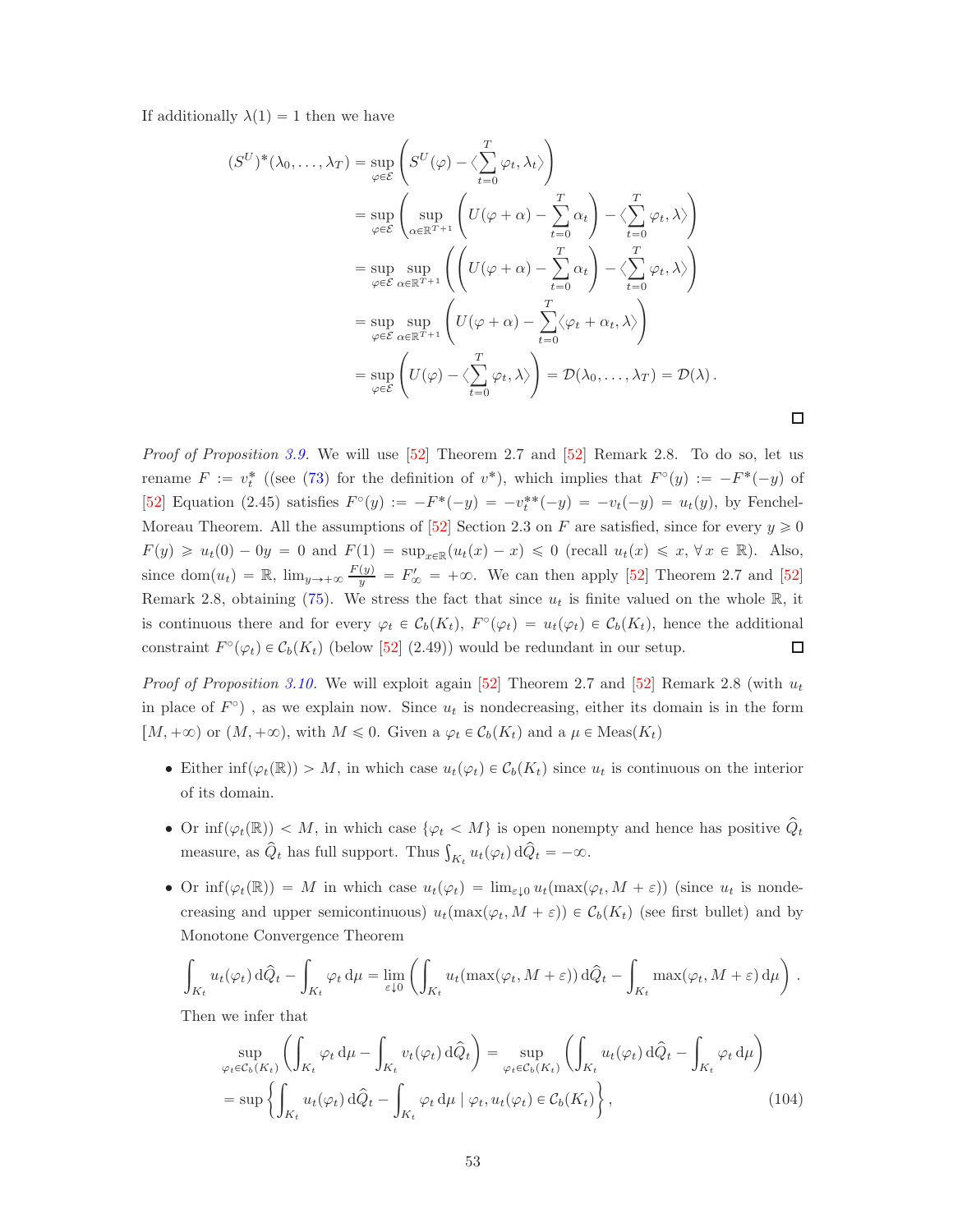and from [\[52\]](#page-56-0) Theorem 2.7, [\[52\]](#page-56-0) Remark 2.8 and from [\(104\)](#page-52-0) we conclude the thesis.

# <span id="page-53-2"></span>References

- [1] B. Acciaio, M. Beiglböck, F. Penkner, and W. Schachermayer. A model-free version of the fundamental theorem of asset pricing and the super-replication theorem. Math. Finance, 26(2):233–251, 2016.
- <span id="page-53-13"></span><span id="page-53-0"></span>[2] C. D. Aliprantis and K. C. Border. Infinite dimensional analysis. Springer, Berlin, third edition, 2006.
- <span id="page-53-5"></span>[3] P. Artzner, F. Delbaen, J.-M. Eber, and D. Heath. Coherent measures of risk. Math. Finance, 9(3):203–228, 1999.
- <span id="page-53-4"></span>[4] J. Backhoff-Veraguas and G. Pammer. Stability of martingale optimal transport and weak optimal transport. Preprint: arXiv:1904.04171v2, 2020.
- <span id="page-53-3"></span>[5] D. Bartl, M. Kupper, D. J. Prömel, and L. Tangpi. Duality for pathwise superhedging in continuous time. Finance Stoch., 23(3):697–728, 2019.
- <span id="page-53-1"></span>[6] M. Beiglböck, P. Henry-Labordère, and F. Penkner. Model-independent bounds for option prices—a mass transport approach. Finance Stoch., 17(3):477–501, 2013.
- <span id="page-53-9"></span>[7] F. Bellini and M. Frittelli. On the existence of minimax martingale measures. Math. Finance, 12(1):1–21, 2002.
- <span id="page-53-10"></span>[8] A. Ben-Tal and M. Teboulle. Expected utility, penalty functions, and duality in stochastic nonlinear programming. Management Sci., 32(11):1445–1466, 1986.
- <span id="page-53-6"></span>[9] A. Ben-Tal and M. Teboulle. An old-new concept of convex risk measures: the optimized certainty equivalent. Math. Finance, 17(3):449–476, 2007.
- <span id="page-53-7"></span>[10] J.-D. Benamou, G. Carlier, M. Cuturi, L. Nenna, and G. Peyré. Iterative Bregman projections for regularized transportation problems. SIAM J. Sci. Comput., 37(2):A1111–A1138, 2015.
- <span id="page-53-11"></span>[11] E. Bernton, P. Ghosal, and M. Nutz. Entropic optimal transport: Geometry and large deviations. Preprint: arXiv:2102.04397, 2021.
- [12] S. Biagini and M. Frittelli. On the extension of the Namioka-Klee theorem and on the Fatou property for risk measures. In Optimality and risk—modern trends in mathematical finance, pages 1–28. Springer, Berlin, 2009.
- <span id="page-53-12"></span><span id="page-53-8"></span>[13] J. Blanchet, A. Jambulapati, C. Kent, and A. Sidford. Towards Optimal Running Times for Optimal Transport. Preprint: arXiv:1810.07717v3, 2020.
- [14] V. I. Bogachev. Measure theory. Vol. I, II. Springer-Verlag, Berlin, 2007.

 $\Box$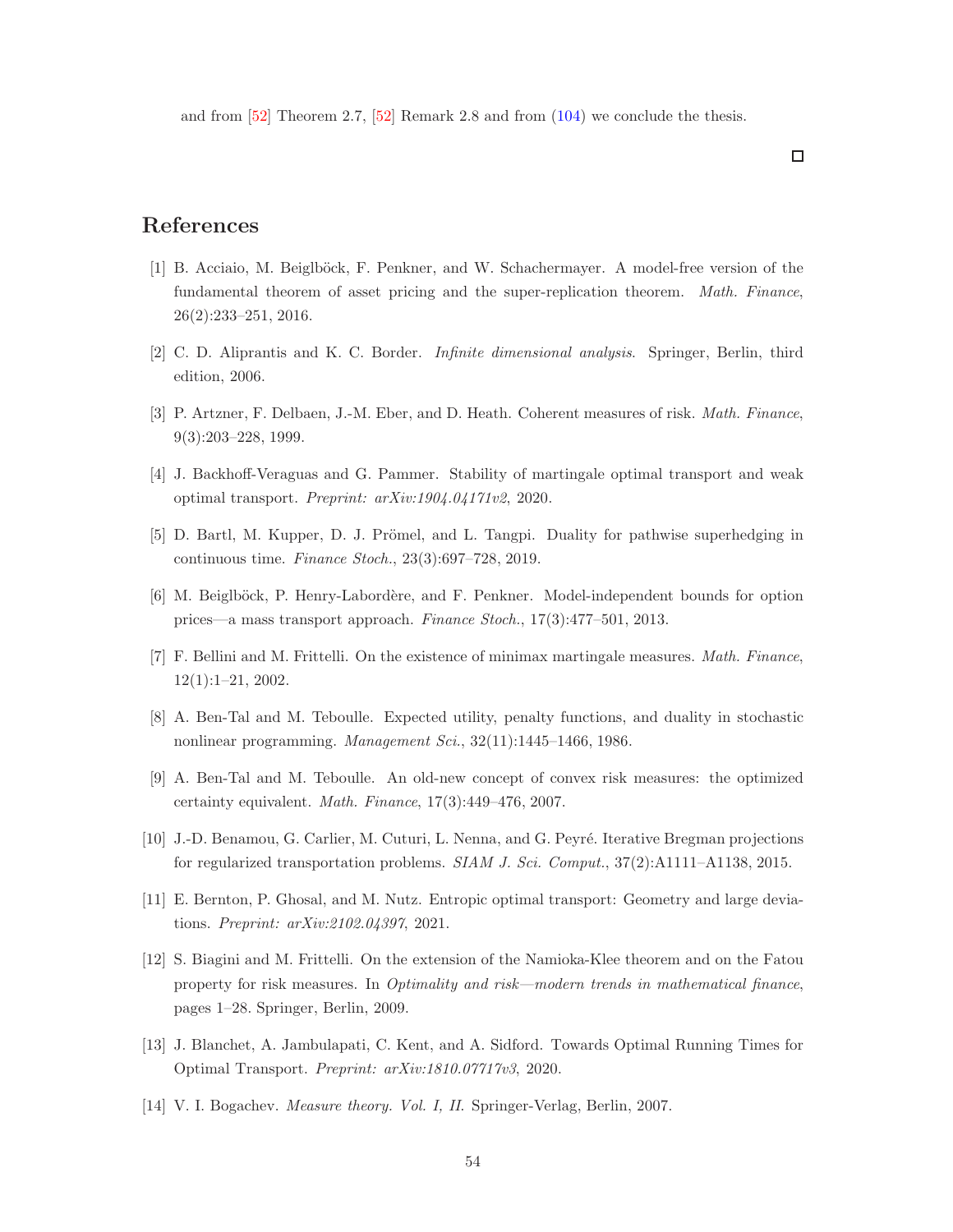- <span id="page-54-14"></span><span id="page-54-10"></span>[15] D. T. Breeden and R. H. Litzenberger. Prices of State-Contingent Claims Implicit in Option Prices. The Journal of Business, 51(4):621–651, 1978.
- <span id="page-54-4"></span>[16] H. Brown, D. Hobson, and L. C. G. Rogers. Robust hedging of barrier options. Math. Finance, 11(3):285–314, 2001.
- <span id="page-54-2"></span>[17] M. Burzoni, M. Frittelli, Z. Hou, M. Maggis, and J. Oblój. Pointwise arbitrage pricing theory in discrete time. Math. Oper. Res., 44(3):1034–1057, 2019.
- <span id="page-54-3"></span>[18] M. Burzoni, M. Frittelli, and M. Maggis. Universal arbitrage aggregator in discrete-time markets under uncertainty. Finance Stoch., 20(1):1-50, 2016.
- <span id="page-54-6"></span>[19] M. Burzoni, M. Frittelli, and M. Maggis. Model-free superhedging duality. Ann. Appl. Probab., 27(3):1452–1477, 2017.
- <span id="page-54-15"></span>[20] P. Cheridito, M. Kiiski, D. J. Prömel, and H. M. Soner. Martingale optimal transport duality. Mathematische Annalen, Jan 2020.
- <span id="page-54-9"></span>[21] P. Cheridito, M. Kupper, and L. Tangpi. Duality formulas for robust pricing and hedging in discrete time. SIAM J. Financial Math., 8(1):738–765, 2017.
- <span id="page-54-11"></span>[22] N.-P. Chung and T.-S. Trinha. Weak Optimal Entropy Transport Problems. Preprint: arXiv:2101.04986v2, 2021.
- <span id="page-54-12"></span>[23] A. M. G. Cox and J. Oblój. Robust hedging of double touch barrier options. SIAM J. Financial Math., 2(1):141–182, 2011.
- <span id="page-54-13"></span> $[24]$  A. M. G. Cox and J. Oblój. Robust pricing and hedging of double no-touch options. Finance Stoch., 15(3):573–605, 2011.
- <span id="page-54-7"></span>[25] A. M. G. Cox and J. Wang. Root's barrier: construction, optimality and applications to variance options. Ann. Appl. Probab., 23(3):859–894, 2013.
- [26] M. Cuturi. Sinkhorn distances: Lightspeed computation of optimal transport. In C. J. C. Burges, L. Bottou, M. Welling, Z. Ghahramani, and K. Q. Weinberger, editors, Advances in Neural Information Processing Systems 26, pages 2292–2300. Curran Associates, Inc., 2013.
- <span id="page-54-8"></span><span id="page-54-5"></span>[27] M. Davis, J. Oblój, and V. Raval. Arbitrage bounds for prices of weighted variance swaps. Math. Finance, 24(4):821–854, 2014.
- <span id="page-54-1"></span>[28] H. De March and P. Henry-Labord`ere. Building arbitrage-free implied volatility: Sinkhorn's algorithm and variants. Preprint: arXiv:1902.04456v2, 2020.
- <span id="page-54-0"></span>[29] F. Delbaen, P. Grandits, T. Rheinländer, D. Samperi, M. Schweizer, and C. Stricker. Exponential hedging and entropic penalties. Math. Finance, 12(2):99–123, 2002.
- [30] F. Delbaen and W. Schachermayer. A general version of the fundamental theorem of asset pricing. Math. Ann., 300(3):463–520, 1994.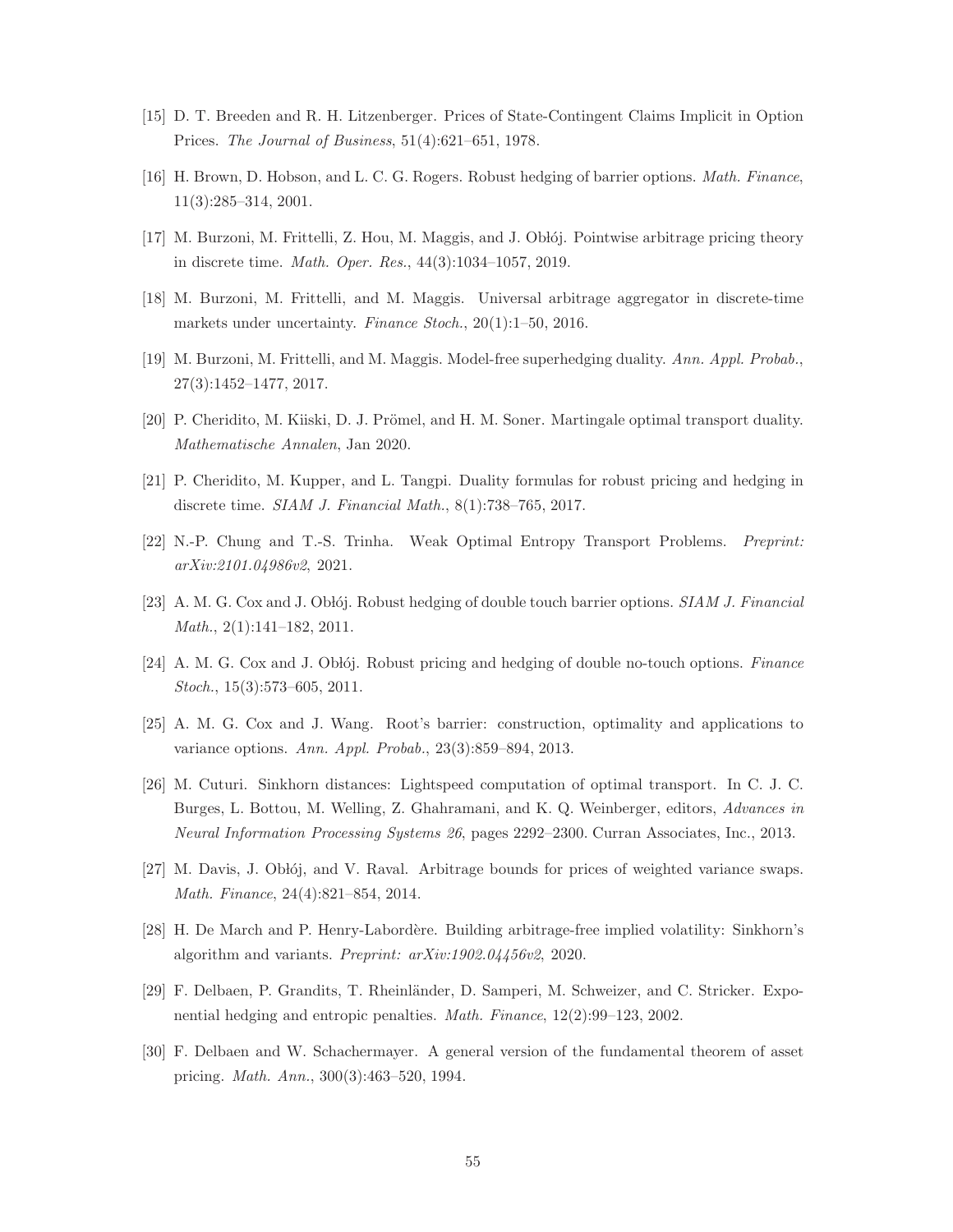- <span id="page-55-5"></span><span id="page-55-4"></span>[31] Y. Dolinsky and H. M. Soner. Martingale optimal transport and robust hedging in continuous time. Probab. Theory Related Fields, 160(1-2):391–427, 2014.
- <span id="page-55-0"></span>[32] Y. Dolinsky and H. M. Soner. Martingale optimal transport in the Skorokhod space. Stochastic Process. Appl., 125(10):3893–3931, 2015.
- <span id="page-55-3"></span>[33] N. El Karoui and M.-C. Quenez. Dynamic programming and pricing of contingent claims in an incomplete market. SIAM J. Control Optim., 33(1):29–66, 1995.
- <span id="page-55-15"></span>[34] H. Föllmer and A. Schied. Convex measures of risk and trading constraints. Finance Stoch., 6(4):429–447, 2002.
- <span id="page-55-1"></span>[35] H. Föllmer and A. Schied. Stochastic Finance. An introduction in discrete time. De Gruyter Graduate. De Gruyter, Berlin, fourth revised and extended edition, 2016.
- <span id="page-55-2"></span>[36] M. Frittelli. Introduction to a theory of value coherent with the no-arbitrage principle. Finance Stoch., 4(3):275–297, 2000.
- <span id="page-55-14"></span>[37] M. Frittelli and E. Rosazza Gianin. Putting order in risk measures. Journal of Banking & Finance, 26(7):1473–1486, 2002.
- <span id="page-55-6"></span>[38] M. Frittelli and G. Scandolo. Risk measures and capital requirements for processes. Math. Finance, 16(4):589–612, 2006.
- [39] A. Galichon, P. Henry-Labord`ere, and N. Touzi. A stochastic control approach to no-arbitrage bounds given marginals, with an application to lookback options. Ann. Appl. Probab., 24(1):312–336, 2014.
- <span id="page-55-10"></span><span id="page-55-9"></span>[40] P. Ghosal, M. Nutz, and E. Bernton. Stability of Entropic Optimal Transport and Schrödinger Bridges. Preprint: arXiv:2106.03670, 2021.
- <span id="page-55-7"></span>[41] G. Guo and J. Oblój. Computational methods for martingale optimal transport problems. Ann. Appl. Probab., 29(6):3311–3347, 2019.
- <span id="page-55-11"></span>[42] P. Henry-Labordère. Automated option pricing: numerical methods. Int. J. Theor. Appl. Finance, 16(8):1350042, 27, 2013.
- <span id="page-55-8"></span>[43] P. Henry-Labordère. From (Martingale) Schrodinger bridges to a new class of Stochastic Volatility Models. Preprint: arXiv:1904.04554, 2019.
- <span id="page-55-12"></span>[44] P. Henry-Labordère, J. Oblój, P. Spoida, and N. Touzi. The maximum maximum of a martingale with given n marginals. Ann. Appl. Probab.,  $26(1)$ :1-44, 2016.
- [45] D. Hobson. The Skorokhod embedding problem and model-independent bounds for option prices. In Paris-Princeton Lectures on Mathematical Finance 2010, volume 2003 of Lecture Notes in Math., pages 267–318. Springer, Berlin, 2011.
- <span id="page-55-13"></span>[46] D. Hobson and M. Klimmek. Maximizing functionals of the maximum in the Skorokhod embedding problem and an application to variance swaps. Ann. Appl. Probab., 23(5):2020– 2052, 2013.